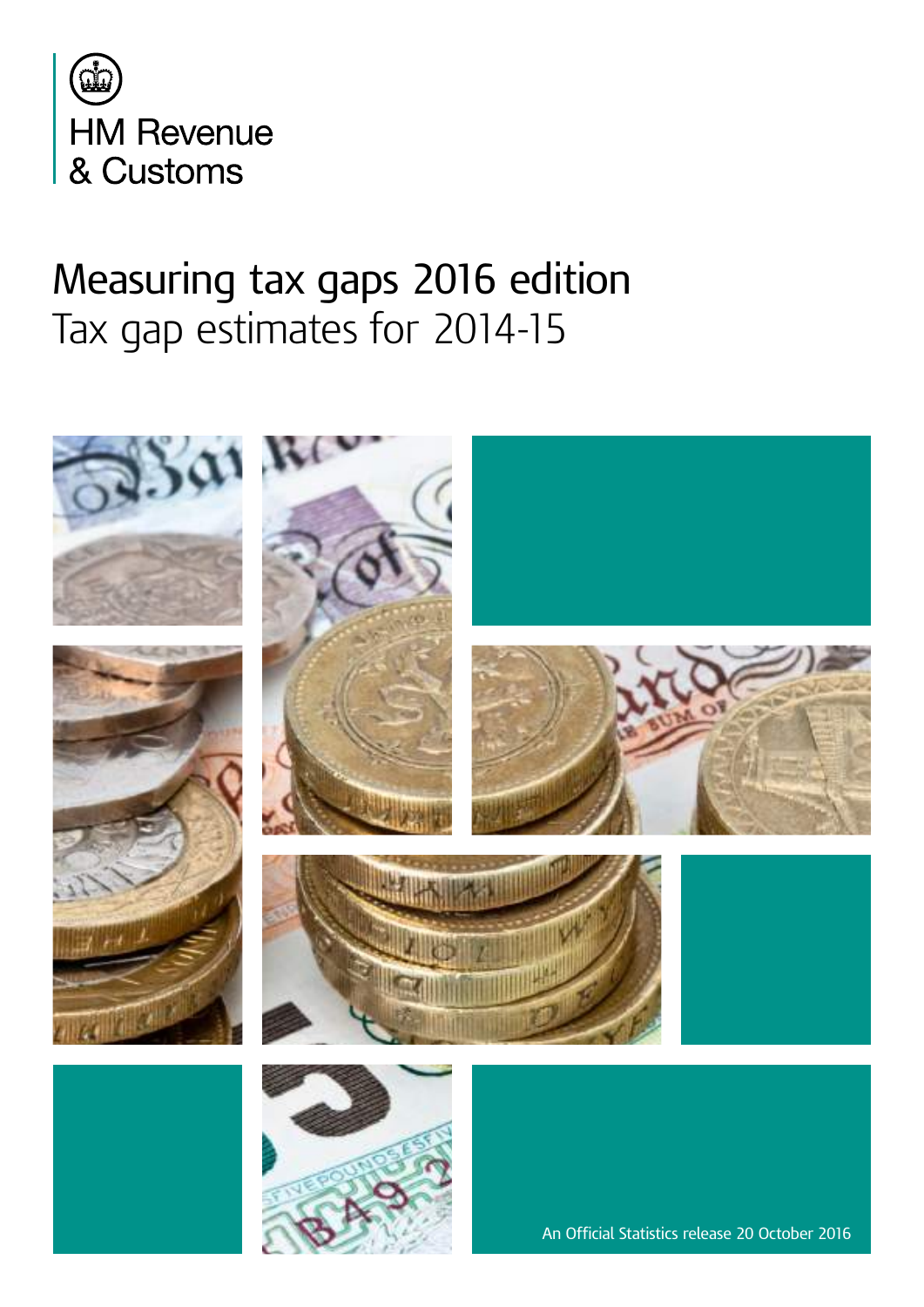# **Contents**

- 3 [Introduction](#page-2-0)
- 4 [At a glance](#page-3-0)
- [6 1. Summary](#page-5-0)
- 24 [2. VAT](#page-23-0)
- [33 3. Excise](#page-32-0)
	- [3.1. Alcohol](#page-33-0)
	- [3.2. Tobacco](#page-37-0)
	- [3.3. Oils](#page-42-0)
	- [3.4. Other excise duties](#page-43-0)
- 50 [4. Income tax, National Insurance Contributions](#page-49-0)  [and Capital Gains Tax](#page-49-0)
- [64 5. Corporation Tax](#page-63-0)
- 76 [6. Other taxes](#page-75-0)
- [80 Glossary](#page-79-0)
- 82 [Abbreviations](#page-81-0)
- 83 [Index of tables and figures](#page-82-0)

### **Contacts**

**Heather Whicker** [heather.whicker@hmrc.gsi.gov.uk](mailto:heather.whicker%40hmrc.gsi.gov.uk?subject=) 03000 589520

**Andrea White** [andrea.white@hmrc.gsi.gov.uk](mailto:andrea.white%40hmrc.gsi.gov.uk?subject=) 03000 586372

**HMRC Press Office** (Individuals) 03000 585020 (Business) 03000 585028 Out-of-hours: 07860 359544

#### **Look out for these icons throughout this report**



Read more content **within this report**



Read more content **online**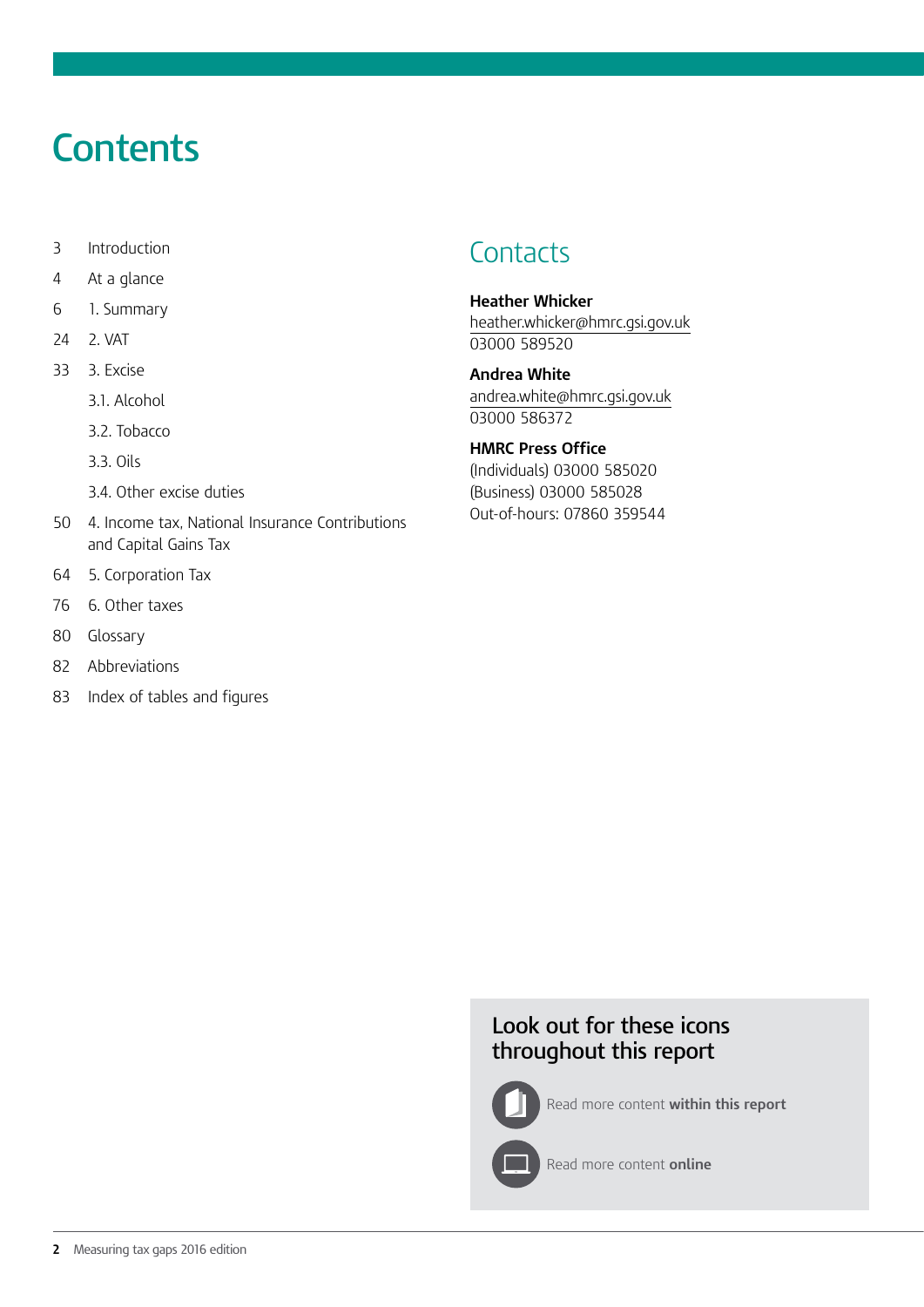<span id="page-2-0"></span>

**to be £36 billion, which is 6.5% of theoretical tax liabilities.**

### What is the tax gap?

The 'tax gap' is the difference between the amount of tax that should, in theory, be collected by HMRC, against what is actually collected.

### Why do we measure it?

The tax gap provides a useful tool for understanding the relative size and nature of non-compliance. This understanding can be applied in many different ways:

- Firstly, it provides a foundation for HMRC's strategy. Thinking about the tax gap helps the department to understand how non-compliance occurs and how the causes can be addressed.
- Secondly, drawing on information on how other countries manage their tax gaps, our tax gap analysis provides insight into which strategies are most effective at reducing the tax gap.
- Thirdly, although the tax gap isn't sufficiently timely or precise enough to set performance targets, it provides important information that helps us to understand our long-term performance.

## Why is there a tax gap?

The tax gap reflects tax lost for a variety of reasons, from taxpayers simply not taking enough care with their tax returns to criminal attacks on the tax system.

## How is it calculated?

It has been produced by government analysts working within HMRC, in line with the values, principles and protocols set out in the Code of Practice for Official Statistics. We use a range of internal and external data and different analytical techniques to produce annual estimates, which we revise as more accurate data becomes available. These are our best estimates based on the information available, but there are many sources of uncertainty and potential error.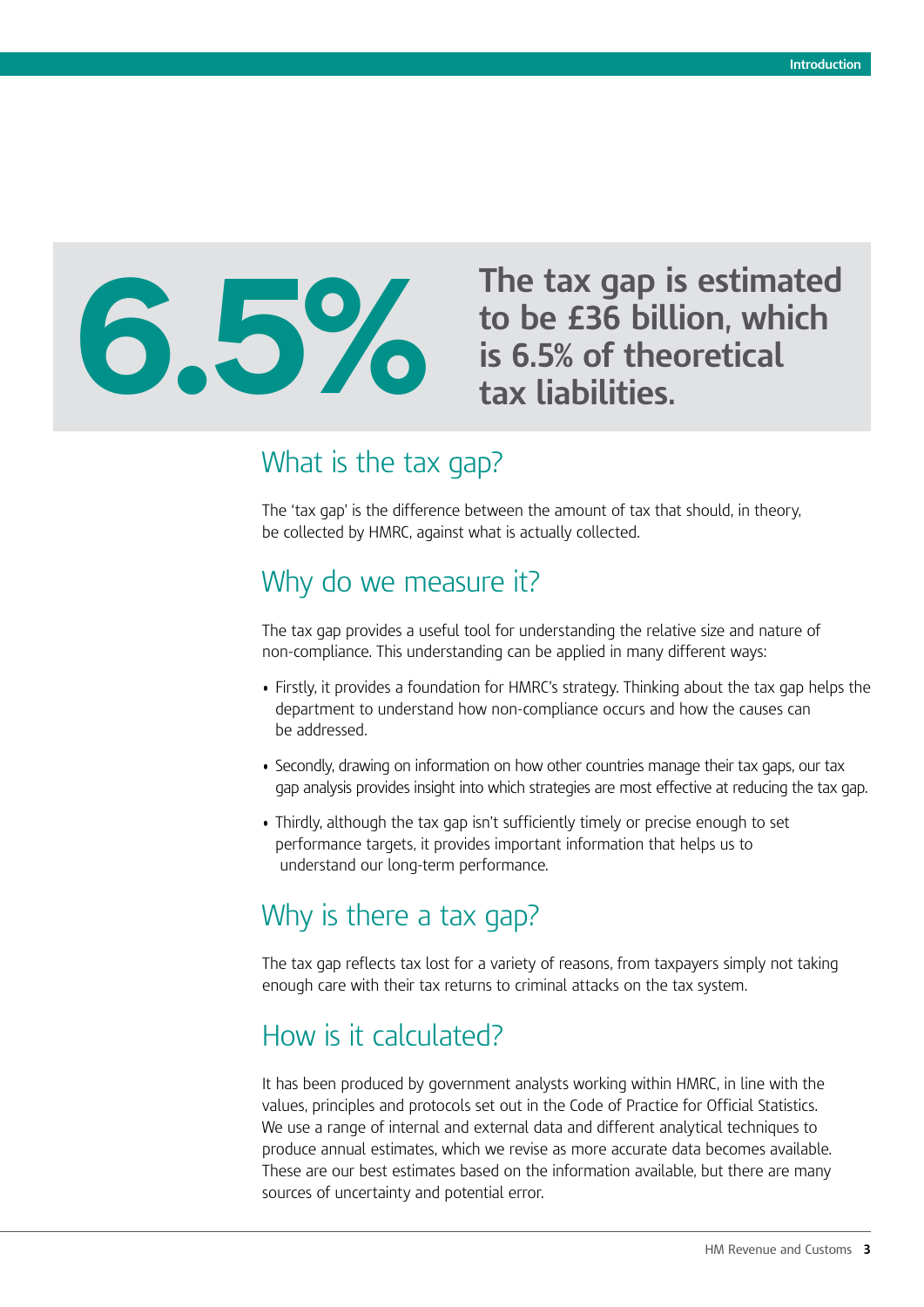# <span id="page-3-0"></span>**UK tax gap at a glance in 2014-15**



Tax gap and percentage of theoretical tax liabilities: 2005-06 to 2014-15

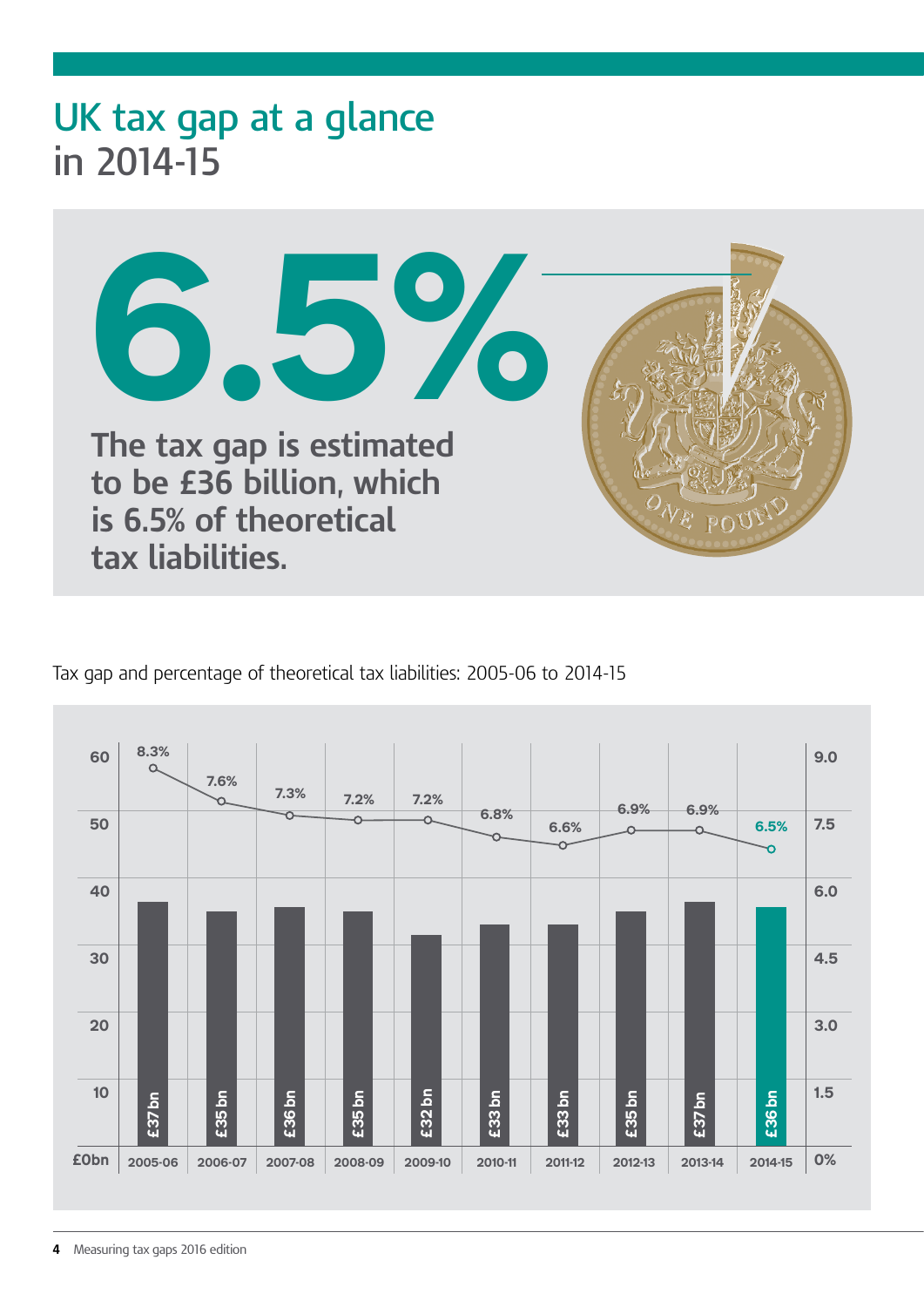

#### **What is the tax gap?**

The 'tax gap' is the difference between the amount of tax that should, in theory, be collected by HMRC, against what is actually collected.



#### **Why measure it?**

Tax gap analysis helps us to understand the reasons for losses in the tax system.



#### **How is it calculated?**

It's an Official Statistic produced using many different approaches that have been endorsed by the International Monetary Fund.

The tax gap is difficult to measure  $-$  there are many sources of uncertainty and error. However, it gives an indication of our long-term performance  $-$  we have seen that the tax gap has decreased since 2005-06.

#### Value of the tax gap





A full time series for tables is available on our website **www.gov.uk/government/statistics/measuring-tax-gaps-tables**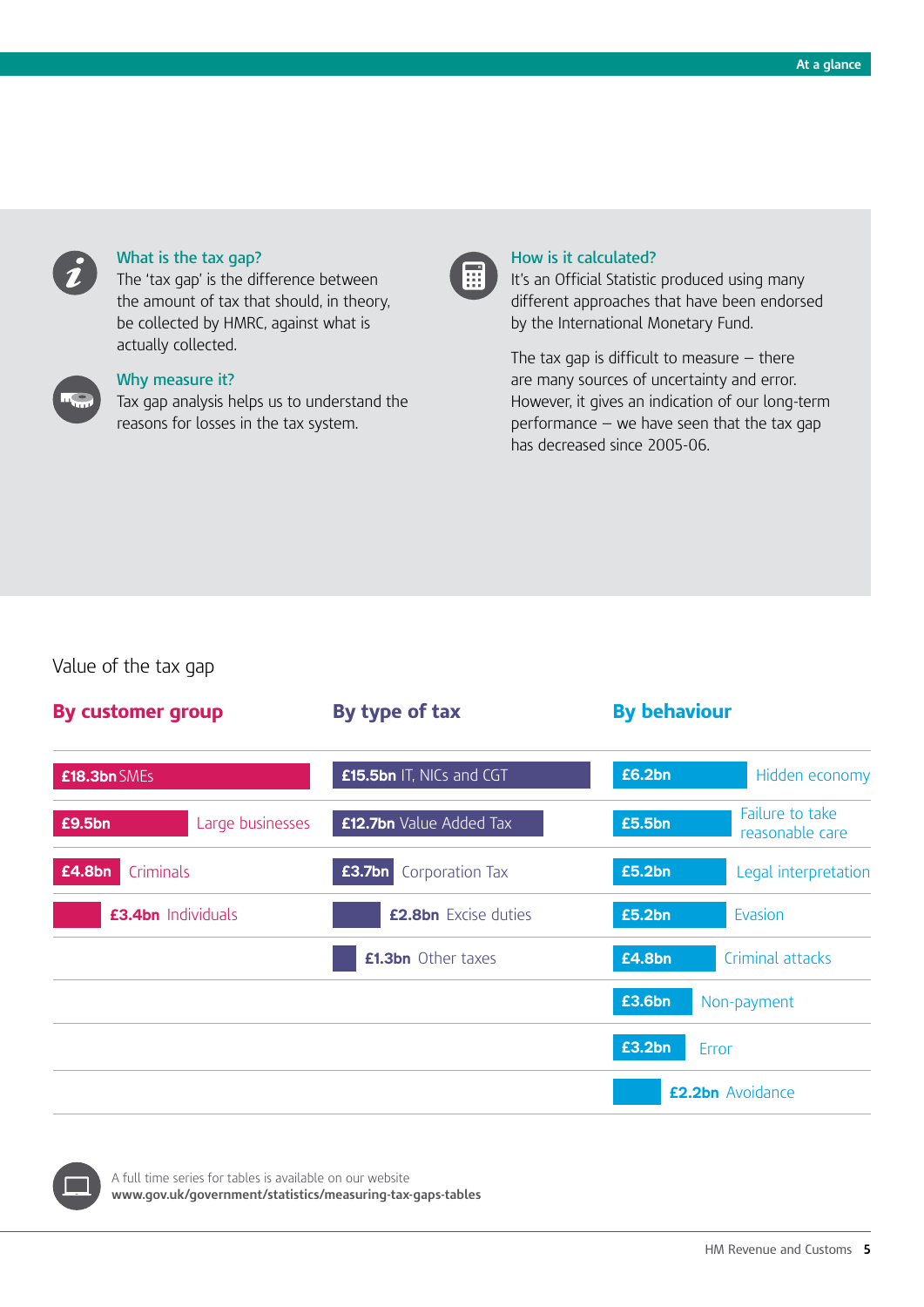# <span id="page-5-0"></span>**Summary**

# Key findings

- The UK tax gap for 2014-15 is estimated at 6.5% of liabilities (£36 billion). The tax gap has reduced from 6.9% of liabilities in 2013-14.
- There is an overall downward trend from 8.3% in 2005-06 to 6.5% in 2014-15, however the tax gap has levelled out in recent years.
- The tax gap estimate of  $£36$  billion is  $£11$  billion lower than it would have been if the percentage tax gap had remained at the 2005-06 level of 8.3%.
- There has been a large reduction in the Pay As You Earn (PAYE) tax gap estimate from £4.0 billion in 2013-14 to £2.8 billion in 2014-15. The introduction of Real Time Information is likely to have made a significant contribution towards this reduction.
- The VAT tax gap is at its lowest level of 10.3% for 2014-15.
- There is a long-term reduction between 2005-06 and 2014-15 for the excise duty tax gap (8.0% to 5.3%) and the Corporation Tax gap (13.5% to 7.6%).
- The tax gap estimate for 2013-14 has been revised upwards by £2.8 billion. The latest data from random tax enquiries investigations suggests that the scale and amount of non-compliance is higher than we had previously estimated, particularly for Self Assessment customers. This revision is within the confidence interval of the previous year's estimate.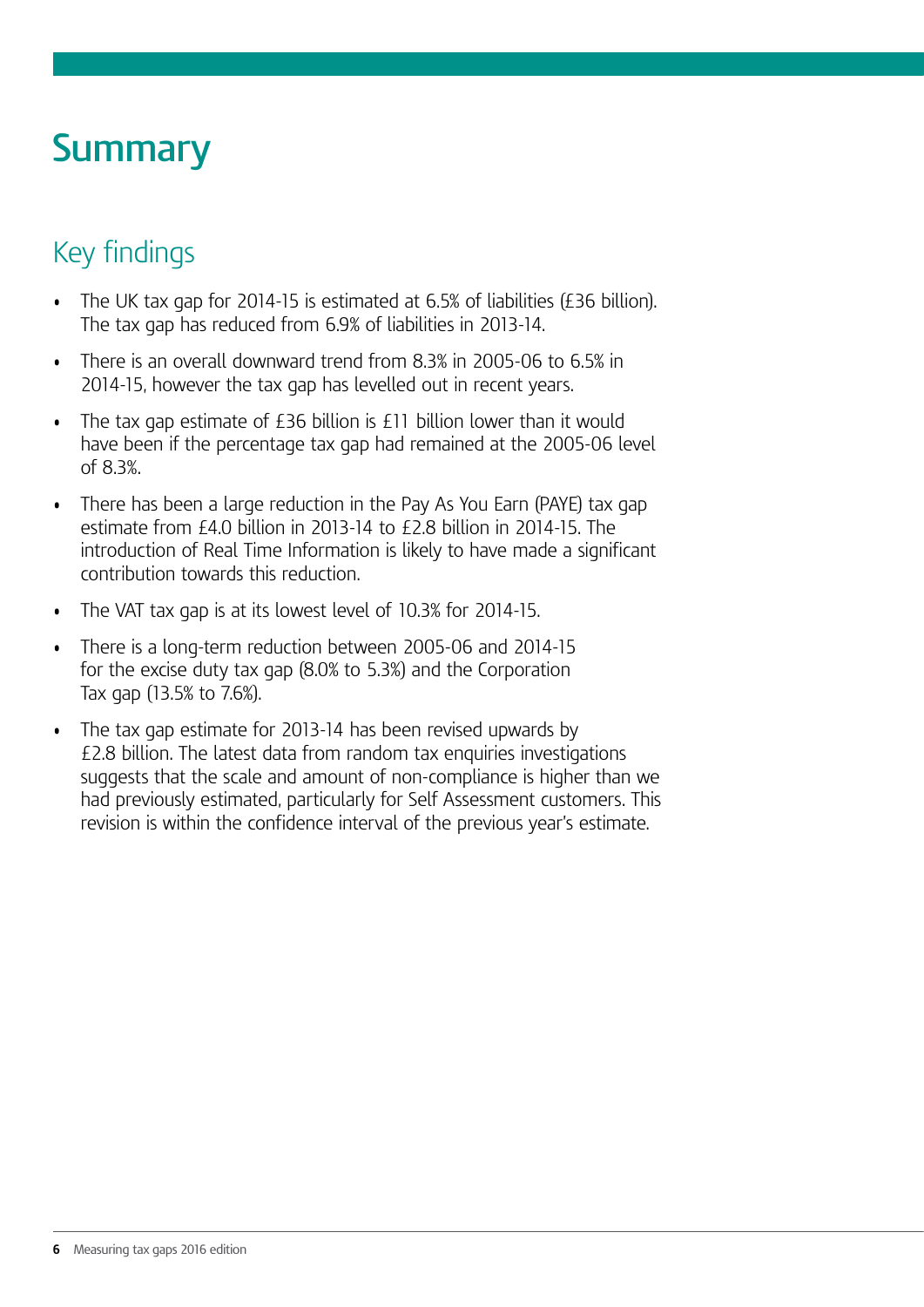### What the tax gap estimates show since 2005 — tax gap time series: 2005-06 to 2014-15



There has been a long-term trend of reduction in the tax gap from 8.3% in 2005-06 to 6.5% in 2014-15, levelling out in recent years. Figure 1.1 shows the value of the tax gap alongside the percentage tax gap, which is calculated as a percentage of total theoretical tax liabilities, or the amount of tax that should, in theory, be paid.

The percentage tax gap provides a better measure of compliance over time, because it takes account of some of the effects of inflation, economic growth and changes to tax rates, where the cash figure does not. For example, in a growing economy where the tax base is increasing, even if the percentage tax gap remained level, the cash figure would grow.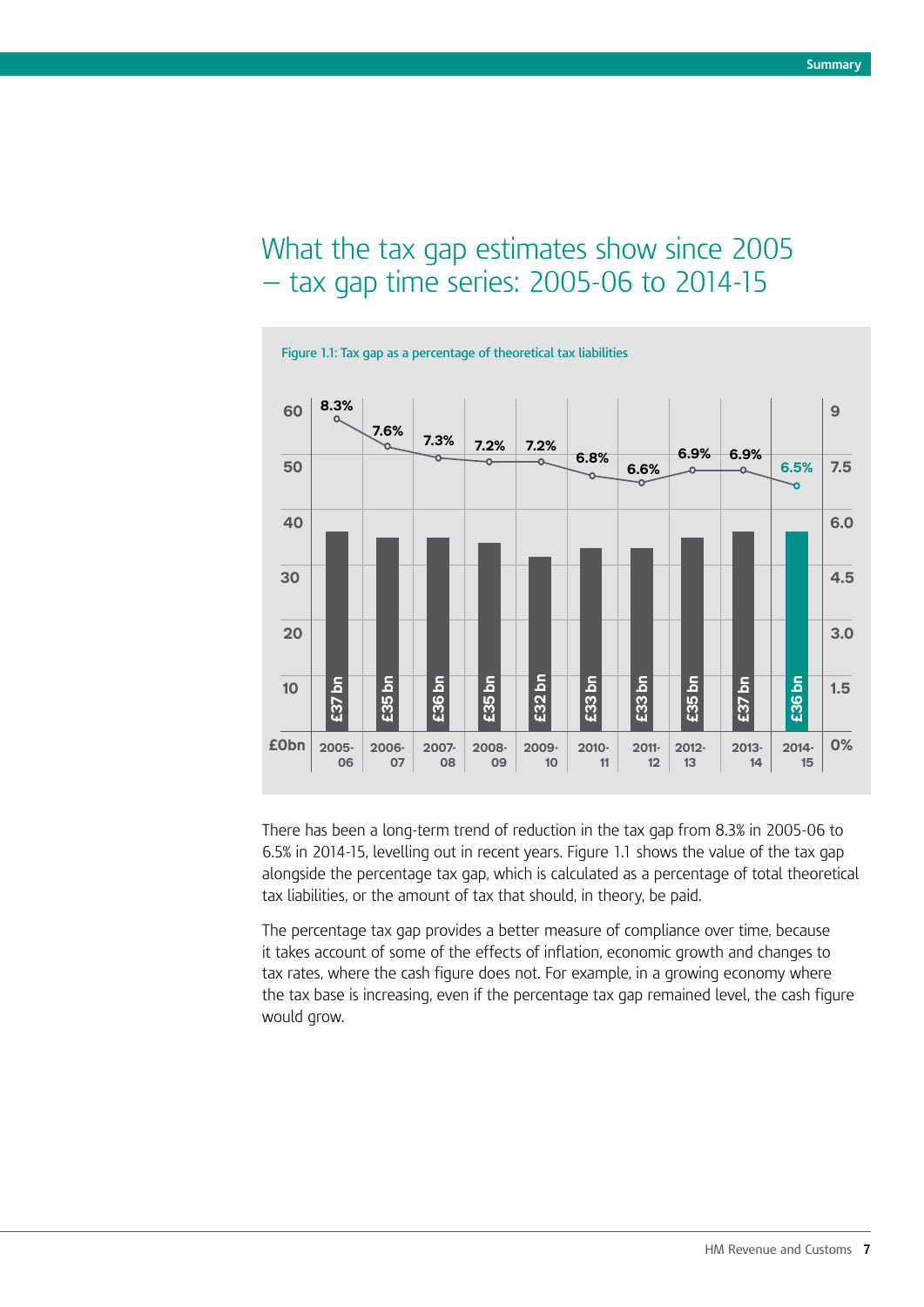# Tax gap by type of tax

Figure 1.2 shows how the tax gap is composed of different taxes. The largest component covers income tax, National Insurance Contributions and Capital Gains Tax (IT, NICs and CGT), which makes up 43% of the total tax gap.

| £15.5bn |                               | IT, NICs and CGT<br>43%       |
|---------|-------------------------------|-------------------------------|
| £12.7bn |                               | <b>Value Added Tax</b><br>35% |
| £3.7bn  | <b>Corporation Tax</b><br>10% |                               |
| £2.8bn  | <b>Excise duties</b><br>8%    |                               |

1 Totals may not sum due to rounding.

Figure 1.3 represents the tax gap relative to amount of tax collected by type of tax. The tax gap, plus tax collected, together represents the total theoretical tax liability. Most of the tax collected is from IT, NICs and CGT (53% of receipts) and VAT (23% of tax receipts). It also shows that the tax gap for IT, NICs and CGT of £15.5 billion equates to just 5.2% of the total theoretical tax liabilities. This can be compared to the VAT tax gap (£12.7 billion) which equates to 10.3% of VAT theoretical tax liabilities.



<sup>1</sup> Percentage figures refer to tax gap for each type of tax.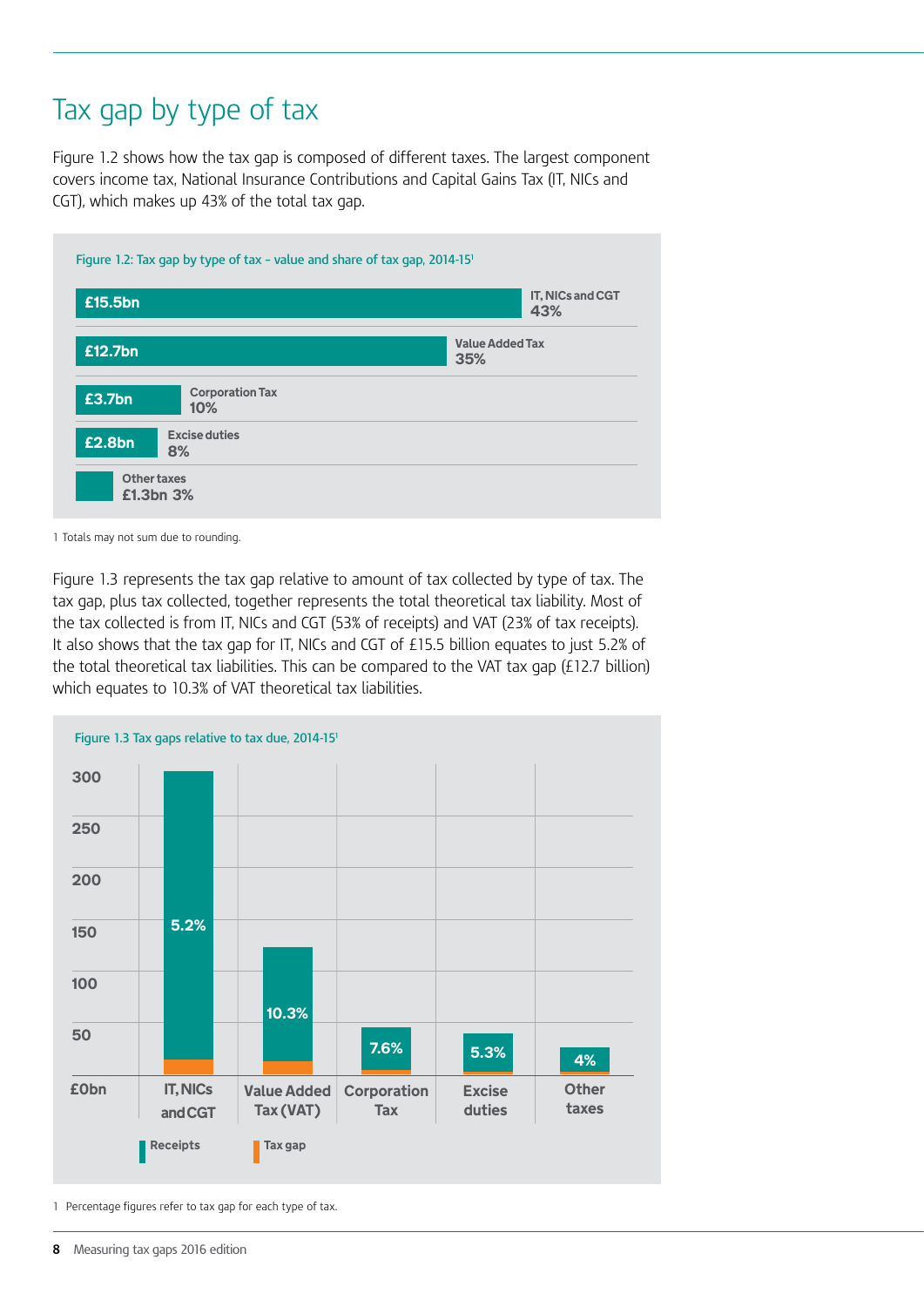The largest proportionate falls between 2005-06 and 2014-15 have been in the Corporation Tax and excise percentage gaps (see Figure 1.4), which have fallen by 44% and by 20% respectively.



1 'Other taxes' includes Stamp Duties, Inheritance Tax, Petroleum Revenue Tax, environmental taxes, Insurance Premium Tax and Landfill Tax.

Table 1.1 [\(at the end of the chapter\)](#page-15-0) shows the composition of tax gap estimates for 2014- 15.

Table 1.2 [\(at the end of the chapter\)](#page-16-0) shows the percentage tax gap since 2005-06 by type of tax. A time series of the tax gap (cash figure) by type of tax from 2005-06 to 2014-15 is shown in Table 1.3 [\(at the end of the chapter](#page-17-0) and in the online tables).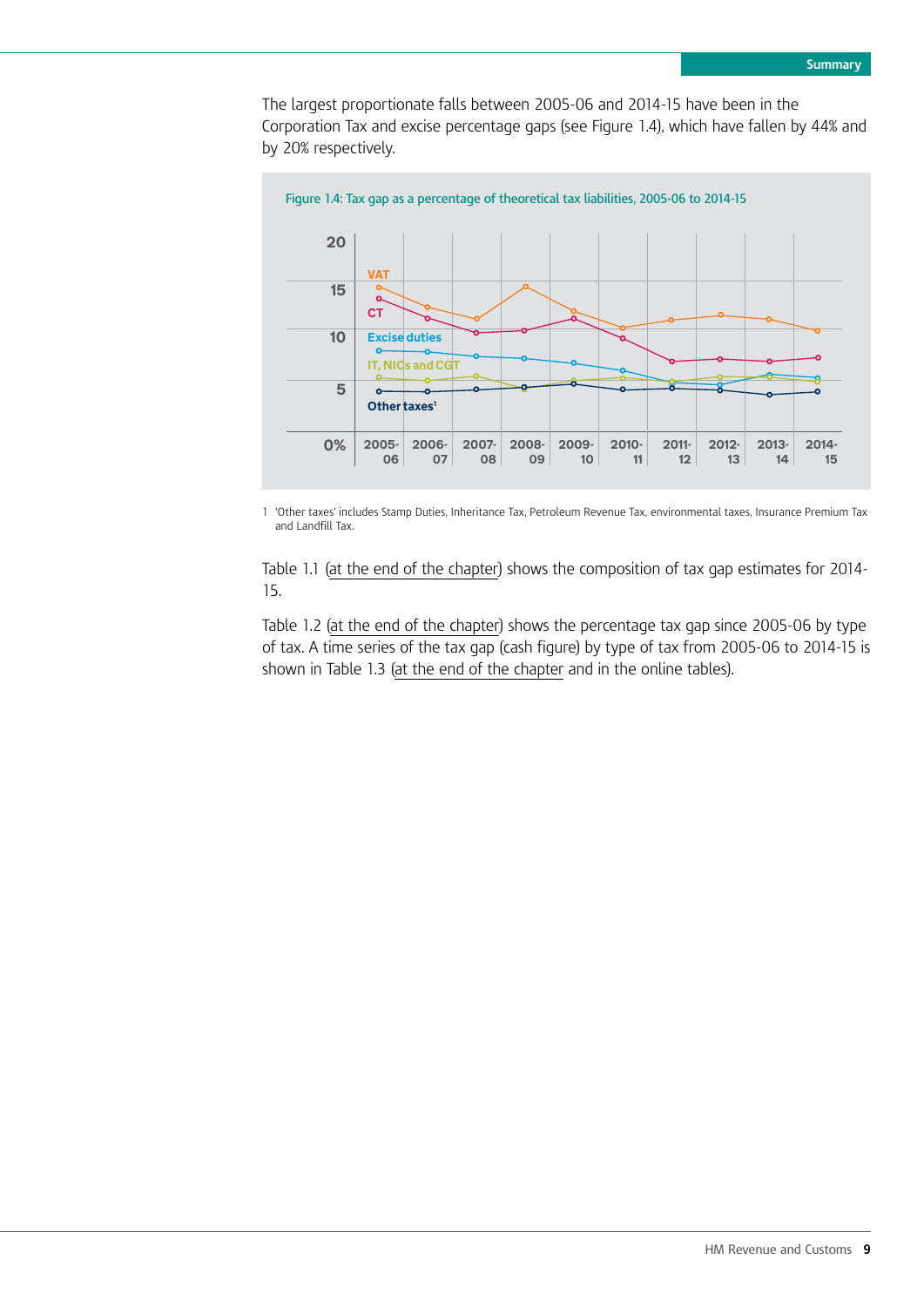# Tax gap by customer group

Figure 1.5 shows estimates of the 2013-14 and 2014-15 tax gaps by customer group. Just over half of the 2014-15 tax gap can be attributed to small and medium-sized enterprises, known as SMEs and just over a quarter from large businesses. The remainder is split between criminals and individuals. An element of judgement is used in compiling these estimates.



1 Totals may not sum due to rounding.

Table 1.4 [\(at the end of the chapter\)](#page-18-0) shows a time series of tax gap by customer group, as a percentage of total theoretical tax liabilities. This shows that the breakdown of the tax gap by customer group over the past five years has been broadly stable.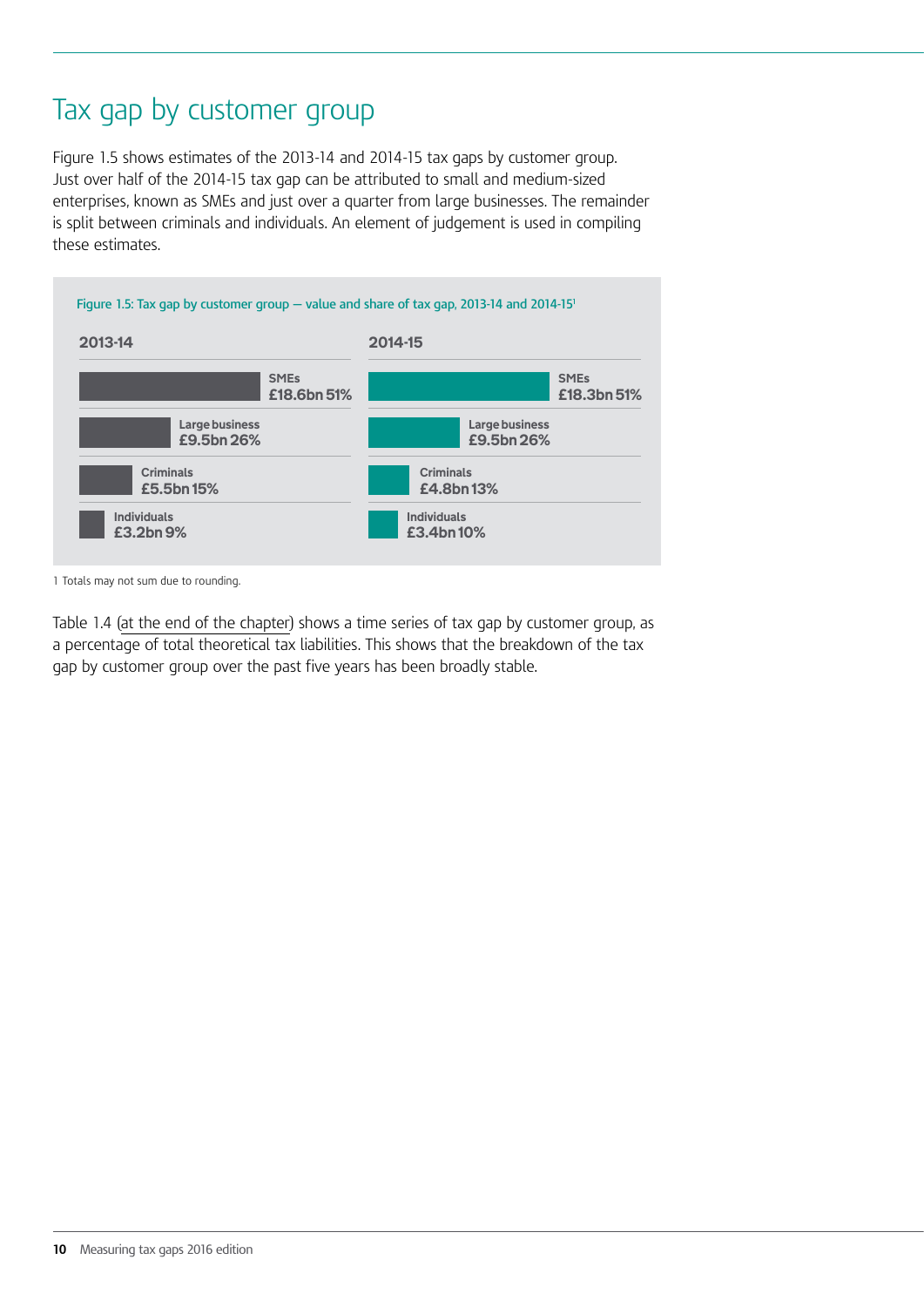# Tax gap by behaviour

The tax gap covers a range of behaviours which include: the tax that is lost through non-payment, use of avoidance schemes, interpretation of the tax effects of complex transactions, error, failure to take reasonable care, evasion, the hidden economy and criminal attack on the tax system.

Figure 1.6 shows an estimate of taxpayer behaviours within the tax gaps for 2014-15. These estimates give a broad indication of behaviours and are calculated using assumptions and judgment.



The behaviours are defined in Table 1.7 [\(at the end of the chapter\)](#page-19-0).

Table 1.5 [\(at the end of the chapter](#page-18-0)) shows a time series of tax gap by behaviour. As with the headline figures, the percentage tax gap for behaviours provides a better measure of compliance over time, because it takes account of some of the effects of changes to tax base. It shows that non-compliant customer behaviours over the past five years have been broadly consistent across the behaviours, with some downward movement in criminal attacks, avoidance and non-payment.

We do not have a comparable series for all elements prior to 2009-10. However, reductions in successful criminal attacks on the tax system and avoidance are the main behavioural reasons for the reduction in the tax gap since 2005-06.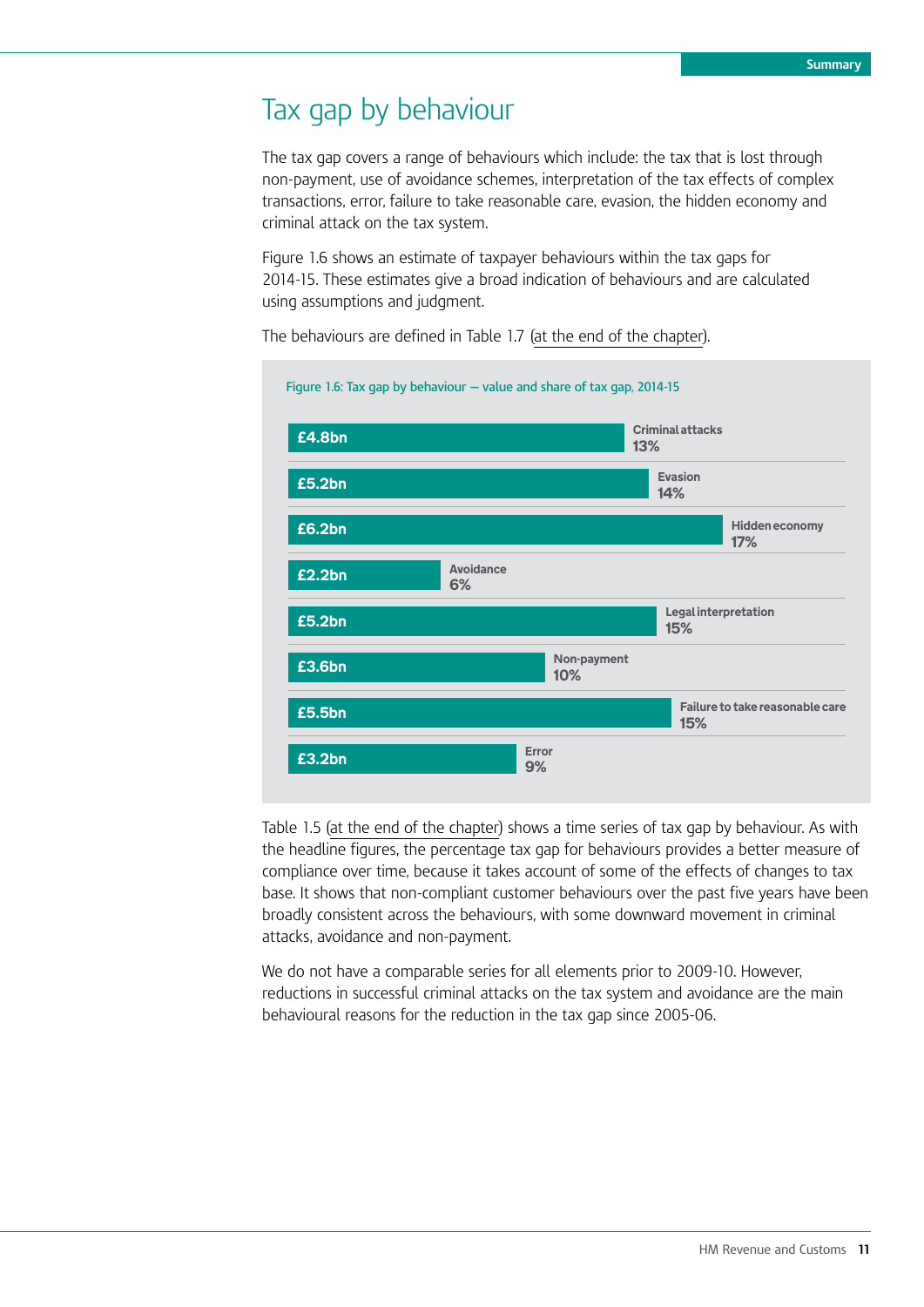# Avoidance

Avoidance is bending the rules of the tax system to gain a tax advantage that Parliament never intended. It often involves contrived, artificial transactions that serve little or no purpose other than to produce a tax advantage. It involves operating within the letter but not the spirit of the law.

The published avoidance tax gap is an annual estimate of the tax lost to the UK due to avoidance schemes. These estimates reflect the laws that were in place at the time and do not include any subsequent changes to the tax law to prevent further use of avoidance schemes.

The estimated avoidance tax gap was £2.2 billion for 2014-15. Figure 1.7 shows how this is split by type of tax. Table 1.6 [\(at the end of the chapter\)](#page-18-0) shows the breakdown of the avoidance tax gap by type of tax for 2012-13 to 2014-15. The estimate for 2013-14 published last year was £2.7 billion, but has been revised down to £2.4 billion as data sources have improved and more recent data is used.



1 'Other direct taxes' includes stamp duties, Inheritance Tax and Petroleum Revenue Tax.

The definition of avoidance used to produce the tax gap estimates is described in Table 1.7 ([at the end of the chapter](#page-19-0)).

The methodologies used to produce the avoidance tax gap estimates differ according to the type of tax. They are summarised in the relevant chapters and in the 'Methodological annex' published alongside this document.



The methodological annex is available on our website **www.gov.uk/government/statistics/measuring-tax-gaps**

## Tax gap measurement

#### **Definition**

The 'tax gap' is the difference between the amount of tax that should, in theory, be collected by HMRC, against what is actually collected. The 'theoretical tax liability' represents the tax that would be paid if all individuals and companies complied with both the letter of the law and our interpretation of Parliament's intention in setting law (referred to as the spirit of the law). The total theoretical tax liability is calculated as the tax gap plus the amount of tax actually received, from HMRC receipts.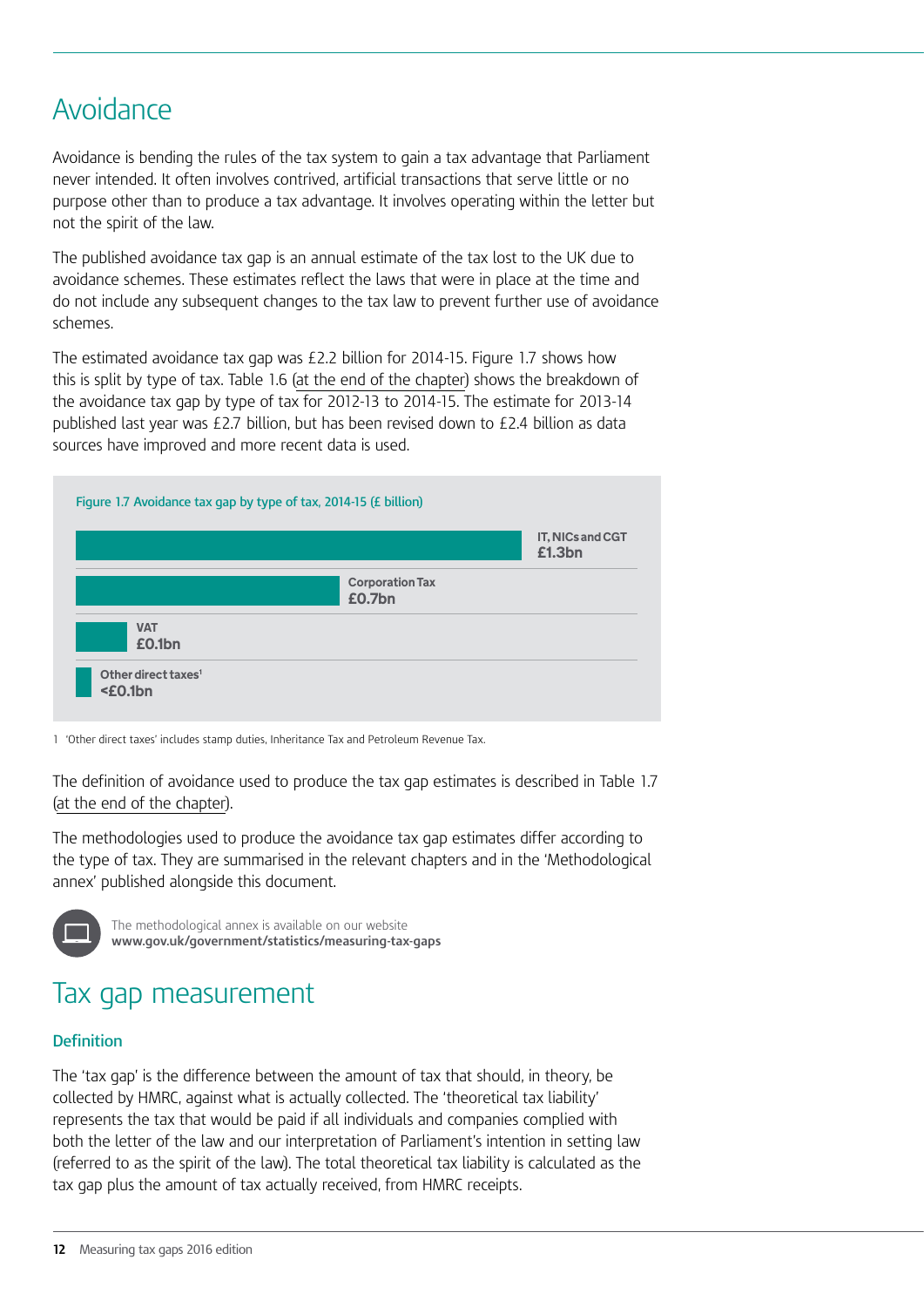The tax gap estimates only cover the taxes administered by HMRC, so exclude taxes and duties administered elsewhere (council tax, business rates, congestion charge and vehicle excise duty). These estimates also exclude error and fraud in tax credits.



Tax Gap Measurement – the Error and Fraud in Tax Credits publication can be found here: **www.gov.uk/government/statistics/child-and-working-tax-credits-error-and-fraudstatistics-2014-to-2015**

Tax gaps are calculated net of compliance yield, that is, they reflect the gap remaining after our compliance efforts. More information on compliance yield is available in HMRC's Annual Report and Accounts. The 'Methodological annex' sets out how compliance yield is reflected in estimation for each component of the tax gap. Information in HMRC's Annual Report and Accounts and Measuring Tax Gap publication are not directly comparable.



The annual report and accounts is available on our website **www.gov.uk/government/collections/hmrcs-annual-report-and-accounts**

#### **Measurement methods**

VAT and Excise tax gaps are estimated using a 'top-down' approach by comparing consumption expenditure data with tax receipts. Most other components are estimated using a 'bottom-up' approach building up from our own operational data and management information. The way we estimate each tax gap component and the data we use is set out in the relevant chapters, with additional information in the 'Methodological annex'.



The methodological annex is available on our website **www.gov.uk/government/statistics/measuring-tax-gaps**

#### **Top-down estimates**

Independent, external data on consumption is used to estimate tax base.

This tax base is used to calculate a theoretical value of tax that should be collected.

The actual amount of tax collected is subtracted from this theoretical value to estimate the tax gap.

These estimates are combined to estimate the tax gap

Different methods and data sources are used, depending on best available, to estimate how much tax is lost within each area

HMRC uses internal data and operational knowledge to identify areas of potential tax loss

**Bottom-up estimates**

Figure 1.8 shows that more than two-thirds of the 2014-15 tax gap is estimated using established methods. Developing methods are used where new data sources are emerging which can be used to estimate tax gaps, but the sources and methods are not yet established and replicable. Experimental methodologies are used to produce illustrative estimates where there is no direct measurement data. Illustrative estimates are calculated using the best available data, simple models and assumptions.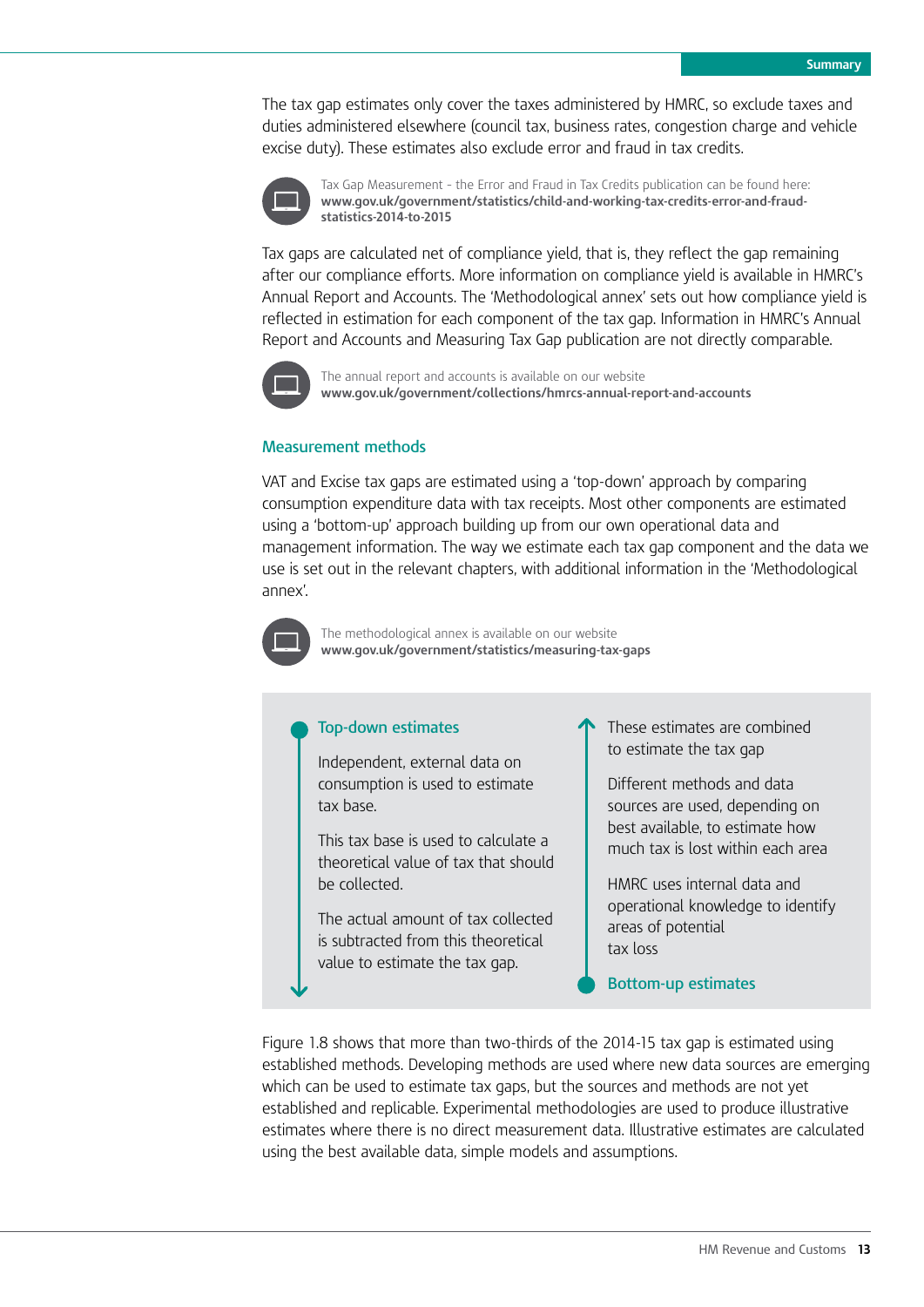

#### **Accuracy and uncertainty**

Due to the methodologies used, all tax gap estimates are subject to error, are uncertain and can change from year to year due to improvements in method and data updates. Where possible, confidence intervals and ranges are set out for components of the tax gap in the relevant chapters.

The main sources of error are systematic errors in the assumptions used to calculate the estimates and sampling errors in the data used. Where possible a robust estimate of the error margin is provided. The methodologies used to calculate tax gaps are subject to regular review which could result in revisions to any of the published estimates. Estimates are made on a like-for-like basis each year to enable users to interpret trends, although some smaller tax gaps are not updated each year. Where data sources change over time, every effort has been made to ensure consistency in the series, but this is another potential source of uncertainty.



The methodological annex is available on our website **www.gov.uk/government/statistics/measuring-tax-gaps**

#### **Assurance**

Our tax gap estimates are produced with the highest levels of quality assurance and adhere to the values, principles and protocols set out in the Code of Practice for Official Statistics. Methodological experts from the Office for National Statistics have peer reviewed the estimation and presentation of tax gaps, and have held a series of workshops with the tax gaps team in 2016 to support our continuous improvement.

The way in which the UK calculates its tax gap was assessed by the International Monetary Fund in August 2013. They concluded that: "HMRC's tax gap analysis program is comprehensive in tax coverage, effectively addresses its multiple dimensions, and work is ongoing to enhance its support to HMRC management. Tax gaps are estimated for most parts of the taxes administered by HMRC. In this regard, HMRC produces one of the most comprehensive studies of tax gap estimates internationally. In general, the models and methodologies used by HMRC to estimate the tax gap across taxes are sound and consistent with the general approaches used by other countries."



Code of Practice for Official Statistics: **www.statisticsauthority.gov.uk/monitoring-and-assessment/code-of-practice**



United Kingdom: Technical Assistance Report — Assessment of HMRC's Tax Gap Analysis: **www.imf.org/external/pubs/ft/scr/2013/cr13314.pdf**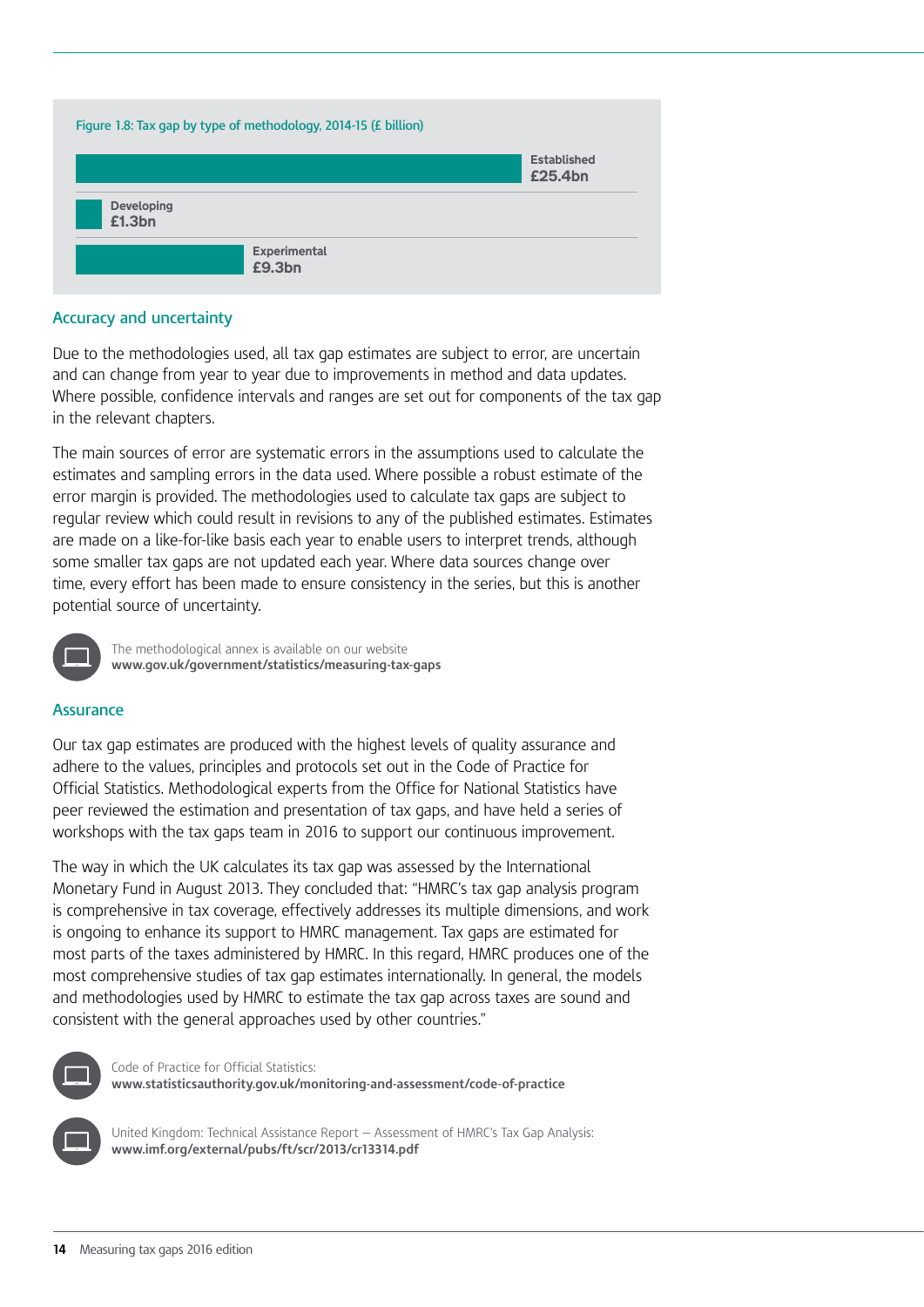## Revisions to tax gap estimates

Many tax gap component estimates have been revised since 'Measuring tax gaps 2015 edition'. This is due to improvements in the way they are calculated, the availability of more up-to-date data and projections based on more recent years. This is in line with the best statistical practice.

Table 1.8 [\(at the end of the chapter\)](#page-20-0) summarises the amount of revisions for each component of the tax gap and Table 1.9 [\(at the end of the chapter\)](#page-21-0) summarises the reasons. Further information is available within the relevant chapters.

Figure 1.9 shows the revisions made to the overall tax gap estimates for editions published since 'Measuring tax gaps 2010'. This illustrates the uncertainty around the estimation of tax gaps, which are best used as a long-term indicator.



1 MTG stands for 'Measuring tax gaps'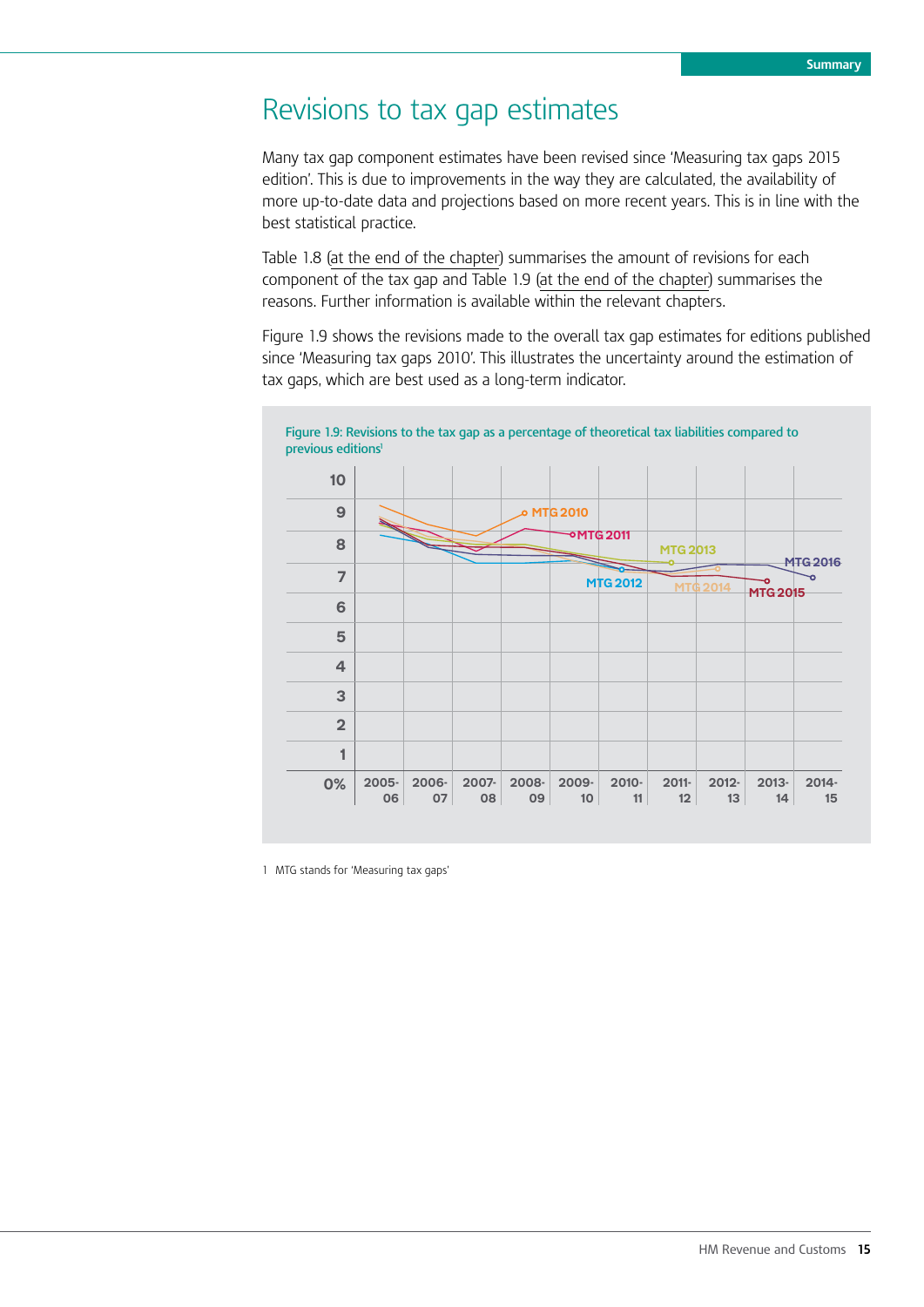<span id="page-15-0"></span>

| Tax                        | <b>Type</b>                      | Component                                  | 2014-15                         |                                          |
|----------------------------|----------------------------------|--------------------------------------------|---------------------------------|------------------------------------------|
|                            |                                  |                                            | Percentage tax gap <sup>1</sup> | Point estimate<br>$(E\text{ billion})^2$ |
| Value Added Tax            | <b>Total VAT</b>                 |                                            | 10.3%                           | 12.7                                     |
|                            |                                  | Cigarette duty                             | 7%                              | 0.7                                      |
|                            | Tobacco duties                   | Hand-rolling tobacco duty                  | 35%                             | 0.7                                      |
|                            |                                  | <b>Total tobacco duties</b>                | 12.8%                           | 1.4                                      |
| Excise duties <sup>3</sup> |                                  | Spirits duty                               | 12%                             | 0.4                                      |
|                            | Alcohol duties                   | Beer duty                                  | 15%                             | 0.7                                      |
|                            |                                  | Wine duty                                  | 3%                              | 0.1                                      |
|                            |                                  | <b>Total alcohol duties</b>                | 10.4%                           | 1.2                                      |
|                            | Hydrocarbon oils<br>duties       | Total hydrocarbon oils duties              | $\langle$ ]%                    | (0.1)                                    |
|                            |                                  | Other excise duties <sup>3</sup>           | 5%                              | 0.1                                      |
|                            | Total excise duties <sup>3</sup> |                                            | 5.3%                            | 2.8                                      |
|                            |                                  | Non-business taxpayers                     | 8%                              | 1.0                                      |
|                            | Self Assessment                  | Business taxpayers                         | 26%                             | 5.0                                      |
|                            |                                  | Large partnerships                         | 11%                             | 1.0                                      |
|                            |                                  | <b>Total Self Assessment</b>               | 19.2%                           | 7.0                                      |
| Income tax,                | PAYE                             | Small and medium employers                 | 1%                              | 0.9                                      |
| National Insurance         |                                  | Large employers                            | 1%                              | 1.9                                      |
| Contributions,             |                                  | <b>Total PAYE</b>                          | 1.1%                            | 2.8                                      |
| Capital Gains Tax          | Avoidance                        | Total avoidance (IT, NICs and CGT)         | n/a                             | 1.3                                      |
| (IT, NICs and CGT)         |                                  | PAYE individuals not in Self Assessment    | n/a                             | 1.2                                      |
|                            | Hidden economy                   | Ghosts                                     | n/a                             | 1.2                                      |
|                            |                                  | Moonlighters                               | n/a                             | 2.0                                      |
|                            |                                  | Total hidden economy (IT, NICs and CGT)    | n/a                             | 4.4                                      |
|                            | Total IT, NICs and CGT           |                                            | 5.2%                            | 15.5                                     |
|                            |                                  | Small and medium-sized enterprises         | 10%                             | 2.2                                      |
| Corporation Tax            |                                  | Large businesses <sup>4</sup>              | 6%                              | 1.5                                      |
|                            | <b>Total Corporation Tax</b>     |                                            | 7.6%                            | 3.7                                      |
|                            |                                  | Stamp Duty Land Tax                        | 1%                              | 0.2                                      |
|                            | Stamp duties                     | Stamp Duty Reserve Tax                     | 1%                              | (0.1)                                    |
|                            |                                  | Total stamp duties                         | 1.3%                            | 0.2                                      |
| Other taxes                | Other direct taxes               | Inheritance Tax                            | 11%                             | 0.5                                      |
|                            |                                  | Petroleum Revenue Tax                      | 2%                              | (0.1)                                    |
|                            | Other indirect taxes             | Landfill Tax                               | 12%                             | 0.1                                      |
|                            |                                  | Environmental taxes, Insurance Premium Tax | 4%                              | 0.5                                      |
|                            | Total other taxes                |                                            | 4.0%                            | 1.3                                      |
| Total tax gap <sup>5</sup> |                                  |                                            | 6.5%                            | 36                                       |

1 Tax gap as a proportion of theoretical tax liability which is defined as the tax gap plus the amount of tax actually received. Total percentage tax gap estimates are rounded to the nearest 0.1% with individual estimates rounded to the nearest 1%. Percentages cannot be calculated for components where there is no measure of the corresponding liability.

2 The overall tax gap is rounded to the nearest £1 billion. Other estimates are rounded to the nearest £100 million.

3 All excise tax gap point estimates are for duty only. Percentage tax gaps for total tobacco, total alcohol, total hydrocarbon oils and other excise are also duty only. Percentage tax gaps for cigarette, hand-rolling tobacco, spirits, beer and wine are for combined duty and VAT.

4 The Corporation Tax gap estimate for large businesses is derived from two methodologies. An established methodology exists for businesses managed by our Large Business Service and an experimental methodology is used for businesses managed by HMRC's Large and Complex unit.

5 We will be looking to incorporate emerging data sources as a result of offshore disclosure facilities and related work.

Developing methodology. Experimental methodology, illustrative indicators for gaps with no direct measure.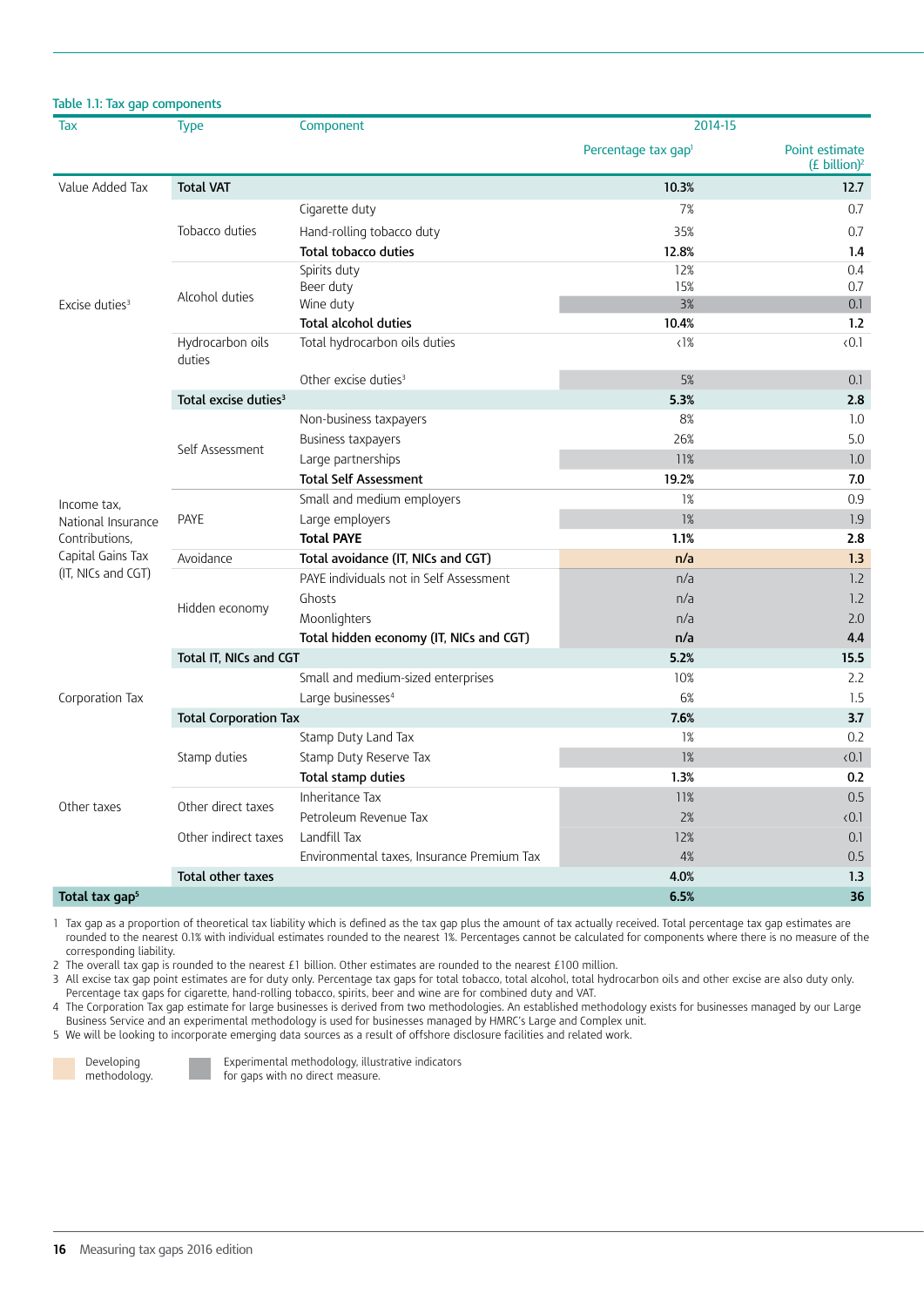| Tax                                                     | <b>Type</b>                              |         |         |         | Percentage tax gap <sup>1</sup> |              |              |              |
|---------------------------------------------------------|------------------------------------------|---------|---------|---------|---------------------------------|--------------|--------------|--------------|
|                                                         |                                          | 2005-06 | 2009-10 | 2010-11 | 2011-12                         | 2012-13      | 2013-14      | 2014-15      |
| Value Added Tax                                         | <b>Total VAT</b>                         | 14.5%   | 12.2%   | 10.6%   | 11.3%                           | 11.8%        | 11.4%        | 10.3%        |
|                                                         | Tobacco duties                           | n/a     | 17.0%   | 13.3%   | 12.8%                           | 14.9%        | 16.6%        | 12.8%        |
|                                                         | Alcohol duties                           | n/a     | 7.6%    | 11.4%   | 7.9%                            | 5.5%         | 8.2%         | 10.4%        |
| Excise duties                                           | Hydrocarbon oils duties                  | n/a     | 2.7%    | 1.4%    | $\langle$ 1%                    | $\langle$ 1% | $\langle$ 1% | $\langle$ ]% |
|                                                         | Other excise duties                      | n/a     | 6.2%    | 6.2%    | 4.9%                            | 4.4%         | 5.1%         | 5.1%         |
|                                                         | Total excise duties                      | 8.0%    | 6.9%    | 6.1%    | 5.0%                            | 4.8%         | 5.7%         | 5.3%         |
|                                                         | Self Assessment                          | 20.7%   | 17.2%   | 17.3%   | 16.8%                           | 19.2%        | 19.8%        | 19.2%        |
| Income tax, National                                    | PAYE                                     | 1.5%    | 1.5%    | 1.6%    | 1.5%                            | 1.5%         | 1.6%         | 1.1%         |
| Insurance Contributions,<br>Capital Gains Tax (IT, NICs | Avoidance                                | n/a     | n/a     | n/a     | n/a                             | n/a          | n/a          | n/a          |
| and CGT) <sup>2</sup>                                   | Hidden economy                           | n/a     | n/a     | n/a     | n/a                             | n/a          | n/a          | n/a          |
|                                                         | Total IT, NICs and CGT                   | 5.6%    | 5.2%    | 5.4%    | 5.1%                            | 5.4%         | 5.6%         | 5.2%         |
|                                                         | Small and                                |         |         |         |                                 |              |              |              |
| Corporation Tax                                         | medium-sized enterprises                 | 17.4%   | 11.9%   | 10.3%   | 8.7%                            | 10.2%        | 9.2%         | 9.5%         |
|                                                         | Large businesses                         | 11.9%   | 11.1%   | 9.0%    | 6.1%                            | 5.4%         | 5.6%         | 5.8%         |
|                                                         | <b>Total Corporation Tax</b>             | 13.5%   | 11.4%   | 9.5%    | 7.1%                            | 7.4%         | 7.2%         | 7.6%         |
|                                                         | Stamp duties                             | 2.5%    | 2.4%    | 2.5%    | 2.6%                            | 1.8%         | 1.2%         | 1.3%         |
| Other direct and                                        | Other taxes <sup>3</sup>                 | 5.3%    | 6.6%    | 5.5%    | 5.3%                            | 5.5%         | 5.7%         | 6.3%         |
| indirect taxes                                          | Total other direct<br>and indirect taxes | 4.0%    | 4.9%    | 4.3%    | 4.3%                            | 4.2%         | 3.8%         | 4.0%         |
| Total tax gap                                           |                                          | 8.3%    | 7.2%    | 6.8%    | 6.6%                            | 6.9%         | 6.9%         | 6.5%         |

#### <span id="page-16-0"></span>**Table 1.2: Percentage tax gap by type of tax**

1 Estimates are rounded to nearest 0.1%.

2 Percentage tax gap estimates for avoidance and the hidden economy are not shown as tax receipts cannot be calculated.

3 'Other taxes' includes Inheritance Tax, Petroleum Revenue Tax, environmental taxes (including Landfill Tax) and Insurance Premium Tax.



A full time series for tables is available on our website<br>www.gov.uk/government/statistics/measuring-tax-gaps-tables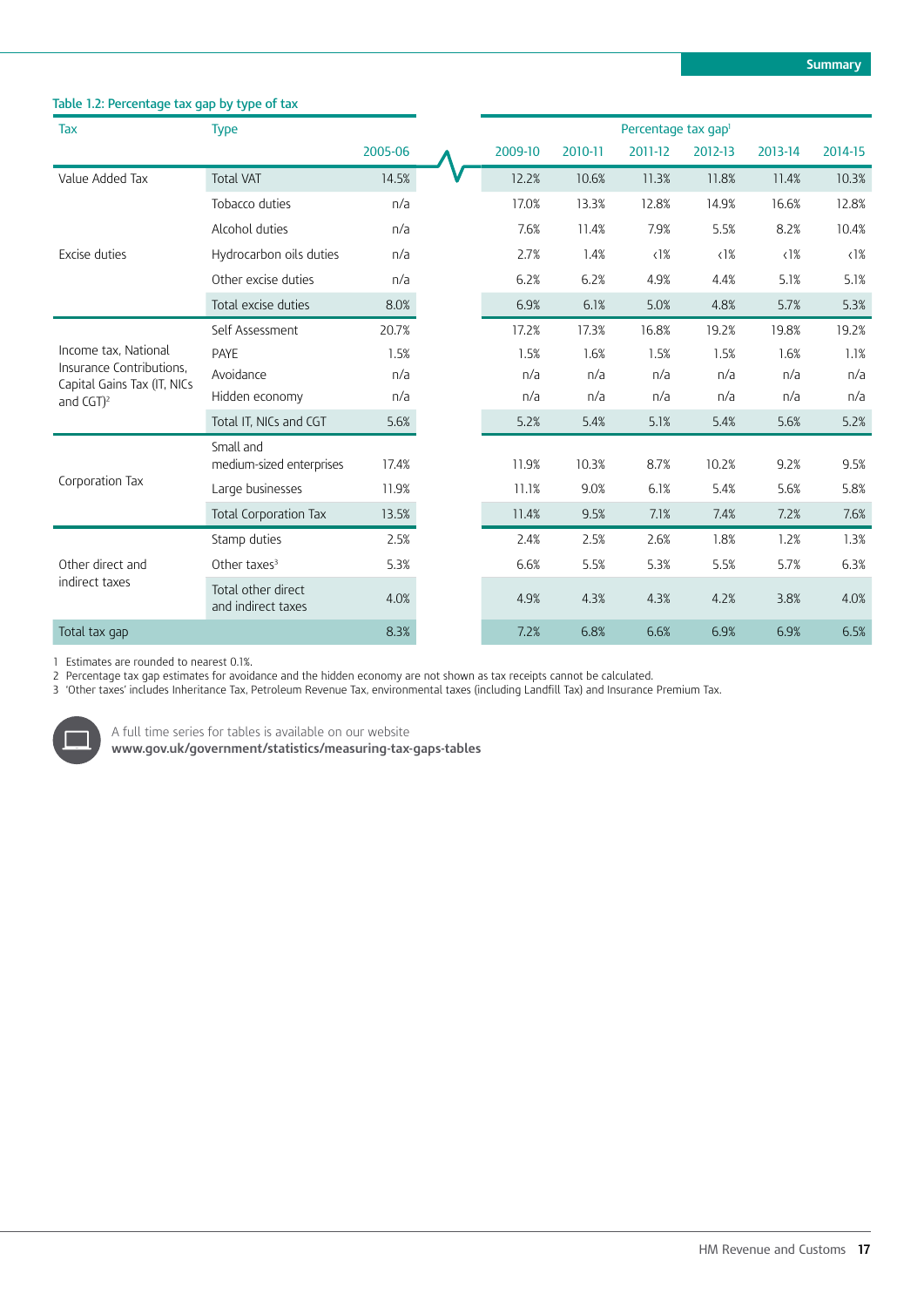| Tax                                      | <b>Type</b>                                     |         |         |         |                      |         | Point estimates (£ billion) <sup>1</sup> |         |
|------------------------------------------|-------------------------------------------------|---------|---------|---------|----------------------|---------|------------------------------------------|---------|
|                                          |                                                 | 2005-06 | 2009-10 | 2010-11 | 2011-12              | 2012-13 | 2013-14                                  | 2014-15 |
| Value Added Tax                          | <b>Total VAT</b>                                | 12.3    | 9.9     | 10.1    | 12.5                 | 13.5    | 13.5                                     | 12.7    |
|                                          | Tobacco duties                                  | 2.2     | 1.8     | 1.4     | 1.4                  | 1.7     | 1.9                                      | 1.4     |
|                                          | Alcohol duties                                  | 0.5     | 0.7     | 1.2     | 0.8                  | 0.6     | 0.9                                      | 1.2     |
| Excise duties                            | Hydrocarbon oils duties                         | 0.7     | 0.7     | 0.4     | 0.2                  | (0.1)   | (0.1)                                    | (0.1)   |
|                                          | Other excise duties                             | 0.1     | 0.1     | 0.1     | 0.1                  | 0.1     | 0.1                                      | 0.1     |
|                                          | <b>Total excise duties</b>                      | 3.5     | 3.4     | 3.1     | 2.5                  | 2.4     | 3.0                                      | 2.8     |
| Income tax,                              | Self Assessment                                 | 5.5     | 5.0     | 5.4     | 5.0                  | 5.9     | 6.2                                      | 7.0     |
| National                                 | PAYE                                            | 3.1     | 3.2     | 3.7     | 3.6                  | 3.5     | 4.0                                      | 2.8     |
| Insurance<br>Contributions,              | Avoidance                                       | n/a     | n/a     | n/a     | n/a                  | 1.2     | 1.4                                      | 1.3     |
| Capital Gains                            | Hidden economy                                  | n/a     | n/a     | n/a     | n/a                  | 4.3     | 4.3                                      | 4.4     |
| Tax (IT, NICs<br>and CGT) <sup>2</sup>   | <b>Total IT, NICs and CGT</b>                   | 13.1    | 13.4    | 14.4    | 13.9                 | 14.8    | 15.9                                     | 15.5    |
|                                          | Small and medium-<br>sized enterprises          | 2.6     | 1.9     | 1.7     | 1.7                  | 1.9     | 1.8                                      | 2.2     |
| Corporation Tax                          | Large businesses                                | 4.1     | 2.8     | 2.8     | 1.8                  | 1.5     | 1.4                                      | 1.5     |
|                                          | <b>Total Corporation Tax</b>                    | 6.6     | 4.7     | 4.5     | 3.4                  | 3.3     | 3.3                                      | 3.7     |
|                                          | Stamp duties                                    | 0.3     | 0.2     | 0.2     | 0.2                  | 0.2     | 0.2                                      | 0.2     |
| Other direct and                         | Other taxes $3$                                 | 0.7     | 0.8     | 0.8     | 0.9                  | 0.9     | 1.0                                      | 1.1     |
| indirect taxes                           | <b>Total other direct</b><br>and indirect taxes | 1.0     | 1.0     | 1.0     | 1.1                  | 1.1     | 1.1                                      | 1.3     |
| Total tax gap                            |                                                 | 37      | 32      | 33      | 33                   | 35      | 37                                       | 36      |
|                                          |                                                 |         |         |         |                      |         |                                          |         |
| <b>Total theoretical tax liabilities</b> |                                                 | 439     | 447     | 487     | 506                  | 509     | 530                                      | 551     |
| Total percentage tax gap (%)             |                                                 | 8.3%    | 7.2%    | 6.8%    | 6.6%<br>6.9%<br>6.9% |         | 6.5%                                     |         |

#### <span id="page-17-0"></span>**Table 1.3: Tax gap (cash figure) by type of tax**

1 The overall tax gap is rounded to the nearest £1 billion. Other estimates are rounded to the nearest £100 million. Figures may not appear to sum due to rounding.

2 Tax gap estimates for avoidance and the hidden economy are not shown prior to 2012-13.

3 'Other taxes' includes Inheritance Tax, Petroleum Revenue Tax, environmental taxes (including Landfill Tax) and Insurance Premium Tax.



Estimates for these years are projections and will be revised when operational data becomes available.



A full time series for tables is available on our website

**www.gov.uk/government/statistics/measuring-tax-gaps-tables**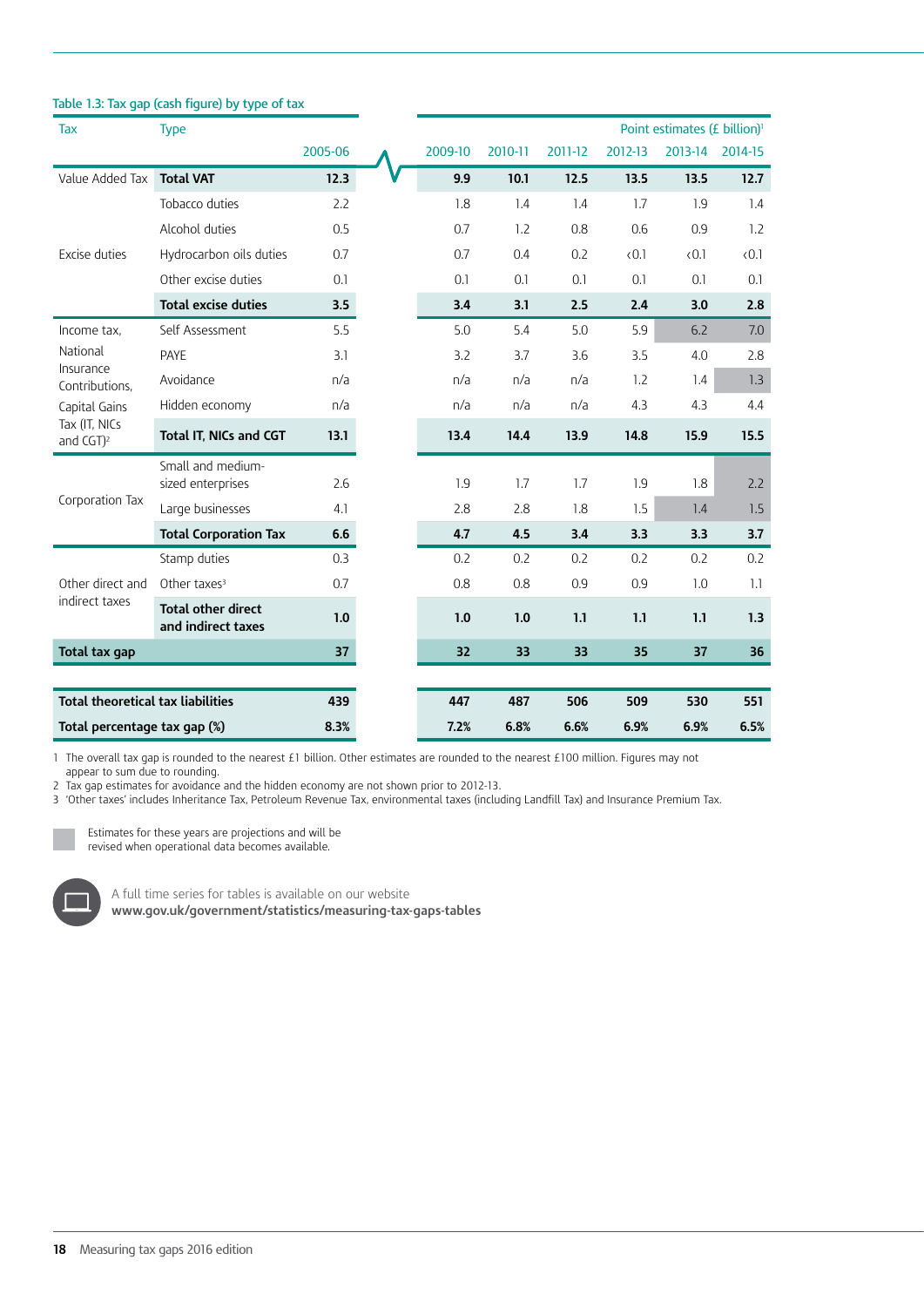<span id="page-18-0"></span>

|  |  |  |  | Table 1.4: Tax gap time series by customer group, percentage of total theoretical tax liabilities |
|--|--|--|--|---------------------------------------------------------------------------------------------------|
|--|--|--|--|---------------------------------------------------------------------------------------------------|

| Customer group                         |         |         |         |         |         | Percentage tax gap |
|----------------------------------------|---------|---------|---------|---------|---------|--------------------|
|                                        | 2009-10 | 2010-11 | 2011-12 | 2012-13 | 2013-14 | 2014-15            |
| Small and medium-<br>sized enterprises | 3.4%    | 3.3%    | 3.3%    | 3.5%    | 3.5%    | 3.3%               |
| Large business                         | 1.9%    | 1.8%    | 1.8%    | 1.9%    | 1.8%    | 1.7%               |
| Criminals                              | 1.3%    | 1.1%    | 1.0%    | 0.9%    | 1.0%    | 0.9%               |
| Individuals                            | 0.6%    | 0.6%    | 0.6%    | 0.6%    | 0.6%    | 0.6%               |
| <b>Total</b>                           | 7.2%    | 6.8%    | 6.6%    | 6.9%    | 6.9%    | 6.5%               |

**Table 1.5: Tax gap time series by behaviour, percentage of total theoretical tax liabilities and £ billion**

| <b>Behaviour</b><br>Percentage tax gap |      |         |      |            |      |            |      |            |      |            |      |            |
|----------------------------------------|------|---------|------|------------|------|------------|------|------------|------|------------|------|------------|
|                                        |      | 2009-10 |      | 2010-11    |      | 2011-12    |      | 2012-13    |      | 2013-14    |      | 2014-15    |
|                                        | %    | £bn     | %    | <b>£bn</b> | %    | <b>£bn</b> | %    | <b>£bn</b> | %    | <b>£bn</b> | %    | <b>£bn</b> |
| Criminal attacks                       | 1.3% | 5.9     | 1.1% | 5.6        | 1.0% | 5.0        | 0.9% | 4.7        | 1.0% | 5.5        | 0.9% | 4.8        |
| Evasion                                | 0.8% | 3.8     | 0.9% | 4.3        | 0.9% | 4.4        | 1.0% | 4.9        | 1.0% | 5.1        | 0.9% | 5.2        |
| Hidden economy                         | 1.1% | 4.8     | 1.1% | 5.2        | 1.1% | 5.7        | 1.2% | 6.3        | 1.2% | 6.4        | 1.1% | 6.2        |
| Avoidance                              | 0.7% | 2.9     | 0.7% | 3.5        | 0.5% | 2.5        | 0.4% | 2.2        | 0.5% | 2.4        | 0.4% | 2.2        |
| Legal interpretation                   | 1.0% | 4.5     | 0.9% | 4.4        | 0.9% | 4.7        | 1.0% | 5.1        | 1.0% | 5.1        | 1.0% | 5.2        |
| Non-payment                            | 1.0% | 4.5     | 0.8% | 3.8        | 0.9% | 4.5        | 0.8% | 4.0        | 0.8% | 4.1        | 0.7% | 3.6        |
| Failure to take<br>reasonable care     | 0.8% | 3.7     | 0.8% | 4.0        | 0.8% | 4.0        | 0.9% | 4.8        | 1.0% | 5.1        | 1.0% | 5.5        |
| Error                                  | 0.5% | 2.3     | 0.5% | 2.4        | 0.5% | 2.7        | 0.6% | 3.1        | 0.6% | 3.1        | 0.6% | 3.2        |
| <b>Total</b>                           | 7.2% | 32      | 6.8% | 33         | 6.6% | 33         | 6.9% | 35         | 6.9% | 37         | 6.5% | 36         |

#### **Table 1.6: Avoidance tax gap by type of tax (£ billion)**

| Type of tax                     | 2012-13 | 2013-14 | 2014-15 |
|---------------------------------|---------|---------|---------|
| IT, NICs and CGT                | 1.2     | 1.4     | 1.3     |
| Corporation Tax                 | 0.8     | 0.8     | 0.7     |
| VAT                             | 0.1     | 0.2     | 0.1     |
| Other direct taxes <sup>1</sup> | 0.1     | 0.1     | (0.1)   |
| Total <sup>2</sup>              | 2.2     | 2.4     | 2.2     |

1 'Other direct taxes' includes stamp duties, Inheritance Tax and Petroleum Revenue Tax.

2 Figures may not appear to sum due to rounding.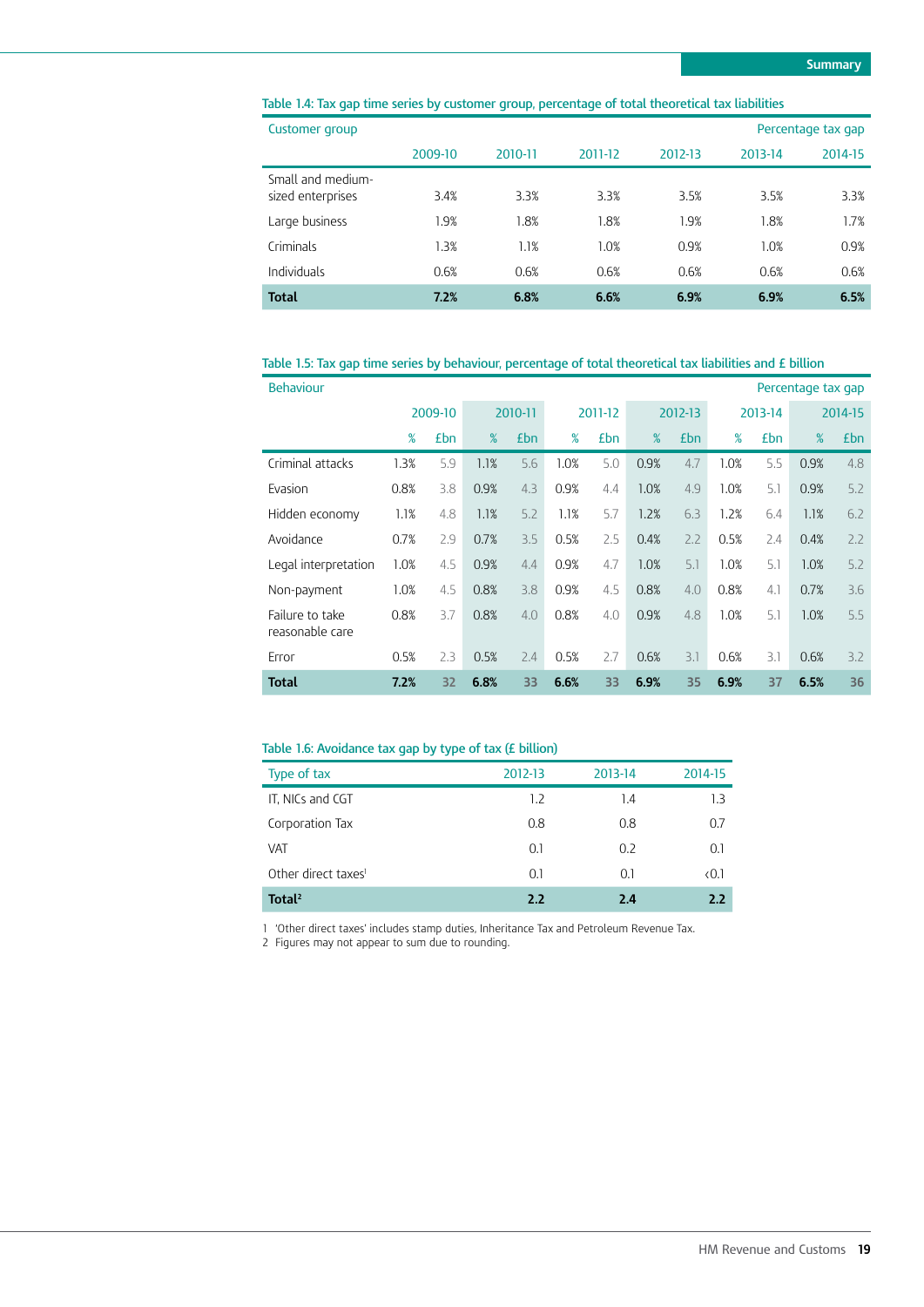| <b>Behaviour</b>                   | <b>Description</b>                                                                                                                                                                                                                                                                                                                                                                                                                                                                                                                                                                                             |
|------------------------------------|----------------------------------------------------------------------------------------------------------------------------------------------------------------------------------------------------------------------------------------------------------------------------------------------------------------------------------------------------------------------------------------------------------------------------------------------------------------------------------------------------------------------------------------------------------------------------------------------------------------|
| Criminal attacks                   | Organised criminal gangs undertake co-ordinated and systematic attacks on the tax<br>system. This includes smuggling goods such as alcohol or tobacco, VAT repayment fraud<br>and VAT Missing Trader Intra-Community (MTIC) fraud.                                                                                                                                                                                                                                                                                                                                                                             |
| Evasion                            | Tax evasion is illegal activity, where registered individuals or businesses deliberately omit,<br>conceal or misrepresent information in order to reduce their tax liabilities.                                                                                                                                                                                                                                                                                                                                                                                                                                |
| Hidden economy                     | Undeclared economic activity that involves what we call 'ghosts' - whose entire income is<br>unknown to HMRC, and 'moonlighters' - who are known to us in relation to part of their<br>income, but have other sources of income that HMRC does not know about. There is a<br>difference between the hidden economy and tax evasion:                                                                                                                                                                                                                                                                            |
|                                    | • Hidden economy - where an entire source of income is not declared.                                                                                                                                                                                                                                                                                                                                                                                                                                                                                                                                           |
|                                    | • Tax evasion - where a declared net source of income is deliberately understated.                                                                                                                                                                                                                                                                                                                                                                                                                                                                                                                             |
| Avoidance                          | Avoidance is exploiting the tax rules to gain a tax advantage that Parliament never<br>intended. It often involves contrived, artificial transactions that serve little or no<br>commercial purpose other than to produce a tax advantage. It involves operating within<br>the letter but not the spirit of the law.                                                                                                                                                                                                                                                                                           |
|                                    | It does not include international tax arrangements that cannot be challenged under<br>the UK law, including some forms of base erosion and profit shifting (BEPS). These are<br>being addressed multilaterally through the Organisation for Economic Co-operation and<br>Development (OECD). The OECD defines BEPS as "tax planning strategies that exploit gaps<br>and mismatches in tax rules to make profits disappear for tax purposes or to shift profits<br>to locations where there is little or no real activity but the taxes are low resulting in little<br>or no overall corporate tax being paid". |
|                                    | Tax avoidance is not the same as tax planning. Tax planning involves using tax reliefs for<br>the purpose for which they were intended. For example, claiming tax relief on capital<br>investment, saving in a tax-exempt ISA or saving for retirement by making contributions to<br>a pension scheme are all forms of tax planning.                                                                                                                                                                                                                                                                           |
| Legal<br>interpretation            | Legal interpretation losses arise where the customer's and HMRC's interpretation of the<br>law and how it applies to the facts in a particular case, result in a different tax outcome.<br>Examples include the correct categorisation of an asset for allowances, the allocation of<br>profits within a group of companies, or VAT liability of a particular supply.                                                                                                                                                                                                                                          |
| Non-payment                        | For direct taxes, non-payment refers to tax debts that are written off by HMRC and result<br>in a permanent loss of tax - mainly as a result of insolvency. It does not include debts that<br>are eventually paid.                                                                                                                                                                                                                                                                                                                                                                                             |
|                                    | VAT non-payment differs as it is based on the difference between new debts arising and<br>debt payments (see Chapter 2 of the main publication).                                                                                                                                                                                                                                                                                                                                                                                                                                                               |
| Failure to take<br>reasonable care | Failure to take reasonable care results from a customer's carelessness and/or negligence<br>in adequately recording their transactions and/or in preparing their tax returns. Judgments<br>of 'reasonable care' should consider and reflect a customer's knowledge, abilities and<br>circumstances.                                                                                                                                                                                                                                                                                                            |
| Error                              | Errors result from mistakes made in preparing tax calculations, completing returns or in<br>supplying other relevant information, despite the customer taking reasonable care.                                                                                                                                                                                                                                                                                                                                                                                                                                 |

#### <span id="page-19-0"></span>**Table 1.7: Description of behaviours**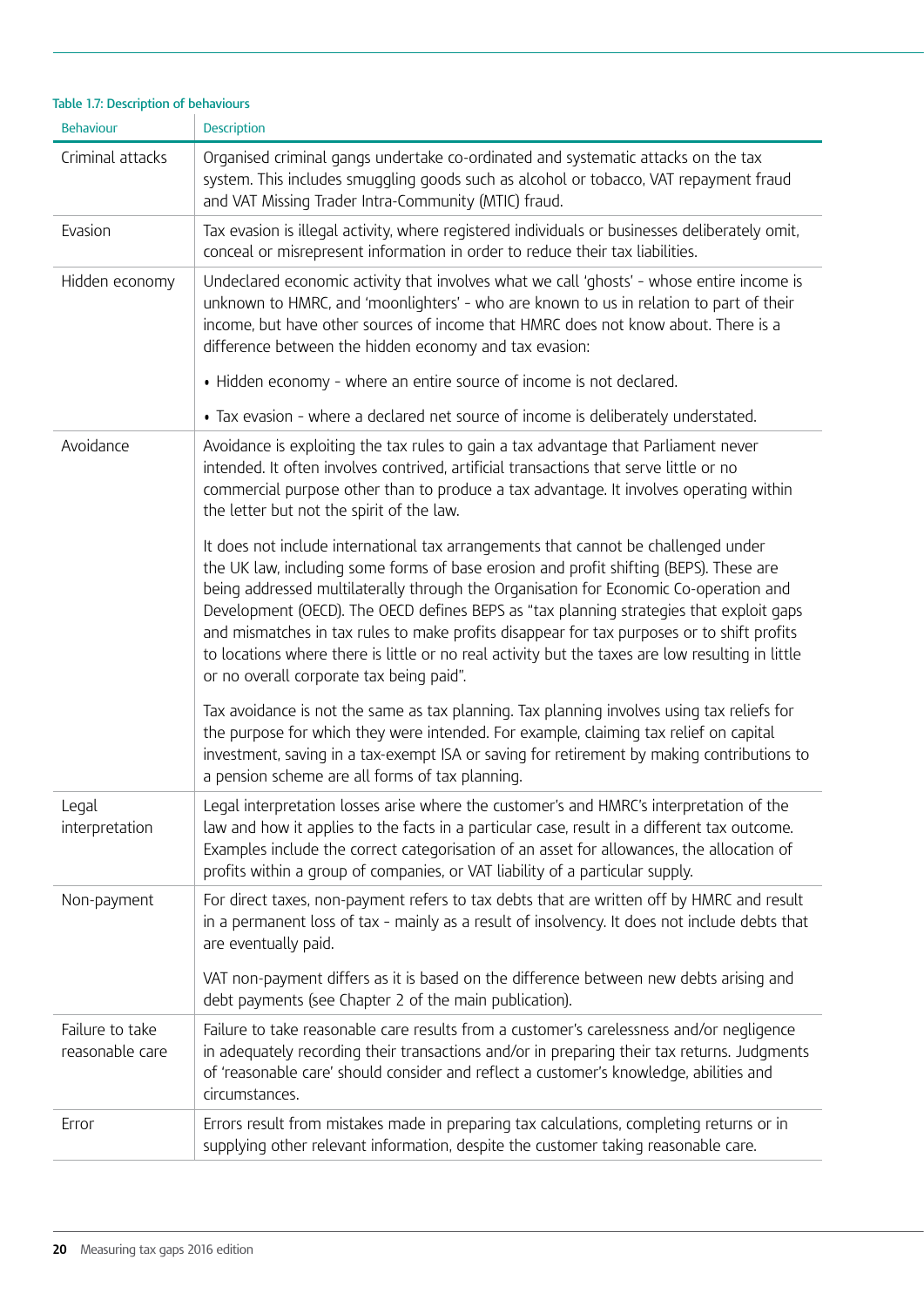#### <span id="page-20-0"></span>**Table 1.8: Revisions to estimates since 2015 edition of 'Measuring tax gaps'**

| Tax                                 | <b>Type</b>                  | Component                                                               |         |           |                          |                          | Point estimates (£ billion) <sup>1,2</sup> |         |
|-------------------------------------|------------------------------|-------------------------------------------------------------------------|---------|-----------|--------------------------|--------------------------|--------------------------------------------|---------|
|                                     |                              |                                                                         | 2005-06 | 2009-10   | 2010-11                  | 2011-12                  | 2012-13                                    | 2013-14 |
| Value Added Tax                     | <b>Total VAT</b>             |                                                                         | $-0.2$  | $-0.4$    | $-0.6$                   | $-0.5$                   | neg                                        | $+0.4$  |
|                                     |                              | Cigarette duty                                                          |         | $+0.1$    | $+0.1$                   | $+0.1$                   | $+0.1$                                     | $+0.2$  |
|                                     | Tobacco duties               | Hand-rolling tobacco duty                                               | $+0.1$  | $\bar{a}$ |                          |                          |                                            |         |
|                                     |                              | <b>Total tobacco duties</b>                                             | $+0.1$  | $+0.1$    | $+0.1$                   | $+0.1$                   | $+0.1$                                     | $+0.2$  |
|                                     |                              | Spirits duty                                                            |         |           |                          |                          |                                            | neg     |
|                                     | Alcohol duties               | Beer duty                                                               |         |           |                          |                          |                                            | neg     |
|                                     |                              | Wine duty                                                               |         |           |                          |                          |                                            |         |
| Excise duties                       |                              | <b>Total alcohol duties</b>                                             |         |           |                          |                          |                                            | $+0.1$  |
|                                     |                              | Great Britain diesel duty                                               |         |           |                          | L,                       |                                            |         |
|                                     | Hydrocarbon oils             | Great Britain petrol duty                                               |         |           |                          |                          |                                            |         |
|                                     | duties                       | Northern Ireland diesel duty                                            | neq     | neg       | neg                      | neq                      | $-0.1$                                     | neq     |
|                                     |                              | Northern Ireland petrol duty                                            |         |           |                          |                          |                                            |         |
|                                     |                              | Total hydrocarbon oils duties                                           | neg     | neg       | neg                      | neg                      | -0.1                                       | neg     |
|                                     |                              | Other excise duties                                                     | neg     | neg       | neg                      | neq                      | neq                                        | neq     |
|                                     | <b>Total excise duties</b>   |                                                                         | $+0.1$  | $+0.1$    | $+0.1$                   | $+0.1$                   | $+0.1$                                     | $+0.3$  |
|                                     |                              | Non-business taxpayers                                                  |         | ÷,        | $+0.4$                   | $+0.2$                   | $+0.3$                                     | $+0.4$  |
|                                     | Self Assessment              | Business taxpayers                                                      |         | L.        | $-0.1$                   | $+0.2$                   | $+0.9$                                     | $+1.1$  |
|                                     |                              | Large partnerships                                                      |         |           | $+0.1$                   | $+0.1$                   | $+0.3$                                     | $+0.2$  |
|                                     |                              | <b>Total Self Assessment</b>                                            |         |           | $+0.3$                   | $+0.6$                   | $+1.5$                                     | $+1.6$  |
|                                     |                              | Small and medium employers                                              | neg     | neq       | neq                      | $+0.1$                   | $+0.1$                                     | $+0.2$  |
| Income tax,                         | PAYE                         | Large employers                                                         |         | neq       | neq                      | $\overline{\phantom{a}}$ | neg                                        | neg     |
| National Insurance                  |                              | <b>Total PAYE</b>                                                       | neg     | neg       | neg                      | $+0.1$                   | $+0.1$                                     | $+0.2$  |
| Contributions,<br>Capital Gains Tax | Avoidance                    | Total avoidance (IT, NICs and<br>CGT)                                   | n/a     | n/a       | n/a                      | n/a                      | $-0.2$                                     | neg     |
| (IT, NICs and CGT)                  |                              | PAYE individuals not<br>in Self Assessment                              | n/a     | n/a       | n/a                      | n/a                      | $+0.1$                                     | $+0.1$  |
|                                     |                              | Ghosts                                                                  | n/a     | n/a       | n/a                      | n/a                      | neq                                        | neg     |
|                                     | Hidden economy               | Moonlighters                                                            | n/a     | n/a       | n/a                      | n/a                      | $\overline{\phantom{a}}$                   | $+0.1$  |
|                                     |                              | Total hidden economy (IT,<br>NICs and CGT)                              | n/a     | n/a       | n/a                      | n/a                      | +0.1                                       | $+0.1$  |
|                                     | Total IT, NICs and CGT       |                                                                         | neg     | $-0.1$    | $-0.3$                   | $+0.1$                   | $+1.4$                                     | $+1.9$  |
|                                     |                              | Small and medium-sized<br>enterprises                                   | neg     | neg       | $+0.1$                   | $+0.4$                   | $+0.4$                                     | $+0.5$  |
|                                     |                              | Large and complex businesses                                            |         | $+0.1$    | $+0.1$                   | $+0.2$                   | $-0.1$                                     | $-0.1$  |
| Corporation Tax                     |                              | Businesses managed by our<br>Large Business Service                     |         | neg       | neg                      | $-0.1$                   | $-0.1$                                     | $-0.1$  |
|                                     | <b>Total Corporation Tax</b> |                                                                         | neg     | $+0.2$    | $+0.2$                   | $+0.5$                   | $+0.2$                                     | $+0.3$  |
|                                     |                              | Stamp Duty Land Tax                                                     |         |           |                          |                          | neg                                        | neg     |
|                                     | Stamp duties                 | Stamp Duty Reserve Tax                                                  |         |           | neg                      | neg                      | neg                                        | neg     |
|                                     |                              | <b>Total stamp duties</b>                                               |         |           | neg                      | neg                      | neg                                        | neg     |
|                                     |                              | Inheritance Tax                                                         |         |           |                          |                          | neg                                        | neq     |
| Other taxes                         | Other direct taxes           | Petroleum Revenue Tax                                                   |         | L.        | $\overline{\phantom{a}}$ | $\bar{\phantom{a}}$      |                                            |         |
|                                     | Other indirect<br>taxes      | Landfill Tax, Other<br>environmental taxes and<br>Insurance Premium Tax | neg     | neg       | neq                      | neq                      | neq                                        | $+0.1$  |
|                                     | <b>Total other taxes</b>     |                                                                         | neg     | neg       | neg                      | neg                      | neg                                        | neg     |
| Total tax gap                       |                              |                                                                         | $-0.2$  | $-0.2$    | $-0.6$                   | $+0.2$                   | $+1.7$                                     | $+2.8$  |

1 neg denotes revisions less than £50 million.

2 n/a denotes that comparable estimates for earlier years are not available and '-' means there is no change.

A full time series for tables is available on our website

**www.gov.uk/government/statistics/measuring-tax-gaps-tables**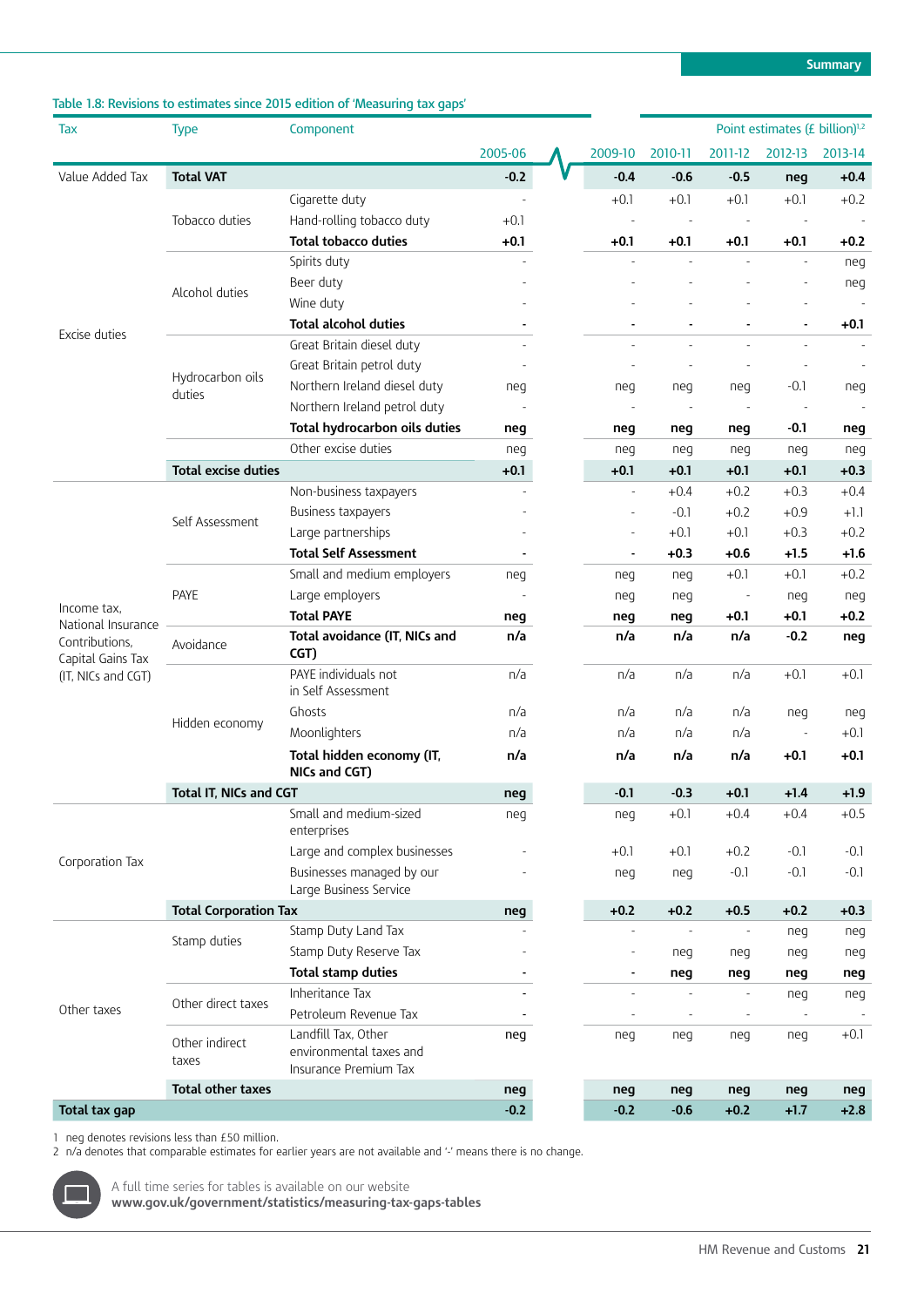| Tax gap component                      | <b>Revisions</b>                                                                                                                                                                                                                                                                                                                        |  |  |  |  |
|----------------------------------------|-----------------------------------------------------------------------------------------------------------------------------------------------------------------------------------------------------------------------------------------------------------------------------------------------------------------------------------------|--|--|--|--|
| Value Added Tax                        | Revisions have been made to the VAT gap estimates since last year's publication 'Measuring<br>tax gaps 2015 edition'. This has resulted in a decrease in the level of the VAT gap for all<br>years except 2012-13, which had a negligible increase, and 2013-14 which had an increase of<br>£400 million (see Figure 2.5 in Chapter 2). |  |  |  |  |
|                                        | These revisions are a result of incorporating new and revised independent data from the<br>Office for National Statistics and methodological improvements. For more detail, see the<br>'Revisions' section in Chapter 2.                                                                                                                |  |  |  |  |
| Excise duties and other indirect taxes |                                                                                                                                                                                                                                                                                                                                         |  |  |  |  |
| Alcohol                                | New data for final quarter alcohol consumption in 2013-14 has become available. The<br>alcohol tax gap figures for 2013-14 have been revised as a result. Final quarter consumption<br>for 2014-15 are forecasted and estimates should be considered provisional.                                                                       |  |  |  |  |
|                                        | Due to changes in underlying data sources used to estimate commercial wine consumption<br>the 2013-14 and 2014-15 tax gaps were not possible to estimate directly. An illustrative<br>example has been provided for 2013-14 and 2014-15 using the average of the 2011-12 and<br>2012-13 estimates.                                      |  |  |  |  |
| Tobacco                                | Updated information became available on the number of people who falsely deny whether<br>they smoke, which we have used to update the tax gap series.                                                                                                                                                                                   |  |  |  |  |
|                                        | Income tax, National Insurance Contributions, Capitals Gains Tax                                                                                                                                                                                                                                                                        |  |  |  |  |
| Self Assessment (SA)                   | We have made substantial revisions to SA data due to an improved casework management<br>system being used to record compliance yield, better data capture and replacing projections<br>with actual data.                                                                                                                                |  |  |  |  |
|                                        | 2010-11 and 2011-12 are revised due to:                                                                                                                                                                                                                                                                                                 |  |  |  |  |
|                                        | • an improved casework management system being used to record compliance yield for<br>random enquiry programme cases, and better data capture                                                                                                                                                                                           |  |  |  |  |
|                                        | • long-running cases relating to these years that were previously open and had to have<br>their outcomes forecast, have now been settled                                                                                                                                                                                                |  |  |  |  |
|                                        | • data on small partnerships has been smoothed from 2010-11, due to the sampling<br>approach for this strata.                                                                                                                                                                                                                           |  |  |  |  |
|                                        | 2012-13 is revised as it is now using actual data rather than being projected from the<br>2011-12 estimate.                                                                                                                                                                                                                             |  |  |  |  |
|                                        | 2013-14 is revised as it is now projected from the 2012-13 estimate rather than from the<br>2011-12 estimate.                                                                                                                                                                                                                           |  |  |  |  |
| PAYE small employers                   | 2011-12 to 2013-14 are revised due to an improved casework management system being<br>used to record compliance yield, and better data capture. Additionally in 2013-14 there was<br>an improved method for identifying PAYE non-payments.                                                                                              |  |  |  |  |
| PAYE large employers                   | No revisions                                                                                                                                                                                                                                                                                                                            |  |  |  |  |
| Avoidance                              | 2012-13 has been revised slightly to reflect more recent internal data and improved data to<br>annualise risks.                                                                                                                                                                                                                         |  |  |  |  |
| Hidden economy                         | Hidden Economy tax gap estimates for previous years are updated to reflect the latest<br>available data, but remain illustrative.                                                                                                                                                                                                       |  |  |  |  |

#### <span id="page-21-0"></span>**Table 1.9: Description of revisions since last edition**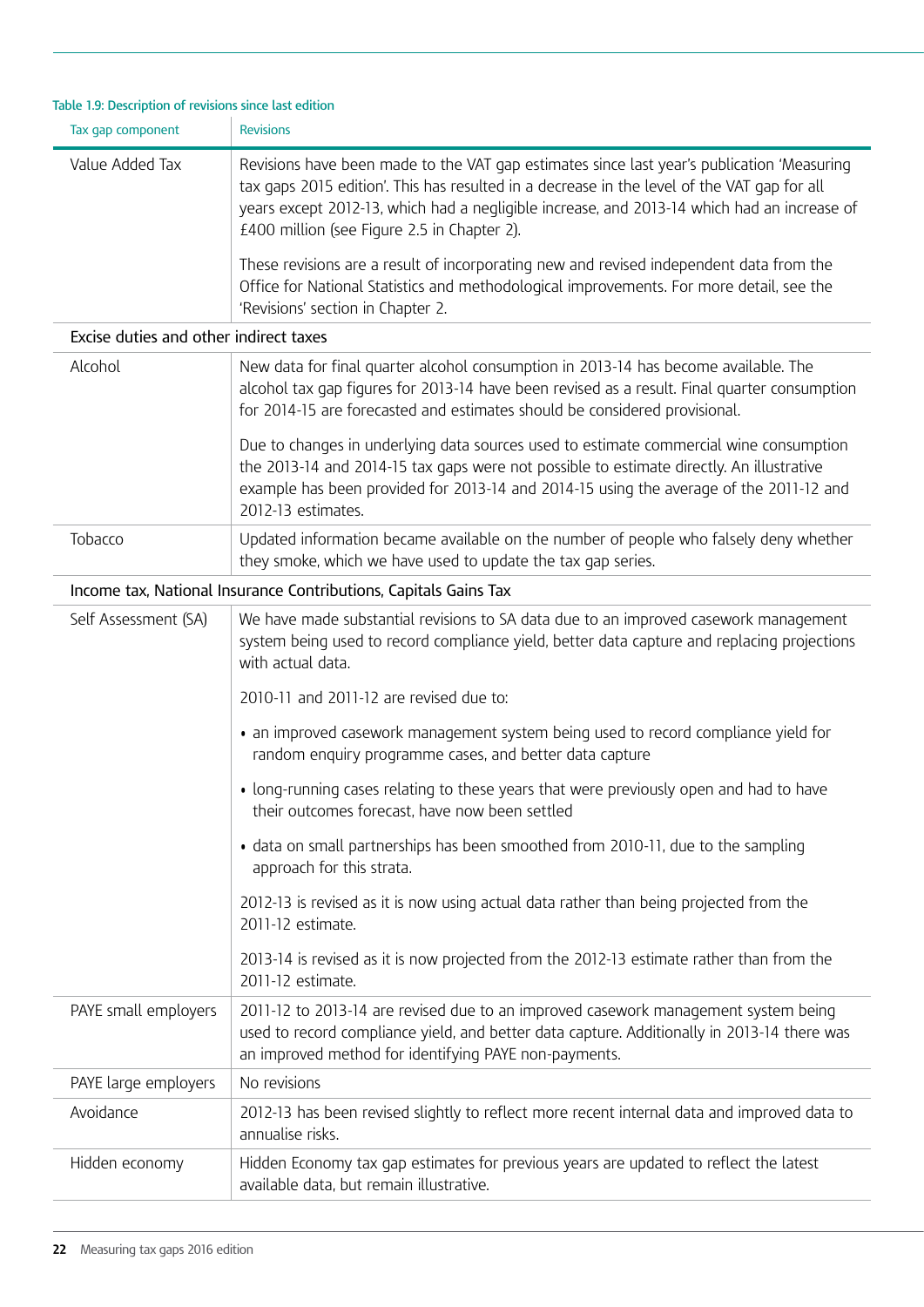| Tax gap component                                                          | <b>Revisions</b>                                                                                                                                                                                                                                                                                    |
|----------------------------------------------------------------------------|-----------------------------------------------------------------------------------------------------------------------------------------------------------------------------------------------------------------------------------------------------------------------------------------------------|
| Corporation Tax                                                            |                                                                                                                                                                                                                                                                                                     |
| Businesses managed<br>by our Large Business                                | 2008-09 and 2011-12 have been revised with data from the closure of more risks, better<br>estimates of tax under consideration and a small increase in compliance yield estimates.                                                                                                                  |
| Service (LBS)                                                              | 2012-13 has been revised as it is now estimated from case management system data rather<br>than projected from 2011-12.                                                                                                                                                                             |
|                                                                            | 2013-14 has been revised as it is now projected from 2012-13 data instead of 2011-12 data.                                                                                                                                                                                                          |
| Large and complex<br>businesses (L&C)                                      | 2009-10 to 2012-13 have been revised because they are estimated using updated tax under<br>consideration estimate for businesses managed by our Large Business Service.                                                                                                                             |
|                                                                            | 2013-14 has been revised as it is now projected from 2012-13 data instead of 2011-12 data.                                                                                                                                                                                                          |
| Small and medium-<br>sized enterprises                                     | 2010-11 to 2012-13 are revised due to an improved casework management system being<br>used to record compliance yield, and better data capture. Additionally, long running cases<br>relating to 2011-12 that were previously open and had to have their outcomes forecast have<br>now been settled. |
|                                                                            | 2013-14 is revised as it now uses actual data rather than being projected.                                                                                                                                                                                                                          |
| Other direct and indirect taxes                                            |                                                                                                                                                                                                                                                                                                     |
| Landfill Tax, other<br>environmental<br>taxes and Insurance<br>Premium Tax | A new methodology has been developed to estimate the Landfill Tax gap, which has led to<br>revisions to this combined category. For more information see Chapter 6: Other taxes                                                                                                                     |

**Summary**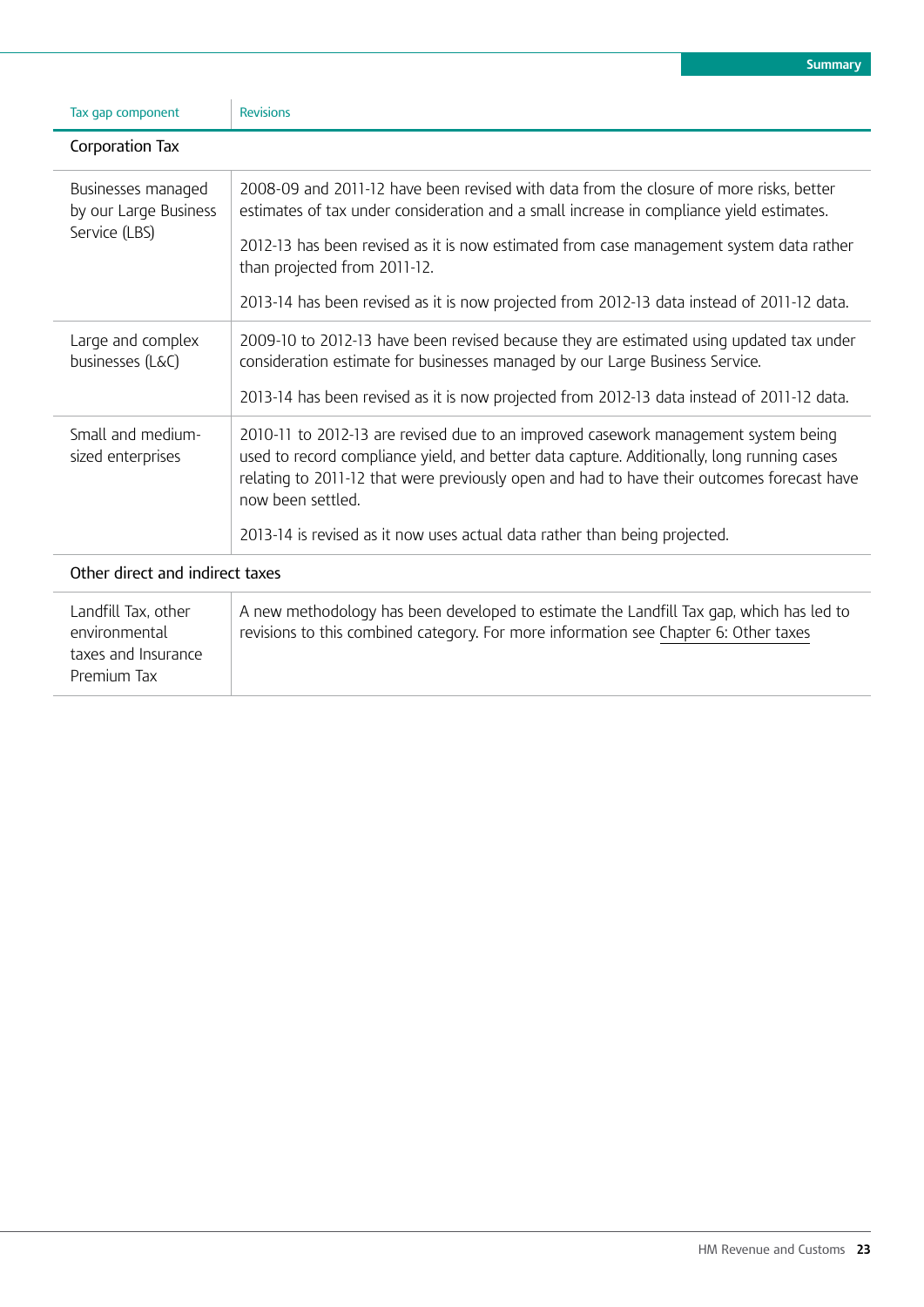# <span id="page-23-0"></span>**2. VAT**



# Key findings

The VAT gap is estimated to be £12.7 billion in 2014-15. This equates to 10.3% of the estimated net VAT total theoretical liability (in other words, the net VAT total that should, in theory, be paid).

There is a downward trend in the VAT gap, from 14.5% in 2005-06 to 10.3% in 2014-15.

The VAT gap estimates are prone to change, from both new and revised independent data and methodological improvements. In this publication, there are new and revised independent data from the Office for National Statistics National Accounts Blue Book 2015 and Consumer Trends up to and including 2016 quarter 1 (consistent with Blue Book 2016). This has resulted in a decrease in the level of the VAT gap for all years except 2012-13, which had a negligible increase, and 2013-14 which had an increase of £400 million (see Figure 2.5).

The Missing Trader Intra-Community (MTIC) fraud estimate for 2014-15 has remained within the same range as 2013-14, of between  $E0.5$  billion and  $E1.0$  billion (see the 'Methodology and data issues' section for the definition of MTIC).

VAT debt is estimated at £1.5 billion in 2014-15. This is the difference between new debt and paid and adjusted debt (see Figure 2.2).

Around 70% of the VAT total theoretical liability in 2014-15 was from household consumption, with the remaining proportion from consumption by businesses making exempt supplies, and from the government and housing sectors (see Figure 2.3).

Around half of household expenditure that is liable to VAT comes from restaurants and hotels, transport and recreation and culture (see Figure 2.4). This is consistent with estimates in previous years.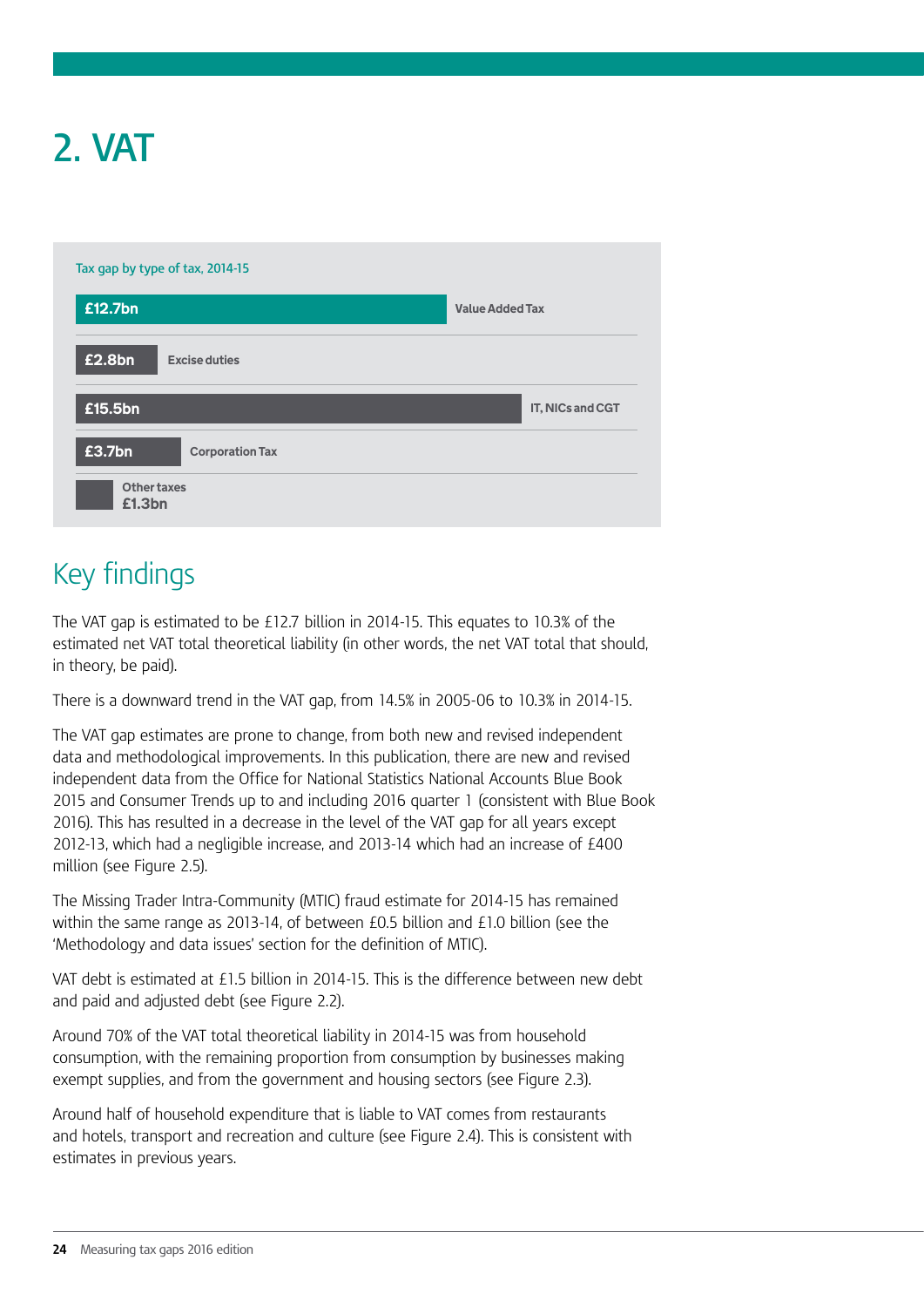### Results and tables

Table 2.1 shows the estimated net VAT total theoretical liability (VTTL), net VAT receipts and the estimated VAT gap for years 2005-06 to 2014-15.

The VAT gap shows a downward trend from 2005-06 to 2014-15, falling from 14.5% in 2005-06 to 10.3% in 2014-15. Over this period, the standard rate of VAT has fluctuated between 15% and 20%. For this reason, the VAT gap expressed as a percentage of VTTL provides a like-for-like comparison and takes account of the impact of any rate change.

The VAT gap decreased between 2013-14 and 2014-15 from 11.4% to 10.3%, which equates to a decrease from £13.5 billion to £12.7 billion.

| $\frac{1}{2}$ sounded , qup $\frac{1}{2}$ shown, |             |             |             |             |             |             |             |
|--------------------------------------------------|-------------|-------------|-------------|-------------|-------------|-------------|-------------|
|                                                  | 2005-06     | 2009-10     | 2010-11     | 2011-12     | 2012-13     | 2013-14     | 2014-15     |
| Net VTTL                                         | 85.3        | 81.5        | 95.5        | 111.0       | 114.3       | 118.2       | 124.1       |
| Net VAT receipts <sup>2</sup>                    | 73.0        | 71.6        | 85.4        | 98.4        | 100.7       | 104.8       | 111.4       |
| VAT gap (point<br>estimate)                      | 12.3        | 9.9         | 10.1        | 12.5        | 13.5        | 13.5        | 12.7        |
| of which MTIC fraud                              | $2.5 - 3.5$ | $1.0 - 1.5$ | $0.5 - 1.0$ | $0.5 - 1.0$ | $0.5 - 1.0$ | $0.5 - 1.0$ | $0.5 - 1.0$ |
| of which debt                                    | n/a         | 1.8         | 0.9         | 1.8         | 1.3         | 1.2         | 1.5         |
| VAT gap $\frac{8}{3}$                            | 14.5%       | 12.2%       | 10.6%       | 11.3%       | 11.8%       | 11.4%       | 10.3%       |
|                                                  |             |             |             |             |             |             |             |

#### **Table 2.1: Estimated VAT gap (£ billion)1**

1 The amounts are rounded to the nearest £0.1 billion.

2 Net VAT receipts are expressed net of payments and repayments.

3 The VAT gap as a percentage of VTTL has been rounded to the nearest 0.1%.



A full time series for tables is available on our website **www.gov.uk/government/statistics/measuring-tax-gaps-tables**

Figure 2.1 shows a time series of the VAT gap over the period 2005-06 to 2014-15. The VAT gap excluding debt remained broadly stable from 2009-10 onwards, at around 10% of VTTL. Due to data quality issues, the debt contribution can only be measured from 2007-08.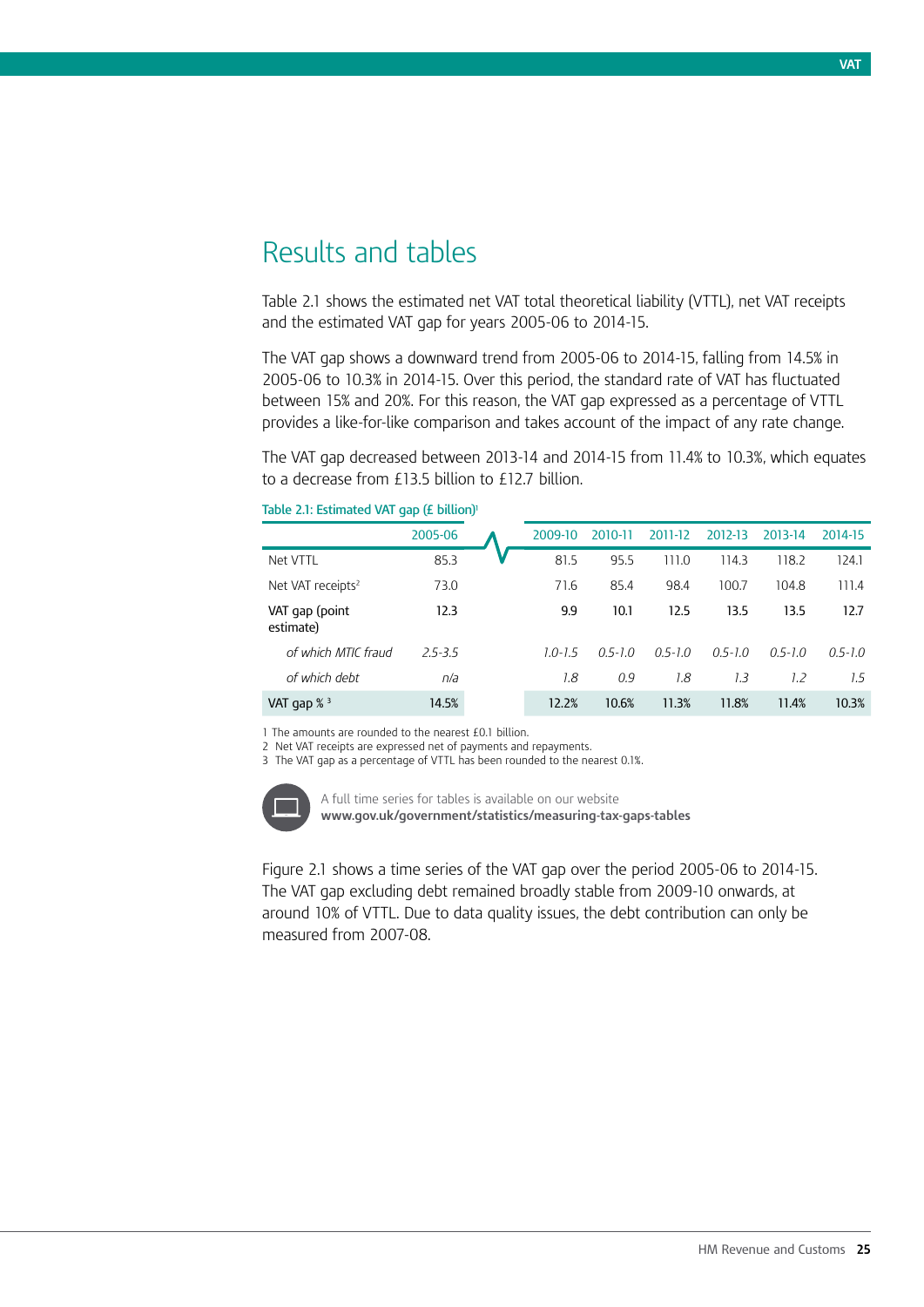

# Missing Trader Intra-Community (MTIC) fraud

MTIC fraud has declined from a peak in 2005-06, where it was between £2.5 billion and £3.5 billion and has stayed broadly stable since 2010-11. MTIC fraud is between £0.5 billion and £1.0 billion in 2014-15.

## VAT debt

The contribution of debt to the VAT gap is defined as the amount of VAT declared by businesses, but not paid to HMRC (see 'Methodology and data issues' section for the definition of VAT debt). The VAT gap shows a peak at 14.5% in 2008-09. This is partly because the recession caused an increase in VAT debt from £0.9 billion in 2007-08 to £2.4 billion in 2008-09. The level of debt was £1.5 billion in 2014-15.



VAT avoidance is another component of the VAT gap. Avoidance is exploiting the tax rules to gain a tax advantage that Parliament never intended (see Table 1.7). VAT avoidance is estimated to be £0.1 billion in 2014-15.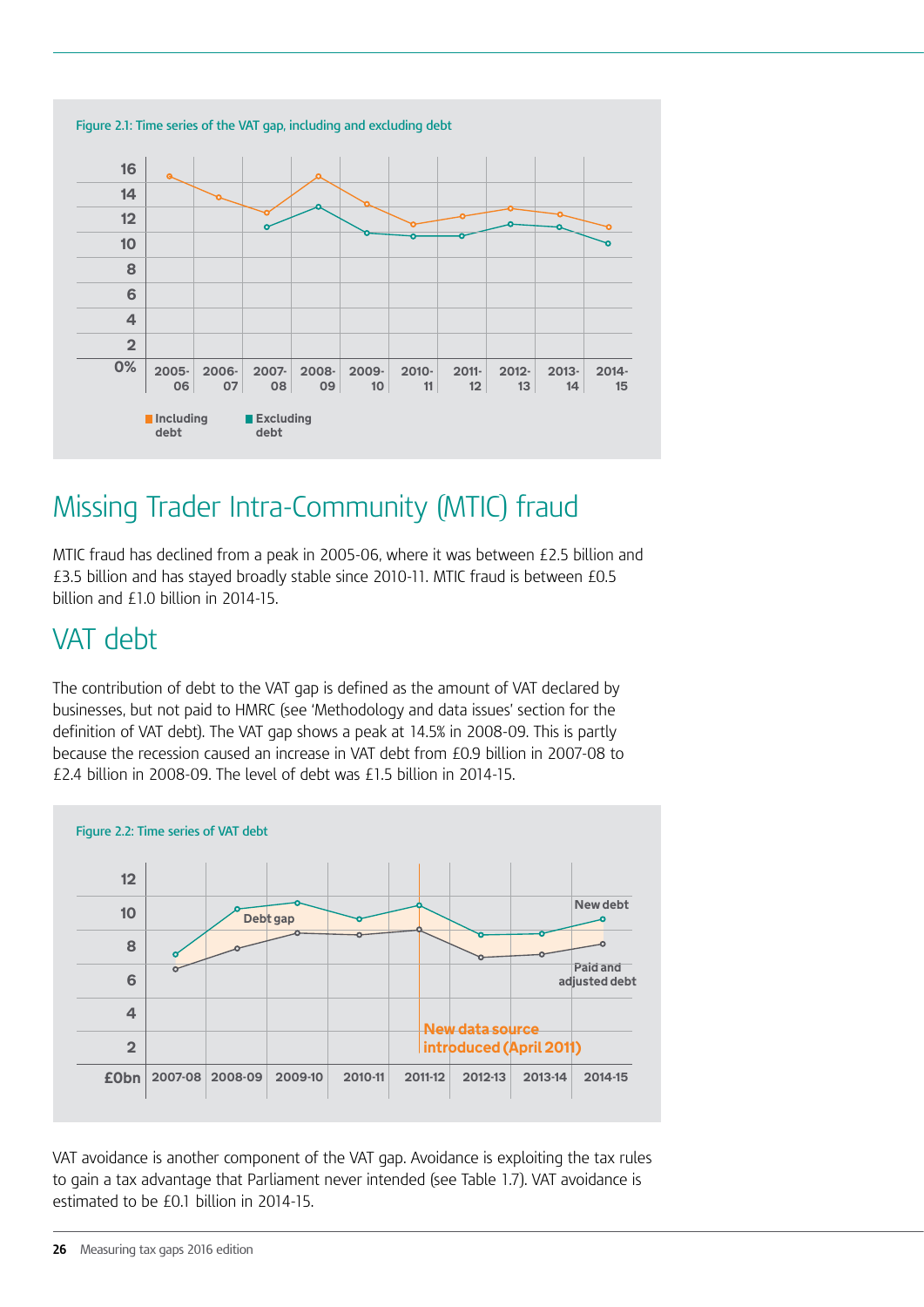### Sector analysis

Figure 2.3 shows each sector's contribution to the VTTL in percentage terms, with household consumption contributing about 70% in 2014-15. This is consistent with VTTL estimates in previous years.

| 68% |                                        | Households <sup>2</sup> |
|-----|----------------------------------------|-------------------------|
| 16% | <b>Business making exempt supplies</b> |                         |
| 11% | Government                             |                         |

1 Numbers may not sum due to rounding.

2 The household component also includes estimates of expenditure by non-profit institutions serving households.

Each estimated household expenditure component for 2014-15 is illustrated in Figure 2.4. Restaurants and hotels, transport and recreation and culture are the largest elements of household consumption. Again, this is consistent with the estimates in previous years.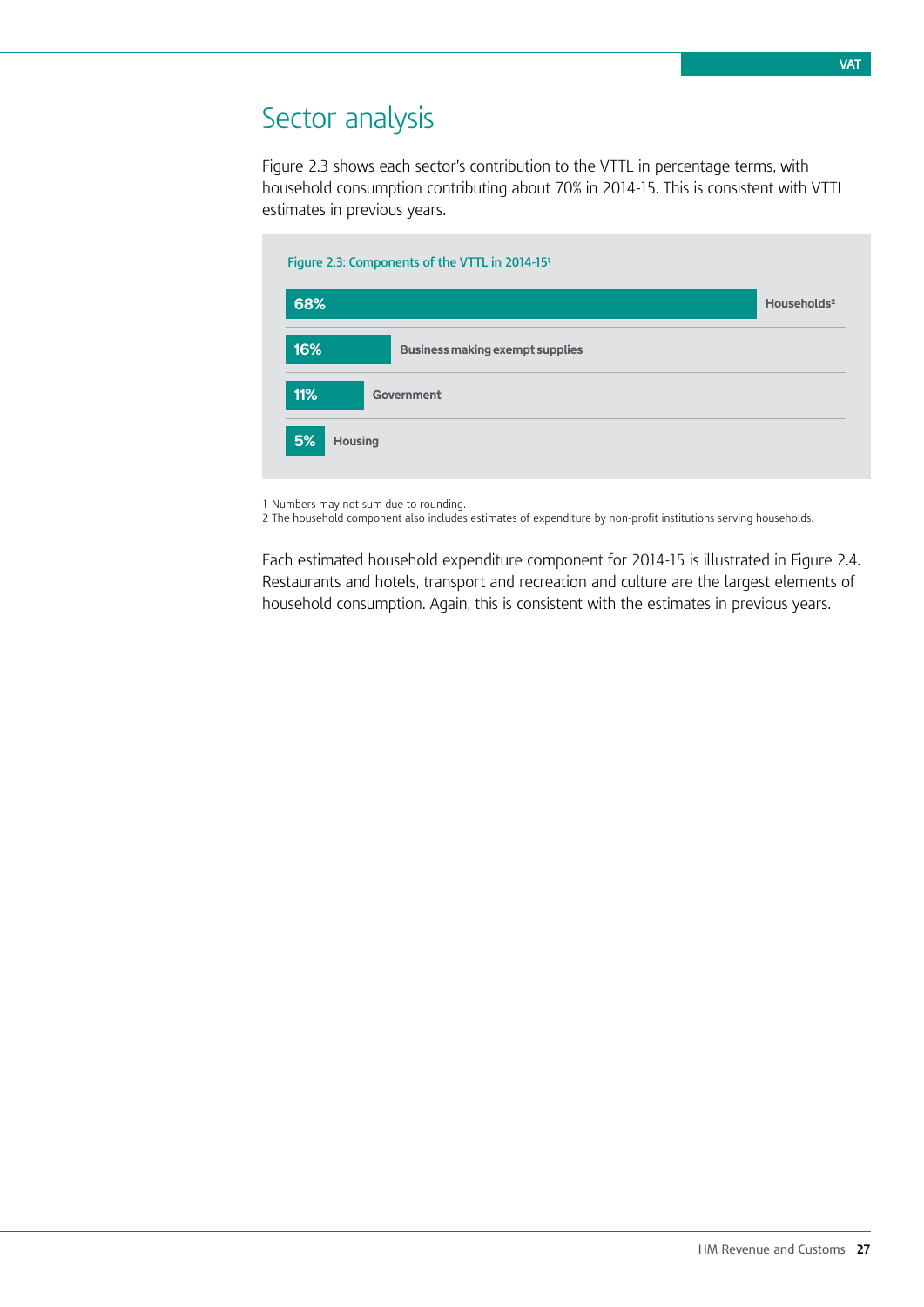

1 Numbers may not sum due to rounding.

2 Neg denotes negligible; an estimate of less than 0.05%.

# Methodology and data issues

#### **Methodology**

The VAT gap is measured by comparing the net VAT total theoretical liability (VTTL) with actual VAT receipts (this is comparing the amount of VAT HMRC expect to receive in the UK and the VAT HMRC actually receives). The VAT gap methodology uses a 'top-down' approach which involves:

#### 1 Assessing the total amount of expenditure in the UK economy

Gathering data detailing the total amount of expenditure in the economy that is subject to VAT, primarily from the Office for National Statistics (ONS). This is built up from five expenditure components: household consumption, capital expenditure on housing, government expenditure, non-profit institutions serving households expenditure and expenditure of businesses making exempt supplies (see Figure 2.3).

#### 2 Estimating the VAT liability on total expenditure

Applying the rate of VAT (zero, reduced or standard rate) on that expenditure based on commodity breakdowns of the expenditure data to derive the gross VTTL.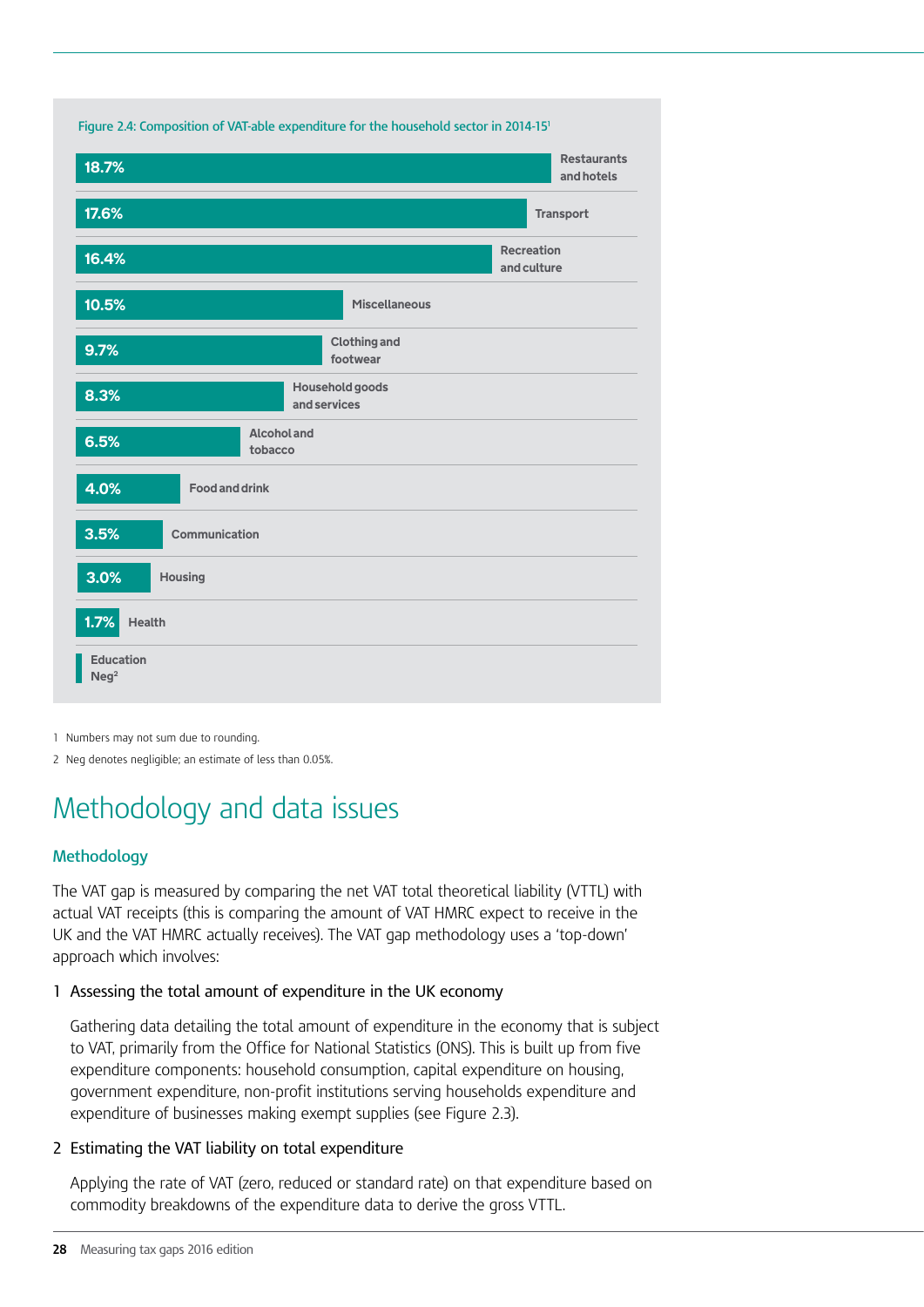#### 3 Deducting any legitimate reductions

Deducting any legitimate refunds occurring through schemes and reliefs to calculate the net VTTL.

#### 4 Subtracting actual VAT receipts

Subtracting actual VAT receipts from the net VTTL. Comparing the net VTTL for the calendar year to VAT receipts for the corresponding financial year. This assumes a threemonth lag between the economic activity and payment of the associated VAT to HMRC.

#### 5 Calculating the VAT gap

Calculating the residual element – the VAT gap – which is assumed to be the total VAT gap including fraud, debt and other losses.

#### **Data**

This publication includes both new data and data revisions from the Office for National Statistics National Accounts Blue Book 2015 and Consumer Trends up to and including 2016 quarter 1 (consistent with Blue Book 2016).

Due to the timing of the Blue Book 2016 publication, which was published in July 2016, it has not been possible to take on data for 2014 for the housing, government and businesses making exempt supplies in the VAT gap model (around 30% of the VTTL as shown in Figure 2.3). Therefore, these sectors VTTLs are forecast for 2014-15 using the Office for Budget Responsibility's determinants and will be updated once HMRC incorporates the new outturn data into these estimates.

VAT gap estimates are included in the total tax gap as part of the 'Measuring tax gaps' publication. These estimates will be subject to further revision as more data become available and methodological improvements are implemented.

The VAT gap preliminary estimate for 2015-16 is expected to be published on the day of the Chancellor's Autumn Statement and a second estimate is expected to be published at next year's Budget. The exact release date will be available on the HMRC website (schedule of updates).

### Missing Trader Intra-Community (MTIC) fraud

MTIC fraud is an organised criminal attack on the European Union's VAT system involving fraudulent traders acquiring goods or services VAT free from EU member states. They charge VAT on their onward sale and go 'missing' to avoid paying the VAT charged to the relevant tax authorities. One form of the fraud – known as carousel fraud – involves a series of contrived transactions within and beyond the EU, with the aim of creating large unpaid VAT liabilities and in some cases invalid VAT repayment claims.

The method used to estimate MTIC fraud was reviewed and updated for estimates from 2011-12 with changes that better reflect the way MTIC fraud is carried out. It is not possible to calculate previous years using this updated methodology, as the data is not available before this point. This means a break in the time series occurs between 2010-11 and 2011-12, with estimates up to and including 2010-11 calculated using the previous methodology. The estimates for the years before 2011-12 will not be revised.

We do not reveal how we calculate MTIC fraud estimates, for operational reasons.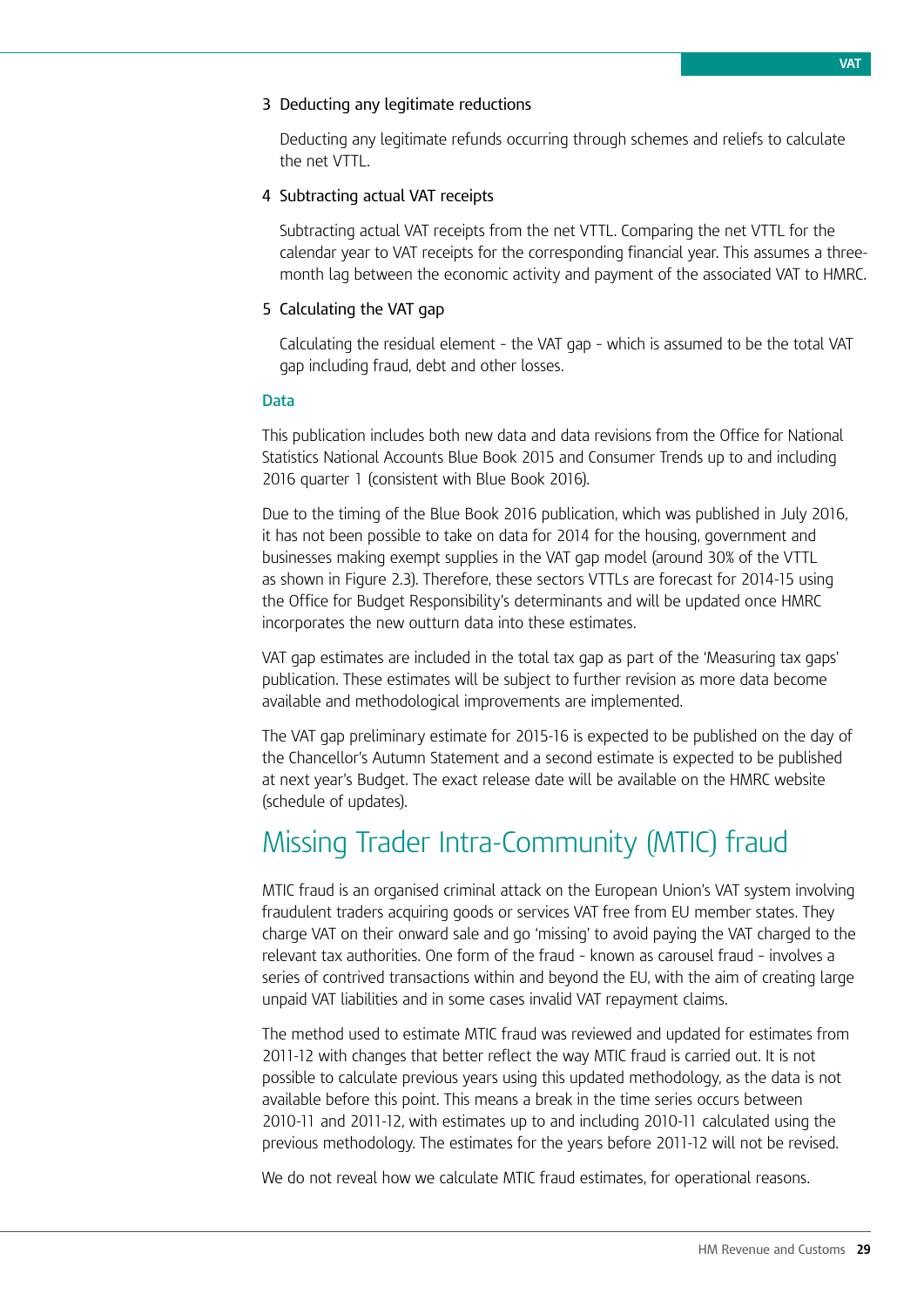# VAT debt

For VAT, debt is defined as new debts arising in the financial year deducting debt paid and debt adjustments. This differs to direct taxes, where non-payment is equated to debt written off. Debt adjustments refer to the difference between the amount initially declared by the trader and the finalised amount due.

The debt contribution to the VAT gap is estimated using our own data, with debt adjustments made to exclude MTIC debt and to reflect the deferral of payments under the 'Time to Pay' arrangements. Due to data quality issues, the debt contribution can only be measured from 2007-08.

This methodology does not relate to the stock of debt or debt written off. This means that estimates shown will differ from the VAT debt balance contained in HMRC's Annual Report and Accounts.

# Avoidance

The VAT avoidance tax gap is estimated using HMRC's risk register data of avoidance schemes relating to VAT. The methodology remains unchanged from 'Measuring tax gaps 2015 edition'. No change was made to the assumption on the length of time that VAT avoidance schemes operate.

### Revisions

Revisions have been made to the VAT gap estimates since last year's publication 'Measuring tax gaps 2015 edition'. This has resulted in a decrease in the level of the VAT gap for all years except 2012-13, which had a negligible increase, and 2013-14 which had an increase of £400 million (see Figure 2.5).

These revisions are a result of incorporating new and revised independent data from the Office for National Statistics (ONS) and methodological improvements. The main reasons are summarised as follows:

a) Taking on data from 'Blue Book 2015' (October 2015), the changes are outlined in a series of articles published by the ONS:



The United Kingdom National Accounts, The Blue Book: 2015 Edition is available at [www.ons.gov.uk/economy/grossdomesticproductgdp/compendium/](http://www.ons.gov.uk/economy/grossdomesticproductgdp/compendium/unitedkingdomnationalaccountsthebluebook/2015-10-30) [unitedkingdomnationalaccountsthebluebook/2015-10-30](http://www.ons.gov.uk/economy/grossdomesticproductgdp/compendium/unitedkingdomnationalaccountsthebluebook/2015-10-30)

- b) Taking on data from 'ONS Consumer Trends' data up to and including 2016 quarter 1 (consistent with Blue Book 2016), which is used to calculate the household sector.
- c) Making improvements to the VTTL model to incorporate new data and methodology changes.
- d) Taking on the latest forecast from the Office for Budget Responsibility, which are used to forecast parts of the VAT gap where data is unavailable.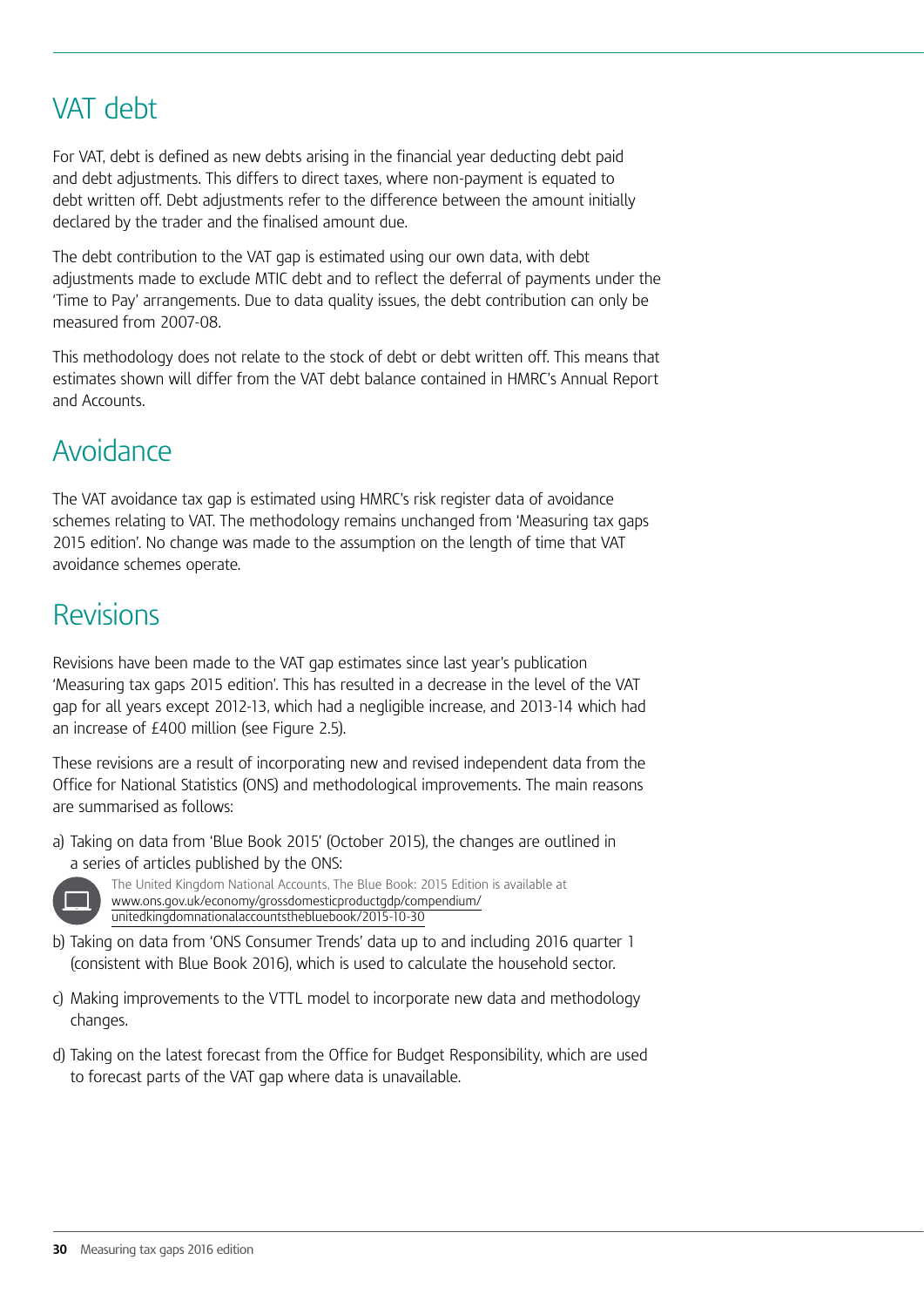

As part of the regular cycle of the VAT gap publications, HMRC continues to review the methodologies it uses to estimate the VAT gap to ensure these use best available data and assumptions, and are in line with current VAT policies.

# Sensitivity of the VAT gap

The VAT gap estimates are prone to change from both new and revised data and methodological improvements. Plus, the VAT gap is basically derived from two very large numbers (the VTTL and the VAT receipts) so any change to either of these numbers will have a large impact on the VAT gap estimates. It is for this reason that the trend in the time series is considered a better indicator of the VAT gap rather than its year-on-year changes.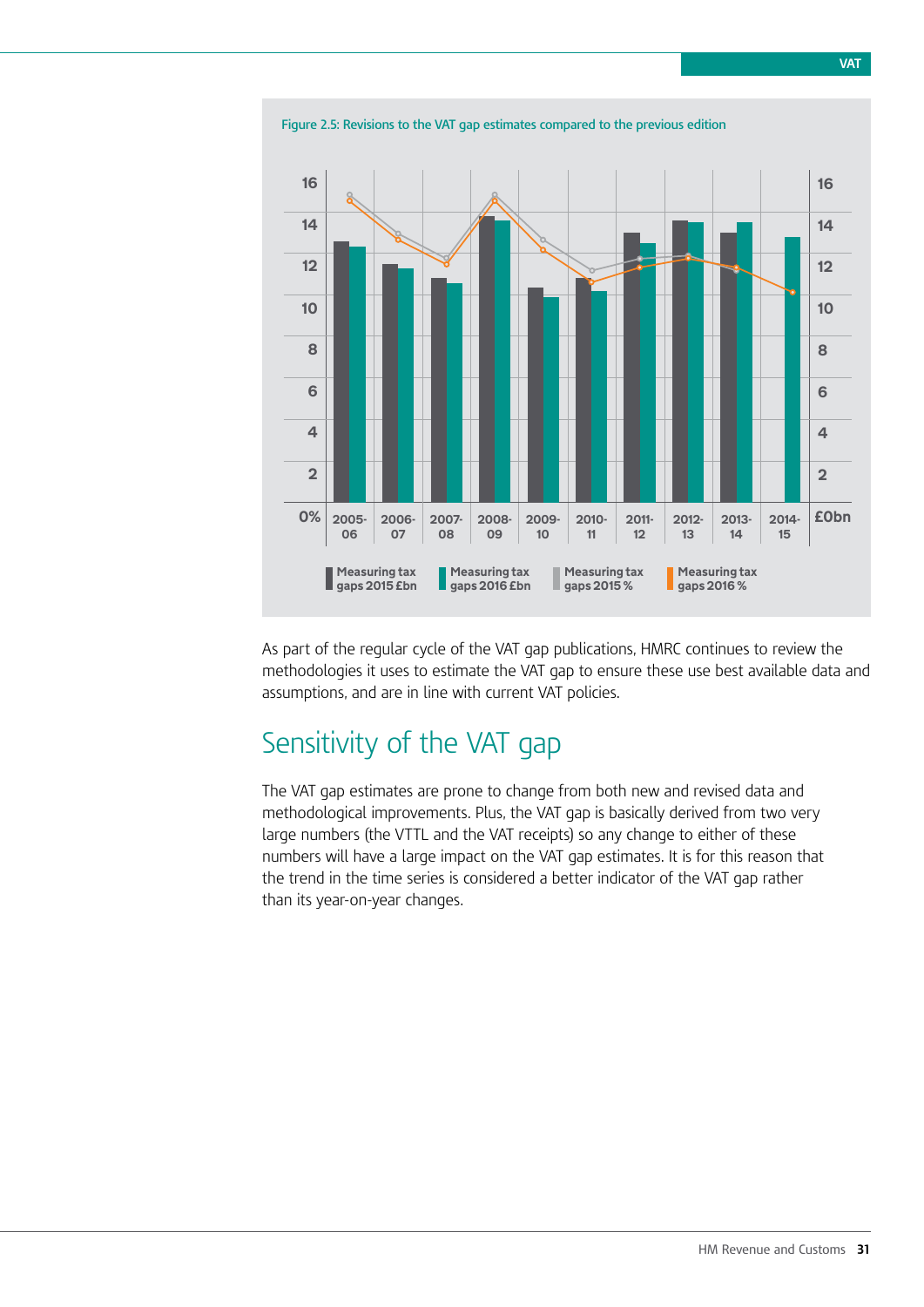Figure 2.6 shows how the VAT gap time series has changed in each of the 'Measuring tax gaps' publications. Although the VAT gap per cent fluctuates for example, 2005-06 varies from 13.1% to 15.4%, the trend is unchanged.



1 MTG stands for 'Measuring tax gaps'

# Revisions policy for VAT gap estimates

HMRC only publish a revised historical VAT gap series once a year, within the 'Measuring tax gaps' publication, incorporating both new and revised data and methodological improvements together.

The preliminary and second estimate of the VAT gap will only include revisions for new data and required methodology improvements to ensure the correct treatment of this new data. For example, the estimates may be updated with the latest Consumer Trends or Blue Book data as published by the ONS.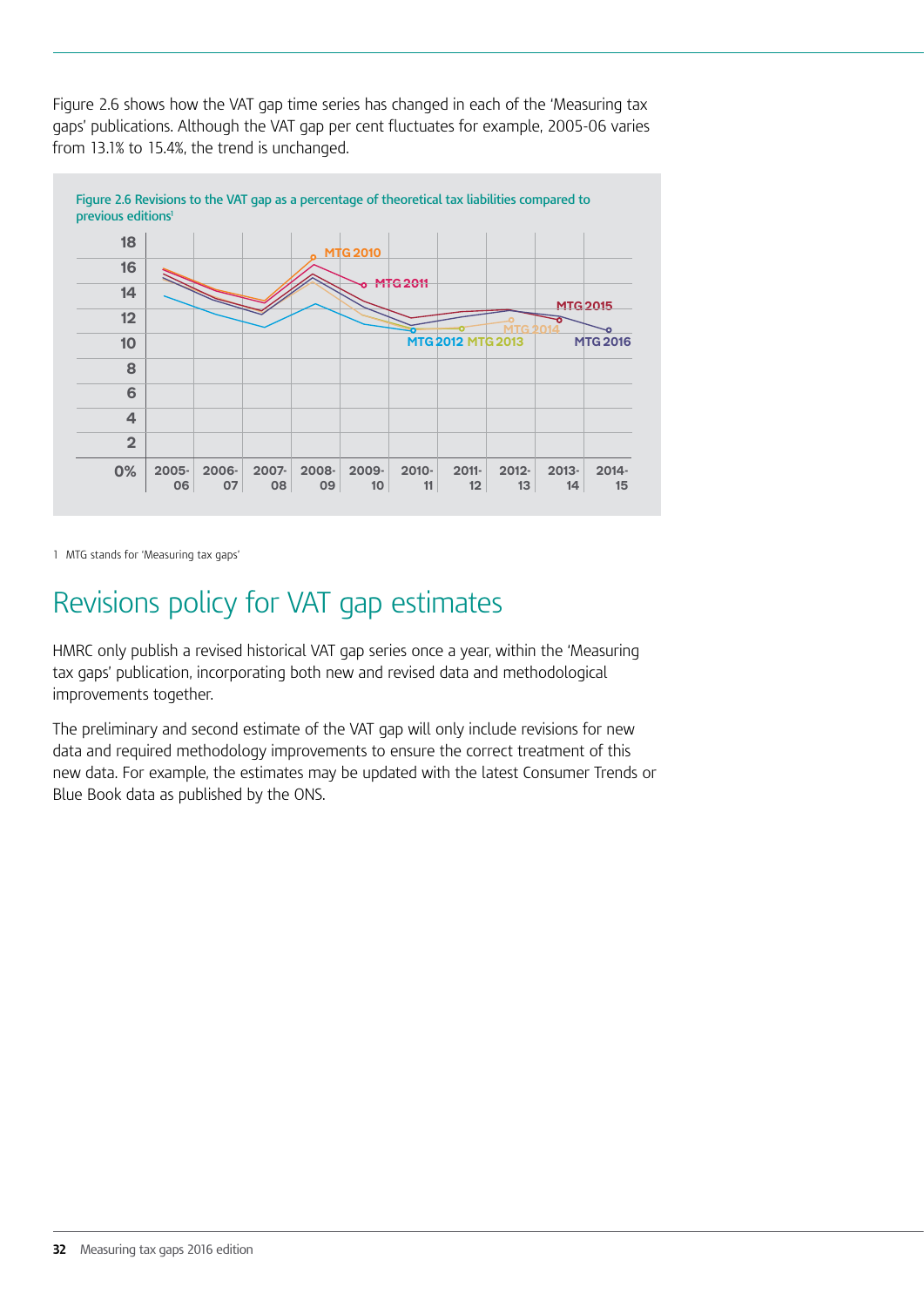# <span id="page-32-0"></span>**3. Excise (including alcohol, tobacco and oils)**



# Key findings

The excise tax gap was estimated to be £3.8 billion in 2014-15. Associated losses in duty were £2.8 billion and VAT £1.0 billion. The duty tax gap for excise was 5.3% of theoretical tax liabilities.

This is broken down into:

- £1.8 billion alcohol tax gap, with associated loss in alcohol duty (£1.2 billion) and VAT (£0.6 billion).
- £1.8 billion tobacco tax gap, with associated loss in tobacco duty (£1.4 billion) and VAT (£0.4 billion). This includes both cigarettes and hand-rolling tobacco.
- Less than £50 million lost in GB diesel duty and associated VAT.
- £50 million lost in Northern Ireland (NI) diesel duty and associated VAT.
- £130 million lost in other excise duties.
- The overall excise duty tax gap as a percentage of theoretical tax liabilities has fallen from 8.0% in 2005-06 to 5.3% in 2014-15.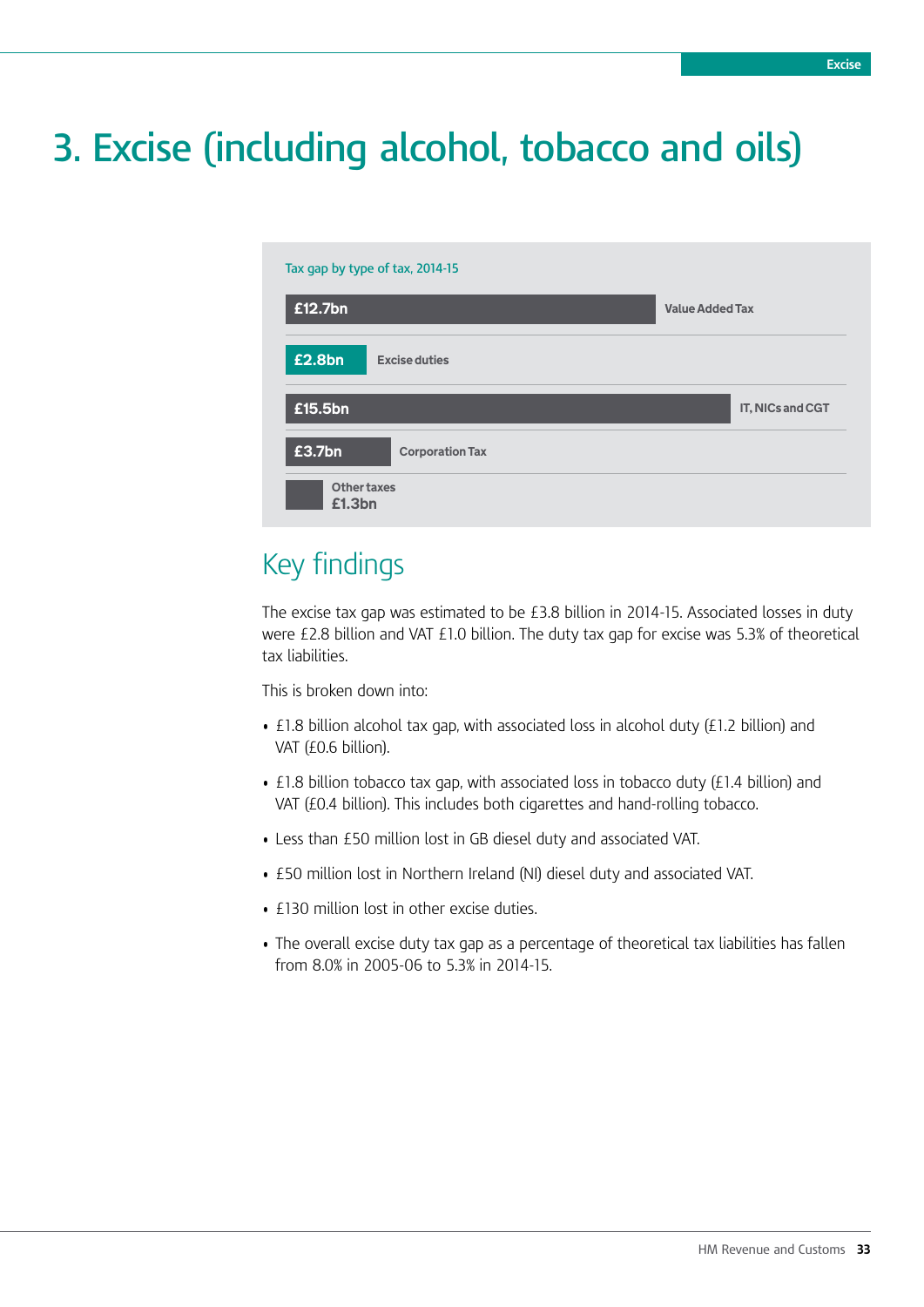<span id="page-33-0"></span>

The overall excise tax gap has fallen from £4.6 billion in 2007-08 to £3.8 billion in 2014-15.



# 3.1 Alcohol

In 2014-15 the overall alcohol tax gap was 10.4% of duty theoretical liabilities. It has varied between 5.5% and 11.4% in the period 2007-08 to 2014-15. The alcohol tax gap has risen from £1.4 billion in 2007-08 to £1.8 billion in 2014-15. However there has been some volatility in the time-series. An estimated total of £1.2 billion was lost in alcohol duties and a further £0.6 billion in VAT leading to a total alcohol tax gap of £1.8 billion in 2014-15. Alcohol comprises of beers, spirits and wine estimates.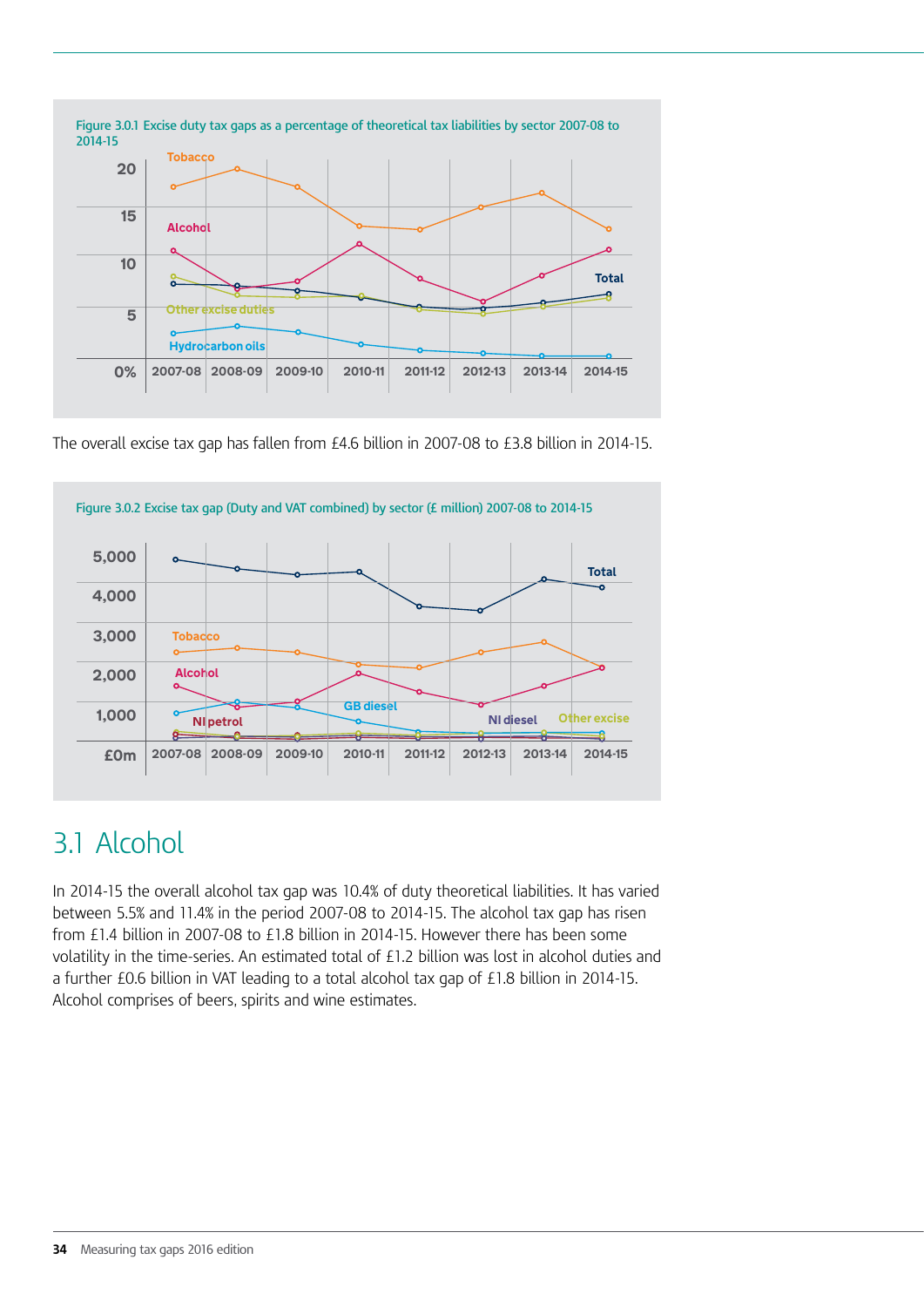Users of tax gap estimates should note that the methodology used for beer differs from that of spirits and wine in two key areas:

- in estimating the upper and lower bounds
- in calculating an additional uplift factor for under-reporting of consumption

Information on the different methodologies can be found in the 'Methodological annex'.



The methodological annex is available on our website **www.gov.uk/government/statistics/measuring-tax-gaps**

Due to the uncertainty in the methodology used, the central estimates presented should be interpreted as an indicator of long-term trends rather than a precise estimate of yearon-year changes.



### 3.1.1 Beer

The beer illicit market share was estimated at 15% in 2014-15. This resulted in estimated losses of £650 million in duty and a further £300 million in Value Added Tax (VAT) giving a total loss of £950 million.

The illicit market share in beer has increased from 9% in 2007-08 to 15% in 2014-15.

HMRC uses two different methods to estimate the beer tax gap. These methods provide an upper estimate and lower estimate. The true tax gap could be anywhere between these two estimates. The implied central estimate is intended to be an indicator of longterm trends.

The lower estimate has remained relatively stable fluctuating between 6% and 8%. The upper estimate has risen from 12% in 2007-08 to 22% in 2014-15.

The beer upper estimates for 2013-14 have been revised upwards, due to estimated consumption being higher than previously forecast.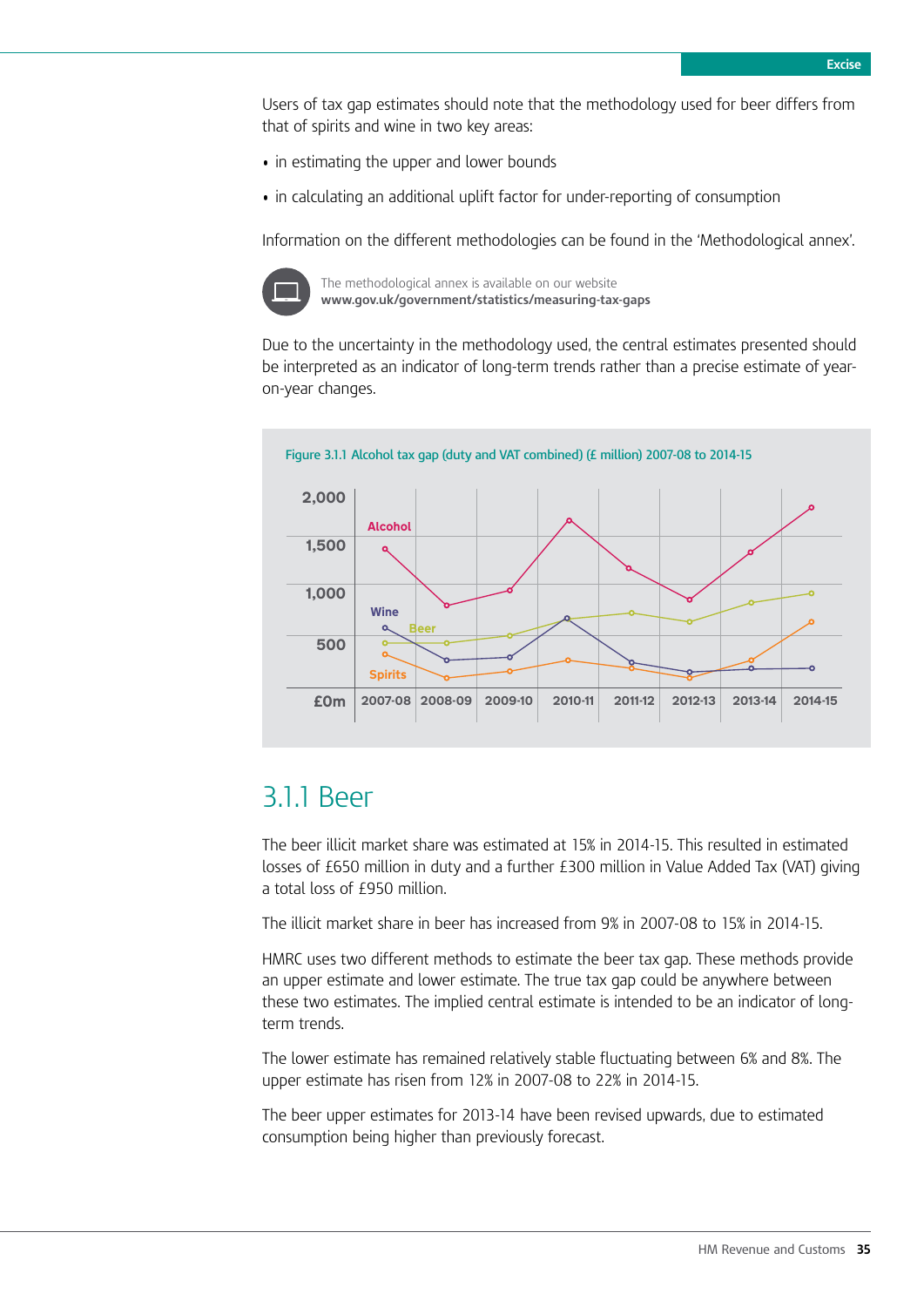#### Table 3.1.1 Beer: Illicit market share and tax gap<sup>1,2</sup>

|                                   | 2005-06 | 2009-10 | 2010-11 | 2011-12 | 2012-13 | 2013-14 | 2014-15 |
|-----------------------------------|---------|---------|---------|---------|---------|---------|---------|
| Illicit market share <sup>3</sup> |         |         |         |         |         |         |         |
| Upper estimate                    | 8%      | 13%     | 17%     | 17%     | 14%     | 20%     | 22%     |
| Central estimate                  | n/a     | 10%     | 12%     | 12%     | 11%     | 14%     | 15%     |
| Lower estimate                    | n/a     | 6%      | 7%      | 7%      | 8%      | 7%      | 7%      |
| Tax gap (£ million) $4,5$         |         |         |         |         |         |         |         |
| Upper estimate                    | 400     | 700     | 1.050   | 1.100   | 850     | 1.300   | 1,500   |
| Implied central<br>estimate       | n/a     | 500     | 700     | 750     | 650     | 850     | 950     |
| of which VAT                      | n/a     | 150     | 200     | 200     | 200     | 250     | 300     |
| of which Duty                     | n/a     | 400     | 550     | 550     | 450     | 600     | 650     |
| Lower estimate                    | n/a     | 300     | 350     | 350     | 400     | 400     | 400     |
|                                   |         |         |         |         |         |         |         |

1 Lower and mid-point estimates are not available for years before 2007-08.

2 Figures for previous years have been revised.

3 Figures independently rounded to the nearest 1%.

4 Includes both duty and VAT.

5 Figures independently rounded to the nearest £50 million.



A full time series for tables is available on our website **www.gov.uk/government/statistics/measuring-tax-gaps-tables**

# 3.1.2 Spirits

The estimated illicit market share for spirits was 12% in 2014-15, with a total tax gap of £650 million. This is broken down into a loss of £240 million in VAT and £410 million in duty.

The estimates of the spirits tax gap are quite volatile. The confidence intervals for the spirits tax gap are wide and year-on-year changes should be interpreted in the context of this statistical uncertainty.

As with the beer upper estimate, the 2013-14 estimates for spirits have been revised upwards, due to estimated consumption being higher than previously forecast.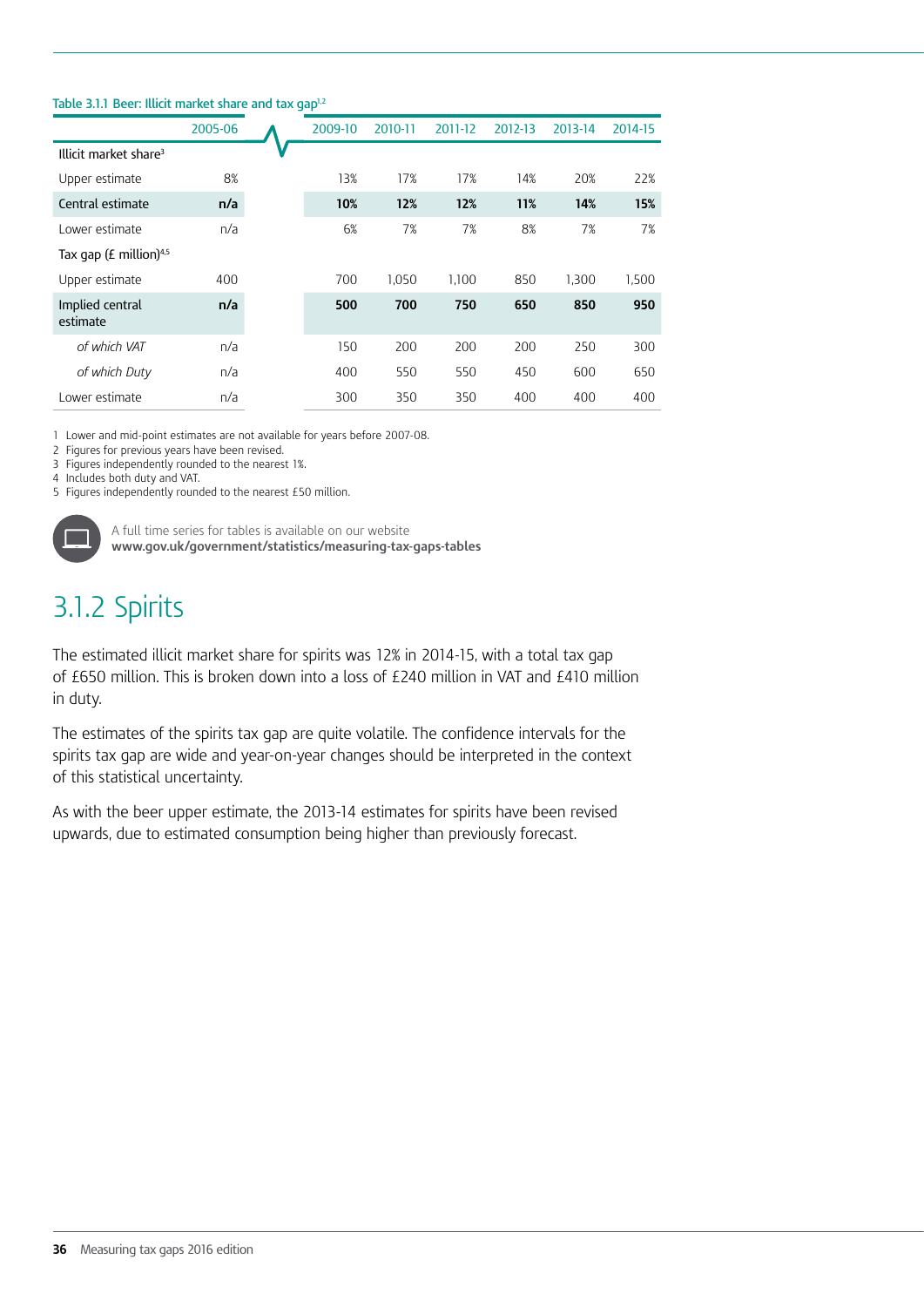#### Table 3.1.2 Spirits: Illicit market share and tax gap<sup>1</sup>

|                                     | 2005-06 | 2009-10        | 2010-11        | 2011-12        | 2012-13        | 2013-14        | 2014-15 |
|-------------------------------------|---------|----------------|----------------|----------------|----------------|----------------|---------|
| Illicit market share <sup>2</sup>   |         |                |                |                |                |                |         |
| Upper estimate                      | 12%     | 11%            | 13%            | 11%            | 10%            | 14%            | 20%     |
| Central estimate                    | 6%      | 4%             | 6%             | 4%             | 2%             | 6%             | 12%     |
| Lower estimate <sup>3</sup>         | 0%      | 0%             | 0%             | 0%             | 0%             | 0%             | 3%      |
| Tax gap $(E \text{ million})^{4,5}$ |         |                |                |                |                |                |         |
| Upper estimate                      | 440     | 440            | 580            | 580            | 500            | 750            | 1.160   |
| Central estimate                    | 230     | 160            | 270            | 200            | 90             | 280            | 650     |
| of which VAT                        | 70      | 50             | 90             | 70             | 30             | 100            | 240     |
| of which Duty                       | 150     | 120            | 180            | 130            | 50             | 180            | 410     |
| Lower estimate <sup>3</sup>         | 10      | $\overline{0}$ | $\overline{0}$ | $\overline{0}$ | $\overline{0}$ | $\overline{0}$ | 140     |

1 Figures for previous years have been revised.

2 Figures independently rounded to the nearest 1%.

3 Negative numbers have been truncated at zero.

4 Includes both duty and VAT.

5 Figures independently rounded to the nearest £10 million.



A full time series for tables is available on our website **www.gov.uk/government/statistics/measuring-tax-gaps-tables**

### 3.1.3 Wine

It has not been possible to estimate the illicit market share for wine, due to a change in one of the underlying commercial data sources previously used to estimate the wine tax gap. An illustrative estimate of 3% is provided for 2013-14 and 2014-15 by taking the average illicit market share of 2011-12 and 2012-13. This would indicate a total wine tax gap of around £200 million in 2013-14 and 2014-15. HMRC is exploring alternative data sources in order to develop a new method to estimate the wine tax gap in the future.

Table 3.1.3 shows that since 2009-10, the illicit market share for wine has been between 2% and 6%, with the exception of an increase to 12% in 2010-11.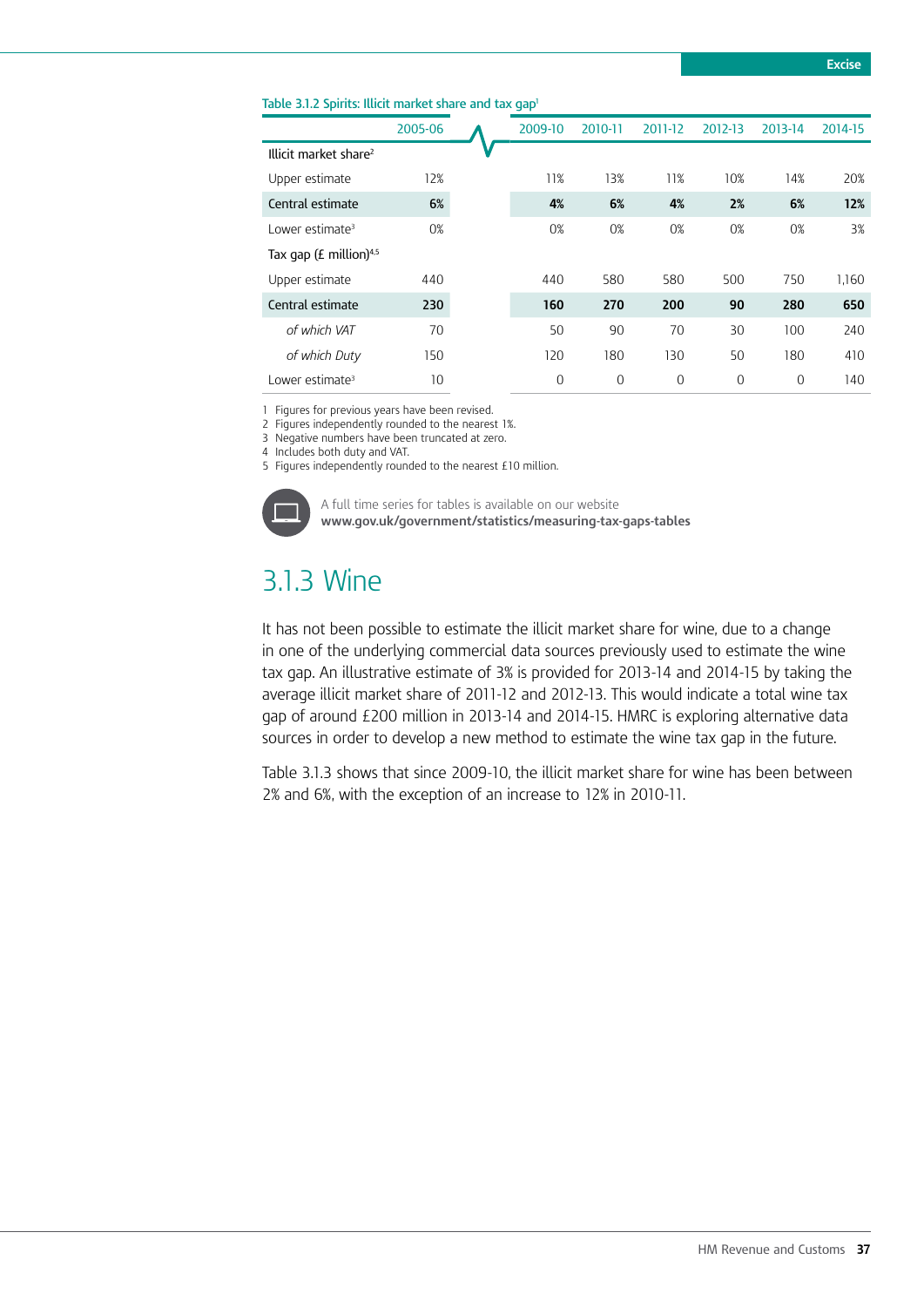#### Table 3.1.3: Wine: Illicit market share and tax qap<sup>1</sup>

|                                   | 2009-10 | 2010-11 | 2011-12  | 2012-13  | 2013-14 <sup>2</sup> | 2014-15 <sup>2</sup> |
|-----------------------------------|---------|---------|----------|----------|----------------------|----------------------|
| Illicit market share <sup>3</sup> |         |         |          |          |                      |                      |
| Upper estimate <sup>4</sup>       | 11%     | 18%     | 9%       | 8%       | 9%                   | 9%                   |
| Central estimate                  | 6%      | 12%     | 4%       | 2%       | 3%                   | 3%                   |
| Lower estimate $4.5$              | 1%      | 6%      | 0%       | 0%       | 0%                   | 0%                   |
| Tax gap (£ million) $67$          |         |         |          |          |                      |                      |
| Upper estimate <sup>4</sup>       | 590     | 1.110   | 600      | 540      | 630                  | 630                  |
| Implied central estimate          | 310     | 710     | 250      | 130      | 200                  | 200                  |
| of which VAT                      | 110     | 270     | 100      | 50       | 80                   | 80                   |
| of which Duty                     | 200     | 440     | 150      | 80       | 120                  | 120                  |
| Lower estimate <sup>4,5</sup>     | 20      | 300     | $\Omega$ | $\Omega$ | $\Omega$             | $\Omega$             |

1 Figures for previous years have been revised.

2 Estimates for 2013-14 and 2014-15 are illustrative.

3 Figures independently rounded to the nearest 1%.

4 Confidence intervals are experimental and should be taken as illustrative.

5 Negative numbers have been truncated at zero. 6 Includes both duty and VAT.

7 Figures independently rounded to the nearest £10 million.

## 3.2 Tobacco

The tobacco tax gap is made up of the illicit market in cigarettes and hand-rolling tobacco and is estimated to be £1.8 billion in 2014-15. An estimated total of £1.4 billion was lost in tobacco duties and a further £0.4 billion in VAT. The cigarette tax gap and the hand-rolling tobacco tax gap were estimated to be £900 million each in 2014-15.

Due to the uncertainty inherent in the methodology, the central estimate should be interpreted as an indicator of long-term trends rather than a precise estimate of year-on-year changes.

Information on tobacco tax gaps is shown up to and including 2014-15 in this chapter. The separate publication 'Tobacco tax gap estimates 2015-16', published alongside Measuring tax gaps 2016, contains estimates up to and including 2015-16.



Tobacco tax gap estimates 2015-16 is available on our website **www.gov.uk/government/statistics/tobacco-tax-gap-estimates**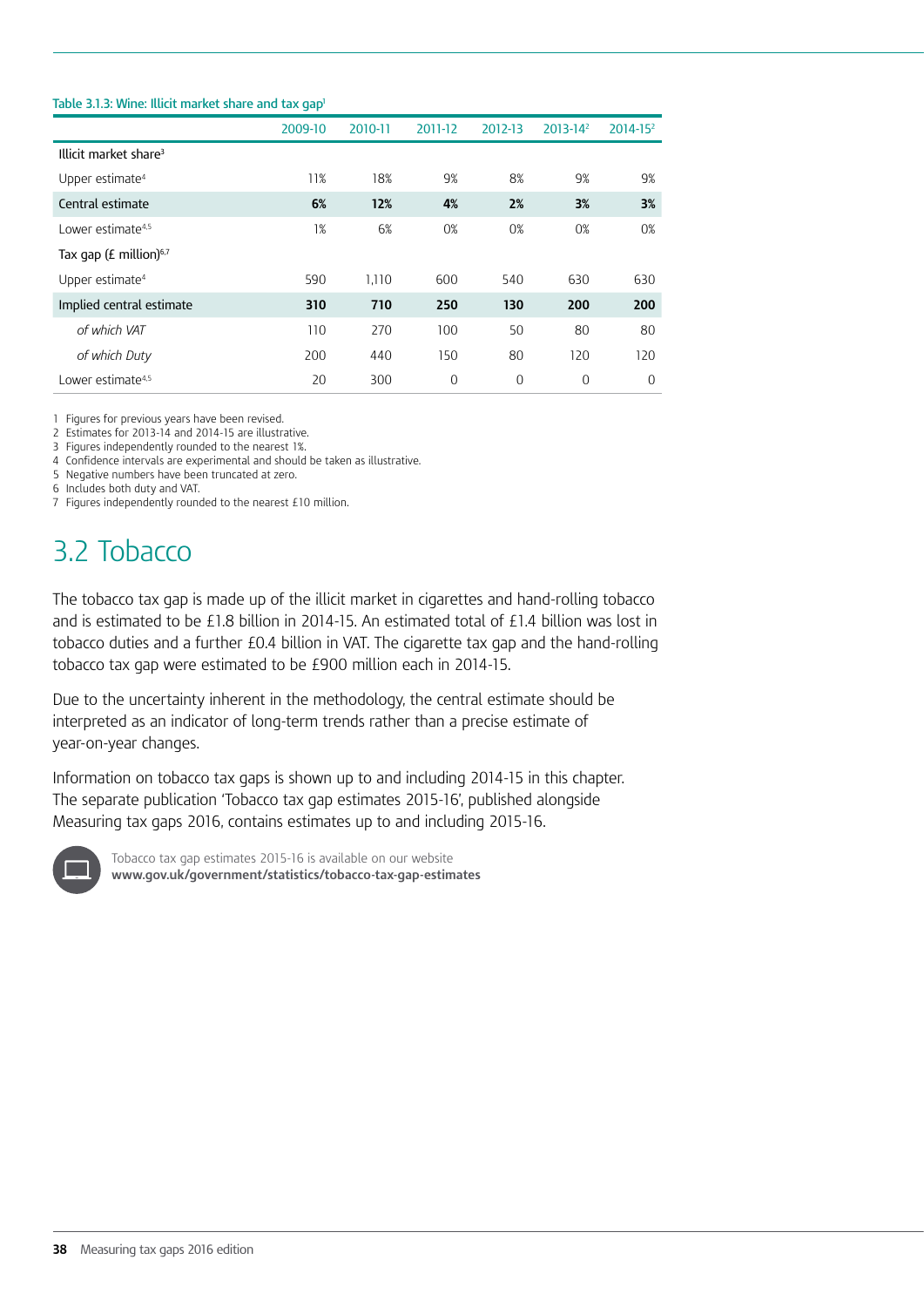Patterns of both legitimate and illicit tobacco consumption have changed over time in the UK. Although overall tobacco consumption is declining, hand-rolling tobacco consumption has remained relatively stable in recent years while cigarette consumption has declined.

The illicit market has declined in the long-term, but the composition of the tax gap has changed. The share of the tax gap which can be associated with hand-rolling tobacco was under a third in 2005-06, but it represents half of the tax gap in 2014-15.

The historical time series has been revised, as new data on people who falsely deny whether they smoke (from the Health Survey England) has become available. This information affects total consumption and tax gaps for both cigarettes and hand-rolling tobacco. See [section 3.6.2](#page-48-0) for more details of this revision.

The combined tobacco tax gap is the sum of the central estimates for cigarettes and hand-rolling tobacco. However, it is not possible simultaneously to combine both upper (or equivalently, lower) estimates for cigarettes and hand-rolling tobacco so there is no upper or lower bound estimate for the combined tobacco tax gap. More detail on upper and lower bounds is covered in section 3.5.4 and in the 'Methodological annex'.



The methodological annex is available on our website **www.gov.uk/government/statistics/measuring-tax-gaps**

| Table 3.2: Tobacco Tax Gap (£ million) 1,2,3 |  |  |  |
|----------------------------------------------|--|--|--|
|----------------------------------------------|--|--|--|

|                                                  | 2005-06 | 2009-10 | 2010-11 | 2011-12 | 2012-13 | 2013-14 | 2014-15 |
|--------------------------------------------------|---------|---------|---------|---------|---------|---------|---------|
| Cigarette illicit market <sup>4</sup>            |         |         |         |         |         |         |         |
| Upper estimate                                   | 2,400   | 1,900   | 1.700   | 1,600   | 1,900   | 2,000   | 1,400   |
| Central estimate                                 | 1,900   | 1,500   | 1,200   | 1,000   | 1,300   | 1,400   | 900     |
| of which VAT                                     | 300     | 200     | 200     | 200     | 300     | 300     | 200     |
| of which Duty                                    | 1,500   | 1,200   | 900     | 800     | 1,000   | 1,100   | 700     |
| Lower estimate                                   | 1,400   | 1,000   | 700     | 400     | 600     | 800     | 300     |
| Hand-rolling tobacco illicit market <sup>5</sup> |         |         |         |         |         |         |         |
| Upper estimate                                   | 1.000   | 900     | 900     | 1.000   | 1.100   | 1.200   | 1.100   |
| Central estimate                                 | 800     | 700     | 700     | 800     | 900     | 1,100   | 900     |
| of which VAT                                     | 200     | 200     | 200     | 200     | 200     | 300     | 200     |
| of which Duty                                    | 700     | 600     | 500     | 600     | 700     | 800     | 700     |
| Lower estimate                                   | 700     | 600     | 500     | 600     | 700     | 900     | 700     |
| Combined tobacco<br>illicit market <sup>6</sup>  | 2,700   | 2,200   | 1,900   | 1,800   | 2,200   | 2,500   | 1,800   |

1 Figures for previous years have been revised.

2 Figures are independently rounded to the nearest £100 million.

3 Includes both duty and VAT.

4 Based on the weighted average price (WAP) of all UK duty paid cigarettes.

5 Weighted average price (WAP) data for all UK duty paid hand-rolling tobacco is not available prior to 2012-13, so the losses are based on the price of a 'typical brand'.

6 The upper (or lower) bounds for both cigarette and hand-rolling tobacco cannot be combined. Only the central estimates are simultaneously possible.



A full time series for tables is available on our website

**www.gov.uk/government/statistics/measuring-tax-gaps-tables**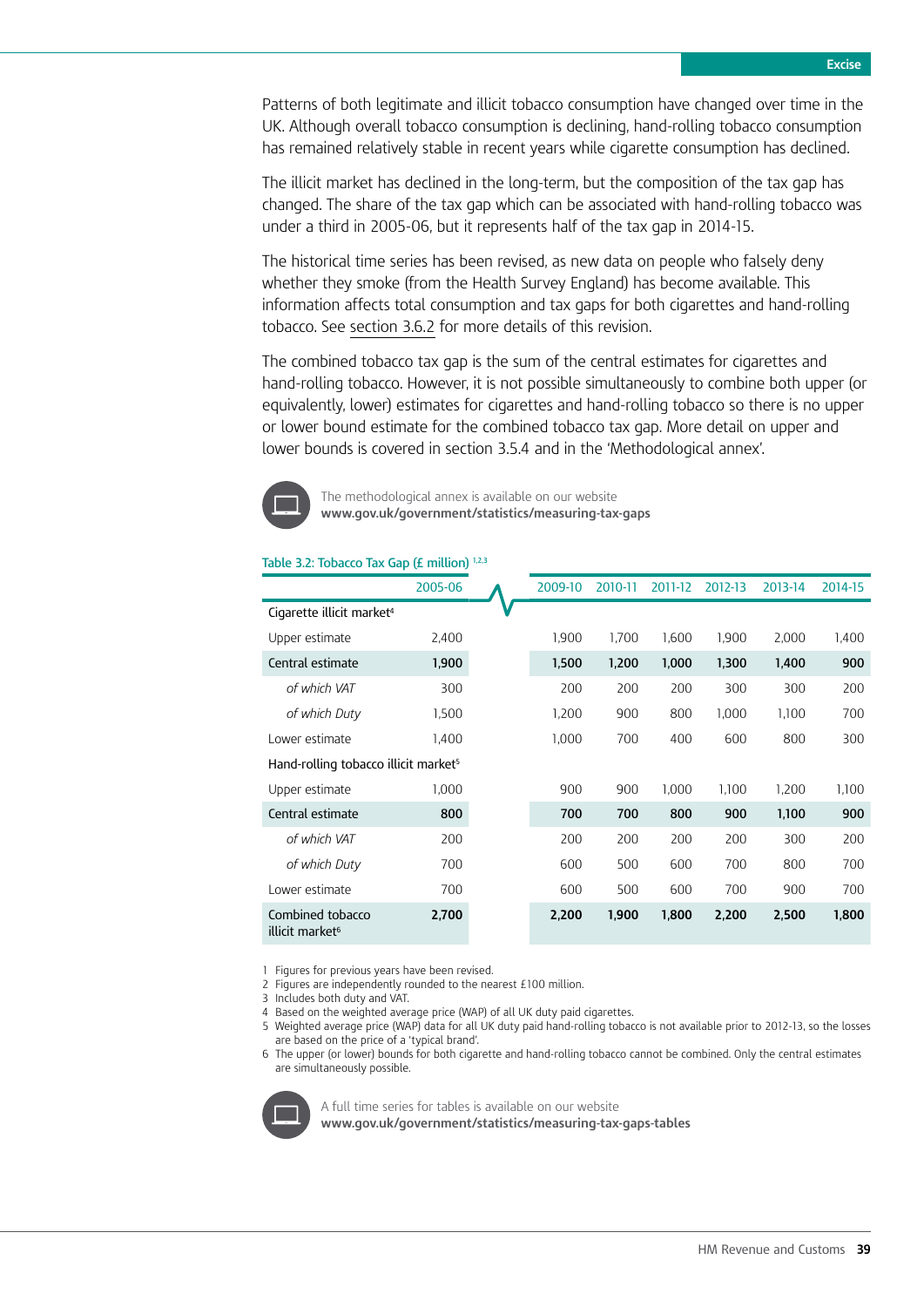## 3.2.1Cigarettes

The central estimate should be interpreted as an indicator of long-term trends rather than a precise estimate of year-on-year changes.

The central estimate for the cigarette tax gap was 7% in 2014-15. There is an overall longterm downward trend since 2005-06 from a central estimate of 16%, but year-on-year changes are inconsistent. Total consumption is obtained from the opinions and lifestyle survey conducted by the ONS. The sample is representative of the cigarette smoking population, but as with all surveys it suffers from sampling error. Due to the nature of the data, small movements in overall consumption can have noticeable impacts on the illicit market/tax gap.

UK tax paid cigarette consumption has steadily declined from 49.5 billion cigarettes in 2005-06 to 33.5 billion cigarettes in 2014-15. There has also been a long-term decline in the estimated volume of cigarettes in the illicit market. In 2005-06 the central estimate for the illicit market was ten billion cigarettes in the UK, compared to central estimates of between three billion and five billion in years since 2010-11. The central estimate of three billion illicit cigarettes in 2014-15 should be interpreted in the context of statistical uncertainty, with an upper estimate of 4.5 billion illicit cigarettes and a lower estimate of one billion illicit cigarettes.

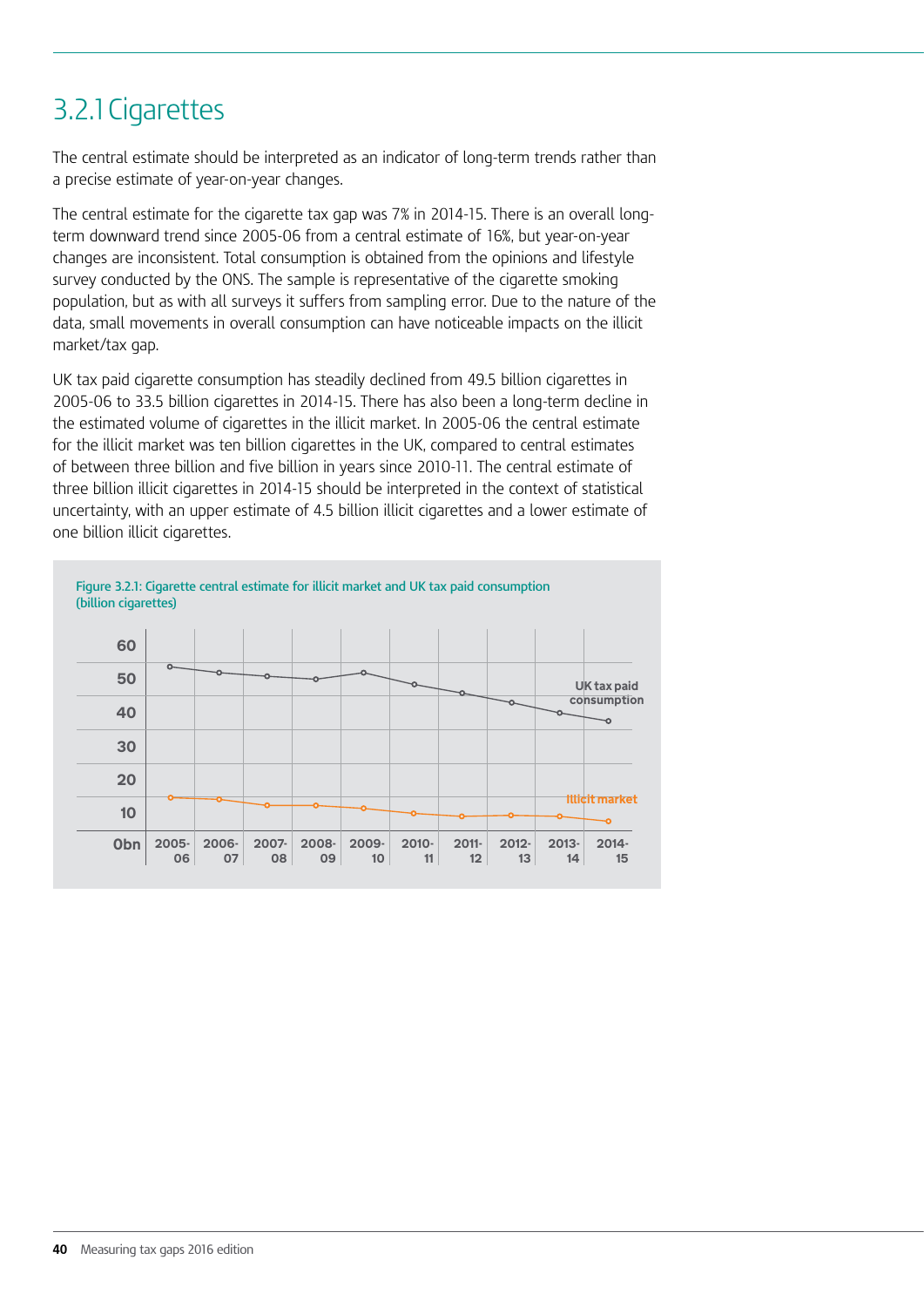| 2014-15 |
|---------|
|         |
| 12%     |
| 7%      |
| 3%      |
|         |
| 39.5    |
| 37.5    |
| 36.0    |
| 33.5    |
|         |
| 4.5     |
| 3.0     |
|         |

Lower estimate 7.5 5.0 3.0 1.5 2.5 2.5 1.0 Cross-border shopping3 4.0 **2.0 1.5 1.5 1.5 1.5 1.5**

1 Figures for previous years have been revised.

2 Figures are independently rounded to the nearest 1% or 0.5 billion cigarettes.

3 Includes duty free as well as EU duty paid.



A full time series for tables is available on our website **www.gov.uk/government/statistics/measuring-tax-gaps-tables**

### 3.2.2 Hand-rolling tobacco

The central estimate should be interpreted as an indicator of long-term trends, rather than a precise estimate of year-on-year changes.

The tax gap for hand-rolling tobacco was estimated to be 35% in 2014-15. The long-term trend is of a relatively steadily decreasing tax gap, down from 60% in 2005-06.

The UK tax paid consumption volume of hand-rolling tobacco steadily increased between 2005-06 and 2012-13 and has been relatively stable since 2012-13. The illicit market volume of hand-rolling tobacco has shown a long-term decline since 2005-06 and in 2014-15 was estimated to be 3,700 thousand kg.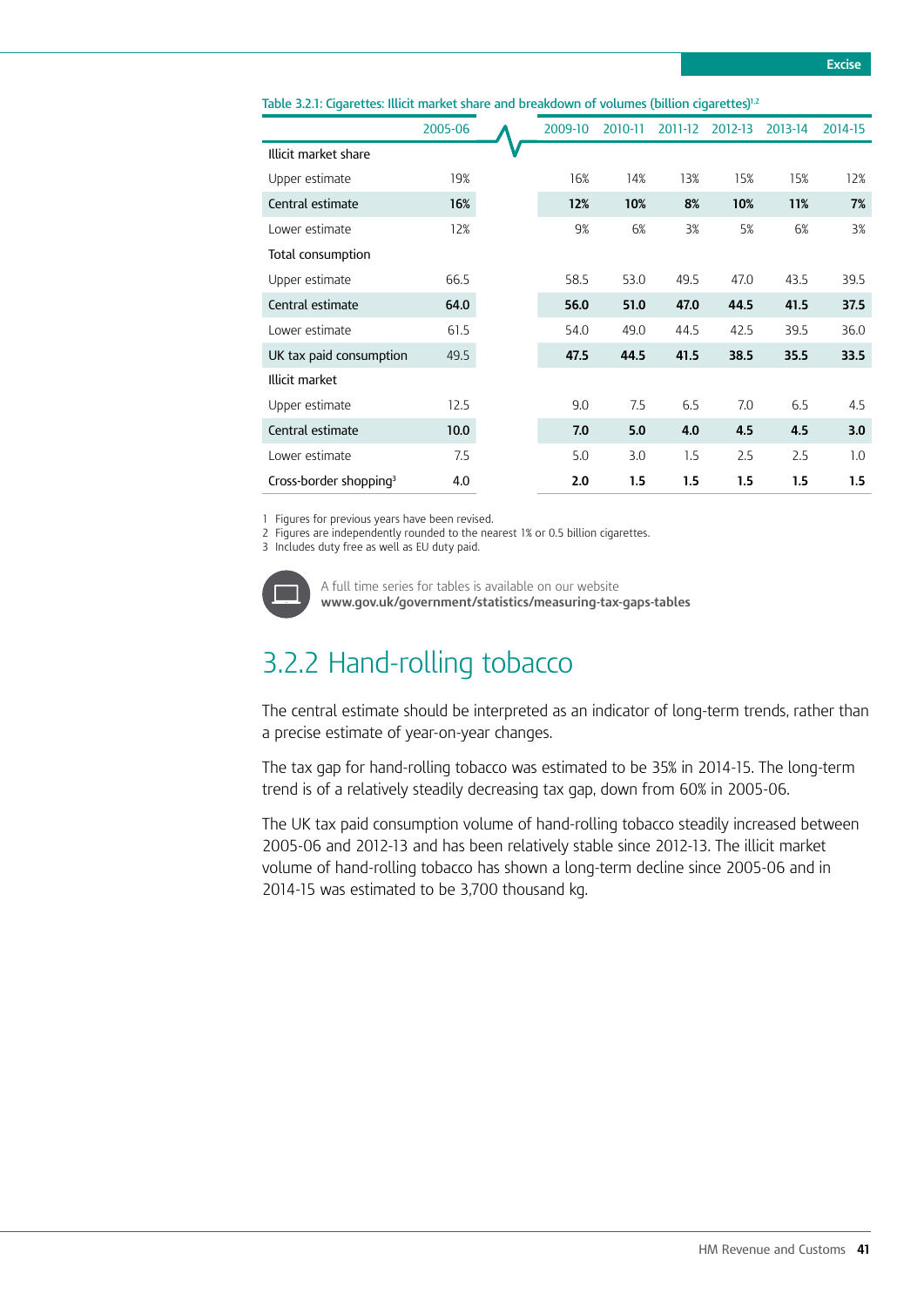

1 Thousand kg

#### **Table 3.2.2: Hand-rolling tobacco: Illicit market share and breakdown of volumes (thousand kg)1,2**

|                                            | 2005-06 | 2009-10 | 2010-11 | 2011-12 | 2012-13 | 2013-14 | 2014-15 |
|--------------------------------------------|---------|---------|---------|---------|---------|---------|---------|
| Illicit market share                       |         |         |         |         |         |         |         |
| Upper estimate                             | 65%     | 49%     | 46%     | 43%     | 43%     | 44%     | 40%     |
| <b>Central estimate</b>                    | 60%     | 44%     | 39%     | 37%     | 37%     | 40%     | 35%     |
| Lower estimate                             | 55%     | 39%     | 33%     | 31%     | 32%     | 36%     | 30%     |
| Total consumption <sup>3</sup>             |         |         |         |         |         |         |         |
| Upper estimate                             | 11,200  | 11,400  | 11,400  | 11,400  | 12,100  | 12,300  | 11,200  |
| <b>Central estimate</b>                    | 10,200  | 10,600  | 10,400  | 10,600  | 11,200  | 11,500  | 10,500  |
| Lower estimate                             | 9.100   | 9.700   | 9.500   | 9,700   | 10.300  | 10.800  | 9.800   |
| UK tax paid<br>consumption                 | 3,200   | 5,100   | 5.500   | 6,000   | 6,200   | 6,300   | 6,300   |
| <b>Illicit market</b>                      |         |         |         |         |         |         |         |
| Upper estimate                             | 7,200   | 5,600   | 5.200   | 4,900   | 5.200   | 5,500   | 4,400   |
| <b>Central estimate</b>                    | 6,100   | 4,700   | 4,200   | 4,000   | 4,200   | 4,700   | 3,700   |
| Lower estimate                             | 5.000   | 3.800   | 3.200   | 3,100   | 3.300   | 3,900   | 3.000   |
| Cross-border shopping <sup>3</sup>         |         |         |         |         |         |         |         |
| Associated with<br>upper estimate          | 700     | 700     | 600     | 600     | 700     | 500     | 400     |
| <b>Associated with</b><br>central estimate | 800     | 700     | 700     | 700     | 700     | 500     | 500     |
| Associated with<br>lower estimate          | 900     | 800     | 800     | 700     | 800     | 600     | 500     |

1 Figures for previous years have been revised.

2 Figures are independently rounded to the nearest 1% or 100,000kg.

3 Includes duty-free as well as EU duty paid.



A full time series for tables is available on our website

**www.gov.uk/government/statistics/measuring-tax-gaps-tables**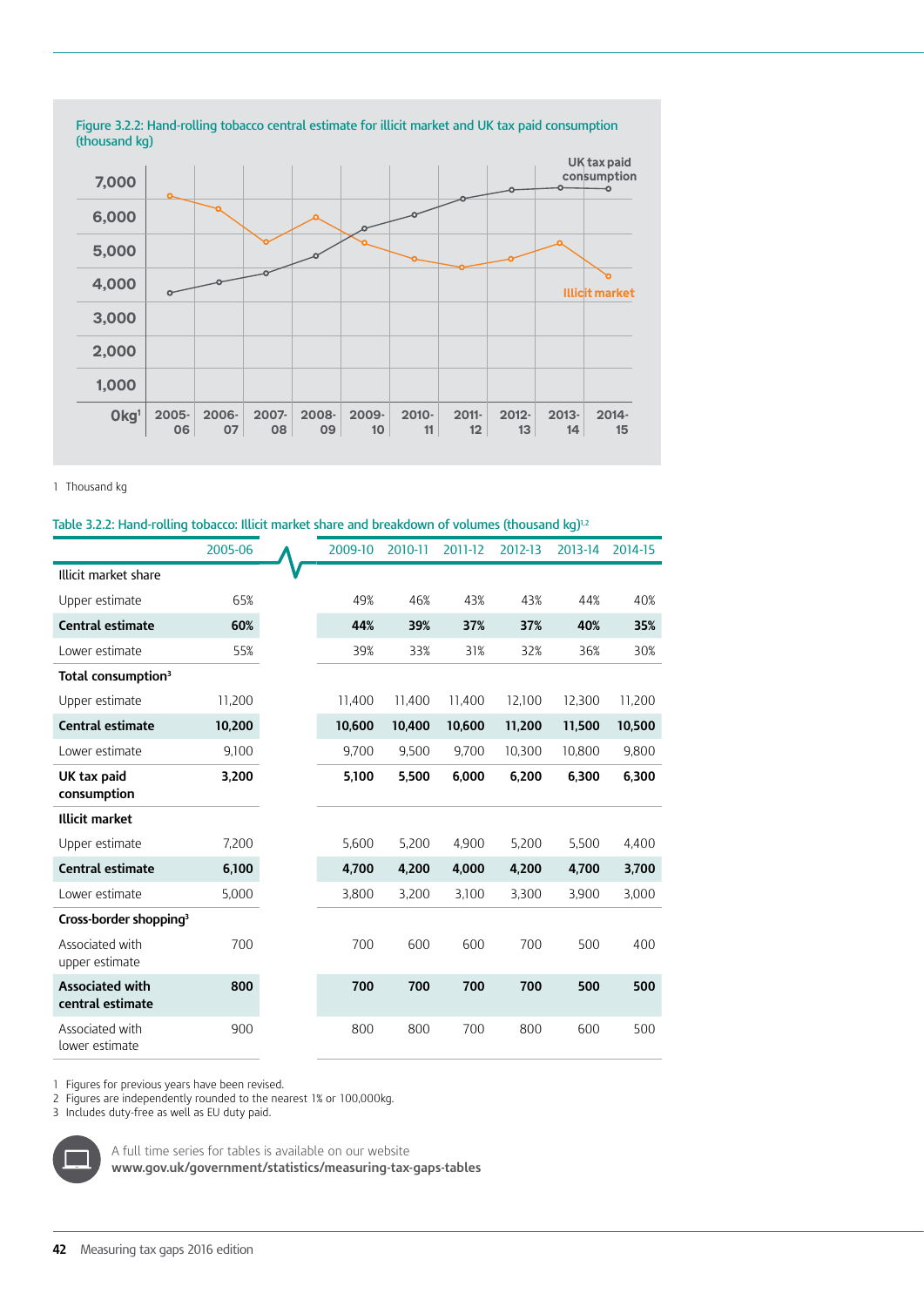### 3.3 Oils

The oils tax gap includes both Great Britain (GB) diesel and petrol; and Northern Ireland diesel and petrol.

The central estimate of the GB diesel illicit market share is less than 1% with an upper estimate of 3%. The revenue loss is estimated to be up to £700 million, with a central estimate of less than £50 million. The illicit market share has decreased from 5% in 2009-10 and is in long-term decline.

GB petrol losses are assumed to be negligible, due to low demand from commercial sectors and the flammable nature of the product.

The central estimate market share for fraudulent diesel in Northern Ireland was 8%, with a tax gap of £50 million in 2014-15. The illicit market share in Northern Ireland diesel shows a long-term decreasing trend from 19% in 2005-06 to 8% in 2014-15.

HMRC estimates the market share for fraudulent petrol in Northern Ireland to be negligible in 2014-15.

## 3.3.1 Great Britain diesel

The reduction in the illicit market share of Great Britain (GB) diesel continues a long-term trend from 5% in 2005-06 to less than 1% in 2014-15. It is difficult, however, to precisely determine the small illicit market using a top-down methodology, due to uncertainties in input data and sampling errors. The associated upper and lower estimates correspond to confidence intervals which indicate the range that the illicit market share may take. Lower estimates in 2011-12 to 2014-15 have been truncated at zero.

2013-14 estimates have been carried forward for 2014-15. HMRC is exploring alternative data sources in order to develop a new method to estimate the GB diesel tax gap.

|                                    | 2005-06 | 2009-10 | 2010-11        | 2011-12  | 2012-13         | 2013-14         | 2014-15         |
|------------------------------------|---------|---------|----------------|----------|-----------------|-----------------|-----------------|
| Illicit market share <sup>1</sup>  |         |         |                |          |                 |                 |                 |
| Upper estimate                     | 8%      | 9%      | 6%             | 5%       | 3%              | 3%              | 3%              |
| <b>Central estimate</b>            | 5%      | 5%      | 2%             | 1%       | $\langle$ 1%    | $\langle$ 1%    | $\langle$ 1%    |
| Lower estimate                     | 2%      | 1%      | 0%             | 0%       | 0%              | 0%              | 0%              |
| Tax gap (£ million) <sup>2,3</sup> |         |         |                |          |                 |                 |                 |
| Upper estimate                     | 1.250   | 1.600   | 1.200          | 1.050    | 750             | 700             | 700             |
| <b>Central estimate</b>            | 750     | 850     | 400            | 150      | 50 <sub>0</sub> | 50 <sub>0</sub> | 50 <sub>o</sub> |
| of which VAT                       | 200     | 200     | 100            | 50       | $\langle 50$    | 50 <sub>o</sub> | 50 <sub>o</sub> |
| of which Duty                      | 600     | 700     | 300            | 100      | $\langle 50$    | $\langle 50$    | $\langle 50$    |
| Lower estimate <sup>4</sup>        | 300     | 100     | $\overline{0}$ | $\Omega$ | $\overline{0}$  | $\overline{0}$  | $\Omega$        |

| Table 3.3.1: GB diesel: Illicit market share and tax gap |  |  |
|----------------------------------------------------------|--|--|
|                                                          |  |  |

1 Figures independently rounded to the nearest 1%.

2 Includes both duty and VAT.

3 Figures rounded to the nearest £50 million.

4 Negative numbers have been truncated at zero.



A full time series for tables is available on our website

**www.gov.uk/government/statistics/measuring-tax-gaps-tables**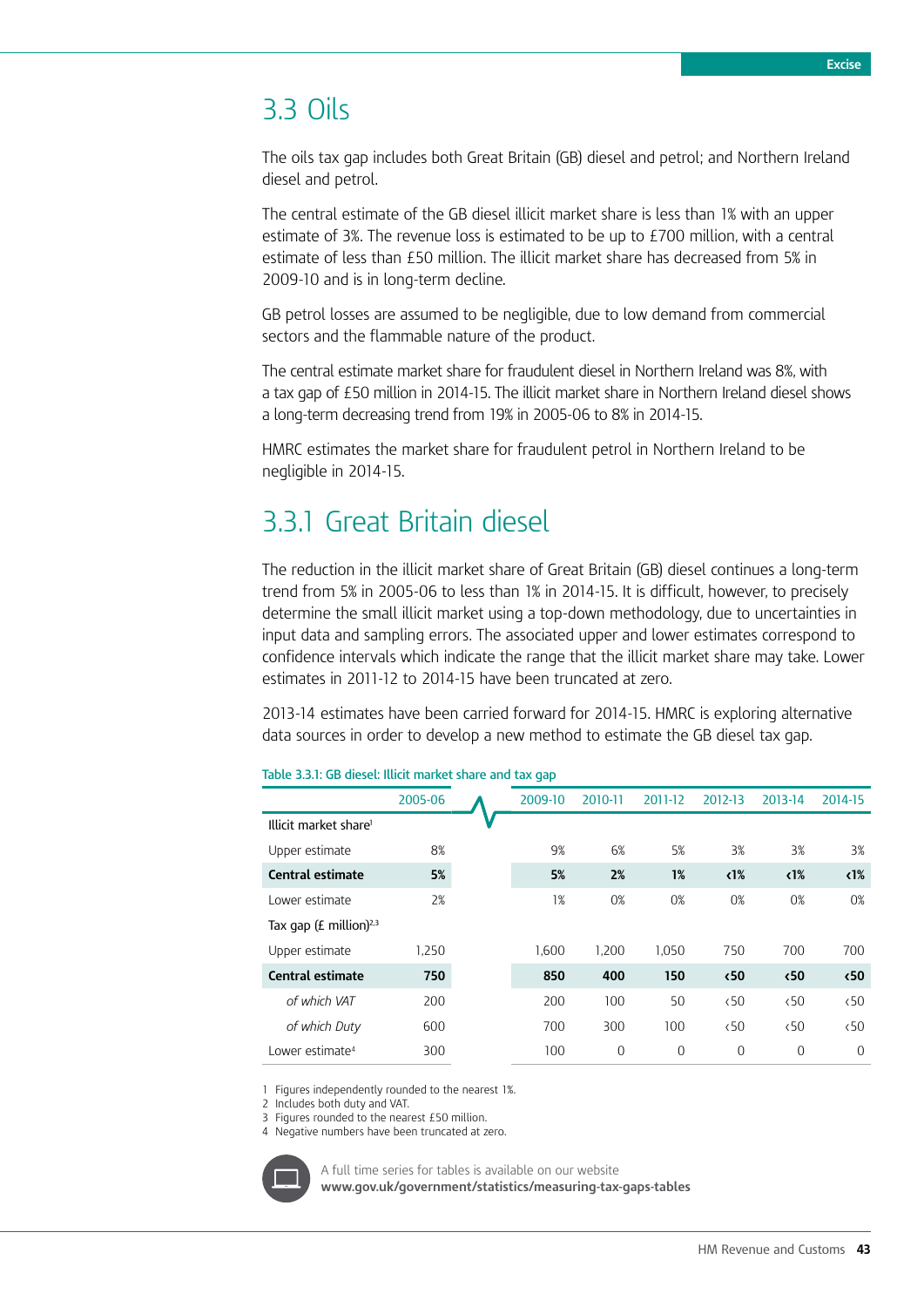## 3.3.2 Northern Ireland diesel

The Northern Ireland diesel tax gap has been declining in the long-term from 19% in 2005-06 to 8% in 2014-15.

The estimate for 2009-10 is unusually low and has been discussed in more detail in previous editions of 'Measuring tax gaps'. As the price difference of diesel was small between NI and the Republic of Ireland there was a drop in cross-border shopping and an increase in diesel receipts in NI.

2013-14 estimates have been carried forward for 2014-15. HMRC is exploring alternative data sources in order to develop a new method to estimate the NI diesel tax gap.

| Table J.J.Z. I'll diesel. Ruck market share and tax gap |         |         |         |         |         |         |                 |
|---------------------------------------------------------|---------|---------|---------|---------|---------|---------|-----------------|
|                                                         | 2005-06 | 2009-10 | 2010-11 | 2011-12 | 2012-13 | 2013-14 | 2014-15         |
| Illicit market share <sup>2</sup>                       |         |         |         |         |         |         |                 |
| Upper estimate                                          | 21%     | 9%      | 15%     | 16%     | 14%     | 11%     | 11%             |
| <b>Central estimate</b>                                 | 19%     | 6%      | 12%     | 13%     | 11%     | 8%      | 8%              |
| Lower estimate                                          | 16%     | 2%      | 9%      | 10%     | 7%      | 4%      | 4%              |
| Tax gap $(E \text{ million})^{3,4}$                     |         |         |         |         |         |         |                 |
| Upper estimate                                          | 100     | 50      | 100     | 110     | 90      | 70      | 70              |
| Central estimate                                        | 80      | 30      | 70      | 80      | 70      | 50      | 50              |
| of which VAT                                            | 20      | 10      | 20      | 20      | 20      | 10      | 10 <sup>2</sup> |
| of which Duty                                           | 70      | 30      | 60      | 60      | 50      | 30      | 30              |
| Lower estimate                                          | 70      | 10      | 50      | 60      | 40      | 20      | 20              |

#### **Table 3.3.2: NI diesel: Illicit market share and tax gap**

1 The low level of the non-UK duty paid market in 2009-10 is believed to be due to a reduced level of cross-border shopping.

2 Figures independently rounded to the nearest 1%.

3 Includes both duty and VAT.

4 Figures independently rounded to the nearest £10 million.



A full time series for tables is available on our website **www.gov.uk/government/statistics/measuring-tax-gaps-tables**

## 3.3.3 Northern Ireland petrol

The non-UK duty paid petrol market includes both the illicit market and legitimate crossborder shopping consumed in NI. Petrol is considered to be less vulnerable to illicit activity than diesel. Additionally, analysis carried out for NI cross-border shopping in 'Measuring tax gaps 2014 edition' suggested that at least 50% and possibly all the NI petrol market was cross-border shopping, but the model is not sensitive enough to determine the split more accurately. Given this, HMRC considers the NI petrol market to be negligible.

## 3.4 Other Excise

Other excise duties tax gap include betting and gaming, cider and perry, spirits based ready-to-drinks and biofuels. The illustrative tax gap for other excise duties in 2014-15 was £130 million.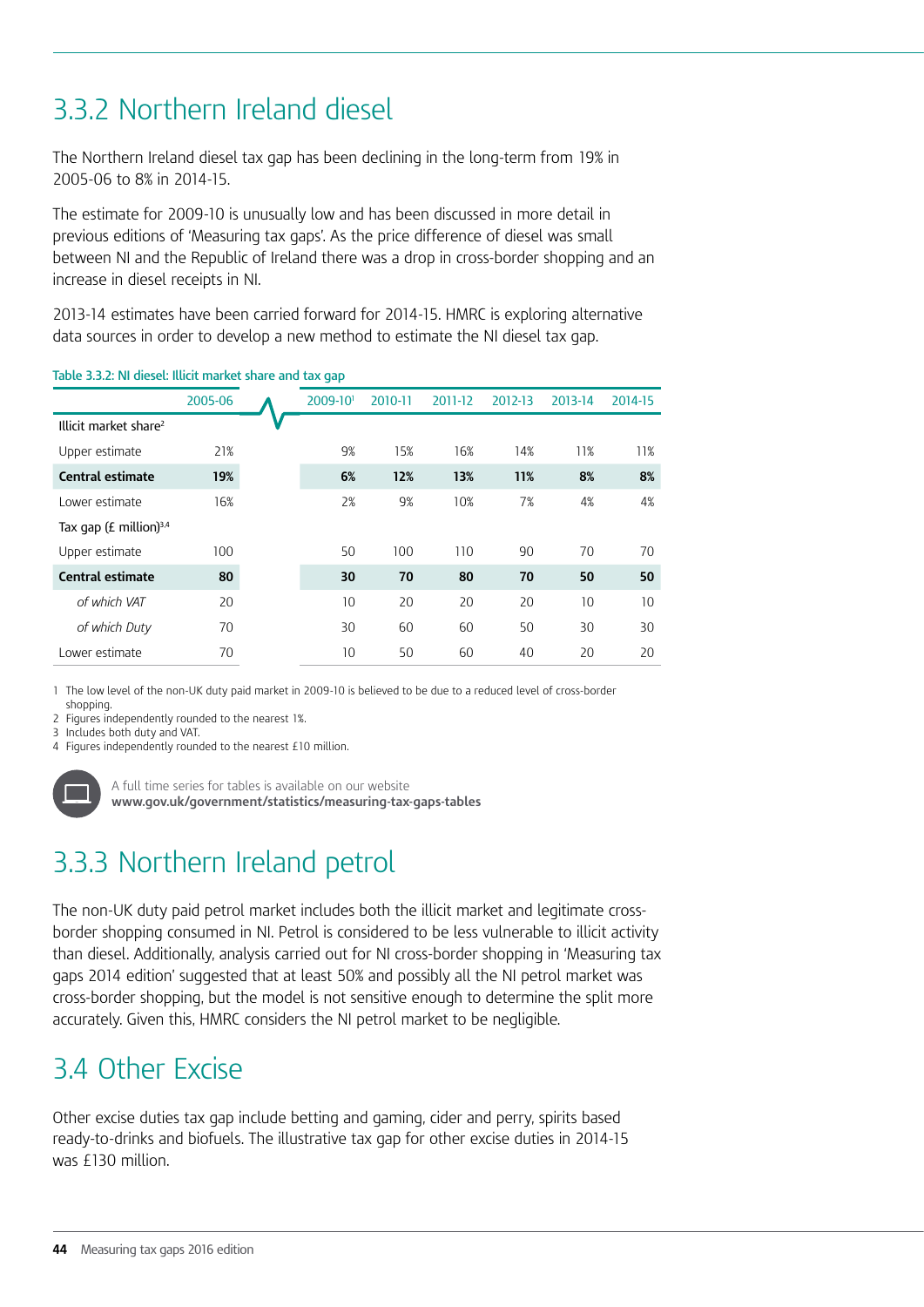#### **Table 3.4: Other Excise Tax Gap (£ million)1**

|                     | 2005-06 | 2009-10 | 2010-11 | 2011-12 | 2012-13 | 2013-14 | <b>2014-15</b> |
|---------------------|---------|---------|---------|---------|---------|---------|----------------|
| Other excise duties | 40      | 20      | 20      | 00      | 90      | зс      | 30             |

1 Figures rounded to nearest £10 million.



A full time series for tables is available on our website **www.gov.uk/government/statistics/measuring-tax-gaps-tables**

### 3.5 Methodology and data issues

More detailed description of methodologies used in calculating Excise Taxes tax gap are covered in the 'Methodological annex' publication.



The methodological annex is available on our website **www.gov.uk/government/statistics/measuring-tax-gaps**

### 3.5.1 Beer

#### **Upper estimate**

The beer tax gap upper estimate is produced using a 'top-down' methodology: total consumption is estimated, and then the legitimate consumption is subtracted, with the remainder being the illicit market.

Total consumption is estimated using the Office for National Statistics (ONS) Living Costs and Food (LCF) survey. Legitimate consumption is based on the returns that HMRC receives from the volumes of alcohol on which duty have been paid and estimates of cross-border shopping and duty free.

#### **Lower estimate**

The beer tax gap lower estimate is produced using a 'bottom-up' methodology. This means estimates of illicit beer are made directly, using HMRC data. This type of methodology is less comprehensive than the 'top-down' approach, as it does not cover all types of fraud. The lower estimate includes only estimates of the diversion of UK-produced beer and drawback fraud and is therefore an underestimate.

Difficulty in estimating a number of beer frauds means they are not included in this methodology and is one of the reasons it is described as a lower-bound estimate. The types of frauds not covered include smuggled beer, diversion of foreign-produced beer and counterfeit beer.

#### **Implied central estimate**

The implied central estimate is calculated as the average of the upper and lower estimates. Taking the mid-point of both estimates is the best approach, where we are unable to measure appropriate confidence intervals. The central estimate is only intended as an indicator of long-term trend – the true tax gap could lie anywhere within these bounds.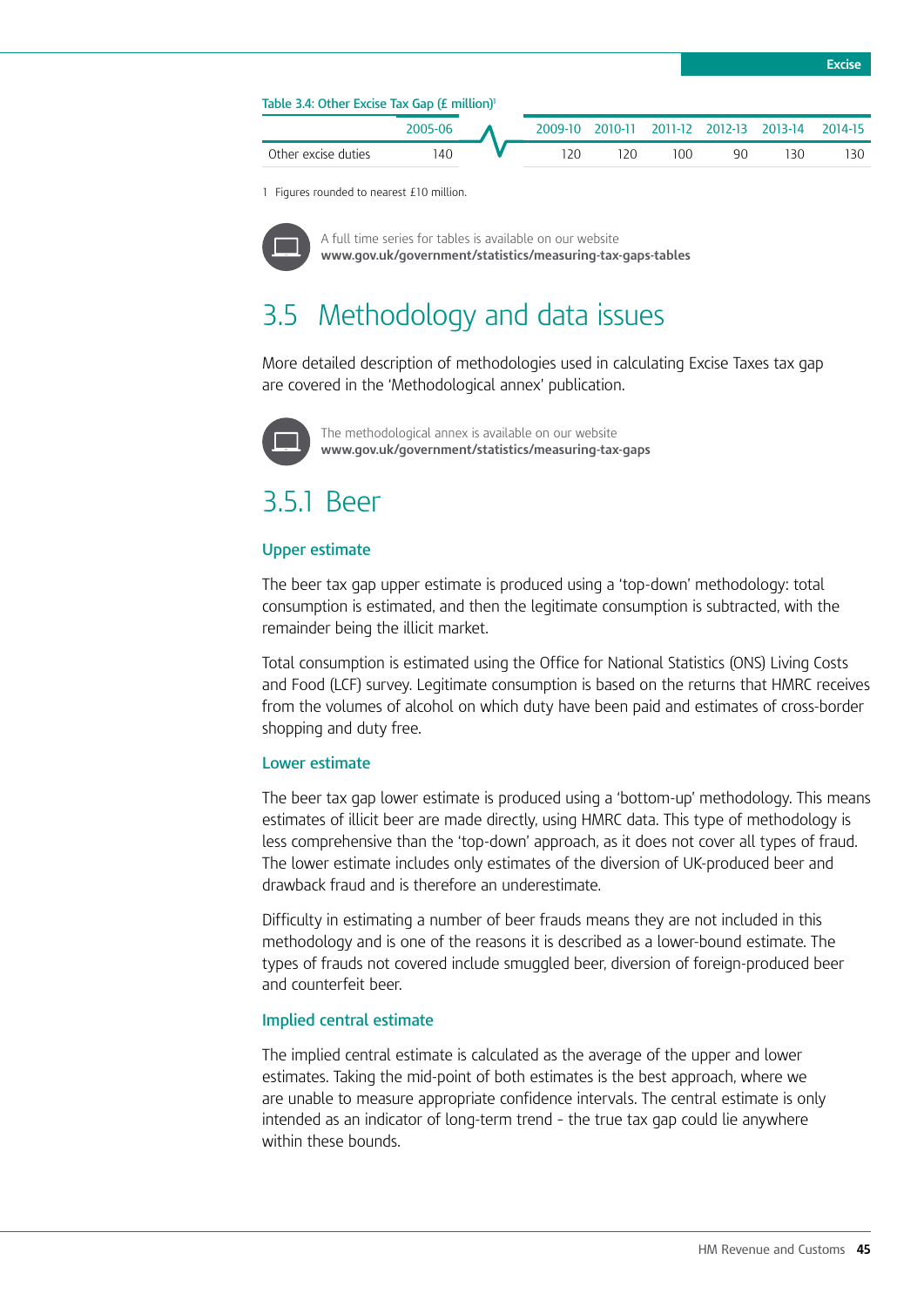The upper and lower estimates should be interpreted as indicators of the long-term trend, rather than precise estimates of the level or year-on-year changes. They do not take account of any systematic tendency to over or under estimate the tax gap that might arise from the modelling assumptions.

## 3.5.2 Spirits

The spirits tax gap estimate is produced using a 'top-down' methodology that involves estimating total consumption from which legitimate consumption is then subtracted with the remainder being the illicit market.

Total consumption is estimated using data from the ONS Living Costs and Food (LCF) survey. Legitimate consumption is based on the returns HMRC receives from the volumes of alcohol on which duty have been paid and an estimate of cross-border shopping and duty free.

For spirits, the central estimate should be interpreted as an indicator of the long-term trends in the illicit market share, rather than a precise estimate of the level or year-on-year changes. The confidence intervals indicate the uncertainty surrounding the estimate due to sampling error. They do not account for additional types of error that may arise from the assumptions made in the calculations.

## 3.5.3 Wine

The wine tax gap was previously estimated using an experimental 'top-down' methodology. As with spirits and the beer upper bound estimate, legitimate consumption is subtracted from estimated total consumption with the remainder being the illicit market.

Wine presents a unique challenge for estimating total consumption. Whereas HMRC is able to use the Living Costs and Food (LCF) survey to estimate consumption of beer and spirits, the LCF is a survey of households and there is a sizeable non-household component of spending on wine. For example, businesses will spend money on wine entertaining clients and potential clients. This business expenditure is not captured by the LCF survey of households.

Furthermore, although the LCF is a representative survey of households, it may not adequately capture infrequent, but high volume, expenditure on wine for example, the cost of providing wine at a wedding or other large function. HMRC previously used commercial data to estimate these additional components of wine expenditure. However, due to a change in the underlying data source used, we cannot use existing methodology to estimate the wine tax gap for 2013-14 and 2014-15. An illustrative estimate is provided using the average of the 2011-12 and 2012-13 estimates instead. HMRC is exploring alternative data sources in order to develop a new method to estimate the wine tax gap.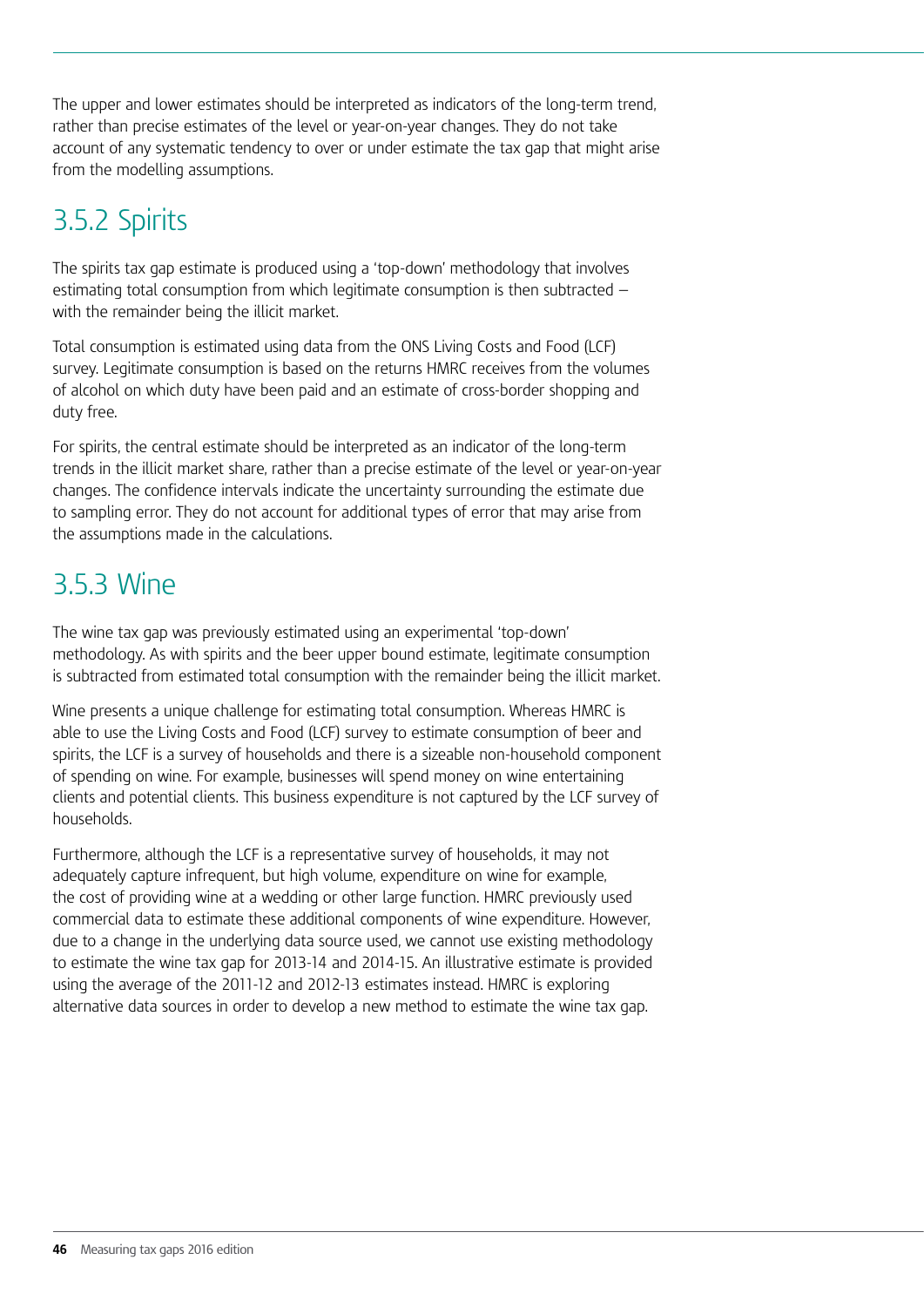### 3.5.4 Tobacco

The estimates are produced using a 'top-down' methodology: total consumption is estimated, from which legitimate consumption is subtracted, the remainder being the illicit market.

Total consumption is estimated using data from the ONS Opinions and Lifestyle survey. Legitimate consumption is based on the returns that HMRC receives from the volumes of tobacco on which duty have been paid and an estimate of cross-border shopping and duty free.

In addition to the uplift that accounts for under-reporting, there is an uplift that accounts for people who falsely deny smoking, which comes from the Health Survey for England.

The estimates are presented within a range defined by the upper and lower estimates. The range provides an indication of the size of both the illicit markets in cigarettes and hand-rolling tobacco depending on how dual smoker survey respondents are treated. The upper bound for cigarettes corresponds to a scenario where the majority of dual smokers consume cigarettes. The lower bound for cigarettes is calculated when cigarettes consumption by dual smokers is at a minimum. The upper and lower bounds for handrolling tobacco are calculated in a similar way. This means that the upper (or lower) bounds for both cigarettes and hand-rolling tobacco cannot be possible at the same time.

### 3.5.5 Oils

The central point estimates are best interpreted as an indicator of long-term trends in the illicit market share rather than precise estimates of the level or year-on-year changes. The upper and lower estimates corresponding to confidence intervals indicate the range where the true value of the illicit market may lie and arises because of random sampling error and the uncertainties associated with model input data.

For example, to estimate total fuel consumption we use estimates of how many kilometres are driven in total by different types of vehicle on different types of road and estimates of fuel efficiency corresponding to those journeys, as we cannot directly observe how much fuel is used in a year. If our estimate of distance travelled is too high or too low, or our estimates of fuel efficiency are too generous or too conservative, this will have an impact on the tax gap. The confidence intervals reflect the uncertainty in model inputs such as these.

#### **Great Britain diesel**

The Great Britain (GB) diesel tax gap estimates are produced using a 'top-down' methodology; total consumption is estimated, from which legitimate consumption is subtracted, with the remainder being the illicit market.

Estimates of GB diesel and petrol consumption are taken from a number of data sources, including sample surveys, vehicle testing and our own data.

The illicit market share in GB petrol is assumed to be negligible and this assumption lies behind the calculation for GB diesel. It remains difficult to estimate a comparatively small illicit market using top-down methods.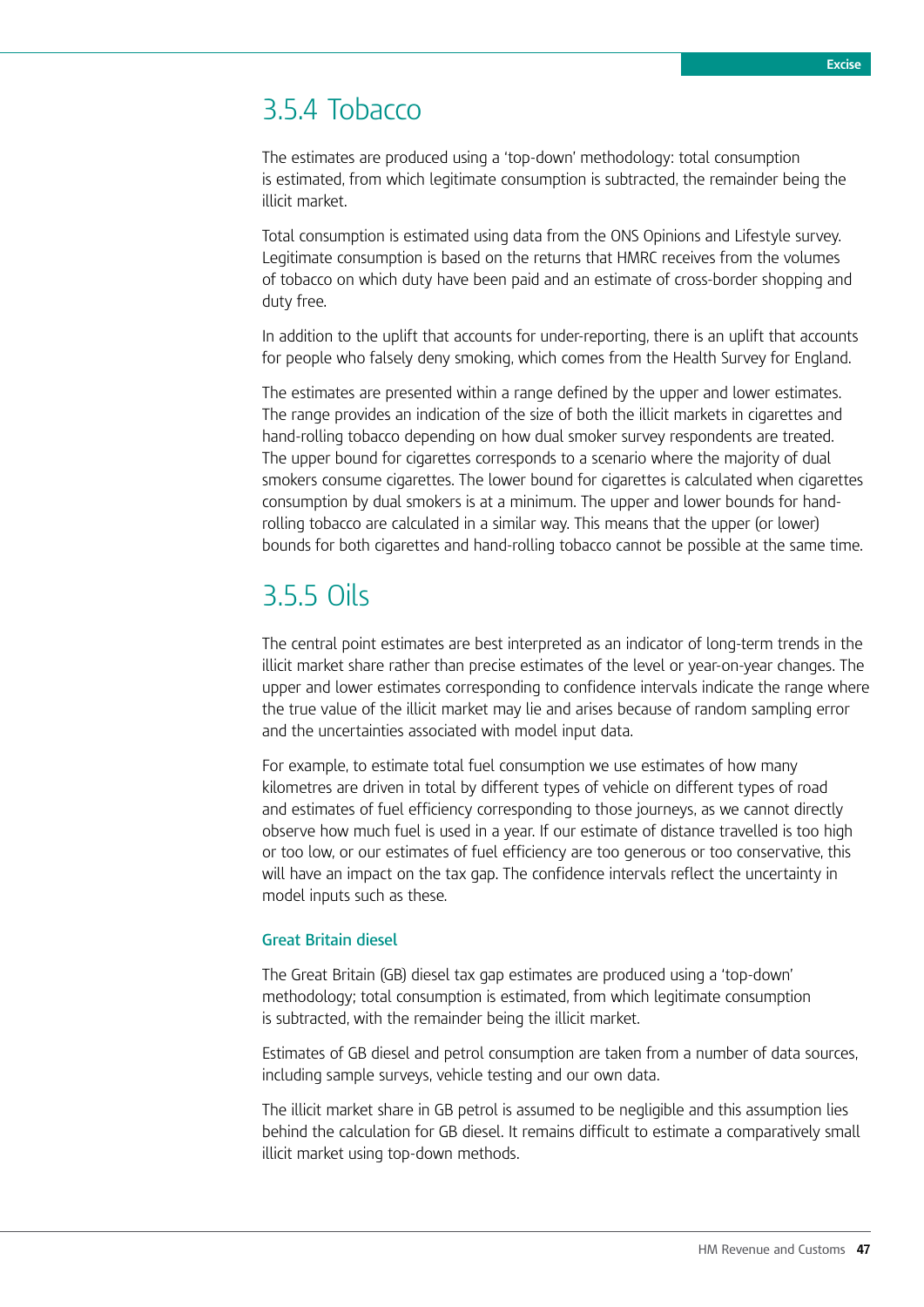2013-14 estimates have been carried forward for 2014-15. HMRC is exploring alternative data sources in order to develop a new method to estimate the GB diesel tax gap.

#### **Northern Ireland diesel**

Estimates of Northern Ireland (NI) diesel and petrol consumption are based on the average consumption per vehicle in Great Britain.

The non-UK duty paid market is estimated and then cross-border shopping is subtracted to determine the illicit market. The non-UK duty paid market includes both the illicit market and legitimate cross-border shopping consumed in NI. It is difficult to separate these two markets and HMRC did not have an estimate of cross-border shopping between NI and the Republic of Ireland. Exploratory modelling was carried out in 2013 which gave us an indication of the cross-border shopping element. This estimate clearly indicates that in most years about half of the non-UK duty paid figure is from completely legitimate cross-border shopping and has been carried forward for the 2013-14 estimates.

2013-14 estimates have been carried forward for 2014-15. HMRC is exploring alternative data sources in order to develop a new method to estimate the NI diesel tax gap.

#### **Northern Ireland petrol**

Estimates of NI consumption are based on the average consumption per vehicle in Great Britain. The estimates for NI petrol relate to the non-UK duty paid market, rather than the illicit market.

## 3.5.6 Other excise duties

A proxy indicator for the scale of revenue losses across other excise duties has been produced by estimating the average percentage of tax gaps for similar taxes each year and multiplying this by total theoretical tax liabilities (receipts plus tax gap).

The average percentage revenue losses should not be considered estimates of the true percentage loss across the taxes listed in section 3.4 under 'Other excise duties' as this is unknown. Many of the taxes listed are very different from one another in their nature, each being subject to different rules. The true percentage tax gaps are therefore likely to vary across the taxes listed.

## 3.6 Revisions

## 3.6.1 Beer, spirits and wine

The Living Cost and Food survey results are published 18 months after the survey takes place. For this reason, the 2014-15 tax gap estimates for beer and spirits published last year in 'Measuring tax gaps 2015 edition' have all been revised with new data on consumption for the final quarter replacing previously forecast information. The latest estimates for 2014-15 are provisional, as forecasted data on consumption has been used for the final quarter of 2014-15.

There are also minor revisions to some historical data sources.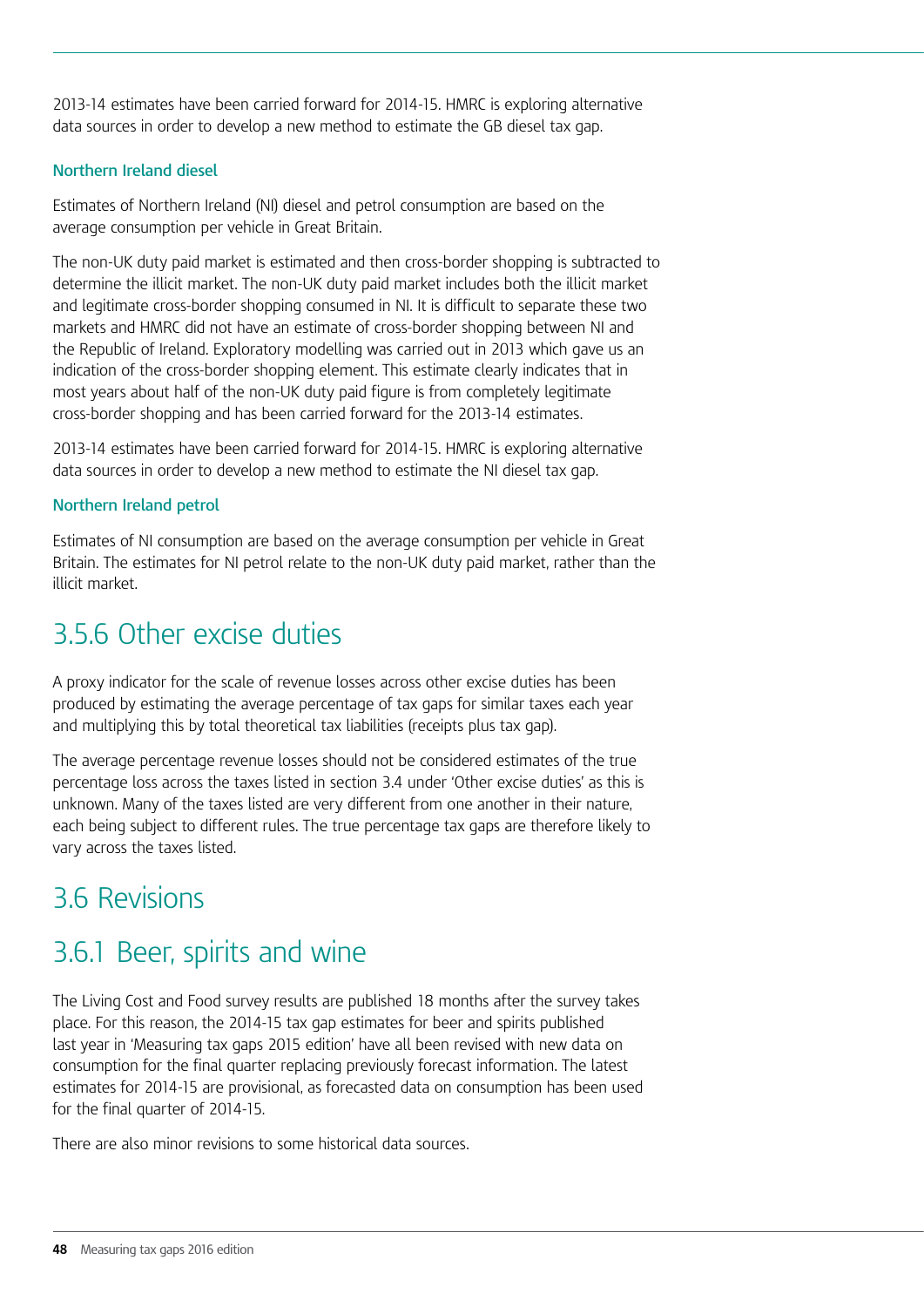### <span id="page-48-0"></span>3.6.2 Tobacco

Information on people who falsely deny tobacco use from Health Survey England has been updated. This affects total consumption estimates and has led to revisions to previously published estimates. The update was due to an improvement to the methodology rather than a shift in behaviour (i.e. an increase or decrease in people falsely denying tobacco use). Therefore the time series has been updated. For more information please refer to the 'Methodological annex'.



The methodological annex is available on our website **www.gov.uk/government/statistics/measuring-tax-gaps**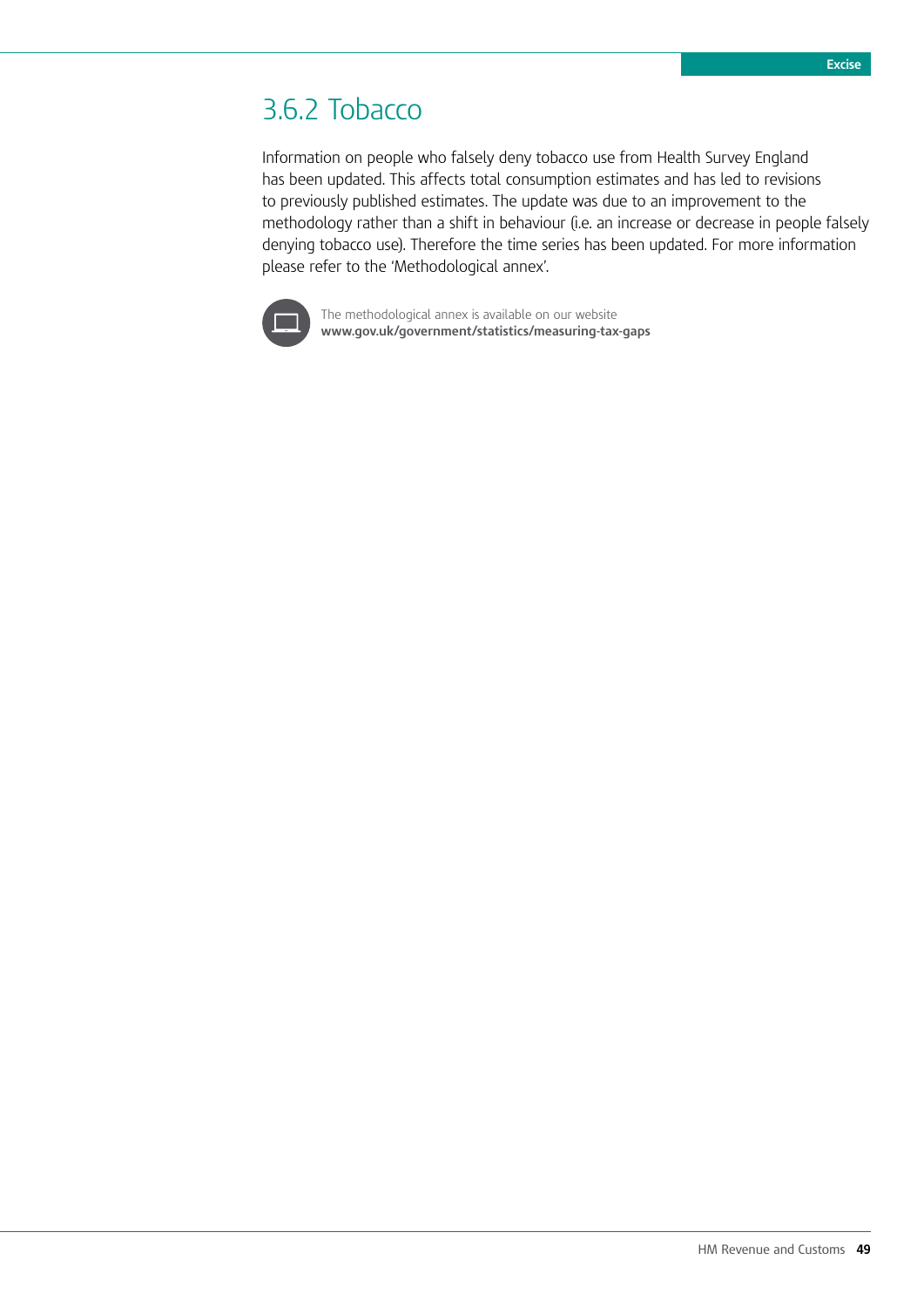# **4. Income tax, NICs and Capital Gains Tax**

| Tax gap by type of tax, 2014-15  |                        |
|----------------------------------|------------------------|
| £12.7bn                          | <b>Value Added Tax</b> |
| £2.8bn<br><b>Excise duties</b>   |                        |
| £15.5bn                          | IT, NICs and CGT       |
| £3.7bn<br><b>Corporation Tax</b> |                        |
| <b>Other taxes</b><br>£1.3bn     |                        |

## Key findings

In 2014-15 the total estimated tax gap for income tax, National Insurance Contributions and Capital Gains Tax was £15.5 billion. This equates to 5.2% of total theoretical tax liabilities. It accounts for 43% of the overall tax gap in 2014-15.

|        |           |                  | Components of income tax, National Insurance Contributions and Capital Gains Tax, 2014-15 |                        |
|--------|-----------|------------------|-------------------------------------------------------------------------------------------|------------------------|
| £7.0bn |           |                  |                                                                                           | <b>Self Assessment</b> |
| £4.4bn |           |                  | Hidden economy                                                                            |                        |
| £2.8bn |           | <b>Employers</b> |                                                                                           |                        |
| £1.3bn | Avoidance |                  |                                                                                           |                        |

#### **Individuals and partnerships in Self Assessment**

The 2014-15 SA tax gap of £7.0 billion is equivalent to 19% of Self Assessment (SA) theoretical tax liabilities.

The tax gap from business taxpayers (sole traders and small partnerships) contributes the majority of the total SA tax gap (£5.0 billion), with non-business taxpayers accounting for £1.0 billion and large partnerships accounting for £1.0 billion.

The proportion of SA taxpayers who under-declared their tax liabilities has fallen from 29% in 2005-06 to 22% in 2012-13.

Business taxpayers are more likely to under-declare their tax liabilities than non-business taxpayers (30% for business compared to 12% for non-business in the latest year).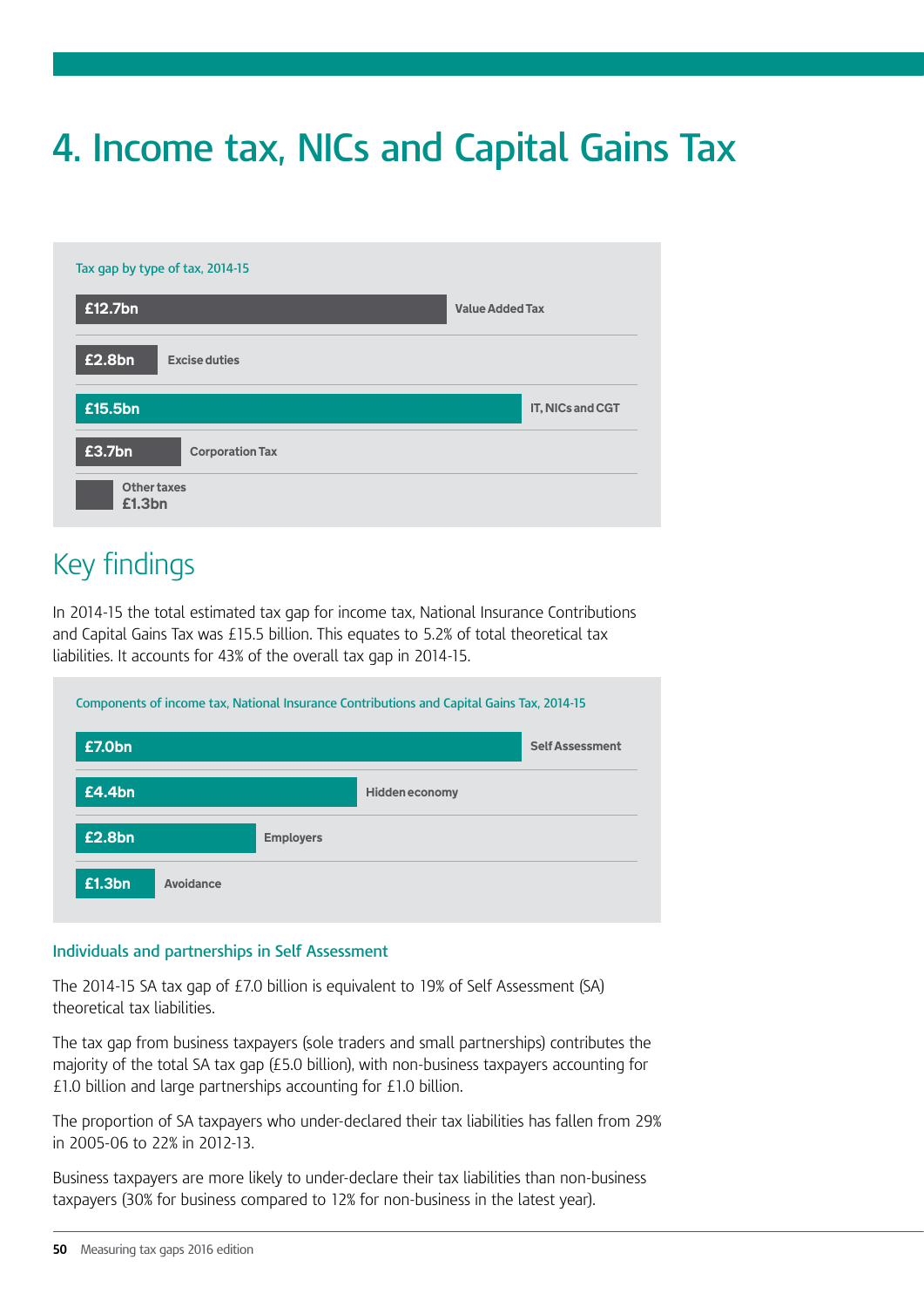#### **Employers**

The 2014-15 employers tax gap of £2.8 billion is equivalent to 1.1% of employer Pay As You Earn (PAYE) theoretical tax liabilities.

The tax gap from small and medium-sized enterprise (SME) employers was £0.9 billion (1.3% of SME employer PAYE theoretical tax liabilities). The tax gap from large employers was £1.9 billion (1.1% of large employer PAYE theoretical tax liabilities).

The proportion of SME employers failing to correctly operate their PAYE scheme has decreased from 41% in 2005-06 to 24% in 2014-15.

#### **Avoidance**

The avoidance tax gap for income tax, National Insurance Contributions and Capital Gains Tax for 2014-15 is estimated to be £1.3 billion.

#### **Hidden economy**

The direct tax hidden economy estimate is £4.4 billion in 2014-15. This consists of ghosts (£1.2 billion), moonlighters (£2.0 billion) and PAYE individuals not in SA (£1.2 billion).

### Results and tables

#### **Self Assessment and employers**

The overall tax gap for income tax, National Insurance Contributions and Capital Gains Tax (IT, NICs and CGT) is estimated in a number of different ways. The estimates for individuals and small partnerships who complete SA returns, and small and medium-sized employers are both from the results of random enquiry programmes (REPs). The tax gaps for large partnerships and large employers are illustrative estimates of the tax gap produced by assuming the tax at risk will represent a similar proportion of theoretical tax liabilities to all other SA or employer taxpayers. For more information, see the 'Methodology and data issues section'.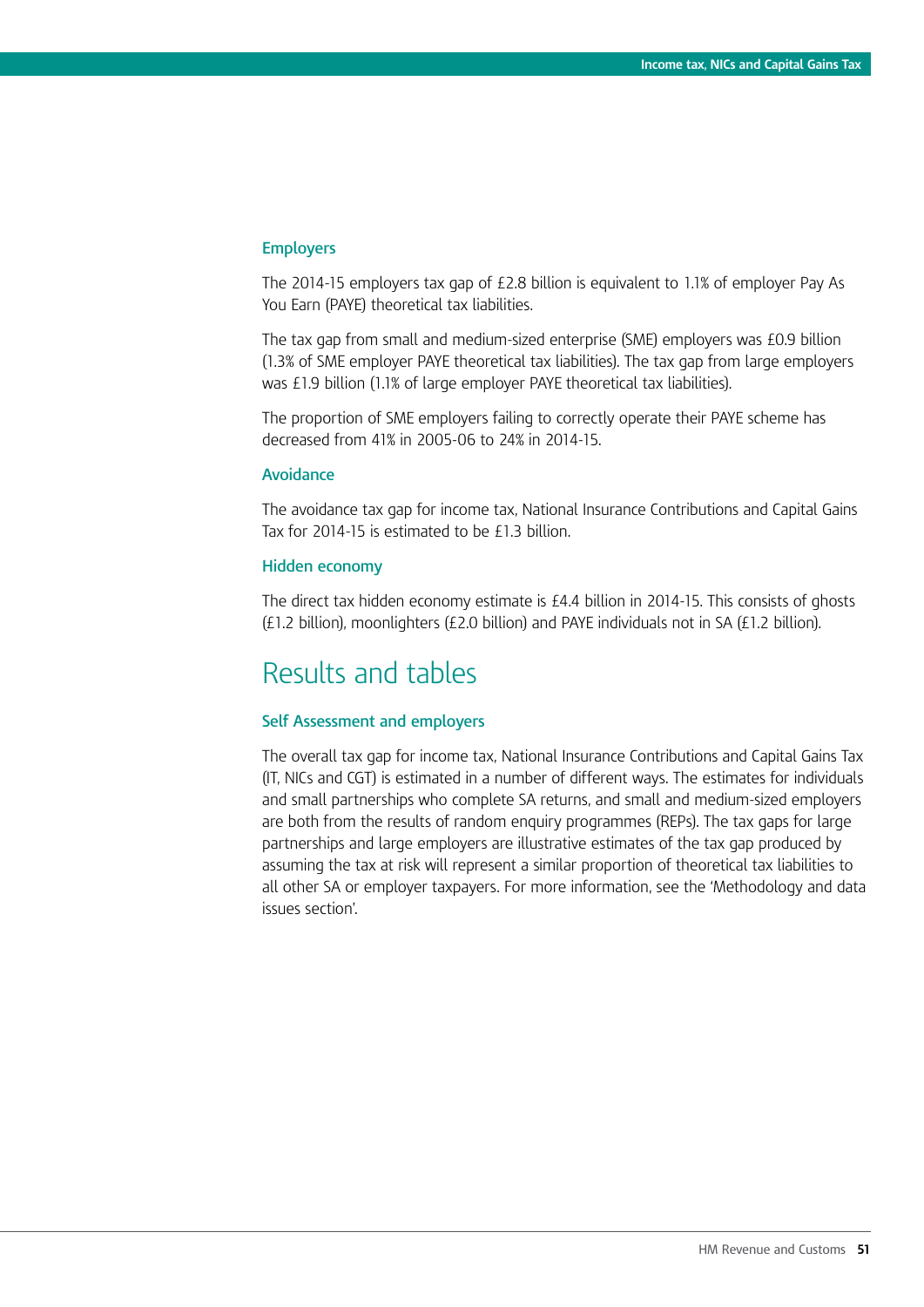Figure 4.1 shows that the Total IT, NICs and CGT tax gap estimate as a proportion of total theoretical tax liabilities has stayed broadly stable at between 5% and 6% from 2005-06 to 2014-15, with a slight dip to 4.3% in 2008-09. The tax gap as a proportion of theoretical tax liabilities is larger for those in SA than for employers, and also shows more variation from year to year. The trends for both SME and large employers are more stable, with the percentage around 1% to 2% across most of the years shown.



#### **SA individuals and small partnerships**

Tax gap estimates from incorrect returns come from the SA random enquiry programme (SA REP), data on compliance yield and data on non-payment. The latest SA REP data available is for the 2012-13 tax year, with estimates for subsequent years projected forward based on the year-on-year change in tax liabilities.

Table 4.1 shows estimated tax gaps for SA taxpayers (excluding large partnerships) due to incorrect returns for the tax years 2005-06 to 2014-15. This could be as a result of error, failure to take reasonable care or evasion. The SA tax gap as a proportion of theoretical tax liabilities has fluctuated between 16% and 21% over the years with no clear trend. The tax gap for SA taxpayers in 2014-15 is at the same level as in 2005-06, at 19%. Non-payment has remained broadly stable, staying between £0.2 billion and £0.4 billion.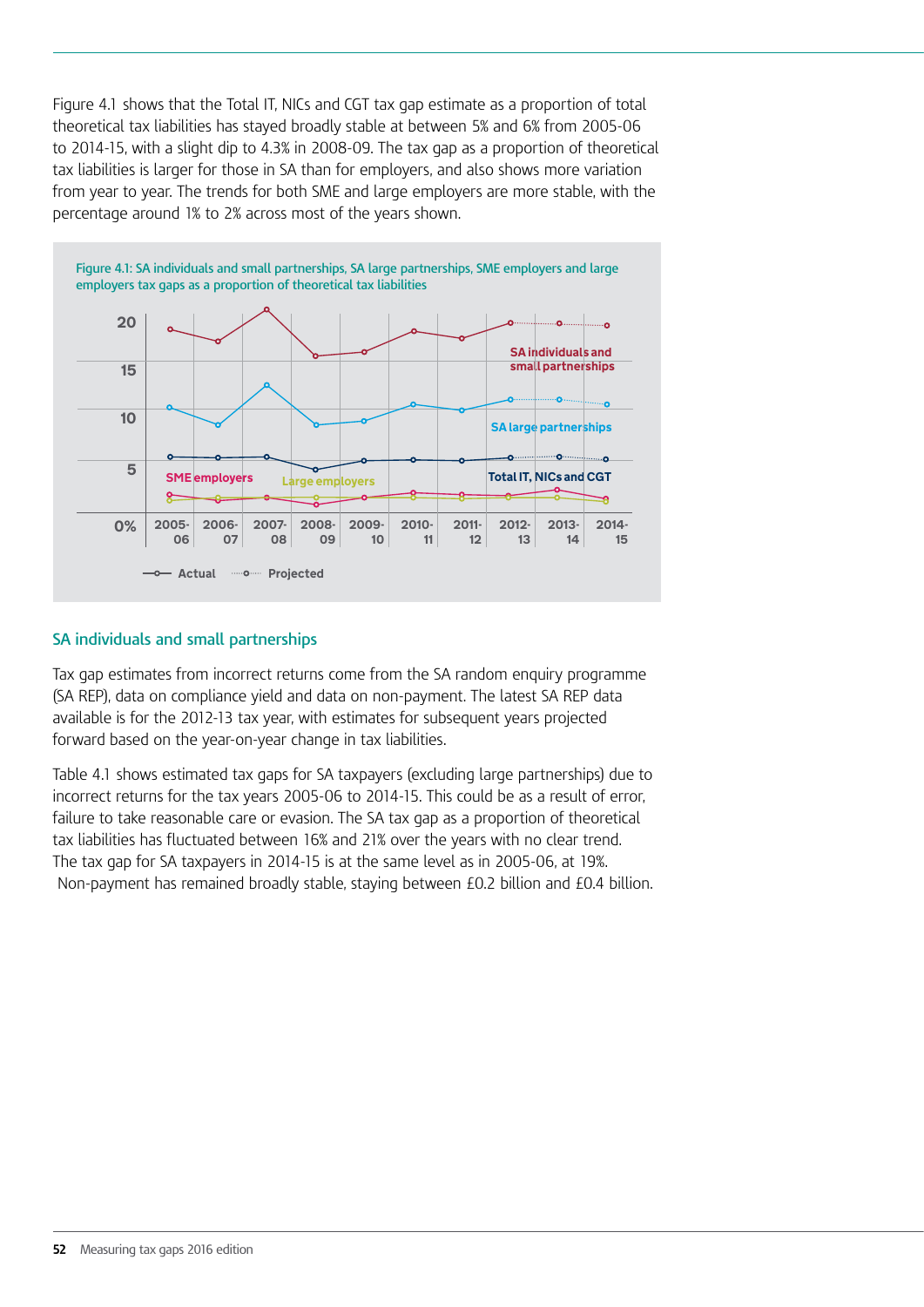|                                                     | 2005-06 | 2009-10 | 2010-11 | 2011-12 | 2012-13 | 2013-14 <sup>2</sup> | 2014-15 <sup>2</sup> |
|-----------------------------------------------------|---------|---------|---------|---------|---------|----------------------|----------------------|
|                                                     |         |         |         |         |         |                      |                      |
| Under-declared liabilities due to incorrect returns |         |         |         |         |         |                      |                      |
| Upper estimate                                      | 9.6     | 10.2    | 10.4    | 8.7     | 10.4    | 11.0                 | 12.6                 |
| Central estimate                                    | 5.4     | 5.0     | 5.1     | 4.6     | 5.5     | 5.8                  | 6.6                  |
| Lower estimate                                      | 2.6     | 2.6     | 2.0     | 2.2     | 2.5     | 2.7                  | 3.1                  |
| Compliance yield <sup>3</sup>                       | 0.6     | 0.9     | 0.7     | 0.6     | 0.7     | 0.7                  | 0.8                  |
| Non-payment                                         | 0.2     | 0.3     | 0.3     | 0.2     | 0.2     | 0.2                  | 0.2                  |
| Total tax gap                                       |         |         |         |         |         |                      |                      |
| Upper estimate                                      | 9.1     | 9.6     | 10.0    | 8.3     | 9.9     | 10.5                 | 12.0                 |
| <b>Central estimate</b>                             | 4.9     | 4.4     | 4.6     | 4.2     | 5.0     | 5.3                  | 6.0                  |
| Lower estimate                                      | 2.1     | 2.0     | 1.6     | 1.8     | 2.1     | 2.2                  | 2.5                  |
| Total theoretical tax<br>liabilities                | 26.5    | 27.2    | 25.3    | 24.4    | 26.0    | 28.0                 | 31.3                 |
| <b>Proportion of</b><br>liabilities                 | 19%     | 16%     | 18%     | 17%     | 19%     | 19%                  | 19%                  |

#### **Table 4.1: SA tax gap (excluding large partnerships) (£ billion)1**

1 Figures rounded to the nearest £0.1 billion. As a result components may not appear to sum.

2 Tax gap estimates for 2013-14 and 2014-15 are projected based on SA liabilities figures for the respective years and will be revised when operational data becomes available.

3 By period of settlement of enquiry.



A full time series for tables is available on our website **www.gov.uk/government/statistics/measuring-tax-gaps-tables**

Table 4.2 shows estimated tax gaps for SA taxpayers (excluding large partnerships) split by business and non-business taxpayers for the tax years 2005-06 to 2014-15. Business taxpayers accounted for 83% to 90% of the total tax gap between 2005-06 and 2014-15, except for 2007-08 when the level decreased to 73%. The full data series can be seen in the online tables.

#### **Table 4.2: SA tax gap by type of taxpayer (£ billion)1**

|                        | 2005-06 | 2009-10 | 2010-11 | 2011-12          | 2012-13 | 2013-14 <sup>2</sup> | $2014 - 152$ |
|------------------------|---------|---------|---------|------------------|---------|----------------------|--------------|
| Business taxpayers     |         | 39      | 3.9     | 3.6              | 4.2     | 4.5                  |              |
| Non-business taxpayers | 0.5     | 0.6     | 0.7     | $0.\overline{7}$ | 0.8     | 0.8                  |              |
| Total tax gap          | 4.9     | 4.4     | 4.6     | 4.2              | 5.0     | 5.3                  | 6.0          |

1 Figures rounded to the nearest £0.1 billion. As a result components may not appear to sum.

2 Tax gap estimates for 2013-14 and 2014-15 are projected based on SA liabilities figures for the respective years and will be revised when operational data becomes available.



A full time series for tables is available on our website **www.gov.uk/government/statistics/measuring-tax-gaps-tables**

Table 4.3 shows the estimated proportion of incorrect SA returns leading to under-declaration of liabilities. This decreased from 29% to 22% between 2005-06 and 2012-13. The reduction is seen most clearly for lower amounts of under-declaration; the proportion where under-declaration is more than £1,000 is broadly unchanged over time.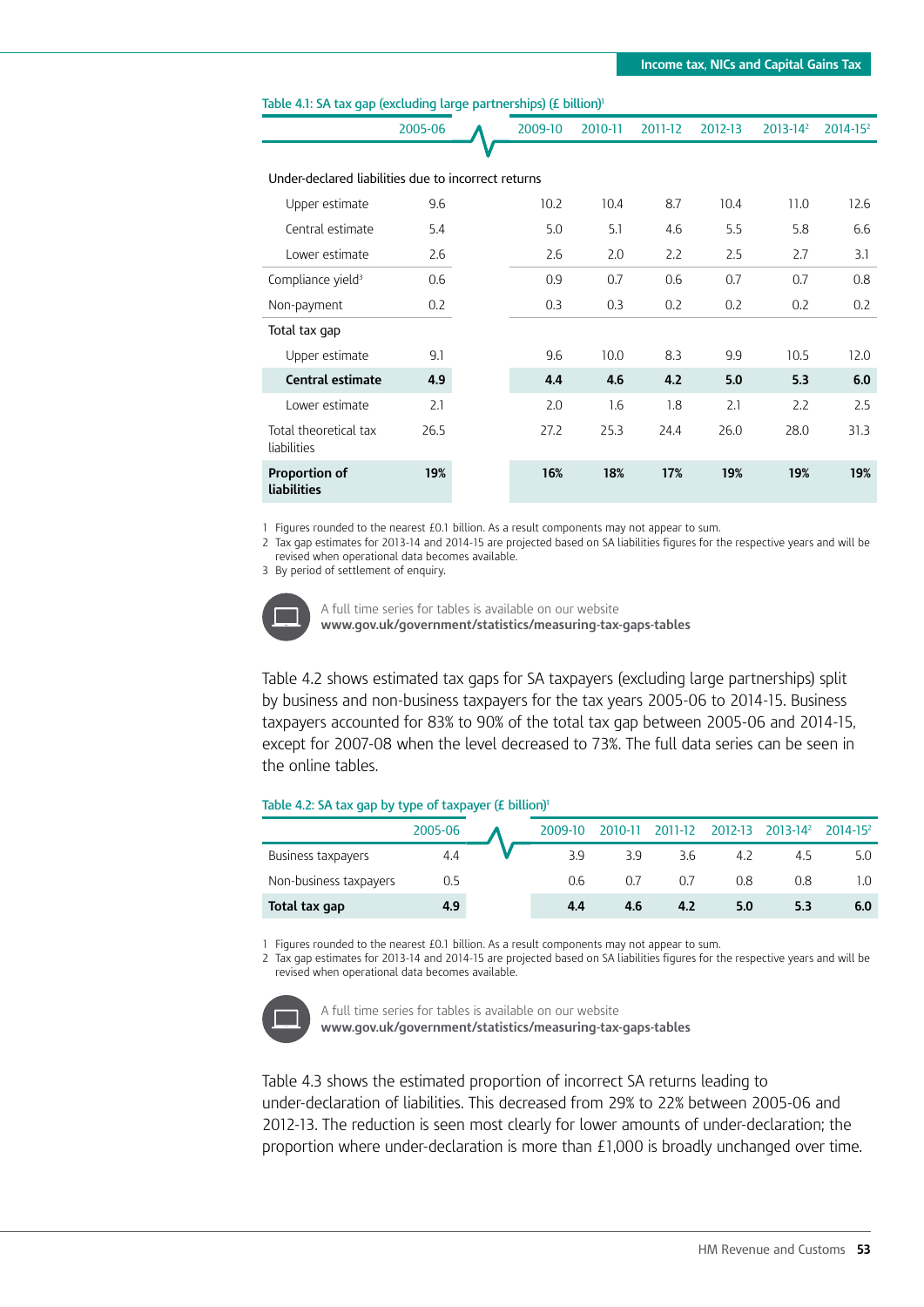|  | Table 4.3: Proportion of SA returns with under-declared tax liability <sup>1</sup> |
|--|------------------------------------------------------------------------------------|
|--|------------------------------------------------------------------------------------|

|                                     | 2005-06 | 2009-10 | 2010-11 | 2011-12 | 2012-13 |
|-------------------------------------|---------|---------|---------|---------|---------|
| Proportion of SA returns            | 29%     | 25%     | 21%     | 22%     | 22%     |
| of which, size of under-declaration |         |         |         |         |         |
| £1 to £500                          | 15%     | 12%     | 9%      | 10%     | 9%      |
| £501 to £1,000                      | 5%      | 5%      | 3%      | 4%      | 3%      |
| over £1,000                         | 9%      | 9%      | 8%      | 8%      | 9%      |

1 Figures rounded to the nearest 1%. As a result components may not appear to sum.



A full time series for tables is available on our website

**www.gov.uk/government/statistics/measuring-tax-gaps-tables**

The proportion of under-declarations shown in Table 4.3 can be further split by business and non-business taxpayers. Table 4.4 shows the estimated proportion of incorrect SA returns leading to under-declaration of liabilities for 2005-06 to 2012-13 for business taxpayers only. The proportion of incorrect SA returns from business taxpayers has fallen from 49% to 30% between 2005-06 and 2012-13. The reduction is again seen most clearly for lower amounts of under-declaration.

#### Table 4.4: Business taxpayers: Proportion of SA returns with under-declared tax liability<sup>1</sup>

|                                     | 2005-06 | 2009-10 | 2010-11 | 2011-12 | 2012-13 |
|-------------------------------------|---------|---------|---------|---------|---------|
| Proportion of SA returns            | 49%     | 38%     | 33%     | 28%     | 30%     |
| of which, size of under-declaration |         |         |         |         |         |
| $E1$ to $E500$                      | 21%     | 15%     | 13%     | 11%     | 12%     |
| £501 to £1,000                      | 10%     | 8%      | 6%      | 5%      | 4%      |
| over £1,000                         | 18%     | 15%     | 15%     | 15%     | 16%     |

1 Figures rounded to the nearest 1%. As a result components may not appear to sum



A full time series for tables is available on our website

**www.gov.uk/government/statistics/measuring-tax-gaps-tables**

Table 4.5 shows that between 2005-06 and 2012-13 the proportion of non-business taxpayers with under-declared liabilities is lower for non-business taxpayers than business taxpayers. This is because the majority of income tax paid by these non-business taxpayers is deducted at source under PAYE, leading to lower levels of incorrect SA returns.

#### Table 4.5: Non-business taxpayers: Proportion of SA returns with under-declared tax liability<sup>1</sup>

|                                     | 2005-06 | 2009-10 | 2010-11 | 2011-12 | 2012-13 |
|-------------------------------------|---------|---------|---------|---------|---------|
| Proportion of SA returns            | 14%     | 13%     | 11%     | 16%     | 12%     |
| of which, size of under-declaration |         |         |         |         |         |
| £1 to £500                          | 10%     | 8%      | 6%      | 10%     | 7%      |
| £501 to £1,000                      | 2%      | 2%      | 1%      | 3%      | 2%      |
| over £1,000                         | 2%      | 3%      | 3%      | 3%      | 4%      |

1 Figures rounded to the nearest 1%. As a result components may not appear to sum.



A full time series for tables is available on our website

**www.gov.uk/government/statistics/measuring-tax-gaps-tables**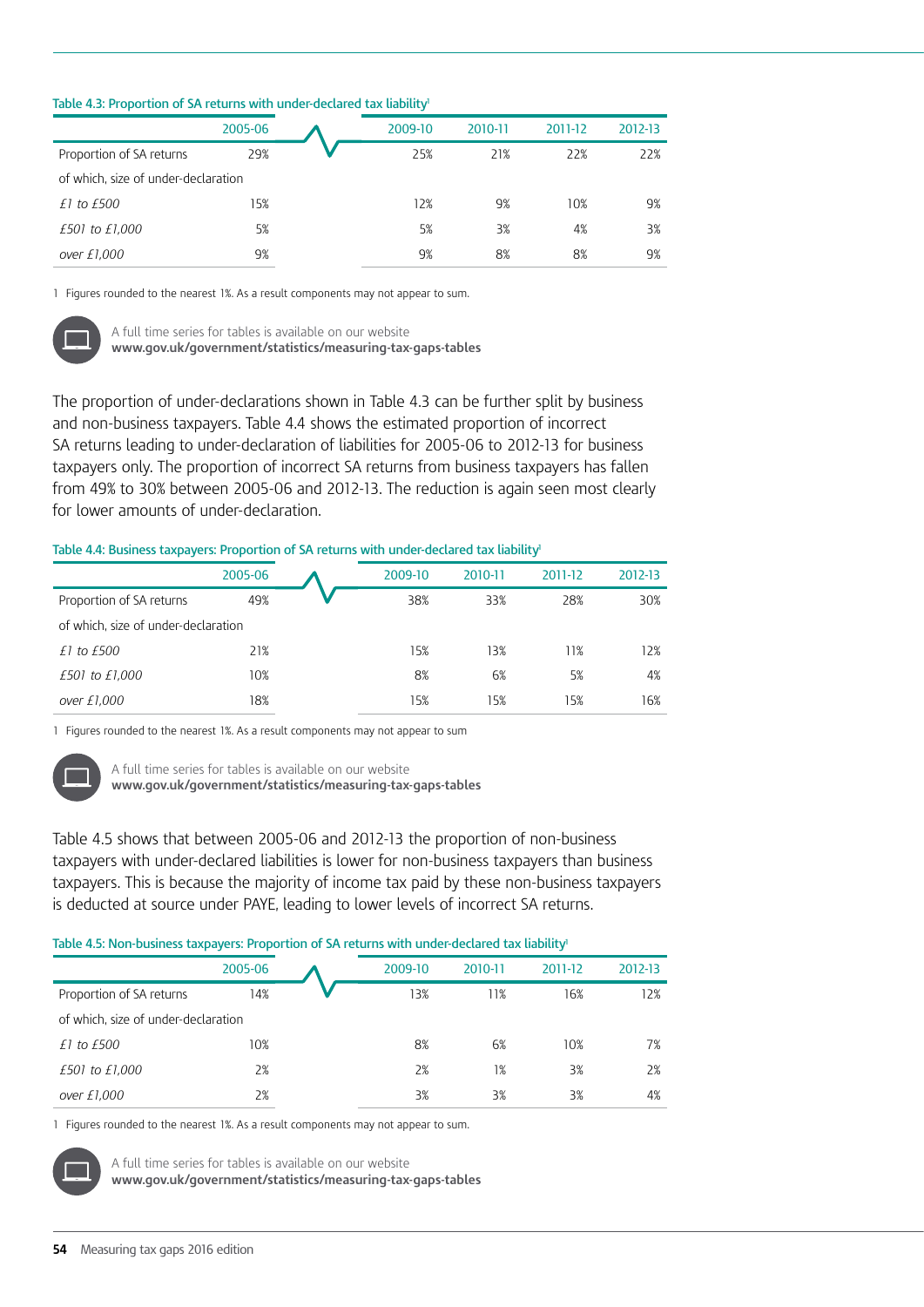### Large partnerships in Self Assessment

Large partnerships are not covered by the SA random enquiry programme (SA REP) and so an illustrative estimate is made of the tax gap. This is produced by assuming the tax at risk represents a similar proportion of liabilities to all other SA taxpayers, as shown by the results of the SA REP.

Table 4.6 shows the tax gap for large partnerships in SA was £1.0 billion in 2014-15. This is broadly in line with previous years' estimates, following a peak of £1.2 billion in 2007-08, which can be seen in the full data series in the online tables. The higher 2007-08 figure was a result of increased liabilities of SA large partnerships in that year, combined with the spike in the percentage tax gap of SA individuals and small partnerships.

|                                                        | 2005-06 | 2009-10 | 2010-11 | 2011-12 | 2012-13 | $2013 - 14^2$ | $2014 - 152$ |
|--------------------------------------------------------|---------|---------|---------|---------|---------|---------------|--------------|
| Under-declared liabilities due to<br>incorrect returns |         |         |         |         |         |               |              |
| Upper estimate                                         | 0.8     | 1.0     | 1.2     | 1.1     | 1.3     | 1.4           | $1.5\,$      |
| Central estimate                                       | 0.7     | 0.8     | 0.9     | 0.9     | 1.0     | 1.1           | 1.2          |
| Lower estimate                                         | 0.6     | 0.7     | 0.5     | 0.6     | 0.7     | 0.8           | 0.9          |
| Compliance yield <sup>3</sup>                          | 0.1     | 0.2     | 0.2     | 0.2     | 0.2     | 0.2           | 0.2          |
| Non-payment                                            | 0.0     | 0.1     | 0.1     | 0.1     | 0.1     | 0.1           | 0.1          |
| Total tax gap                                          |         |         |         |         |         |               |              |
| Upper estimate                                         | 0.7     | 0.8     | 1.1     | 0.9     | 1.1     | 1.2           | 1.3          |
| <b>Central estimate</b>                                | 0.6     | 0.6     | 0.7     | 0.7     | 0.9     | 0.9           | 1.0          |
| Lower estimate                                         | 0.5     | 0.5     | 0.4     | 0.5     | 0.6     | 0.6           | 0.7          |
| Total theoretical tax<br>liabilities                   | 5.7     | 6.8     | 6.8     | 7.1     | 7.6     | 8.1           | 9.1          |
| <b>Proportion of liabilities</b>                       | 11%     | 9%      | 11%     | 10%     | 11%     | 11%           | 11%          |
|                                                        |         |         |         |         |         |               |              |

Table 4.6: Tax gap for large partnerships in SA (£ billion)<sup>1</sup>

1 Figures rounded to the nearest £0.1 billion. As a result components may not appear to sum.

2 Tax gap estimates for 2013-14 and 2014-15 are projected based on SA liabilities figures for the respective years and will be revised when operational data becomes available.

3 By period of settlement of enquiry.



A full time series for tables is available on our website **www.gov.uk/government/statistics/measuring-tax-gaps-tables**

## Employers – Small and medium-sized enterprises

Tax gap estimates come from the employer compliance random enquiry programme (EC REP), data on compliance yield and data on non-payment. The latest EC REP data available is for the 2014-15 tax year.

Table 4.7 shows estimated tax gaps for SME employers for the tax years 2005-06 to 2014-15 have remained at around 1% to 2% of theoretical tax liabilities, with a minimum of 0.9% in 2008-09 and a maximum of 2.2% in 2013-14. The main cause of the rise since 2008-09 has been a £0.4 billion increase in non-payment in the period until 2013-14. In 2014-15 the tax gap fell from £1.5 billion in 2013-14 to £0.9 billion. The main factor for this fall was a £0.4 billion reduction in non-payment, which occurred around the time of the roll-out of the Real Time Information (RTI) system for employers.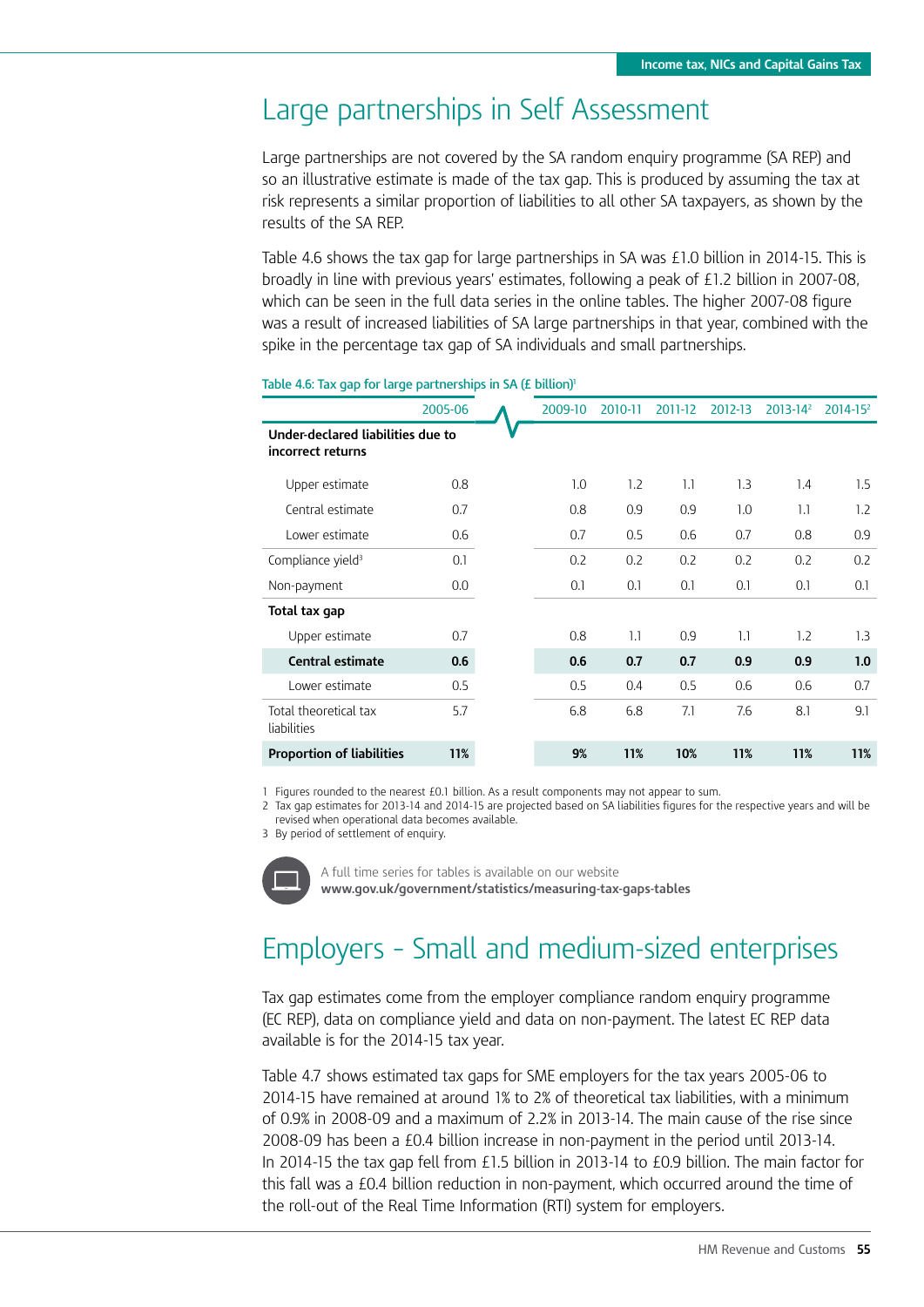|                                                               | 2005-06 | 2009-10 | 2010-11 | 2011-12 | 2012-13 | 2013-14 | 2014-15 |
|---------------------------------------------------------------|---------|---------|---------|---------|---------|---------|---------|
| <b>Under-declared liabilities</b><br>due to incorrect returns |         |         |         |         |         |         |         |
| Upper estimate                                                | 1.1     | 0.7     | 1.3     | 0.9     | 0.6     | 0.8     | 0.6     |
| Central estimate                                              | 0.9     | 0.6     | 0.9     | 0.7     | 0.5     | 0.7     | 0.5     |
| Lower estimate                                                | 0.7     | 0.5     | 0.5     | 0.5     | 0.4     | 0.5     | 0.4     |
| Compliance yield <sup>2</sup>                                 | 0.3     | 0.3     | 0.3     | 0.3     | 0.2     | 0.2     | 0.2     |
| Non-payment                                                   | 0.7     | 0.9     | 1.0     | 0.9     | 0.8     | 1.0     | 0.6     |
| Total tax gap                                                 |         |         |         |         |         |         |         |
| Upper estimate                                                | $1.5\,$ | 1.3     | 2.0     | 1.4     | 1.1     | 1.7     | 1.0     |
| Central estimate                                              | 1.3     | 1.2     | 1.6     | 1.2     | 1.0     | 1.5     | 0.9     |
| Lower estimate                                                | 1.1     | 1.1     | 1.2     | 1.0     | 0.9     | 1.3     | 0.9     |
| Total theoretical tax<br>liabilities                          | 77.1    | 82.3    | 84.1    | 70.5    | 69.2    | 68.3    | 70.1    |
| <b>Proportion of liabilities</b>                              | 1.7%    | 1.5%    | 1.9%    | 1.7%    | 1.5%    | 2.2%    | 1.3%    |

#### Table 4.7: Tax gap for SME employers (£ billion)<sup>1</sup>

1 Figures rounded to the nearest £0.1 billion. As a result components may not appear to sum. Year relates to when enquiry was opened as employer compliance queries are not made in relation to an annual return. Values exclude the tax gap relating to avoidance; this figure is available as an aggregate figure for IT, NICs and CGT.

2 By period of settlement of enquiry.



A full time series for tables is available on our website

**www.gov.uk/government/statistics/measuring-tax-gaps-tables**

Table 4.8 shows the estimated proportion of employers failing to fully meet their obligations in respect of operating PAYE has fallen from 41% in 2005-06 to 24% in 2014-15. This fall is a result of a drop in small under-declarations (up to £1,000).

#### **Table 4.8: Proportion of SME employers not meeting their PAYE scheme obligations1**

|                                     | 2005-06 | 2009-10 | 2010-11 | 2011-12 | 2012-13 | 2013-14 | 2014-15 |
|-------------------------------------|---------|---------|---------|---------|---------|---------|---------|
| Proportion of PAYE schemes          | 41%     | 27%     | 26%     | 25%     | 20%     | 21%     | 24%     |
| of which, size of under-declaration |         |         |         |         |         |         |         |
| $£1$ to $£1,000$                    | 23%     | 12%     | 12%     | 8%      | 5%      | 11%     | 7%      |
| over $£1,000$                       | 18%     | 14%     | 13%     | 17%     | 5%      | 11%     | 17%     |

1 Figures rounded to the nearest 1%. As a result components may not appear to sum. Year relates to when enquiry was opened as employer compliance queries are not made in relation to an annual return.



A full time series for tables is available on our website **www.gov.uk/government/statistics/measuring-tax-gaps-tables**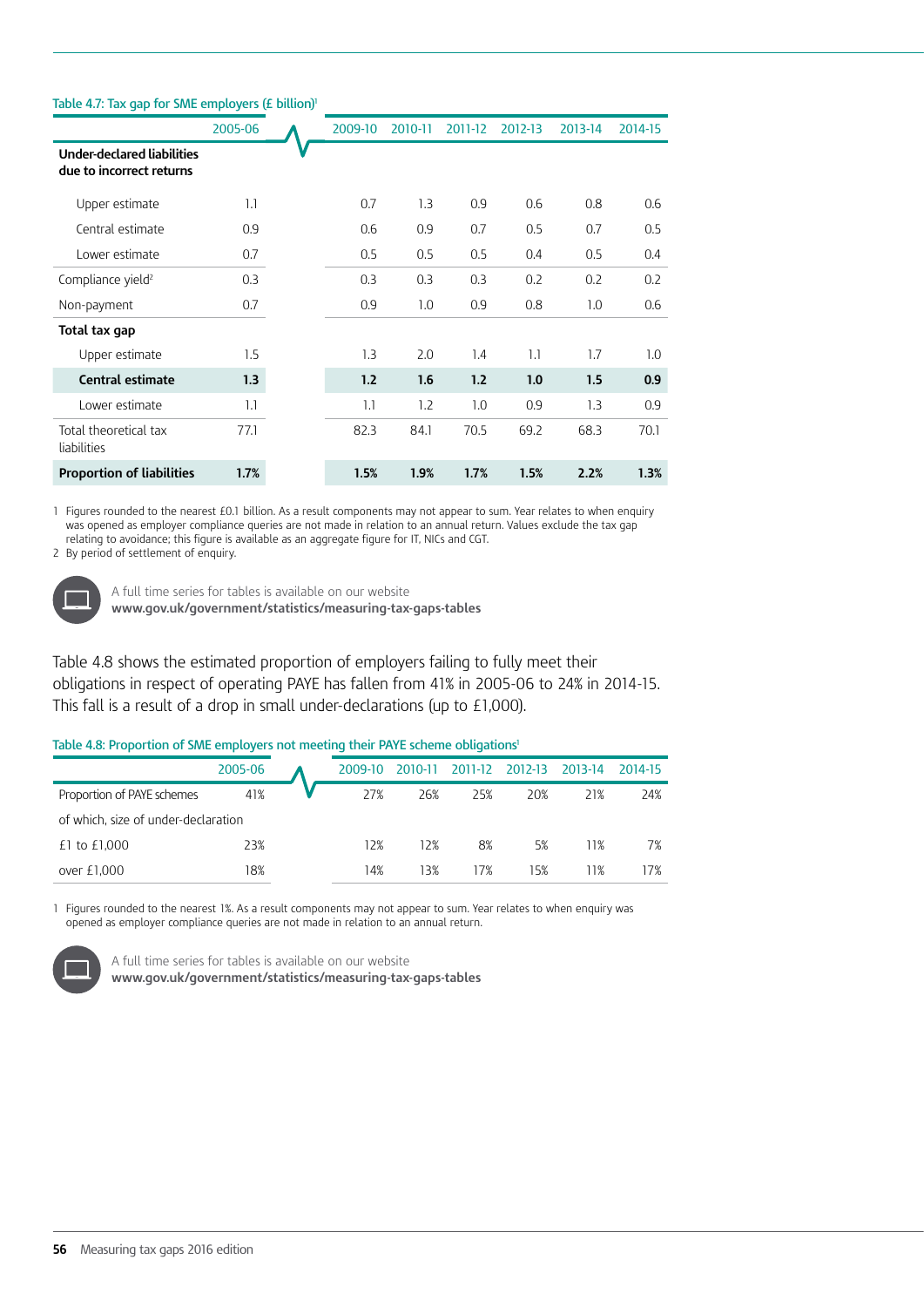### Employers – Large

Large employers are not covered by the employer compliance random enquiry programme (EC REP) so an illustrative estimate is made of the tax gap. This assumes that the tax gap for large employers is the same percentage of liabilities as small and mediumsized employers.

Table 4.9 shows the estimated tax gap for large employers has gradually increased in line with total theoretical tax liabilities between the tax years 2005-06 and 2013-14, with a reduction in 2014-15. The main factor for this fall was a £0.4 billion reduction in nonpayment, which occurred around the time of the roll-out of the RTI system for employers.

|                                                               | 2005-06 | 2009-10 | 2010-11 | 2011-12 | 2012-13 | 2013-14 | 2014-15 |
|---------------------------------------------------------------|---------|---------|---------|---------|---------|---------|---------|
| <b>Under-declared liabilities</b><br>due to incorrect returns |         |         |         |         |         |         |         |
| Upper estimate                                                | 2.4     | 2.2     | 2.3     | 2.5     | 2.8     | 2.5     | 2.4     |
| Central estimate                                              | 1.8     | $1.5\,$ | 1.6     | 1.7     | 2.0     | 1.7     | $1.5\,$ |
| Lower estimate                                                | 1.2     | 0.9     | 0.8     | 0.9     | 1.2     | 0.8     | 0.7     |
| Compliance yield <sup>2</sup>                                 | 0.1     | 0.2     | 0.3     | 0.3     | 0.5     | 0.2     | 0.3     |
| Non-payment                                                   | 0.1     | 0.7     | 0.8     | 1.0     | 1.0     | 1.1     | 0.7     |
| Total tax gap                                                 |         |         |         |         |         |         |         |
| Upper estimate                                                | 2.4     | 2.7     | 2.8     | 3.2     | 3.2     | 3.4     | 2.8     |
| <b>Central estimate</b>                                       | 1.8     | 2.0     | 2.1     | 2.4     | 2.4     | 2.5     | 1.9     |
| Lower estimate                                                | 1.2     | 1.4     | 1.4     | 1.6     | 1.6     | 1.7     | 1.0     |
| Total theoretical tax<br>liabilities                          | 124.6   | 139.3   | 143.1   | 162.3   | 164.0   | 171.3   | 176.1   |
| <b>Proportion of liabilities</b>                              | 1.5%    | 1.5%    | 1.5%    | 1.5%    | 1.5%    | 1.5%    | 1.1%    |
|                                                               |         |         |         |         |         |         |         |

#### Table 4.9: Estimated tax gap for large employers (£ billion)<sup>1</sup>

1 Figures rounded to the nearest £0.1 billion. As a result components may not appear to sum. Values exclude the tax gap relating to avoidance; this figure is available as an aggregate figure for IT, NICs and CGT.

2 By period of settlement of enquiry.



A full time series for tables is available on our website **www.gov.uk/government/statistics/measuring-tax-gaps-tables**

## Avoidance

The avoidance tax gap for IT, NICs and CGT for 2014-15 is estimated to be £1.3 billion.

The overall estimate for the avoidance tax gap, which also includes Value Added Tax and Corporation Tax avoidance, is £2.2 billion (Table 1.6).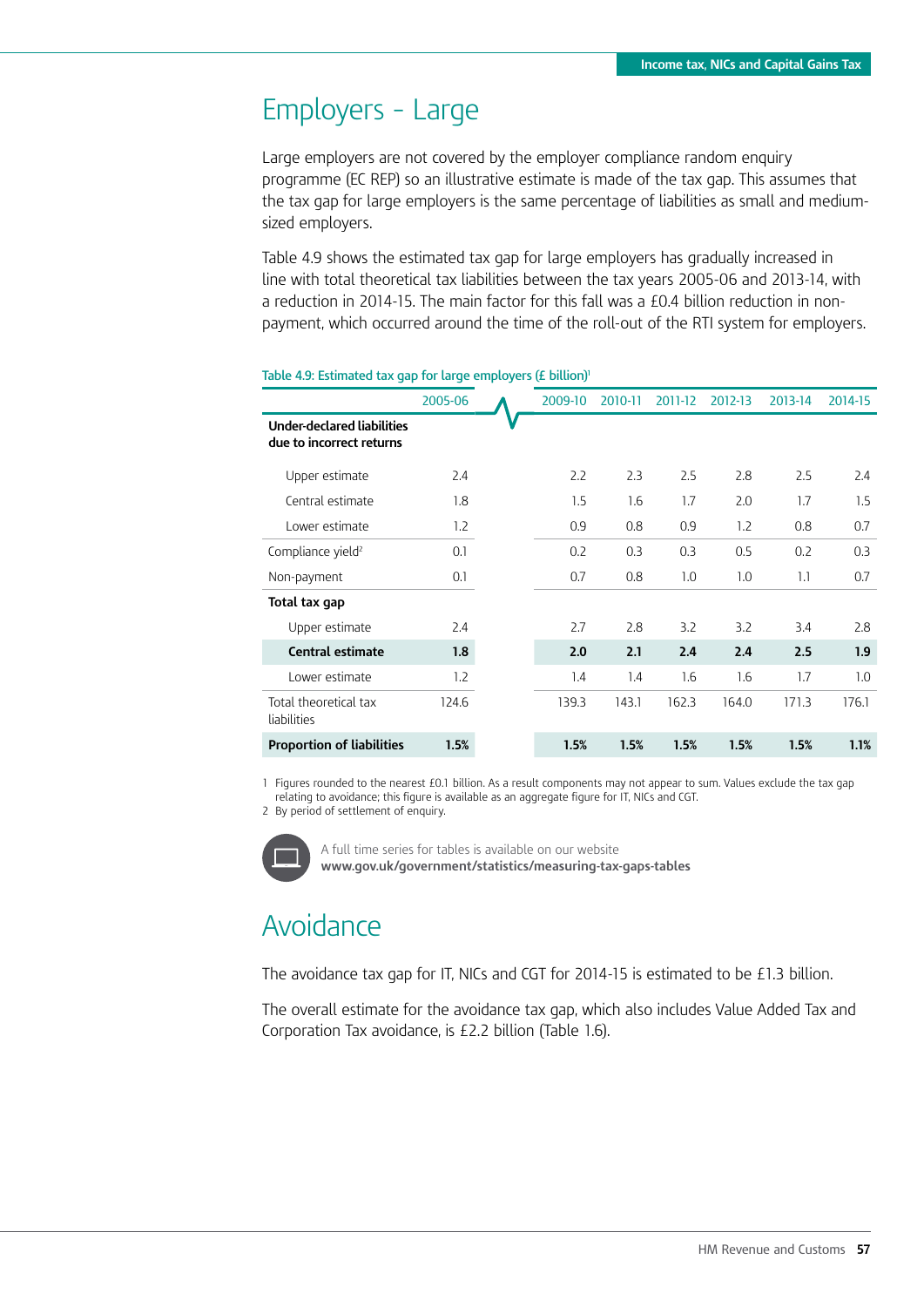## Hidden economy

The direct tax hidden economy estimate of £4.4 billion in 2014-15 consists of three elements: ghosts, moonlighters and PAYE individuals not in SA.

#### **Ghosts and moonlighters**

The 2014-15 illustrative estimate of the tax gap for ghosts was £1.2 billion and for moonlighters was £2.0 billion.

#### **PAYE individuals not in SA**

Estimates relating to the income and capital gains of individuals taxed through PAYE in 2014-15 and for whom HMRC do not receive SA returns was £1.2 billion. Estimates for 2010-11 to 2014-15 are projected from 2009-10 data in line with the trend in gross domestic product (GDP).

## Methodology and data issues

#### **Overview**

Most of the IT, NICs and CGT components of the tax gap are estimated using our own sources, such as surveys, administrative and operational data. These methods are based on our compliance activity which can, in some cases, take years to complete. This means the resulting tax gap estimates typically apply to periods before 2014-15. This has two consequences:

- To produce a tax gap for years where we do not have random enquiry data, the latest available estimate is projected forward. The projections are made using the change in the tax liabilities for the relevant tax. Using tax liabilities ensures that our projections reflect changes to tax rates and taxable income, and projects a stable rate of underlying compliance. Hidden economy components are projected forward using growth in GDP or wages and salaries rather than tax liabilities, as there is no directly relevant data series to base predictions on.
- Estimates for earlier years have been revised, as they now include additional data from compliance checks that have been completed since last year's publication.

The methods used differ between taxes, according to the type of non-compliance and the type of taxpayer involved. The main methods used to estimate tax gaps for direct taxes are random enquiries, data matching and risk registers. Where robust methodologies have not yet been developed, an illustrative estimate of the tax gap is given, based on our operational experts opinion or calculated by selecting the nearest equivalent measured gap. Further information on the methodology to calculate tax gap estimates from random enquiries can be found in the 'Methodological annex'.



The methodological annex is available on our website **www.gov.uk/government/statistics/measuring-tax-gaps**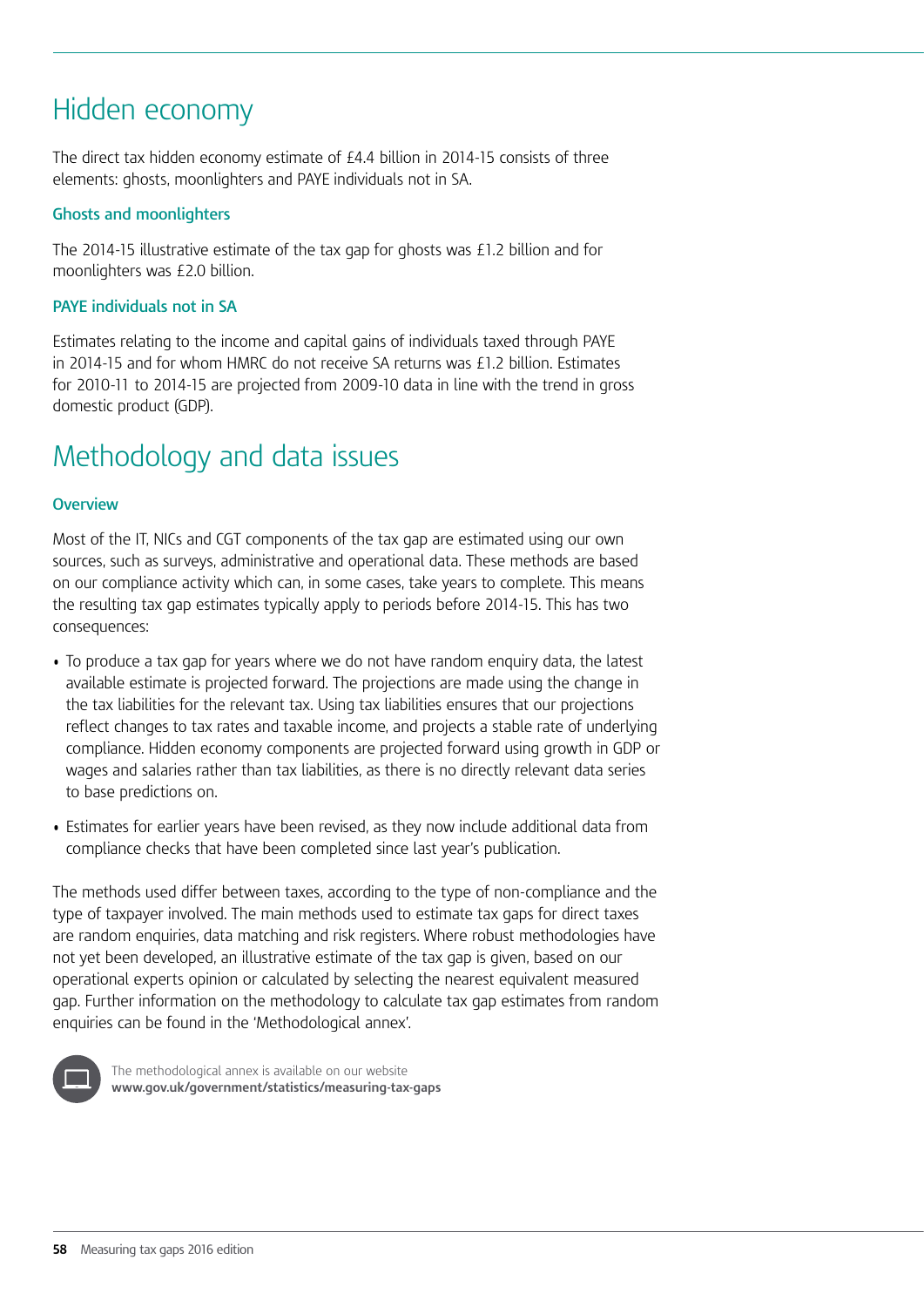| Tax gap                                        | <b>Population section</b>                                                                                                                          | Methods used                                               |
|------------------------------------------------|----------------------------------------------------------------------------------------------------------------------------------------------------|------------------------------------------------------------|
| EC (IT and NICs<br>on employment               | Employers with up to 250 employees (except<br>where the employer is part of a complex group).                                                      | Random<br>enquiries                                        |
| income and tax<br>on occupational<br>pensions) | Employers dealt with by our Large Business<br>Service or are within the Local Compliance Large<br>and Complex population.                          | Experimental                                               |
|                                                | Business taxpayers consisting of self-employed<br>taxpayers and partnerships with up to four<br>partners who receive notices to file an SA return. | Random<br>enquiries                                        |
| SA (IT, NICs and<br>CGT)                       | Non-business taxpayers consisting of individuals<br>without business income and trusts who receive<br>notices to file an SA return.                | Random<br>enquiries                                        |
|                                                | Partnerships with five or more partners who<br>receive notices to file an SA return.                                                               | Experimental                                               |
| Avoidance (IT,<br>NICs and CGT)                | Individuals, trusts, partnerships and employers.                                                                                                   | Risk register<br>and improved<br>management<br>information |
|                                                | Employees and pensioners who are taxed through<br>PAYE but are outside SA.                                                                         | Data<br>matching                                           |
| Hidden economy                                 | Ghosts                                                                                                                                             | Experimental                                               |
|                                                | Moonlighters                                                                                                                                       | Experimental                                               |

#### **Table 4.10: Summary of methods by tax gap estimates**

### Random enquiries

**HMRC audits a random sample of taxpayers**

**The under-declared tax identified is scaled up to the taxpayer population**

**The results are used to estimate the tax gap**

Random enquiry programmes (REPs) involve samples of taxpayers being selected at random and their returns subjected to full enquiries by HMRC officers. The results of these programmes show the proportion of taxpayers under-reporting their tax liabilities and the corresponding amount of additional tax due. These results can be used to produce an estimate for the amount of under-declared tax liability for the whole population, as the enquiries are randomly selected and form a representative sample. A proportion of the under-declared liabilities will be recovered as a result of our compliance activity, which is then subtracted from the estimate of under-declared liabilities. Losses through non-payment are also added to obtain final tax gap estimates.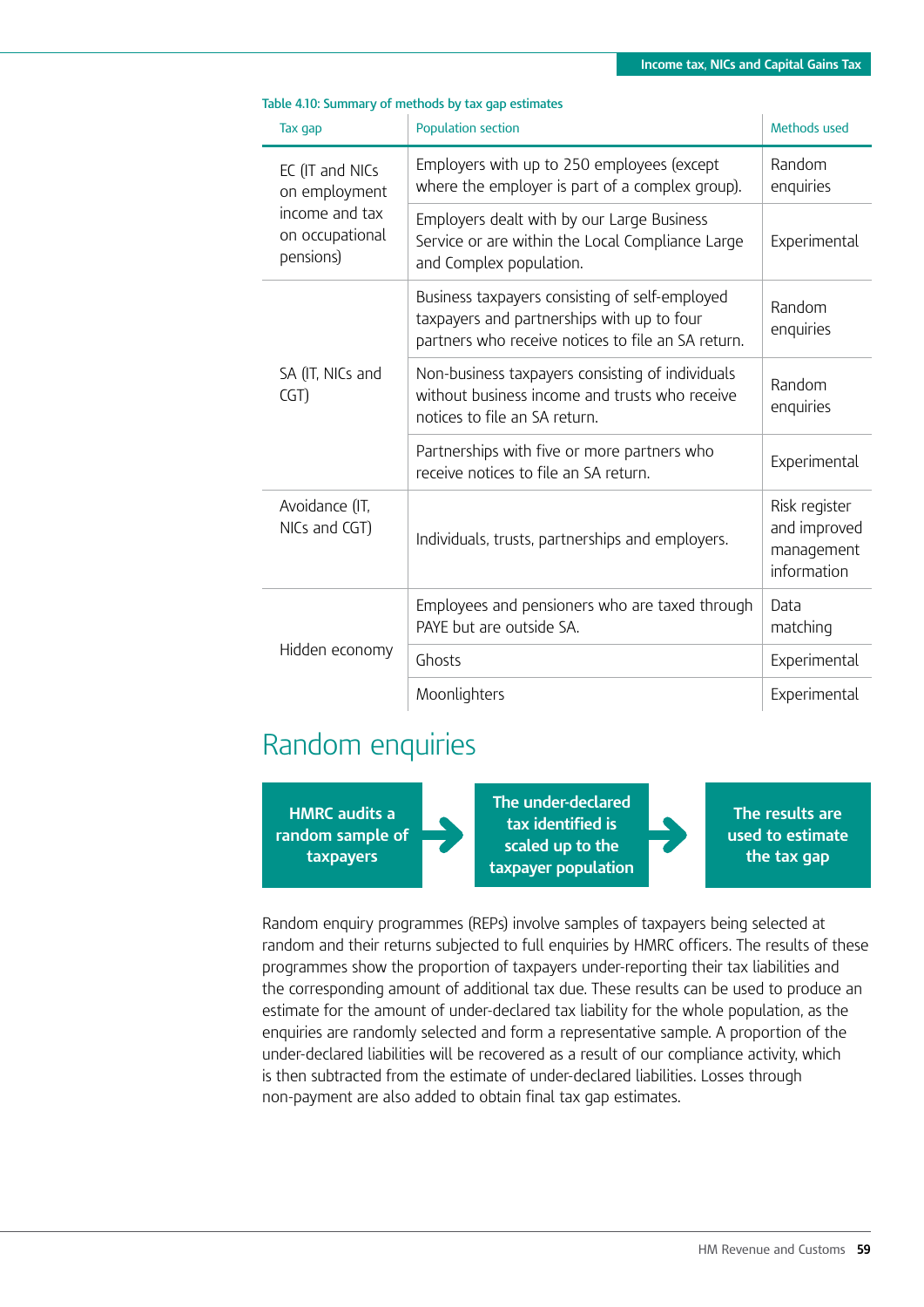The REPs will not identify all incorrect returns or the full scale of tax gaps, especially where independent information from third parties is not available to verify the data supplied by the taxpayer. This means that tax gap estimates produced through random enquiries will under-estimate the full extent of the tax gap.

The Internal Revenue Service (IRS) in the United States has previously tackled this problem by using a range of 'multipliers' to make adjustments for non-detection. These multipliers are generated through supplementary studies on particular tax return entries, together with econometric analysis of non-detection rates across IRS examiners. Multipliers based on the IRS research with some adjustments for the UK tax system, have been applied to the REP results. The multipliers used are consistent year on year and are due for review in 2017.

Data from the random enquiry programmes is lagged as tax enquiries take some time to complete. Tax gap estimates for years where data is not available are calculated by looking at tax liabilities for that area, and projecting a stable rate of non-compliance.

## Individual estimates

#### **Non-payment**

The tax gap estimates include a measure of associated losses from non-payment of tax by the relevant type of taxpayer, if appropriate. Non-payment estimates for direct taxes come from our financial statements and represent amounts written off or remitted; that is, debts that are not collectable. This data only records when the debt was resolved and not which tax years it is related to. As the process for resolving a debt can take a substantial amount of time, the amounts written off or remitted during a tax year will not all relate to liabilities arising during that year.

#### **Large employers**

Larger employers (with more than 250 employees) are not covered by the employer compliance random enquiry programme (EC REP) so an illustrative estimate is made of the tax gap. This assumes that the tax gap for large employers is the same percentage of liabilities as for small and medium-sized employers.

#### **Large partnerships**

Partnerships with five or more partners are not covered by the SA random enquiry programme (SA REP) which means an alternative methodology is required to estimate the associated tax gap. An illustrative estimate is produced by assuming that the tax at risk will represent a similar proportion of liabilities to all other SA taxpayers, as shown by the results of the SA REP.

#### **Avoidance**

**HMRC maintains a risk register of identified avoidance schemes**

**These risks are then allocated across years**

**Compliance yield is then subtracted to calculate the tax gap**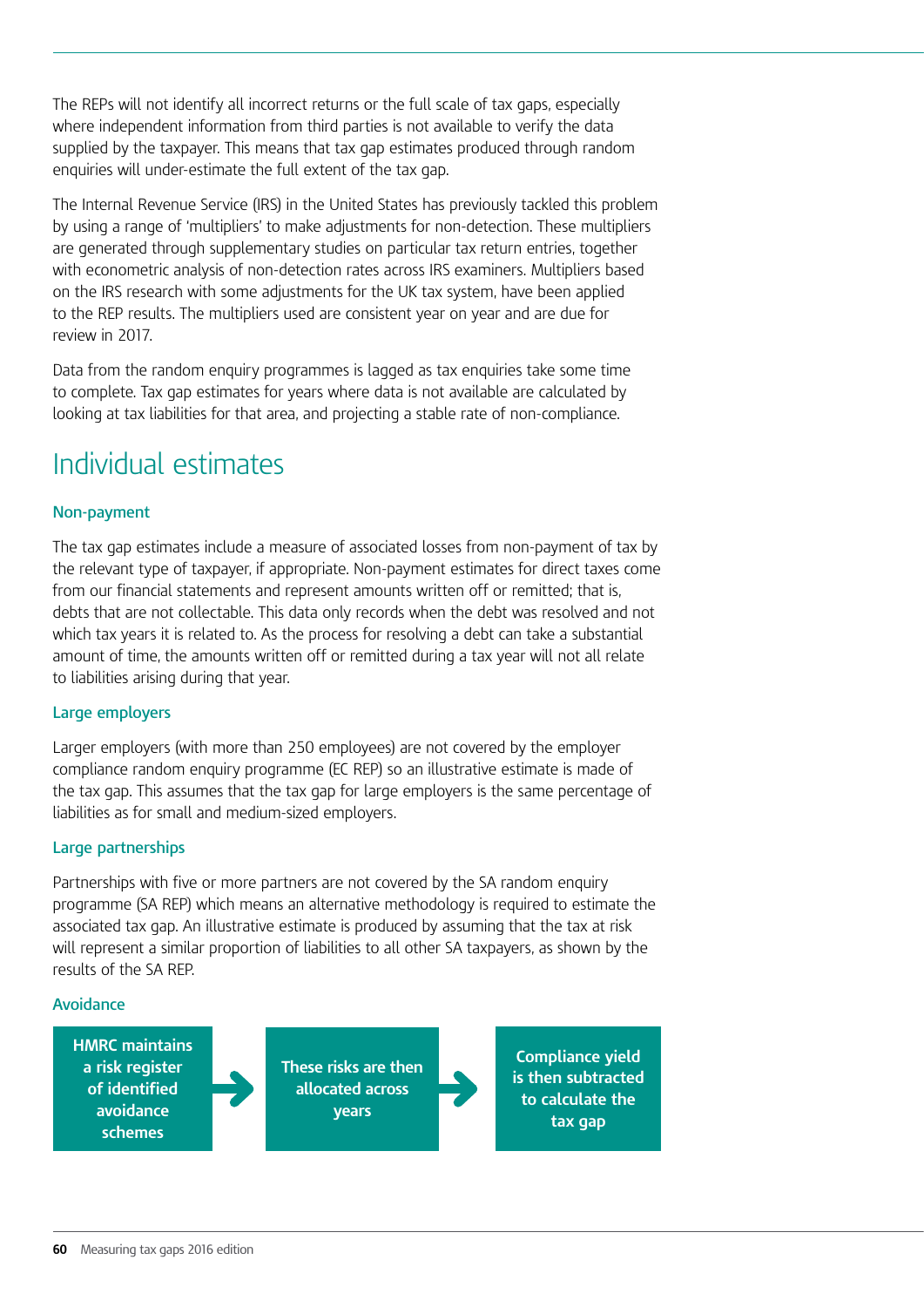The IT, NICs and CGT avoidance tax gap of £1.3 billion for 2014-15 is estimated using HMRC's 'risk register' of information on identified avoidance schemes used by individuals, trusts, partnerships and employers. The method used to allocate risks across years has been improved this year using better management information. The tax gap is calculated by subtracting an annual estimate of the compliance yield from the annual estimated tax under consideration relating to avoidance. (See 'Methodological annex' for more information on data sources, methodology and limitations).

### Hidden economy

The direct tax hidden economy estimate is composed of three elements:

- PAYE individuals not in SA
- Ghosts
- Moonlighters

### PAYE individuals not in SA

A tax gap estimate is produced for employees and pensioners taxed under PAYE who do not receive SA returns and have not returned details of additional taxable income.

In the absence of updated data and consistent with estimates for 2010-11 to 2013-14, the estimate for 2014-15 is projected from the methodology that produced the 2009-10 estimate using the trend in GDP.

By matching data supplied by third parties to a sample of our PAYE records, it has been possible to produce a tax gap estimate relating to some sources of income and capital gains of individuals taxed through PAYE, but who do not receive SA returns. Several sources of income were investigated, such as income from lettings, bank and building society interest and capital gains. Where a difference was found between income in the third-party data and the tax records, the tax that should have been paid on this income, if any, was then calculated and identified as the tax gap. The results from the sample were then grossed to produce an estimate of the overall tax gap for all employees and pensioners taxed through PAYE who are outside SA.

The limitations associated with the results of this exercise relate to the coverage of the third-party data used to establish evidence of additional undeclared income. Not all potential sources of income could be investigated, due to availability of data, and the investigation of some sources was limited by the completeness of the information. As a result, the estimate should be interpreted as a lower limit for the true scale of the tax gap relating to this group of taxpayers.

### Ghosts and moonlighters

'Ghosts' are individuals who receive income from employment or self-employment but are not known to HMRC because they and/or their employers fail to declare their earnings. An illustrative estimate is made of the tax gap arising for these individuals.

'Moonlighters' are individuals who pay tax on their main job through PAYE, but who fail to declare earnings from a second job or additional income from self-employment.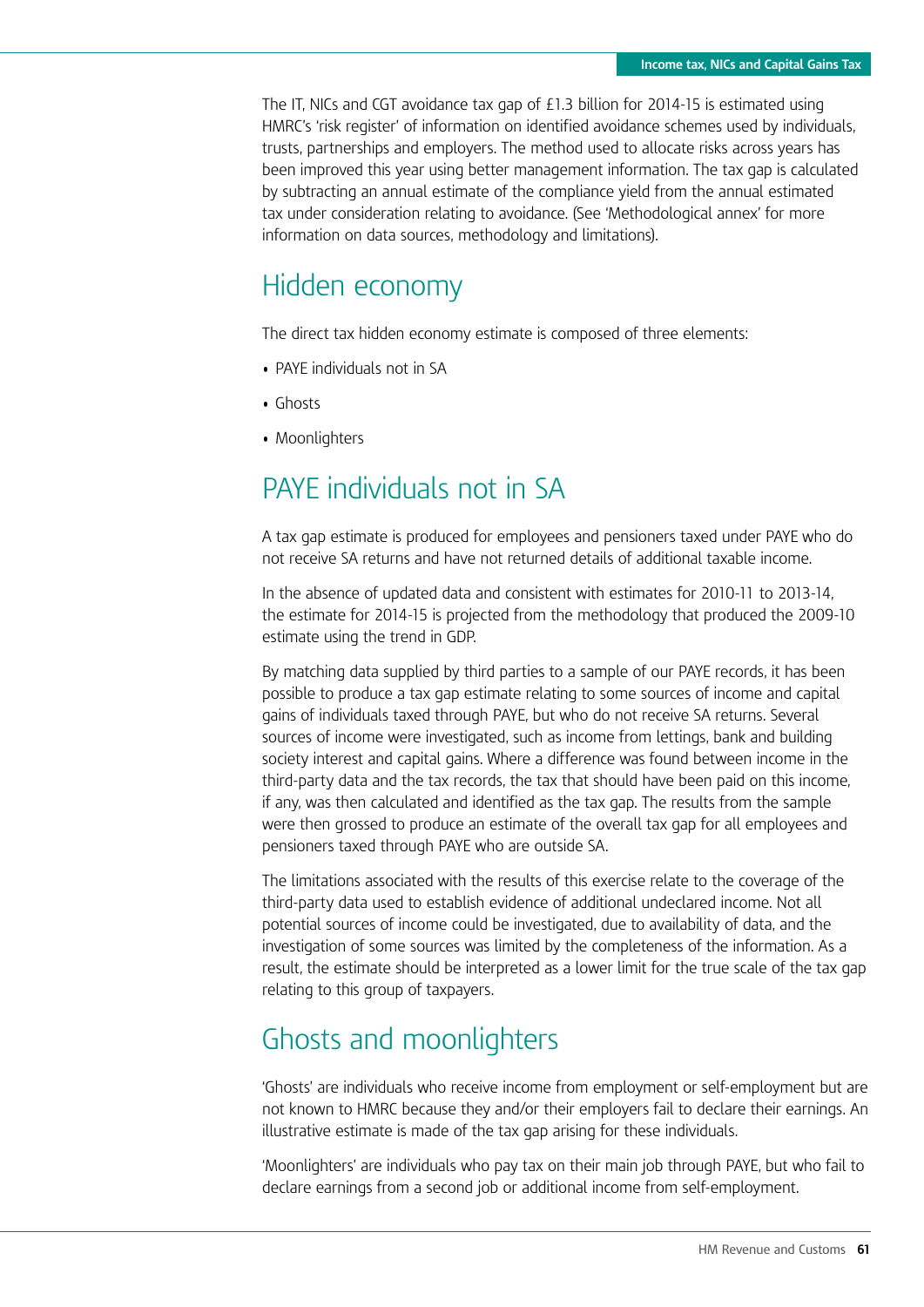Using a series of assumptions, it has been possible to produce illustrative estimates of the tax gap from moonlighters and ghosts. Due to the extent of the assumptions used to produce this estimate and the inherent uncertainties in the methodologies, this estimate has a large margin of error and should be treated with due caution.

### Revisions

The SA tax gap has been revised upwards by  $£1.6$  billion in 2013-14, with smaller revisions in previous years.

Most of the revision is driven by the latest data from random tax investigations which suggests that the scale and amount of non-compliance is higher than we had previously estimated. The revisions are within confidence intervals of previous publications.

Additional revisions have been made due to:

- stronger than predicted growth in SA tax liabilities which increases projection factors
- an improved casework management system being used to record compliance yield
- better data capture
- settlement of long running cases where we previously had to forecast the outcome
- methodological changes including smoothing of data on small partnerships due to sample sizes.

Figure 4.2 shows changes to the estimates of both the SA individuals and small and large partnerships tax gaps. In last year's publication, estimates for 2012-13 and 2013-14 were projected forward from the 2011-12 estimates using the trend in estimated total Small and Medium-Sized Enterprises Self Assessment tax liabilities. Now that actual data for 2012-13 is available, these estimates have been revised and used as the base year to project estimates for 2013-14 and 2014-15. The projection method has been improved by considering business and non-business self-assessed individuals liabilities separately.



1 MTG stands for 'Measuring tax gaps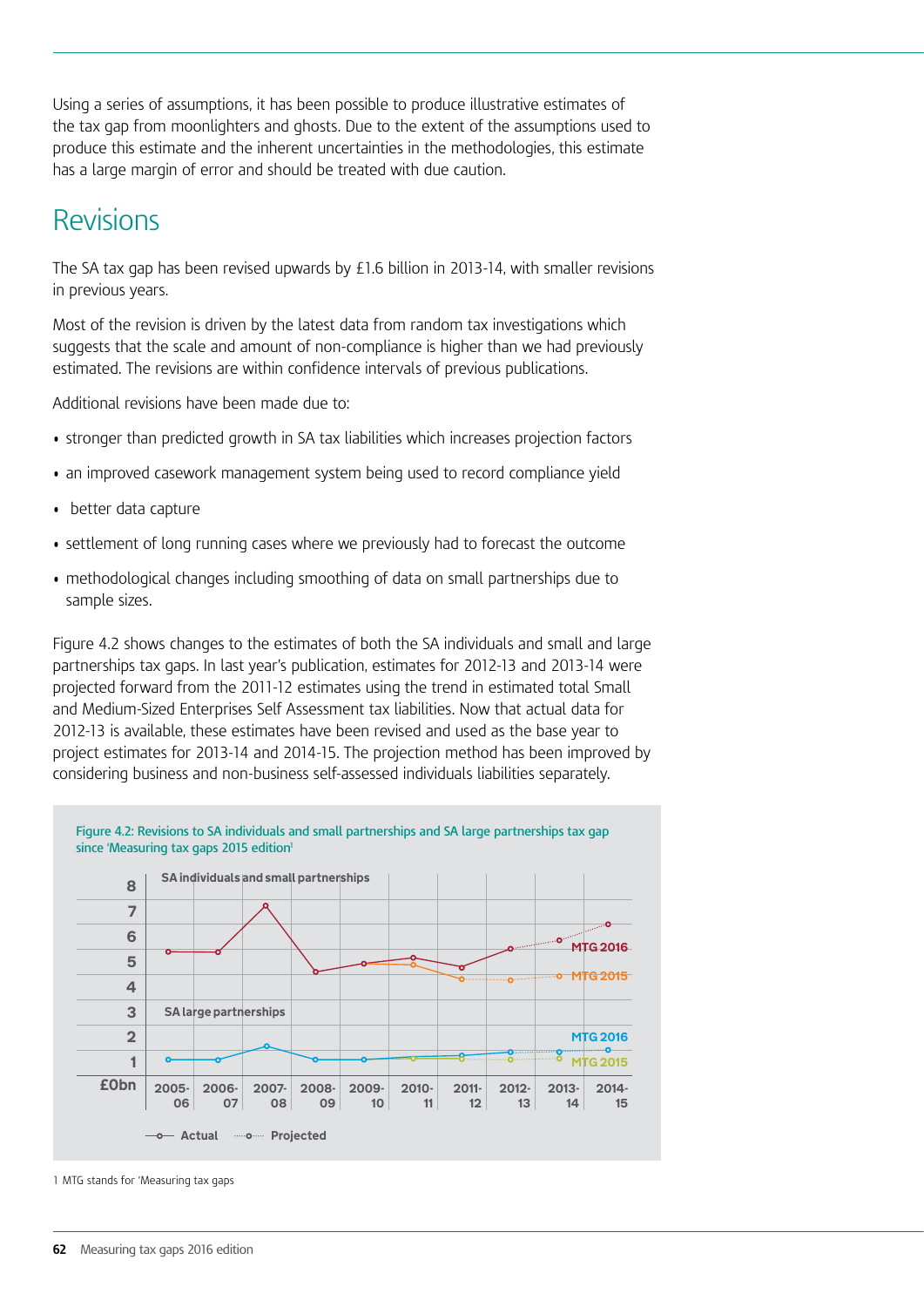Data on small partnerships has been smoothed from 2010-11, which will lead to small revisions for all years from 2010-11 to 2013-14. This smoothing approach was introduced after reviewing the data and sampling approach used for this stratum and considering best practice for the treatment of outliers.

The 2010-11 SA individuals and small partnerships tax gap estimate has been revised upwards by £0.2 billion, from £4.4 billion in 'Measuring tax gaps 2015 edition' to £4.6 billion, due to some long-running cases settling for different amounts than expected. The revision for SA non-business is a £0.4 billion increase and for SA business is a £0.1 billion decrease.

The 2011-12 SA individuals and small partnerships tax gap estimate has been revised upwards from £3.8 billion in 'Measuring tax gaps 2015 edition' to £4.2 billion. This is split equally between business and non-business taxpayers and is mainly due to an improved casework management system being used to record compliance yield, better data capture and settlement of long-running cases.

The 2012-13 SA individuals and small partnerships tax gap estimate has been revised upwards by £1.2 billion from £3.8 billion in 'Measuring tax gaps 2015 edition' to £5.0 billion. This revision is due to using actual data rather than being projected from the 2011-12 estimate. Within this, SA business is revised upwards by £0.9 billion and SA non-business by £0.3 billion.

The 2013-14 SA individuals and small partnerships tax gap estimate has been revised upwards by £1.4 billion, from £3.9 billion in 'Measuring tax gap 2015 edition' to £5.3 billion. This increase is because for 'Measuring tax gaps 2015 edition' the 2013-14 figure was based on projections from the 2012-13 figure, whereas the current 2013-14 estimate is projected forward from actual random enquiry data for 2012-13. As the share of self-employed population and the economy were growing faster compared to previous years, the projections for tax gap estimate of SA individuals and small partnerships in 2013-14 are significantly higher. The upwards revision for SA business is £1.1 billion and for SA non-business it is £0.4 billion.

The SA large partnerships tax gap is an illustrative estimate, based on the findings for SA individuals and large partnerships. As these are revised upwards, the SA large partnerships estimate also increases. Since last year's publication, the SA large partnerships has been revised upwards by £0.1 billion in both 2010-11 and 2011-12 to £0.7 billion in each of these years; by £0.3 billion in 2012-13 to £0.9 billion; and by £0.2 billion in 2013-14 to £1.0 billion.

The 2013-14 SME employers estimate has risen by £0.2 billion, from £1.3 billion in 'Measuring tax gaps 2015 edition' to £1.5 billion. This was mostly due to an improved casework management system being used to record compliance yield and better data capture. A second factor was an improvement in the method of allocating non-payment data between SA and PAYE.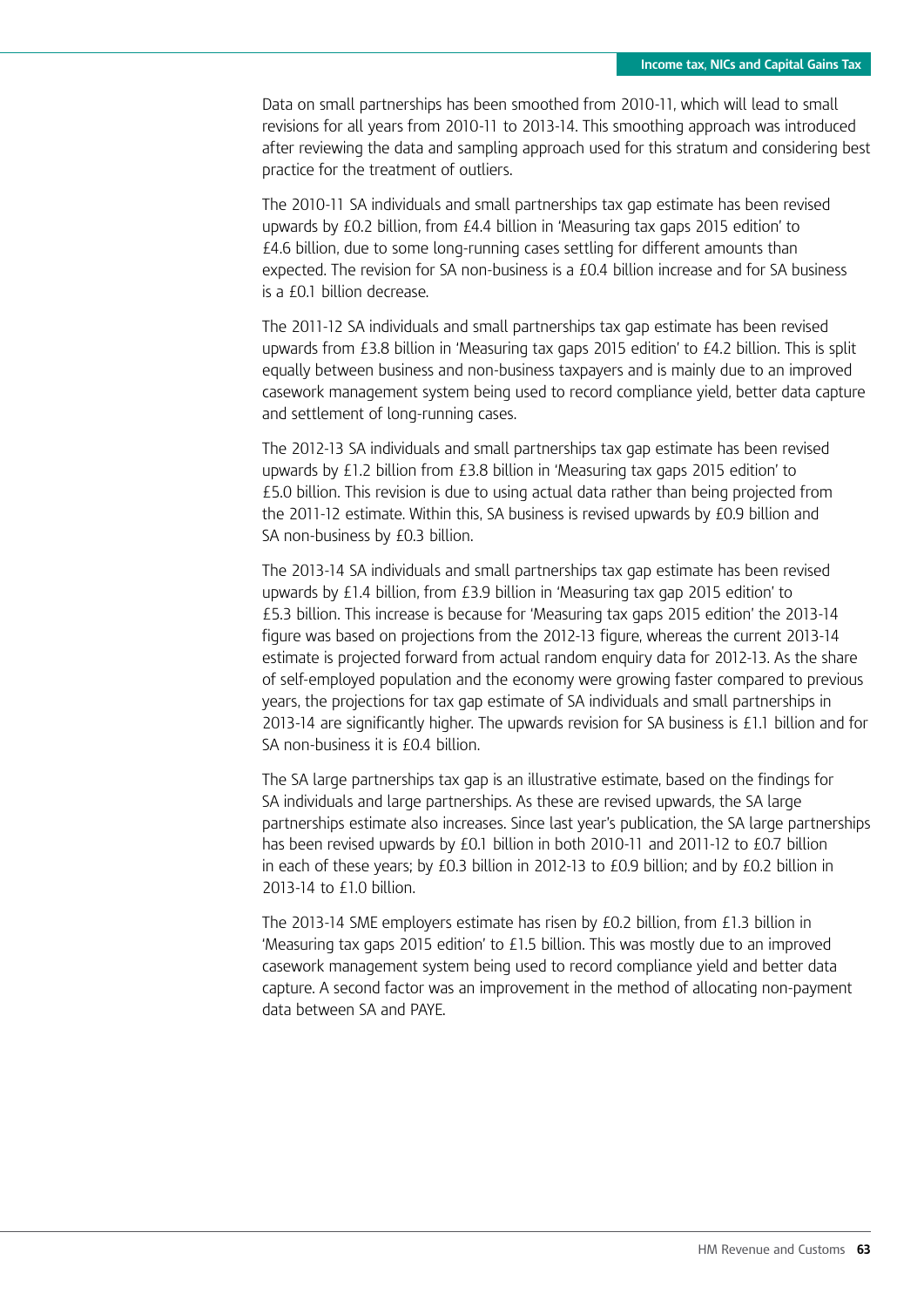# **5. Corporation Tax**

| £12.7bn |                      | <b>Value Added Tax</b> |
|---------|----------------------|------------------------|
| £2.8bn  | <b>Excise duties</b> |                        |
| £15.5bn |                      | IT, NICs and CGT       |
|         |                      |                        |

## Key findings

The estimated total tax gap for Corporation Tax was £3.7 billion in 2014-15 (£3.3 billion in 2013-14). This represents 10% of the overall tax gap.

The overall Corporation Tax gap has declined from 14% in 2005-06 to 8% in 2014-15.

|     | Components of Corporation Tax gap as a percentage of theoretical tax liabilities, 2014-15 |
|-----|-------------------------------------------------------------------------------------------|
| 10% | Small and medium-sized<br>enterprises                                                     |
| 9%  | Large and complex                                                                         |
| 5%  | <b>Large Business Service</b>                                                             |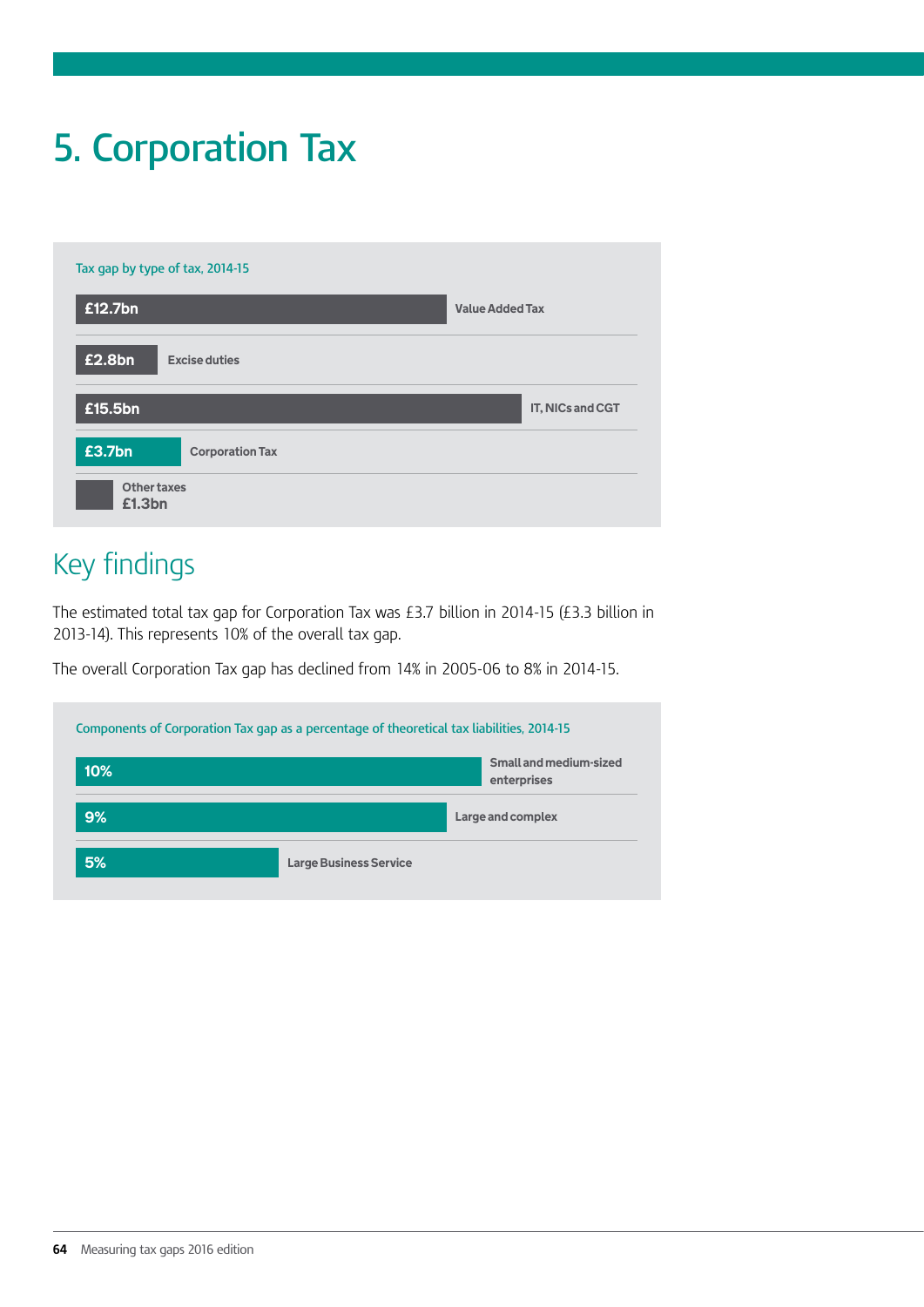### Large businesses

In 2014-15 the Corporation Tax gap for large businesses was estimated to be 6% of their theoretical Corporation Tax liabilities. This relates to businesses managed in the Large Business Directorate in this year and in previous years in our Large Business Service and our Local Compliance Large and Complex directorates.

For businesses formerly in the Large Business Service, the Corporation Tax gap has declined from £2.9 billion in 2005-06 to £0.9 billion in 2014-15. As a proportion of estimated Corporation Tax liabilities, the Corporation Tax gap for those in the Large Business Service until 2013-14, and then in the Large Business Directorate declined from 9% to 5% over the same period.

The illustrative Corporation Tax gap for those businesses managed in the Local Compliance Large and Complex Directorate until the creation of the Large Business Directorate in 2014-15 is 9% of theoretical liabilities in 2014-15 (£0.7 billion).

### Corporate small and medium-sized enterprises

The Corporation Tax gap for small and medium-sized enterprises is estimated to be £2.2 billion in 2014-15, which is equivalent to 10% of small and medium-sized enterprises theoretical Corporation Tax liabilities.

The percentage tax gap for small and medium-sized enterprises declined from 19% in 2005-06 to 10% in 2014-15.

The proportion of small and medium-sized enterprises submitting an incorrect return leading to a loss of tax declined from 41% in 2005-06 to 21% in 2013-14. This is the latest year of findings from the random enquiry programme.

### Results and tables

#### **Large Business Service**

The tax gap for Corporation Tax (CT) is estimated separately for large business and small and medium-sized enterprises. For the period up to 2013-14 the tax affairs of large businesses were managed by two directorates: the Large Business Service (LBS) and Local Compliance Large and Complex (L&C). The LBS handled the largest businesses, approximately 800 groups, and L&C oversaw a much larger number of comparatively smaller businesses, approximately 9,500. Data to 2012-13 which is on the LBS and L&C basis is used to project 2013-14 and 2014-15 estimates. In Chapter 1, estimates for LBS and L&C are combined under the heading 'Large businesses'. In April 2014 a Large Business Directorate was formed to manage the tax compliance of the UK's 2,100 largest businesses.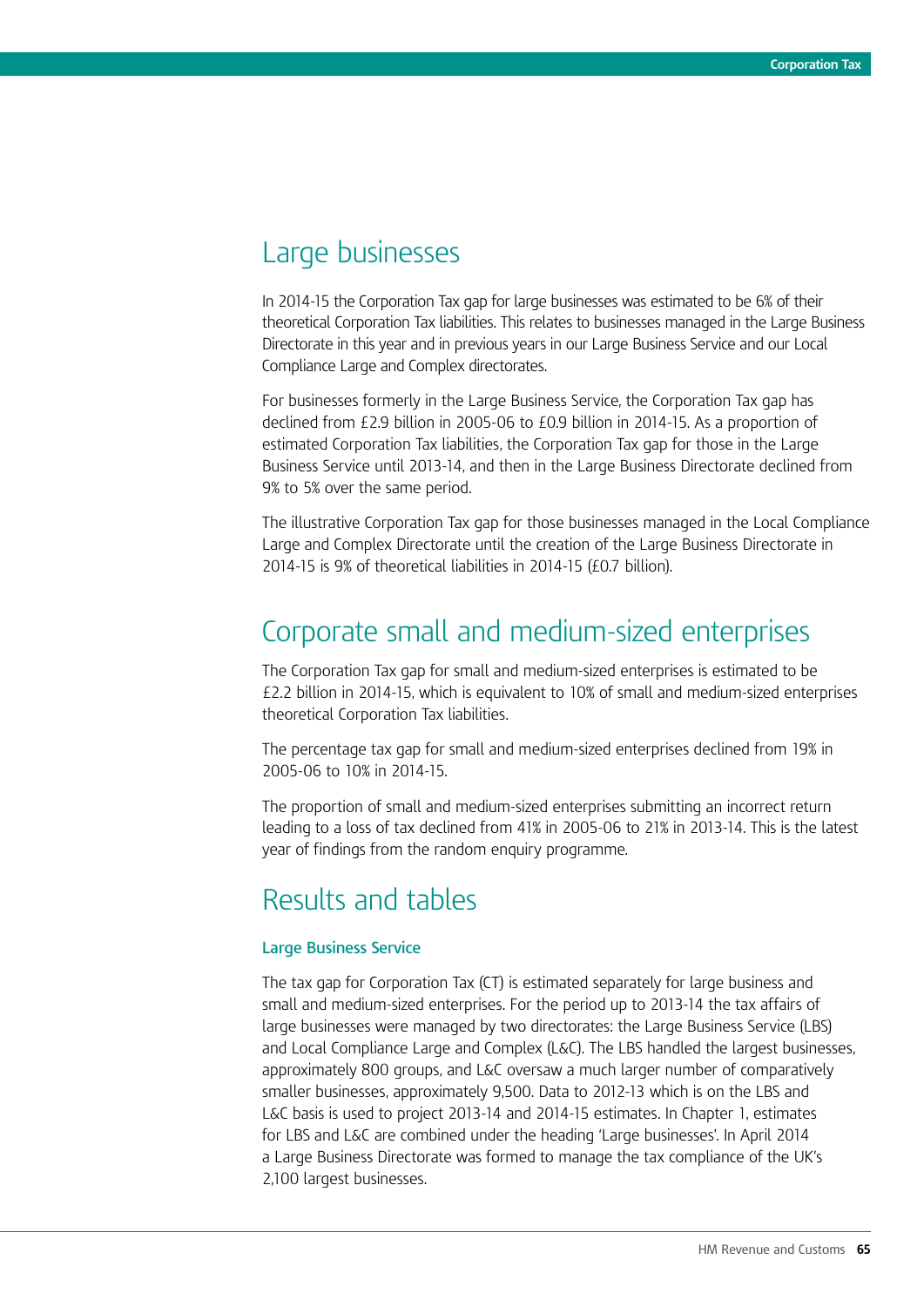Figure 5.1 shows that the CT gap estimate as a proportion of total theoretical CT liabilities has declined from 14% in 2005-06 to 8% in 2014-15. The overall trend masks some differences in the estimate between businesses of different sizes. Businesses managed by LBS have a lower percentage tax gap compared with smaller businesses, perhaps due to the scrutiny of customer relationship managers who closely monitor the largest businesses. Given that the L&C CT gap estimate is derived from an experimental methodology, care should be taken when interpreting the L&C CT gap estimate.



The CT gap estimates for businesses formerly managed in the LBS for 2014-15 are taken from our operational data relating to accounting periods (APs) ending in 2012-13 (the latest year of available information). The estimates are based on tax under consideration: this is not tax owed or unpaid – it is a guide to help managers to better direct resources in order to produce the best results. The 2012-13 estimate of the LBS CT gap is £1.0 billion, which is higher than the estimate for 2011-12 (£0.9 billion). As in previous vears, nearly all the LBS CT gap arises from avoidance risks (see Table 5.1). We have reviewed and improved the categorisation of international risks challengeable under the UK law, additional risks are now included under the avoidance risk category.

Table 5.1 shows estimates of the LBS CT gap for accounting periods ending in 2005-06 to 2012-13 as at June 2016 and projected estimates for 2013-14 and 2014-15. Projections for the latest two years are based on the change in the CT receipts of LBS groups. Using tax receipts ensures that the projections reflect changes to CT rates and taxable profits and assumes a stable level of underlying compliance. Overall there is a steady reduction in the LBS CT gap by value and as a percentage of theoretical tax liabilities.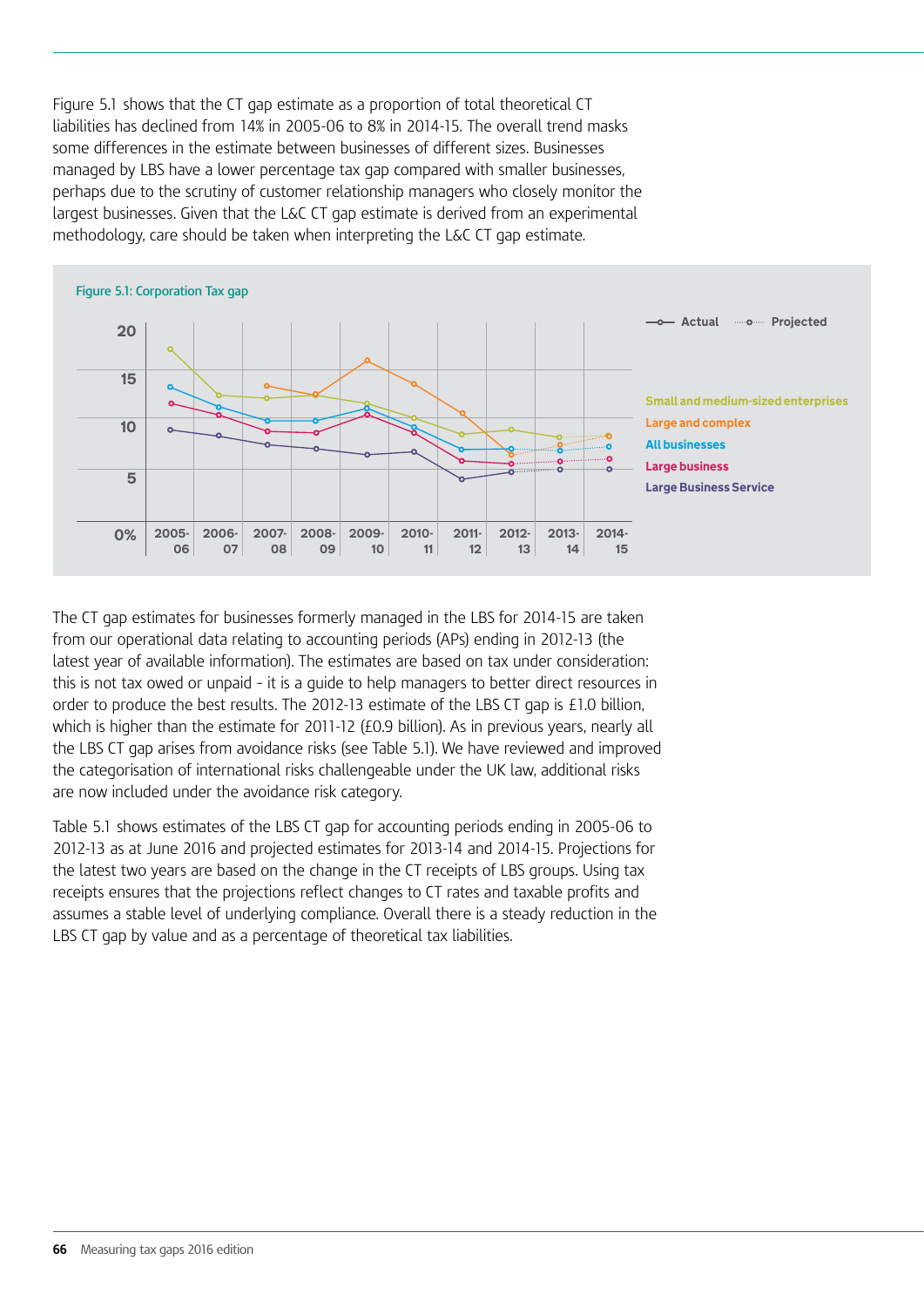| ◡                                                              |         |         |         |         |         |          |                          |
|----------------------------------------------------------------|---------|---------|---------|---------|---------|----------|--------------------------|
|                                                                | 2005-06 | 2009-10 | 2010-11 | 2011-12 | 2012-13 | 2013-141 | $2014 - 15$ <sup>1</sup> |
| Total tax under<br>consideration <sup>2,3,4</sup>              | 7.1     | 6.5     | 7.0     | 6.6     | 5.5     |          |                          |
| Technical risks not<br>subject to litigation                   | 2.3     | 3.4     | 3.6     | 4.3     | 3.4     |          |                          |
| Avoidance risks or<br>technical risks subject to<br>litigation | 4.4     | 2.8     | 3.2     | 2.1     | 2.0     |          |                          |
| Uplift factor <sup>5</sup>                                     | 0.3     | 0.3     | 0.3     | 0.1     | 0.1     |          |                          |
| Compliance yield <sup>6</sup>                                  | 1.9     | 1.7     | 1.6     | 1.3     | 1.1     |          |                          |
| Tax gap $7$                                                    | 2.9     | 1.4     | 1.8     | 0.9     | 1.0     | 0.9      | 0.9                      |
| Avoidance risks                                                | 2.2     | 1.1     | 1.4     | 0.8     | 0.7     | 0.6      | 0.6                      |
| Technical risks<br>subject to litigation                       | 0.4     | 0.05    | 0.09    | 0.06    | 0.19    | 0.17     | 0.17                     |
| Uplift factor                                                  | 0.3     | 0.3     | 0.3     | 0.1     | 0.1     | 0.1      | 0.1                      |
| Total theoretical tax<br>liabilities <sup>8</sup>              | 31.8    | 21.5    | 25.6    | 23.2    | 19.6    | 16.9     | 16.8                     |
| Tax gap as a<br>proportion of liabilities                      | 9%      | 7%      | 7%      | 4%      | 5%      | 5%       | 5%                       |

#### **Table 5.1: Estimated Large Business Service Corporation Tax gap (£ billion)**

1 Tax gap estimates for 2013-14 and 2014-15 are projected based on the trend in CT receipts for LBS groups.

2 Estimates include both risks that are being worked (open) and risks that have been settled (closed) – see Table 5.2.

3 Tax under consideration is defined in the glossary.

4 Figures may not appear to sum due to rounding.

5 All risks may not be identified. An uplift factor has been estimated to correct for this under-estimation based on information from Large Business Task Force.

6 Compliance yield is the total yield from closed avoidance or litigated technical risks plus the estimated compliance yield from open avoidance risks and technical risks in litigation. Compliance yield in this table relates to a specific AP and therefore cannot be compared to reported compliance yield.

7 Tax gap is tax under consideration on avoidance risks and technical risks subject to litigation plus uplift factor minus compliance yield. This includes tax gap from risks identified or recorded in subsequent APs.

8 Total theoretical tax liabilities is the estimated CT liabilities from LBS groups plus the tax under consideration on avoidance risks and technical risks subject to litigation.



A full time series for tables is available on our website **www.gov.uk/government/statistics/measuring-tax-gaps-tables**

Table 5.2 shows the number and average value of risks from 2005-06 to 2012-13. Although the broad trends have not changed, the total number of risks from 2008-09 onwards are not comparable to the number of risks before 2008-09 due to a methodological change (see 'Methodology and data issues').

The overall results suggest a general shift in the types of risks being dealt with by LBS; from avoidance risks and technical risks subject to litigation to technical risks not subject to litigation. Results for individual years are subject to an element of fluctuation and may be unduly influenced by individual cases.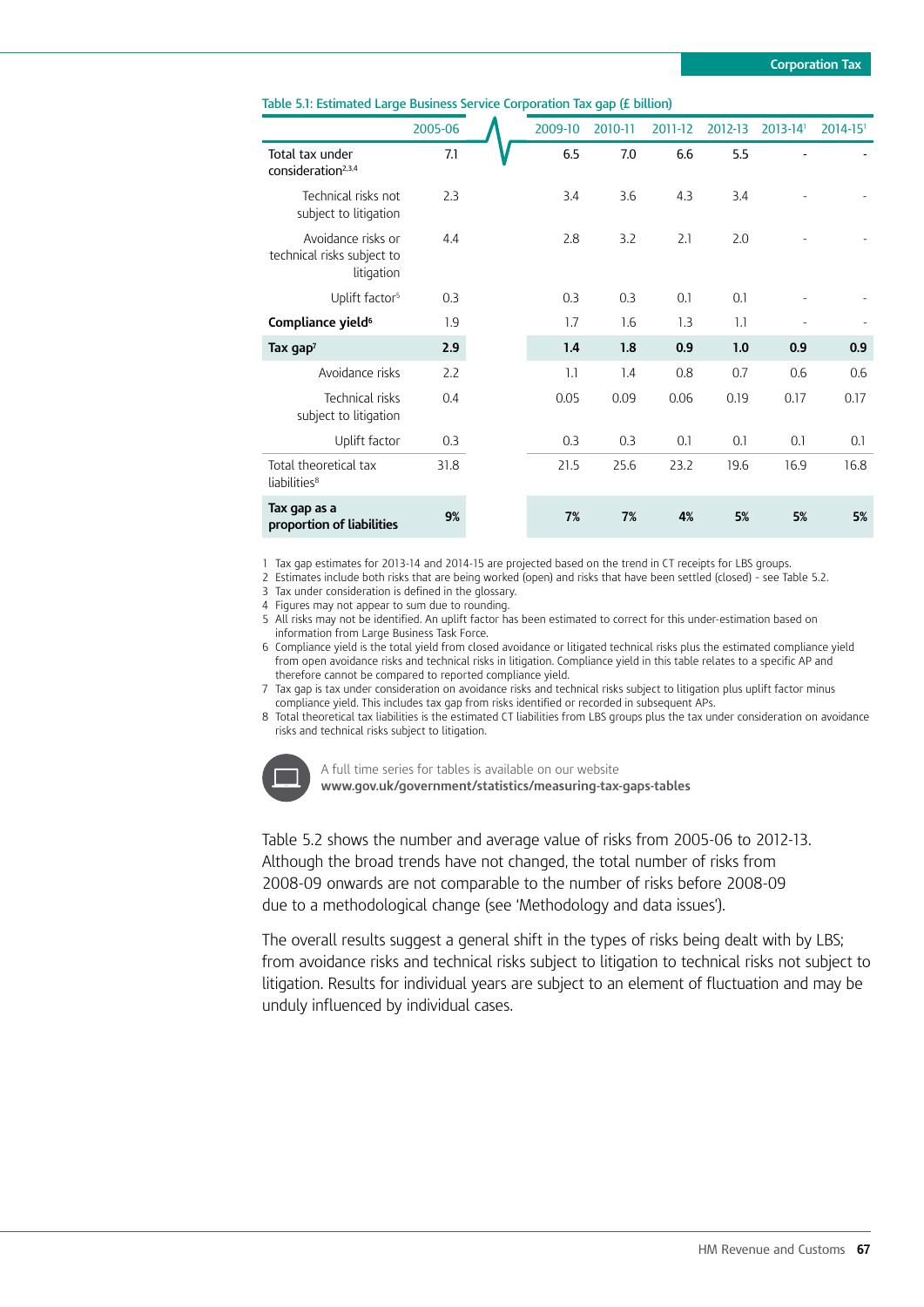|                                                                       | 2005-06 | 2006-07 | 2007-08 | 2008-09 | 2009-10 | 2010-11 | 2011-12 | 2012-13 |
|-----------------------------------------------------------------------|---------|---------|---------|---------|---------|---------|---------|---------|
| Total number of risks <sup>1,2</sup>                                  | 1,940   | 1,475   | 1,245   | 830     | 660     | 670     | 755     | 650     |
| Technical risks not subject to<br>litigation                          | 1,390   | 1,010   | 875     | 615     | 485     | 495     | 640     | 575     |
| Avoidance risks or technical<br>risks subject to litigation           | 550     | 460     | 370     | 215     | 175     | 180     | 115     | 75      |
| Average tax under<br>consideration from all risks (£<br>million $)^3$ | 3.3     | 4.7     | 5.3     | 6.9     | 9.4     | 10.1    | 8.5     | 8.3     |
| Technical risks not subject to<br>litigation                          | 1.7     | 2.8     | 4.0     | 4.4     | 7.0     | 7.3     | 6.7     | 6.0     |
| Avoidance risks or technical<br>risks subject to litigation           | 7.3     | 9.0     | 8.3     | 12.9    | 14.1    | 15.2    | 15.0    | 19.9    |
| Percentage of risks closed (%)                                        | 96%     | 95%     | 90%     | 91%     | 87%     | 76%     | 64%     | 51%     |
| Percentage of tax under<br>consideration closed (%)                   | 92%     | 92%     | 76%     | 79%     | 53%     | 74%     | 54%     | 31%     |

#### **Table 5.2: Corporation Tax risks for Large Business Service groups**

1 Risks may span more than one accounting period (AP), but are capped at five APs from the 2008-09 estimates.

2 Numbers rounded to the nearest 5. As a result numbers may not appear to sum due to rounding.

3 The average value of each risk is calculated using the estimates before the adjustment for risks recorded in future APs. The adjustments increase the tax under consideration but not the number of risks.

### Large and complex businesses

The estimates of the Corporation Tax (CT) gap among Large and Complex (L&C) businesses were £0.5 billion for 2013-14 and £0.7 billion for 2014-15 (see Table 5.3). Tax gap estimates for businesses dealt with by L&C remain illustrative as it is difficult to estimate the tax gap from existing data sources and they are estimated using an experimental methodology. Our operational data on L&C businesses relates to tax risks identified through risk assessment and are not representative of the risks in the wider population. Operational data cannot be used to draw inferences about rates of non-compliance for all L&C businesses. This is unlike the SME CT gap estimates, based on data from the random enquiry programme, and LBS businesses, where close scrutiny of every business means that most risks are identified.

#### Table 5.3: Estimated Large and Complex Corporation Tax gap (£ billion)<sup>1</sup>

|                                                           | 2007-08 | 2009-10 | 2010-11 | 201<br>1-12 | 2012-13 | 2013-14 | 2014-15 |
|-----------------------------------------------------------|---------|---------|---------|-------------|---------|---------|---------|
| Estimated tax at risk                                     | 1.6     | ۱.7     | 1.4     | 1.4         | 1.1     | 1.1     | 1.2     |
| Compliance yield                                          | 0.6     | 0.6     | 0.6     | 0.7         | 0.8     | 0.7     | 0.6     |
| Non-payment                                               | 0.1     | 0.2     | 0.2     | 0.1         | 0.2     | 0.1     | 0.1     |
| Tax gap                                                   | 1.1     | 1.3     | 1.0     | 0.8         | 0.5     | 0.5     | 0.7     |
| Total theoretical tax liabilities <sup>2</sup>            | 8.1     | 8.2     | 7.2     | 7.8         | 7.1     | 7.1     | 7.6     |
| Tax gap as a proportion of<br>theoretical tax liabilities | 14%     | 16%     | 14%     | 11%         | 7%      | 8%      | 9%      |

1 Figures may not appear to sum due to rounding.

2 Total theoretical tax liabilities is the estimated Corporation Tax liabilities from L&C businesses plus the estimated tax gap.



A full time series for tables is available on our website

**www.gov.uk/government/statistics/measuring-tax-gaps-tables**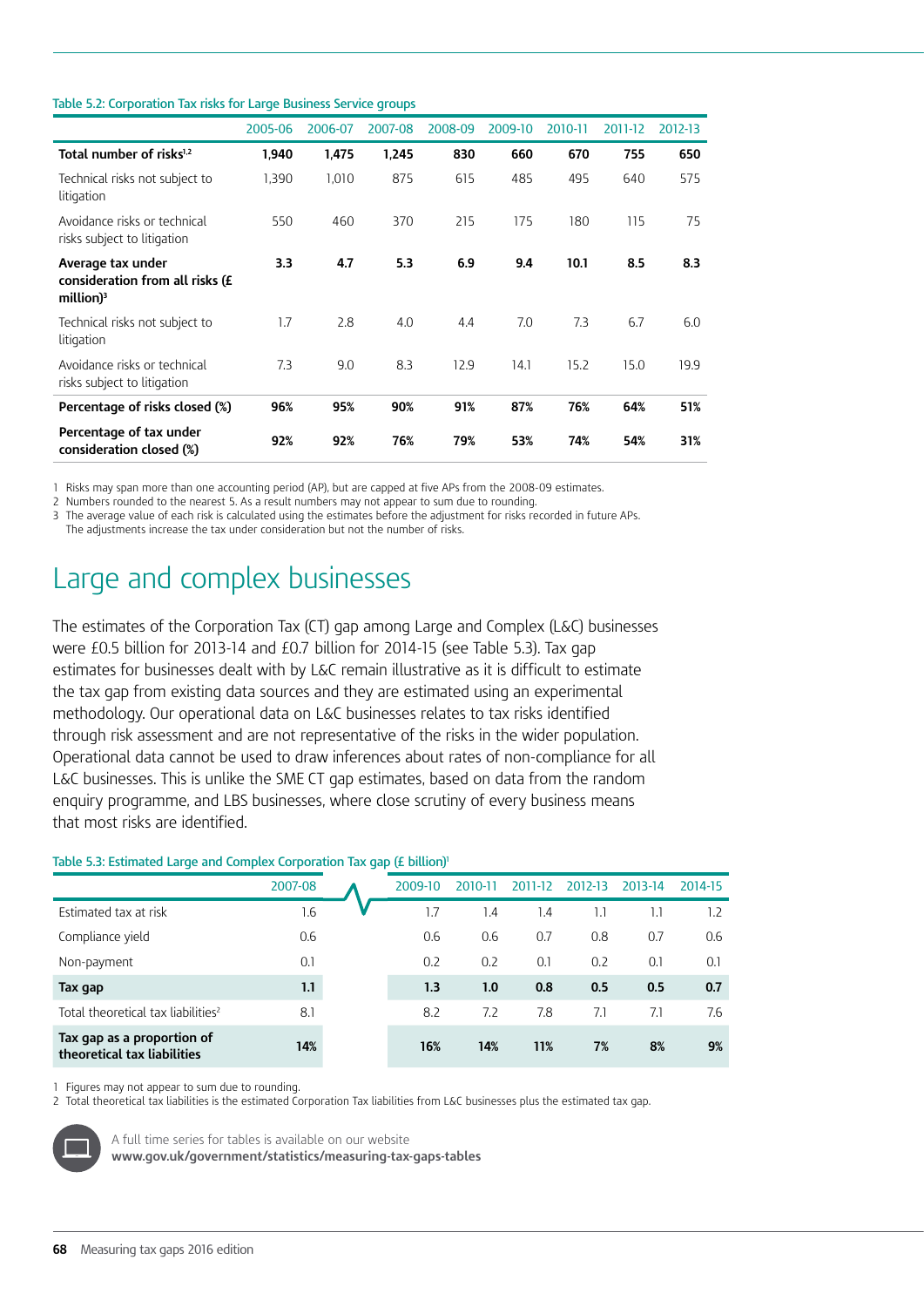## Small and medium-sized enterprises

Tax gap estimates from incorrect returns are taken from the CT random enquiry programme (REP) and data on compliance yield and non-payment. Incorrect tax returns are those found by our enquiries to have under-declared tax liability. This could be as a result of error, failure to take reasonable care or evasion. The REP covers small and medium-sized enterprises, known as SMEs, which in this context means those businesses not managed by the LBS or L&C, and is broadly in line with the EU definition of SME.

Table 5.4 shows estimated tax gaps for businesses with accounting periods ending in financial years 2005-06 to 2014-15. The projected CT gap for SMEs was £2.2 billion in 2014-15. The latest REP data used is for the 2013-14 financial year, with the estimate for 2014-15 based on a projection of the year-on-year change in estimated total SME CT liabilities. The percentage tax gap has declined from 19% in 2005-06 to 10% in 2014-15.

|                                                                            | 2005-06 | 2009-10 | 2010-11 | 2011-12 | 2012-13 | 2013-14 | 2014-15 <sup>2</sup> |
|----------------------------------------------------------------------------|---------|---------|---------|---------|---------|---------|----------------------|
| <b>Under-declared liabilities</b><br>due to incorrect returns <sup>3</sup> |         |         |         |         |         |         |                      |
| Upper estimate                                                             | 5.0     | 3.3     | 2.7     | 2.6     | 2.8     | 3.1     | 3.5                  |
| Central estimate                                                           | 2.5     | $1.5\,$ | 1.4     | 1.4     | 1.6     | 1.7     | 1.9                  |
| Lower estimate                                                             | 1.3     | 0.7     | 0.6     | 0.7     | 0.8     | 0.8     | 1.0                  |
| Compliance yield <sup>4</sup>                                              | 0.2     | 0.2     | 0.2     | 0.2     | 0.2     | 0.2     | 0.2                  |
| Non-payment                                                                | 0.2     | 0.5     | 0.5     | 0.4     | 0.4     | 0.3     | 0.4                  |
| Total tax $qap5$                                                           |         |         |         |         |         |         |                      |
| Upper estimate                                                             | 5.0     | 3.7     | 3.0     | 2.9     | 3.2     | 3.2     | 3.8                  |
| Central estimate                                                           | 2.6     | 1.9     | 1.7     | 1.7     | 1.9     | 1.8     | 2.2                  |
| Lower estimate                                                             | 1.3     | 1.1     | 1.0     | 0.9     | 1.1     | 1.0     | 1.3                  |
| Total theoretical tax liabilities                                          | 13.6    | 15.1    | 17.0    | 17.2    | 18.4    | 20.0    | 22.9                 |
| <b>Proportion of theoretical</b><br>tax liabilities                        | 19%     | 13%     | 10%     | 10%     | 10%     | 9%      | 10%                  |

#### Table 5.4: Estimated small and medium-sized enterprises Corporation Tax gap (£ billion)<sup>1</sup>

1 Figures rounded to the nearest £0.1 billion. As a result components may not appear to sum.

2 Projection factor applied to gross tax gap estimate for 2013-14 to produce projected estimate for 2014-15. This is based on the trend in estimated total SME Corporation Tax liabilities.

3 Ranges for under-declared liabilities are 95% confidence intervals.

4 By period of settlement of enquiry.

5 Includes avoidance estimates.



A full time series for tables is available on our website

**www.gov.uk/government/statistics/measuring-tax-gaps-tables**

Table 5.5 shows that between the years 2005-06 to 2013-14, the proportion of SMEs submitting an incorrect CT return leading to a loss of tax declined from 41% to 21%. These figures may be revised in the future due to a small number of cases which have not yet settled.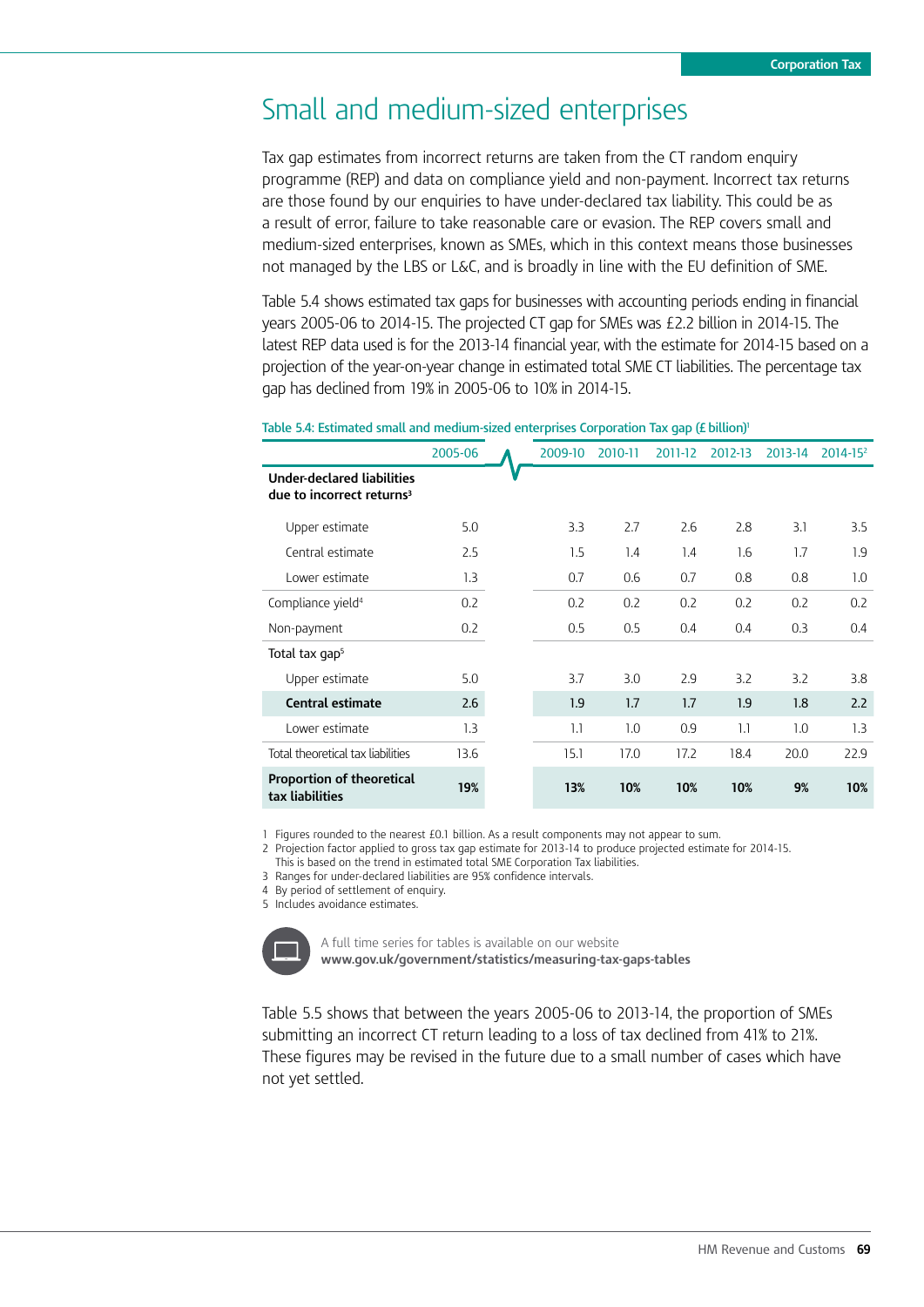The proportion of businesses which had annualised additional liability of more than £1,000 declined from 19% in 2005-06 to 14% in 2013-14. The proportion of businesses which had annualised additional liability up to £1,000 fell from 22% in 2005-06 to 7% in 2014-15. The decline in annualised additional liability up to £1,000 has been much greater than the decline in annualised additional liabilities over £1,000 over the period. In 2013- 14, the structure of the sample changed to a stratified sample based on turnover, which contributed to the identification of higher yielding cases. See the 'Methodological annex' for more detail.

Table 5.5: Proportion of SMEs with incorrect Corporation Tax returns where additional liability established<sup>1</sup>

|                                        | 2005-06 | 2009-10 | 2010-11 | 2011-12 | 2012-13 | 2013-14 |
|----------------------------------------|---------|---------|---------|---------|---------|---------|
| Proportion of SMEs                     | 41%     | 24%     | 24%     | 22%     | 23%     | 21%     |
| of which, size of additional liability |         |         |         |         |         |         |
| £1 to £1,000                           | 22%     | 10%     | 13%     | 11%     | 11%     | 7%      |
| over £1,000                            | 19%     | 13%     | 12%     | 11%     | 12%     | 14%     |

1 Figures rounded to the nearest 1%. As a result components may not appear to sum.



A full time series for tables is available on our website **www.gov.uk/government/statistics/measuring-tax-gaps-tables**

## Avoidance

The CT avoidance tax gap of £0.9 billion for 2014-15 is estimated separately for LBS businesses (£0.7 billion), L&C businesses (£0.1 billion) and for SMEs (£0.1 billion).

## Methodology and data issues

#### **Large Business Service**

Estimates of the LBS CT gap come from information on our case management system. Where our tax specialists identify risks for further consideration, an initial estimate of the tax associated with these risks is recorded on the system as the tax under consideration.

The LBS case management system allows the classification of risks into two broad categories; avoidance and technical risks. The avoidance category relates to the use of disclosed avoidance schemes and other suspected avoidance identified by our tax specialists. Technical risks cover a wide range of risks: from cases where there is genuine uncertainty about the correct tax treatment, through mistakes to culpable errors in, or omissions from, the company tax return.

This year we have reviewed and improved the categorisation of international risks challengeable under the UK law, these are now included in the tax gap under the avoidance risk category. This has only been possible from 2008-09 onwards due to data limitations (See 'Methodological annex' for more information).

The tax gap is calculated as tax under consideration minus the total actual and expected compliance yield for avoidance risks and for technical risks subject to litigation. The risks will be worked until resolution in line with our litigation and settlement strategy. There is no net tax gap on technical risks settled by agreement. The flowchart at Figure 5.2 shows the process for arriving at the tax gap estimate.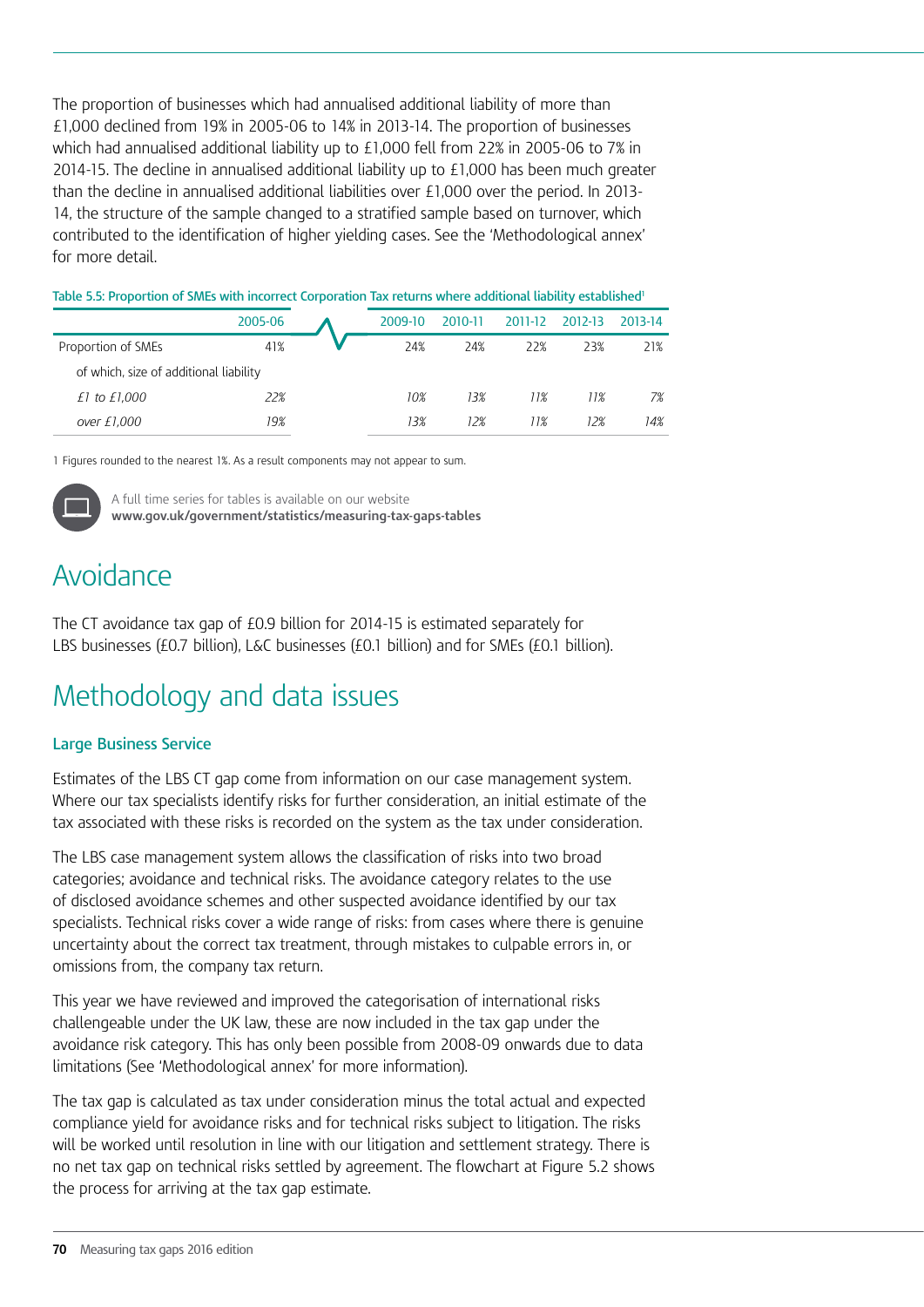

**Figure 5.2: The process for estimating the Corporation Tax gap for LBS groups by category**

1 Actual compliance yield refers to closed risks only. 2 Expected compliance yield refers to forecast yield from open risks.

Identified risks can take a number of years to resolve. For open enquiries, it is necessary to estimate the expected compliance yield to calculate the tax gap. Differences between the estimated and actual compliance yield will lead to revised tax gap estimates in subsequent publications. Table 5.2 shows the proportion of risks that have closed from accounting periods ending in 2005-06 to 2012-13. The tax gap for more recent years is likely to be subject to larger revisions as a higher proportion of the compliance yield is estimated.

Risks may also take a number of years to identify, so new risks for the accounting periods presented may be identified in subsequent accounting periods. Analysis of past data is used to estimate an appropriate increase to the tax under consideration to reflect the additional risks that are expected to be identified at a later point. Additional tax under consideration may result in additional tax gap. Larger adjustments to tax under consideration are made to recent accounting periods than to older accounting periods.

Risks can relate to a number of accounting periods. Tax under consideration is allocated to the appropriate year using data from the case management system. There was a small change to the approach used to allocate tax under consideration three years ago in order to simplify the process. Although this has a minimal impact on the overall tax gap estimates, the number of risks from 2008-09 are estimated on a different basis so should not be compared to earlier years (see 'Methodological annex' for more information).

HMRC has always acknowledged that it may not identify every risk and this has previously led to an underestimation of the tax gap. Since last year we have evidence from the Large Business Risk Task Force created following the Chancellor's Autumn Statement in 2012. The additional risks identified by the Large Business Risk Task Force has allowed us to derive an uplift for unidentified risks.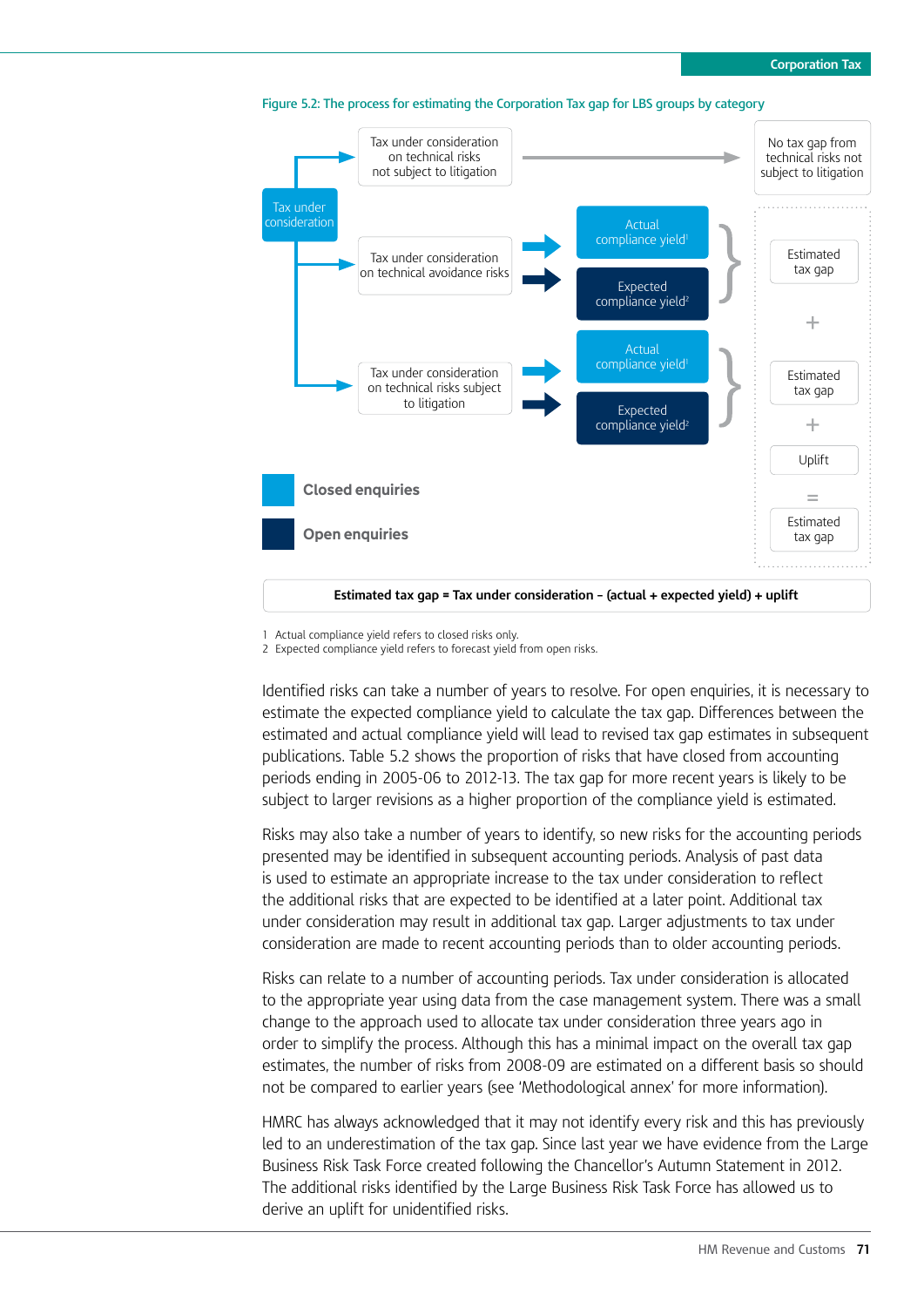LBS reports compliance yield on a year of settlement basis, whereas the tax gap estimates are based on a financial year accounting period basis. For tax gap purposes only, compliance yield is calculated as the total yield from closed avoidance or litigated technical risks relating to that accounting period plus the estimated compliance yield from open avoidance risks and technical risks in litigation.

As it can take many years to close every risk identified in a particular year, the yield expected from open cases must be forecast to be able to produce estimates of the overall tax gap. Differences between forecast yield and actual yield may lead to some degree of error, and as such, estimates are provisional until every risk is closed.

These estimates will be subject to further revision as more data becomes available and methodological improvements are implemented.

## Large and complex businesses

The illustrative estimate of the L&C CT gap is produced by assuming that the tax at risk will represent a similar proportion of liabilities to LBS businesses. Applying this assumption to the L&C CT liabilities data produces an estimate of the tax at risk for L&C businesses for each year. The 2012-13 estimate is projected to 2013-14 and 2014-15 based on the trend in L&C CT liabilities. This produces estimates of tax at risk for 2013-14 and 2014-15, from which compliance yield is subtracted and an estimate of losses from non-payment is added. Compliance yield is a smaller proportion of the tax at risk in L&C businesses, so the percentage tax gap is higher.

## Small and medium-sized enterprises

The Corporation Tax random enquiry programme (REP) allows HMRC to estimate the extent of under-declaration of liabilities arising from the submission of incorrect CT returns. The random sample used for the programme is selected from SMEs issued with a notice to file a CT return.

Enquiries are taken up into the sampled returns. The results are then applied to the general population to produce estimates of non-compliance.

As enquiries can take a number of years to settle, it is necessary to make assumptions about any enquiries that are still open at the time of analysis. This means figures are subject to revision until all enquiries are settled. Estimates have been revised since the previous publication to include information on the outcomes of late settling enquiries.

The latest year of REP data used relates to 2013-14, with estimates for 2014-15 projected in line with the trend in estimated total SME CT liabilities.

Due to the small sample sizes and large natural variance in the levels of under-declared tax liabilities due to incorrect returns from year to year, an adjusted method for producing a time series of CT SME net tax gap estimates is used. This method is based on rolling three-year averages of the annualised under-declared tax liabilities for non-compliant cases (cases where additional tax liability has been established) for the previous two years, combined with the overall actual proportion of non-compliance within the random enquiries for the year in question.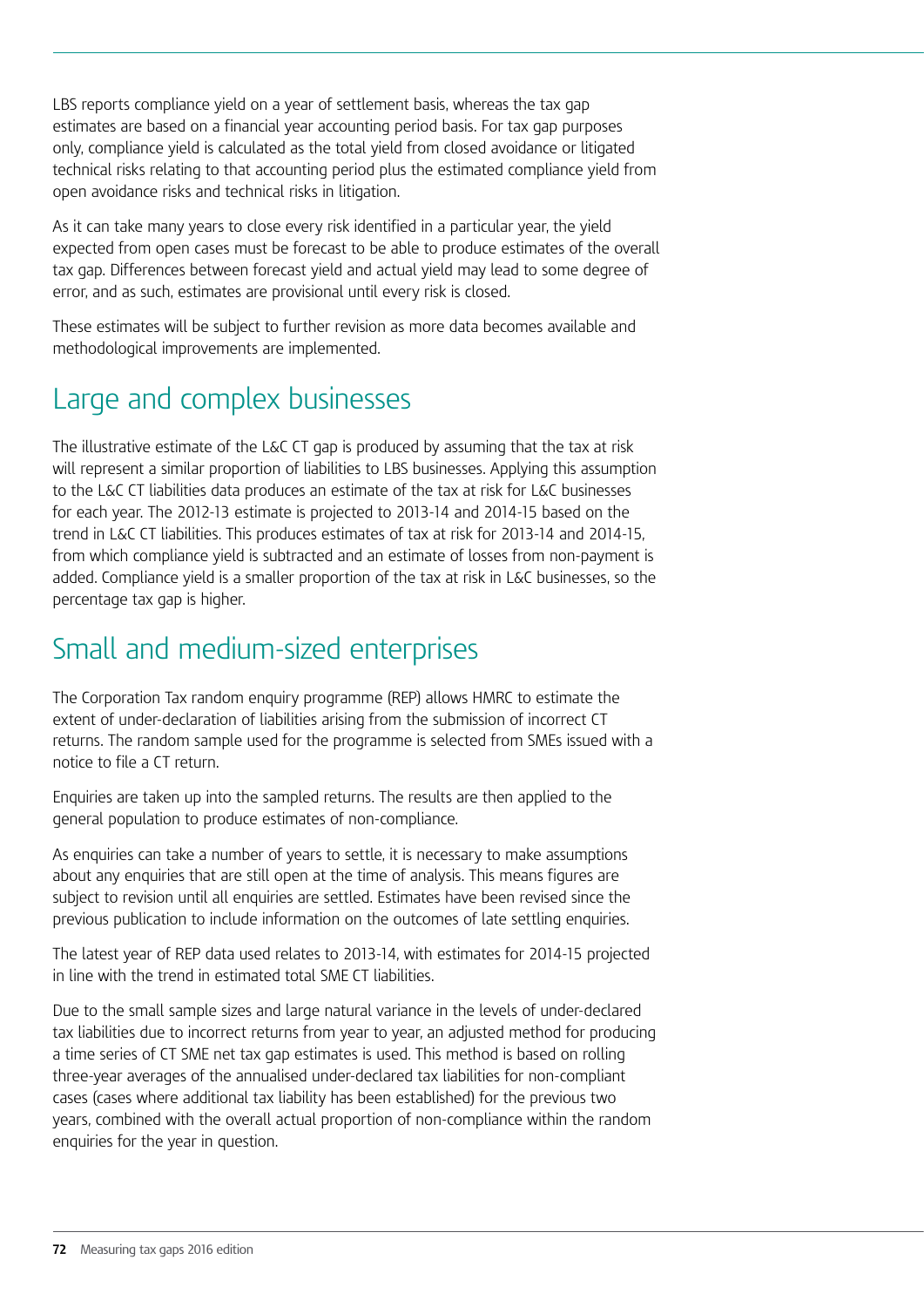Based on US research, a multiplier is applied to account for non-detected non-compliance. Compliance yield is then subtracted, and estimates for losses from non-payment and SME CT avoidance added.

### Avoidance

The LBS avoidance estimate is derived from the LBS case management system that includes additional data on tax under consideration split into related tax years. The estimates for L&C and SMEs are produced by applying the methodology used to estimate the IT, NICs and CGT tax gap to HMRC's risk register data of avoidance schemes relating to CT. A small adjustment is applied to the LBS and L&C estimates to account for risks that are expected to be identified in subsequent years.

### Revisions

#### **Large Business Service**

Tax gap estimates for accounting periods ending between 2008-09 and 2011-12 have been revised since 'Measuring tax gaps 2015 edition' to account for the latest data available (see Table 5.1). Minor changes result because a more recent snapshot of the data is used each year. For example, the 2011-12 estimate of the tax gap was £1.1 billion using the July 2015 snapshot and £0.9 billion using the June 2016 snapshot. Where time has elapsed between data snapshots, differences between the initial and latest tax gap estimates are expected for the following reasons:

- More risks may be found, leading to additional tax under consideration in any category.
- A larger proportion of the tax gap estimate will be based on actual yield numbers, replacing the values previously forecast.
- Our judgment on the tax under consideration of a risk or its classification as avoidance or technical may change where better information has emerged.
- This year we have improved our coverage of avoidance risks after reviewing the categorisation of international risks challengeable under UK law. These are now included in the tax gap under the avoidance risk category.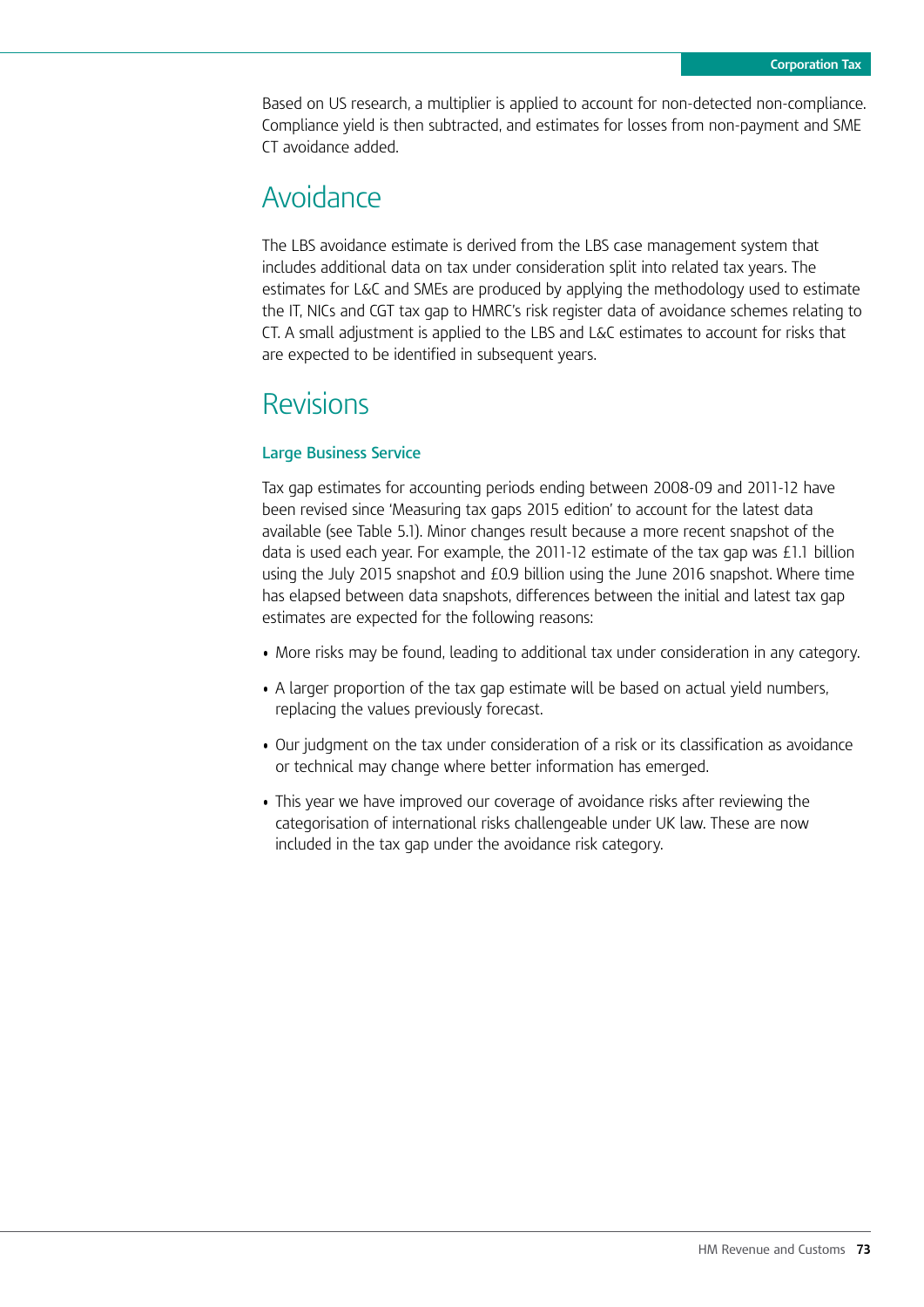<span id="page-73-0"></span>

The estimates for 2012-13 and 2013-14 published in 'Measuring tax gaps 2015 edition' were projected based on the trend in Corporation Tax receipts for LBS groups. The estimates for 2013-14 and 2014-15 published in 'Measuring tax gaps 2016 edition' is projected based on the trend in Corporation Tax receipts for LBS.

#### **Large and complex businesses**

The 2013-14 L&C CT tax gap, estimated to be £0.6 billion in 'Measuring tax gaps 2015 edition', has been revised to £0.5 billion this year. The reduction in the previous estimate is due to a lower estimate for 2012-13, which is used to project the estimate for 2013-14 and 2014-15.

#### **Small and medium-sized enterprises**

Tax gap estimates for CT SME have been revised since the publication of 'Measuring tax gaps 2015 edition'. Most of the revisions are driven by an improved casework management system being used to record compliance yield, better data capture and replacing projections with actual data. Additional revisions are driven by the latest data from random tax investigations which suggests that the scale and amount of non-compliance is higher than we had previously estimated. The revisions are within confidence intervals of previous publications. These revisions are shown in Fig 5.4.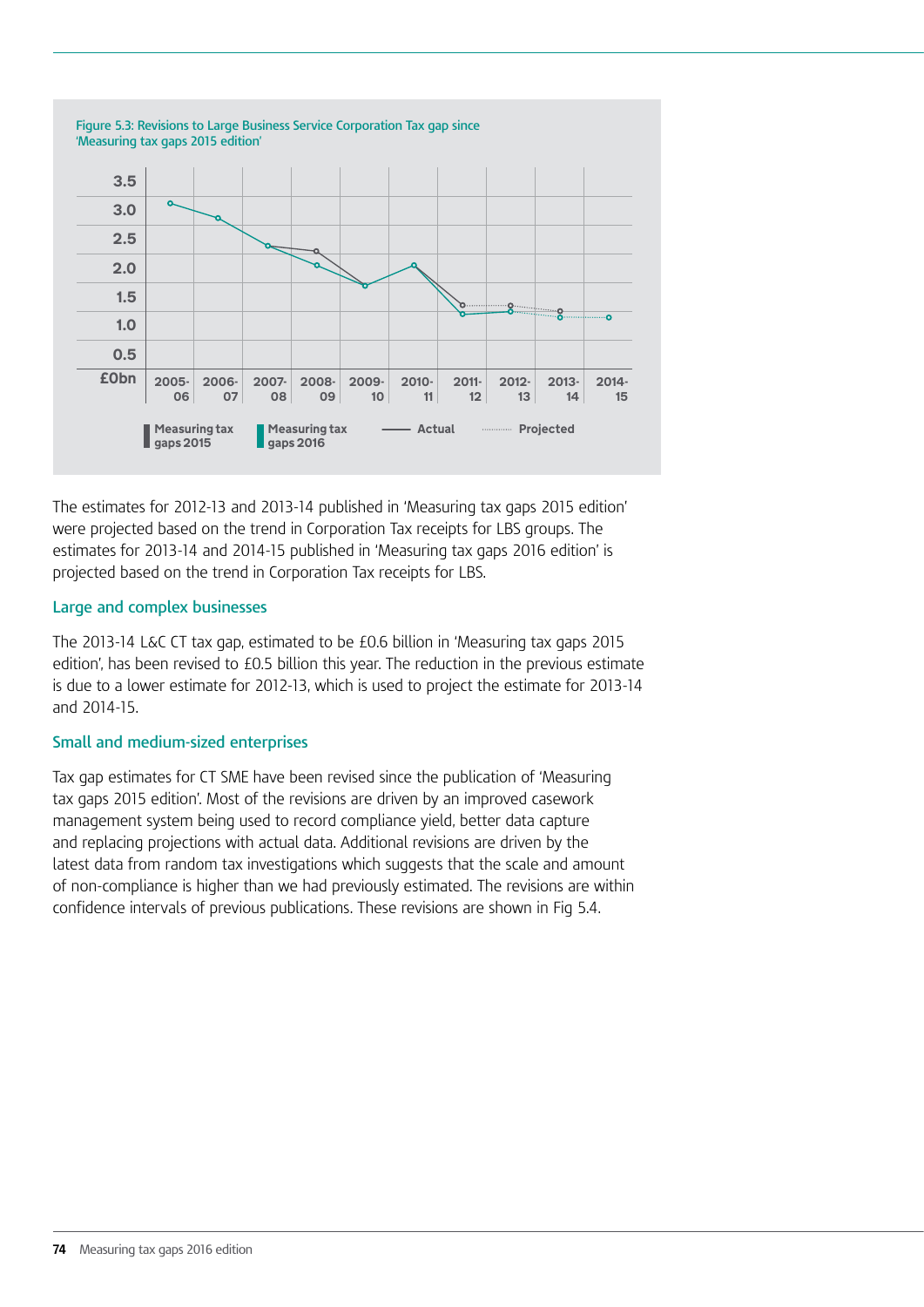<span id="page-74-0"></span>

The estimates for 2011-12 and 2012-13 have both been revised up by £0.4 billion from what was published in 'Measuring tax gaps 2015 edition'. This was caused by an improved casework management system being used to record compliance yield, better data capture and the settlement of long-running cases, which we previously had to forecast.

The estimate of £1.8 billion for 2013-14 has been revised up by £0.5 billion from what was published in last year's publication. The latest estimate for this year is based on actual Corporation Tax random enquiry programme data rather than a projection.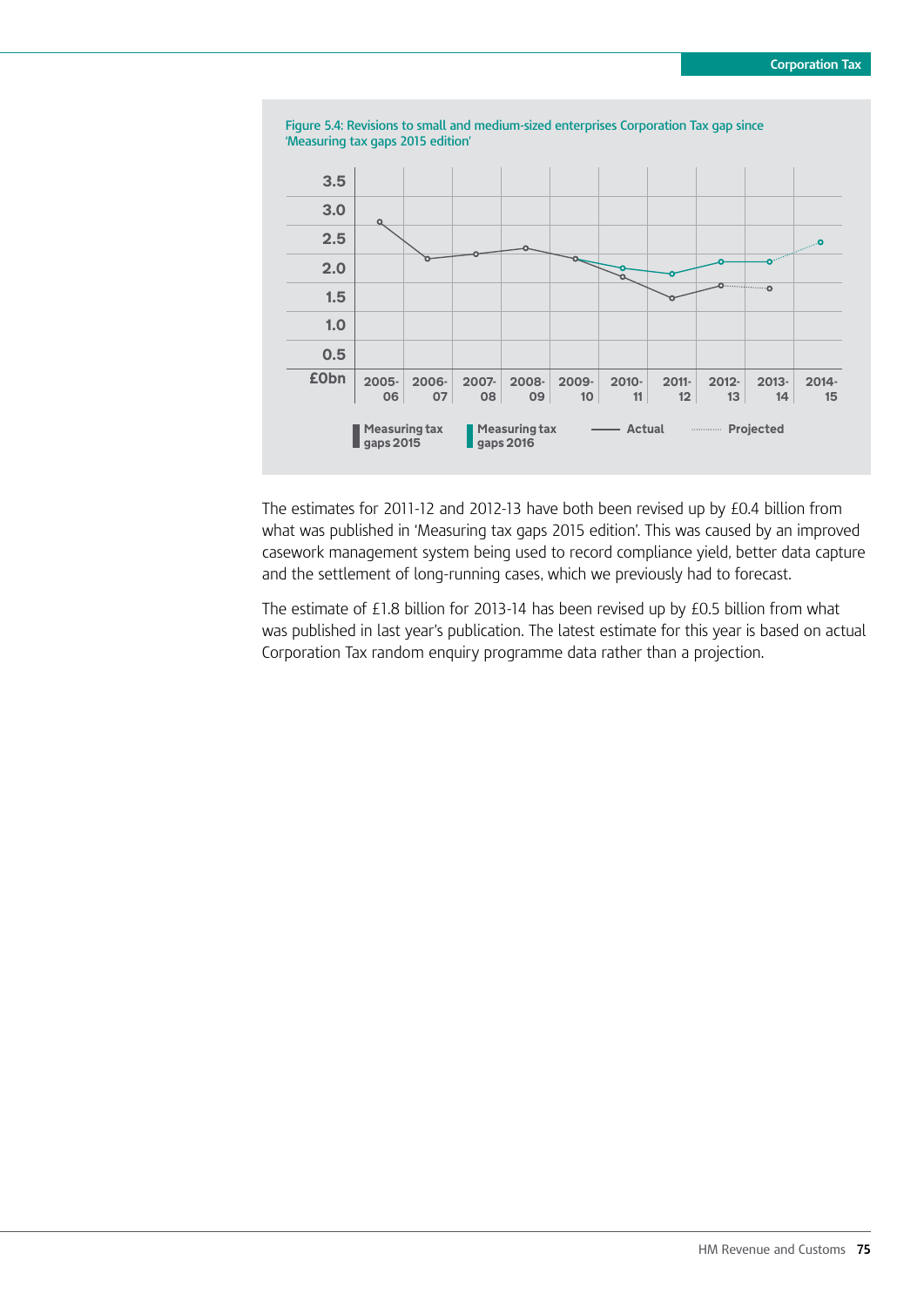# **6. Other taxes**

| £12.7bn |                        | <b>Value Added Tax</b> |                  |
|---------|------------------------|------------------------|------------------|
| £2.8bn  | <b>Excise duties</b>   |                        |                  |
| £15.5bn |                        |                        | IT, NICs and CGT |
| £3.7bn  | <b>Corporation Tax</b> |                        |                  |

## Key findings

The tax gap for Stamp Duty Land Tax was £150 million.

The illustrative tax gap for Stamp Duty Reserve Tax was £30 million.

The illustrative tax gap for Inheritance Tax was £475 million.

The illustrative tax gap for Petroleum Revenue Tax in 2014-15 was less than £10 million.

The illustrative tax gap for the other indirect taxes was £600 million (of which the Landfill Tax gap was £150 million).

This chapter describes how the tax gap has been estimated for components not covered elsewhere.

A 'direct' tax is imposed on a person or a business, as opposed to an 'indirect' tax which is imposed on a transaction. All estimates are illustrative except for the Stamp Duty Land Tax gap, which is based on an established methodology.

Estimates of the Landfill Tax gap have been shown separately in Table 6.1 below, whereas in previous Measuring tax gaps editions only total other indirect tax estimates were shown. A new methodology was developed to form these Landfill Tax gap estimates. The methodology does not include an amount for waste disposed of at illegal waste sites as it is not taxable at this point.



The methodological annex is available on our website **www.gov.uk/government/statistics/measuring-tax-gaps**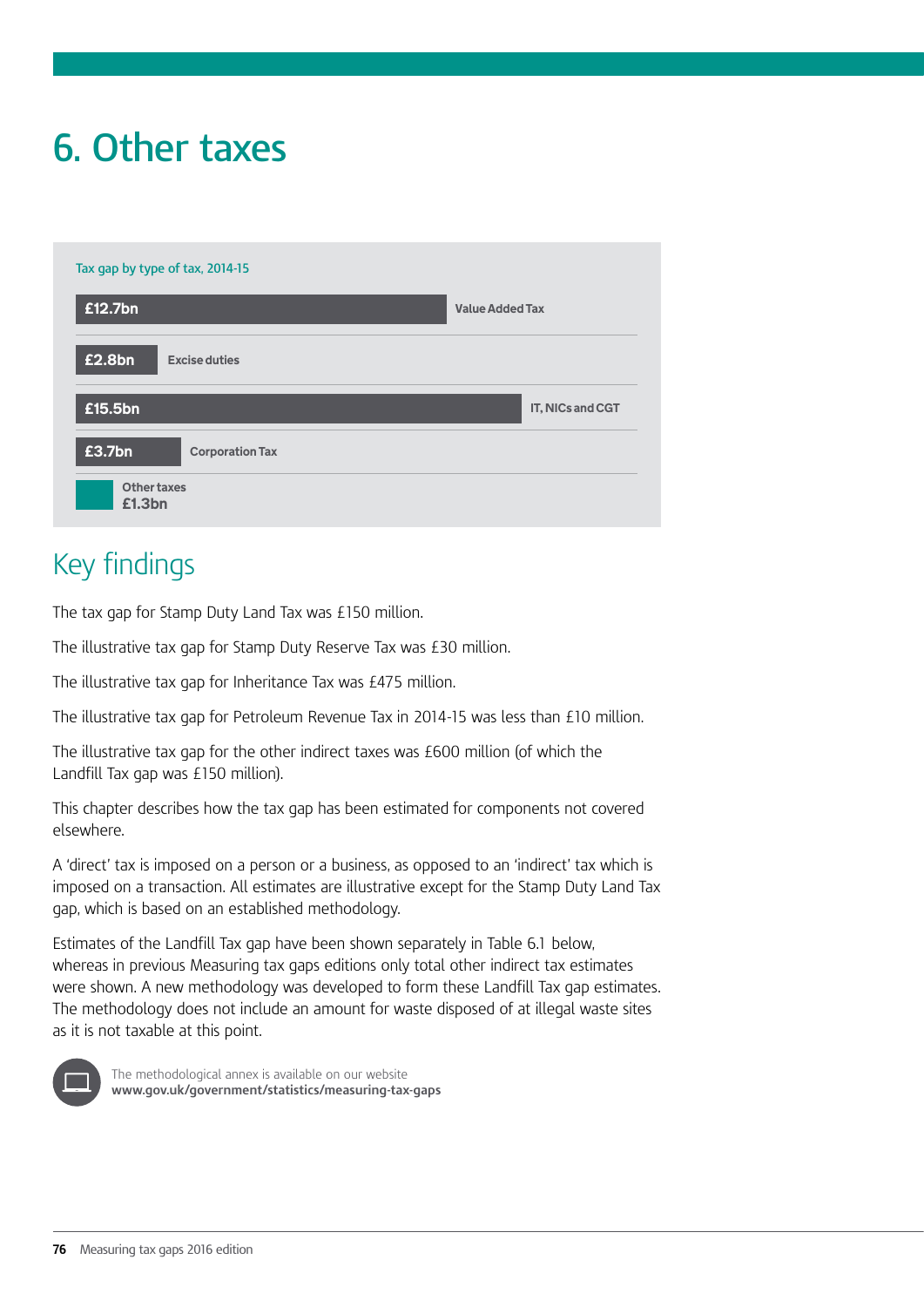|                          |                                      | 2005-06 | 2009-10 | 2010-11 | 2011-12 | 2012-13 | 2013-14 | 2014-15 |
|--------------------------|--------------------------------------|---------|---------|---------|---------|---------|---------|---------|
| <b>Direct</b>            |                                      |         |         |         |         |         |         |         |
| Stamp<br>duties          | Stamp Duty<br>Land Tax               | 0.250   | 0.150   | 0.200   | 0.200   | 0.150   | 0.125   | 0.150   |
|                          | Stamp Duty<br>Reserve Tax            | 0.030   | 0.030   | 0.030   | 0.030   | 0.020   | 0.030   | 0.030   |
|                          | <b>Total</b>                         | 0.300   | 0.200   | 0.200   | 0.200   | 0.200   | 0.200   | 0.200   |
| Other<br>direct<br>taxes | Inheritance<br>Tax                   | 0.150   | 0.275   | 0.275   | 0.350   | 0.400   | 0.400   | 0.475   |
|                          | Petroleum<br>Revenue Tax             | 0.040   | 0.020   | 0.030   | 0.040   | 0.040   | 0.020   | (0.010) |
|                          | Total                                | 0.200   | 0.300   | 0.300   | 0.400   | 0.400   | 0.400   | 0.500   |
| Indirect <sup>2</sup>    |                                      |         |         |         |         |         |         |         |
|                          | Landfill Tax                         | 0.020   | 0.050   | 0.040   | 0.075   | 0.075   | 0.100   | 0.150   |
|                          | Other indirect<br>taxes <sup>3</sup> | 0.500   | 0.500   | 0.450   | 0.400   | 0.400   | 0.425   | 0.450   |
|                          | <b>Total</b>                         | 0.500   | 0.500   | 0.500   | 0.500   | 0.500   | 0.500   | 0.600   |
| and indirect             | <b>Total other direct</b>            | 1.000   | 1.000   | 1.000   | 1.100   | 1.100   | 1.100   | 1.300   |

#### <span id="page-76-0"></span>Table 6.1 Other direct and indirect tax gaps (£ billion)<sup>1</sup>

1 Totals are rounded to the nearest £100 million. Estimates for specific taxes are rounded to the nearest £25 million, or the nearest £10 million if they are below £50 million. As a result components may not appear to sum to totals.

2 In previous editions of Measuring tax gaps, Indirect taxes in the table above included other excise duties (betting and gaming, cider and perry, spirits based ready-to-drinks), which are now included in Chapter 3: Excise.

3 Other indirect taxes are Aggregates Levy, Air Passenger Duty, Climate Change Levy, Custom duties and levies Insurance and Premium Tax.



The methodological annex is available on our website **www.gov.uk/government/collections/measuring-tax-gaps**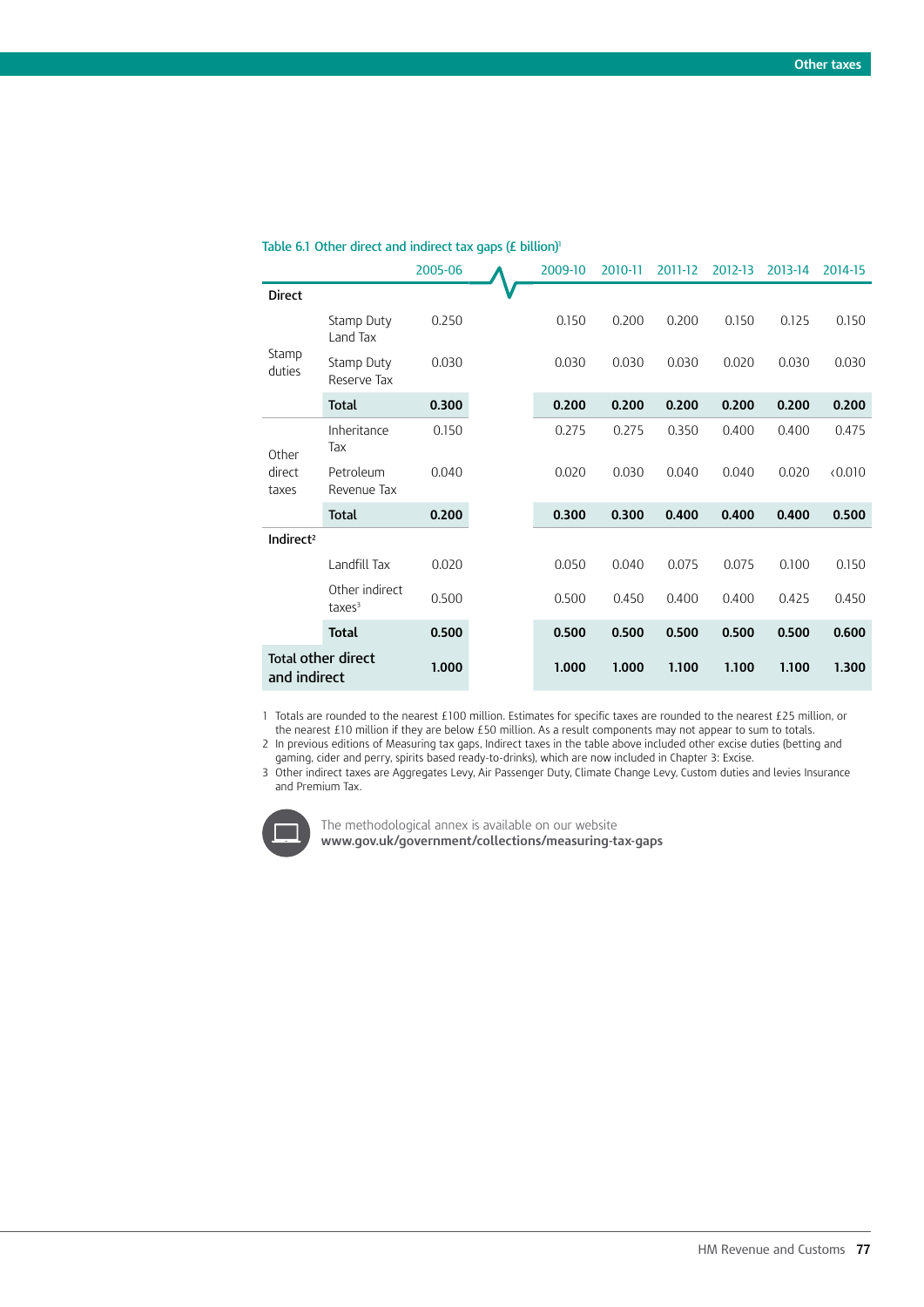## Methodology and data issues

#### **Stamp taxes**

The Stamp Duty Land Tax gap is estimated using a combination of management information and management assumptions. The estimate includes both commercial and residential property and land transactions.



The methodological annex is available on our website **www.gov.uk/government/statistics/measuring-tax-gaps**

The Stamp Duty Land tax gap estimate for 2013-14 reported in 'Measuring tax gaps 2015 edition' was based solely on assumptions. A review of these assumptions and using updated management information, has led to a revision to the 2013-14 estimate. 2014-15 estimates are formed on the same basis as 2013-14.

Stamp Duty Reserve Tax is a tax largely collected at source through the CREST computer system (the London Stock Exchange's electronic share settlement system) making the risk of non-compliance very low.

An illustrative estimate of the tax gap for Stamp Duty Reserve Tax has been produced using the assumption that the tax under consideration is approximately 1% of receipts. This results in an estimate of the tax gap for Stamp Duty Reserve Tax of £30 million for 2014-15.

#### **Inheritance Tax**

This is an illustrative estimate based on assumptions. The gross tax gap is estimated by risk categories including omitted assets and agricultural and business reliefs. Compliance yield figures are subtracted from the gross tax gap to estimate the net tax gap.

#### **Petroleum Revenue Tax**

An illustrative indicator of the tax gap from Petroleum Revenue Tax has been produced using the expert opinion of Petroleum Revenue Tax specialists. Given the narrowly-defined base of the tax (limited to oil-producing fields developed before April 1993) and the small number of businesses involved, a range of between 1% and 3% of theoretical tax liabilities has been used to calculate an illustrative tax gap. This produces an estimate of less than £10 million in 2014-15.

#### **Other indirect taxes**

Estimates of the Landfill Tax gap have been shown separately for the first time in 'Measuring tax gaps 2016 edition', whereas in previous Measuring tax gaps editions only total other indirect tax estimates were shown.

Tax gaps for other indirect taxes are formed by estimating the average percentage of tax gaps for similar taxes each year and multiplying this by total theoretical tax liabilities for the relevant taxes.

The average percentage revenue losses should not be considered estimates of the true percentage loss for each of the taxes listed in Table 6.1. Many of the indirect taxes listed are very different from one another in their nature, each being subject to different rules. The true percentage tax gaps are therefore likely to vary widely across the various taxes listed.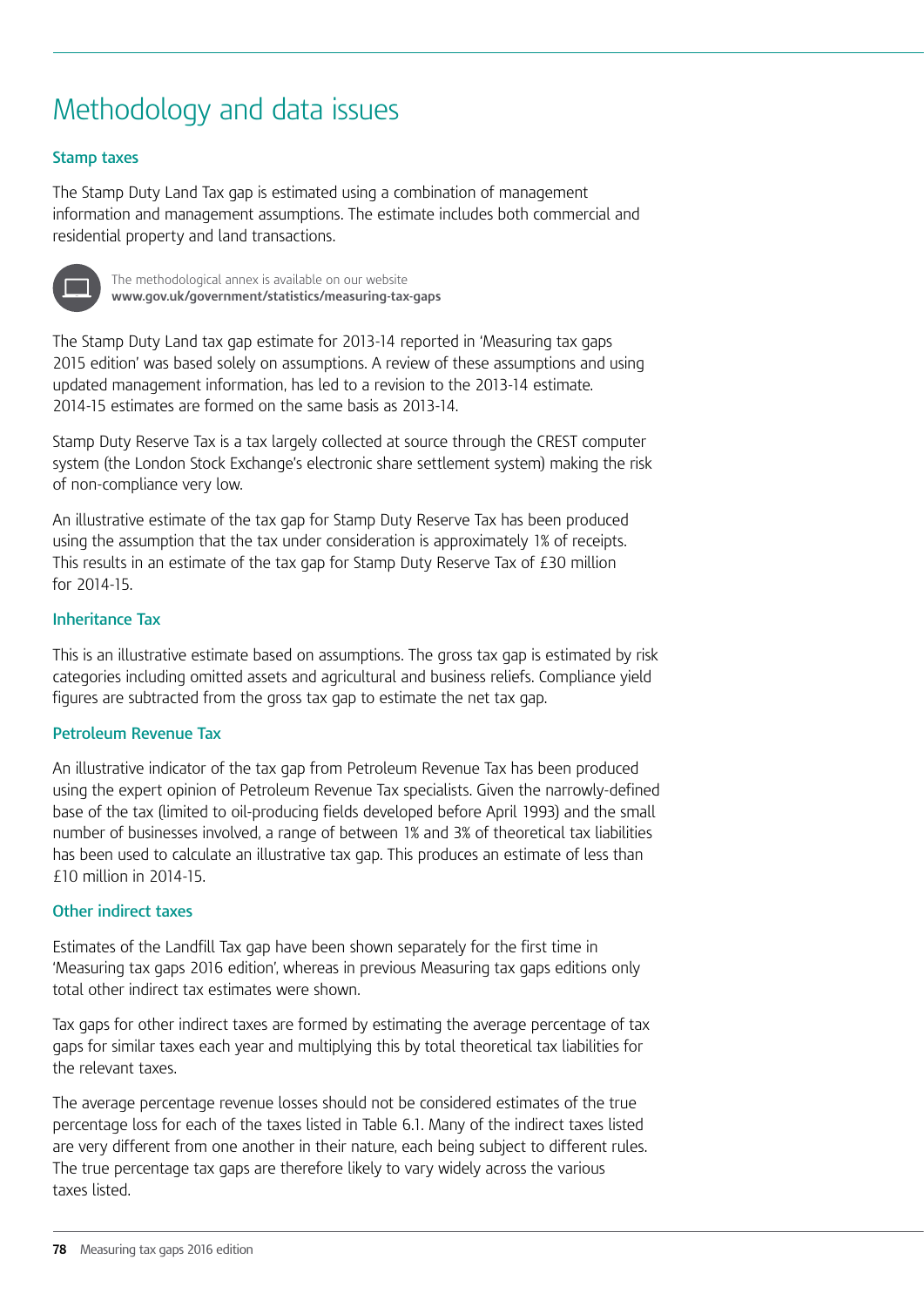#### **Landfill Tax**

For the first time a separate Landfill Tax gap estimate has been produced. Previously Landfill Tax gap was included in other indirect tax gap estimates.

The level of Landfill Tax losses is measured by comparing the net Landfill Tax theoretical liability with actual Landfill Tax receipts. The difference between these amounts is the Landfill Tax gap.

The net theoretical Landfill Tax liability has been produced using a combination of modelling, proxy indicators and tax professional expertise. It takes account of estimates for waste legitimately diverted away from landfill, versus unexpected shortfalls in revenue. The methodology does not include an amount for waste disposed of at illegal waste sites as it is not taxable at this point.



The methodological annex is available on our website **www.gov.uk/government/statistics/measuring-tax-gaps**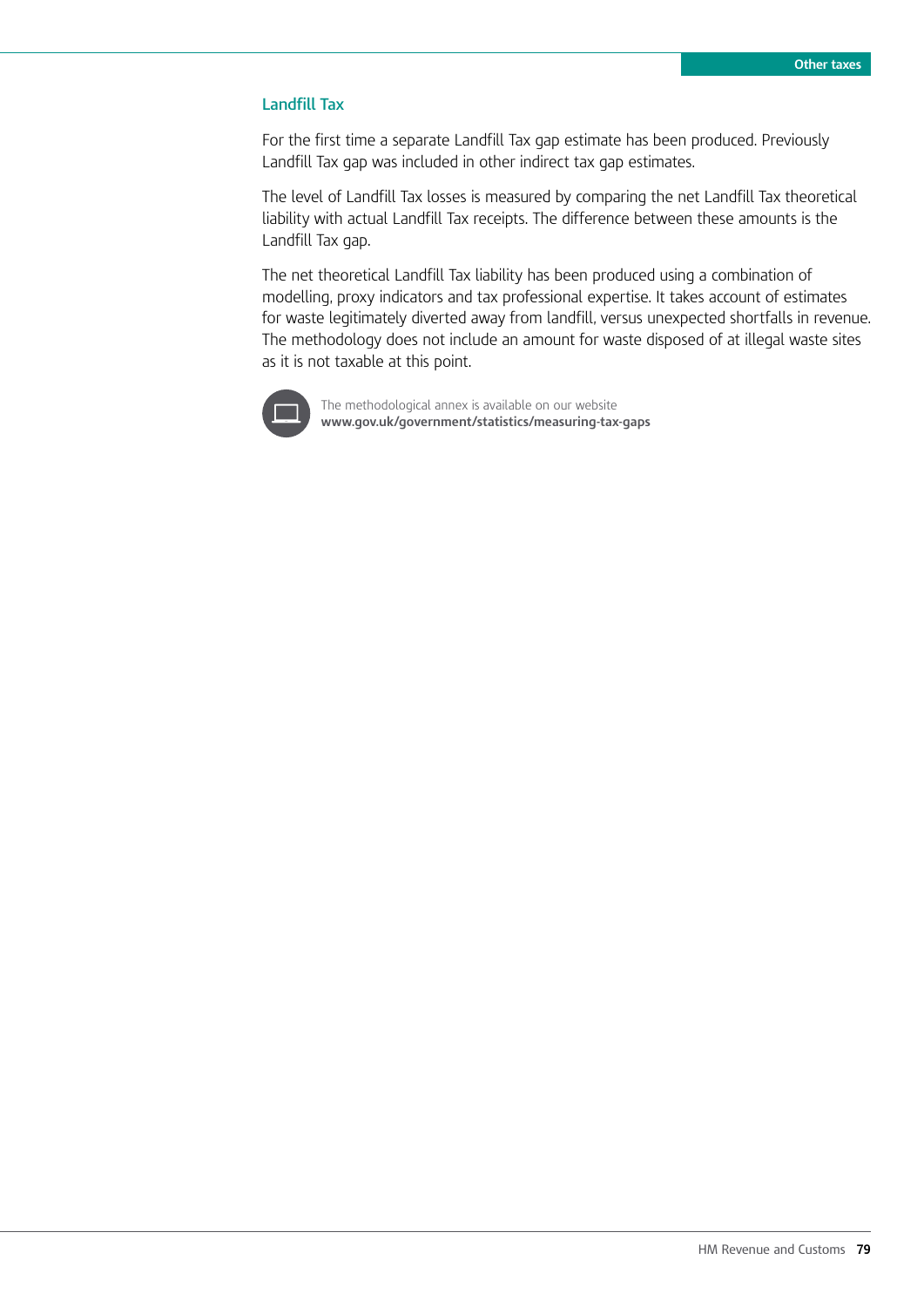# **Glossary**

| Accounting period                    | The period for which a business prepares its accounts and in respect of which a<br>Corporation Tax assessment is raised. It cannot be more than 12 months in length,<br>although it can be shorter.  |
|--------------------------------------|------------------------------------------------------------------------------------------------------------------------------------------------------------------------------------------------------|
| Central estimate                     | The most likely estimate of the true value.                                                                                                                                                          |
| Compliance activity                  | An intervention by HMRC, such as a direct tax enquiry, employer compliance review<br>or VAT assurance visit, designed to ensure that the correct amount of tax is being<br>accounted for and paid.   |
| Compliance yield                     | Additional tax charged, resulting from compliance activity.                                                                                                                                          |
| Confidence interval                  | A range of values that has a specified probability of containing the true value of<br>interest.                                                                                                      |
| Cross-border shopping                | Legal importation of goods for personal use.                                                                                                                                                         |
| Estimate                             | Approximate result calculated from approximate or incomplete data.                                                                                                                                   |
| Fraud                                | Deliberate, dishonest evasion of tax.                                                                                                                                                                |
| <b>Gross Domestic Product</b>        | The market value of all final goods and services made within a country in a year.                                                                                                                    |
| Illicit market                       | The part of the market on which due taxes and duties have not been paid.                                                                                                                             |
| Legitimate consumption               | Consumption of goods for which the correct duty has been paid.                                                                                                                                       |
| Liechtenstein Disclosure<br>Facility | This allows people with unpaid tax linked to investments or assets in Liechtenstein to<br>settle their tax liability under this special arrangement. It runs until 5 April 2016.                     |
| Litigation                           | A lawsuit seeking a legal remedy to a question or dispute.                                                                                                                                           |
| Lower estimate                       | The value below which the true value will not lie.                                                                                                                                                   |
| Mid-point                            | Average of the upper and lower estimates.                                                                                                                                                            |
| Non-payment                          | Tax debts that are identified but never paid off. Eventually this debt will be written off<br>by HMRC as uncollectable.                                                                              |
| Non-UK duty paid                     | Any product that has not had UK duty paid on it.                                                                                                                                                     |
| <b>Official Statistics</b>           | All statistics produced by the Office for National Statistics, government departments,<br>the Devolved Administrations and other Crown bodies are automatically deemed to be<br>Official Statistics. |
| PAYE scheme                          | Each employer operating PAYE registers a PAYE scheme with HMRC, which allows for<br>the issue and monitoring of returns.                                                                             |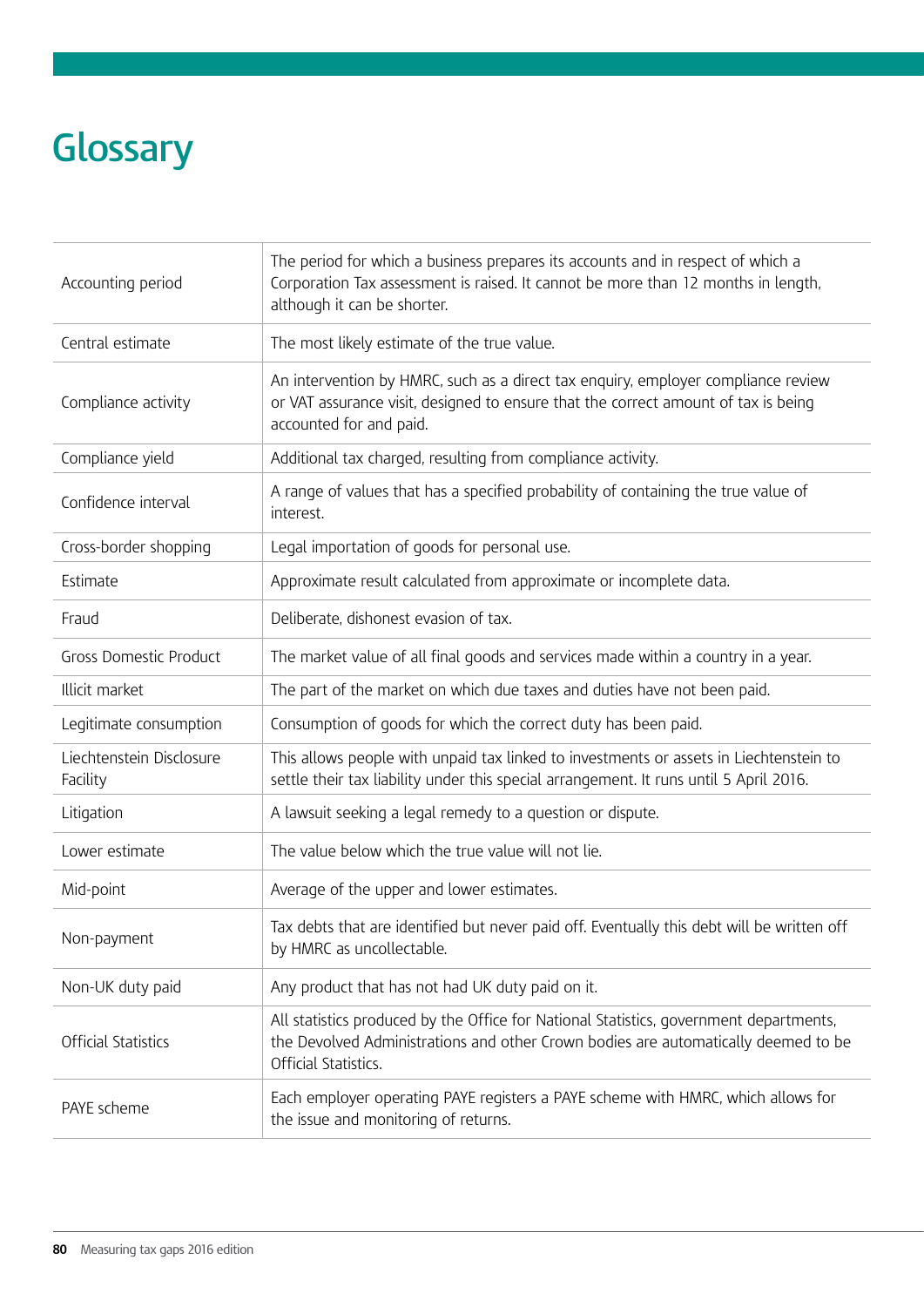| Real Time Information                 | Real Time Information was introduced in April 2013 and requires all UK employers to<br>tell HMRC of their liability to PAYE at or before the point they make payments to their<br>employees, i.e. around each payroll run. Previously employers paid on account monthly<br>and reported actual liabilities annually.                                                                                                                                                                                                                                                                                                                                                                                                                                                                                                              |
|---------------------------------------|-----------------------------------------------------------------------------------------------------------------------------------------------------------------------------------------------------------------------------------------------------------------------------------------------------------------------------------------------------------------------------------------------------------------------------------------------------------------------------------------------------------------------------------------------------------------------------------------------------------------------------------------------------------------------------------------------------------------------------------------------------------------------------------------------------------------------------------|
| Risk register                         | A list of identified tax risks, together with information such as estimated value, nature<br>and status. Registers are used to track and monitor the risks they cover.                                                                                                                                                                                                                                                                                                                                                                                                                                                                                                                                                                                                                                                            |
| Self Assessment                       | A system for reporting income and capital gains to, and claiming tax allowances from,<br>HMRC.                                                                                                                                                                                                                                                                                                                                                                                                                                                                                                                                                                                                                                                                                                                                    |
| Settlement                            | Closure of a direct tax enguiry, resulting in the agreement of any additional tax liability.                                                                                                                                                                                                                                                                                                                                                                                                                                                                                                                                                                                                                                                                                                                                      |
| Small and medium-sized<br>enterprises | HMRC uses the EU definition of SME for consistency with previous editions of 'Measuring<br>tax gaps' and for international comparisons. This covers businesses with up to 250<br>employees and either a balance sheet total of up to €43m or turnover of up to €50m.                                                                                                                                                                                                                                                                                                                                                                                                                                                                                                                                                              |
| Smuggling                             | In this document this covers all activity that results in goods entering the UK market<br>without the correct duty being paid.                                                                                                                                                                                                                                                                                                                                                                                                                                                                                                                                                                                                                                                                                                    |
| Stamp Duty Reserve Tax                | Stamp Duty Reserve Tax is a tax on shares and securities when you buy through the<br>stock market or a stock broker.                                                                                                                                                                                                                                                                                                                                                                                                                                                                                                                                                                                                                                                                                                              |
| Tax under consideration               | The tax under consideration is an estimate of the maximum potential additional tax<br>liability in each case before we have carried out a full investigation of the specific facts<br>or analysis of relevant law. It is not actual tax either owed or unpaid, it is a tool to quide<br>our enquiries to focus on the most significant risks that exist at any particular time with<br>the largest businesses. In many cases, when we have looked at the full facts it becomes<br>clear that there is some lesser liability or even no further liability at all. Tax under<br>consideration will naturally vary from time to time as outstanding issues are settled<br>and new risks are identified. The total is just a snapshot of work in progress and will<br>naturally fluctuate as risks are settled and new ones taken up. |
| Upper estimate                        | The value above which the true value will not lie.                                                                                                                                                                                                                                                                                                                                                                                                                                                                                                                                                                                                                                                                                                                                                                                |
| Write-offs                            | Debts that are considered to be irrecoverable.                                                                                                                                                                                                                                                                                                                                                                                                                                                                                                                                                                                                                                                                                                                                                                                    |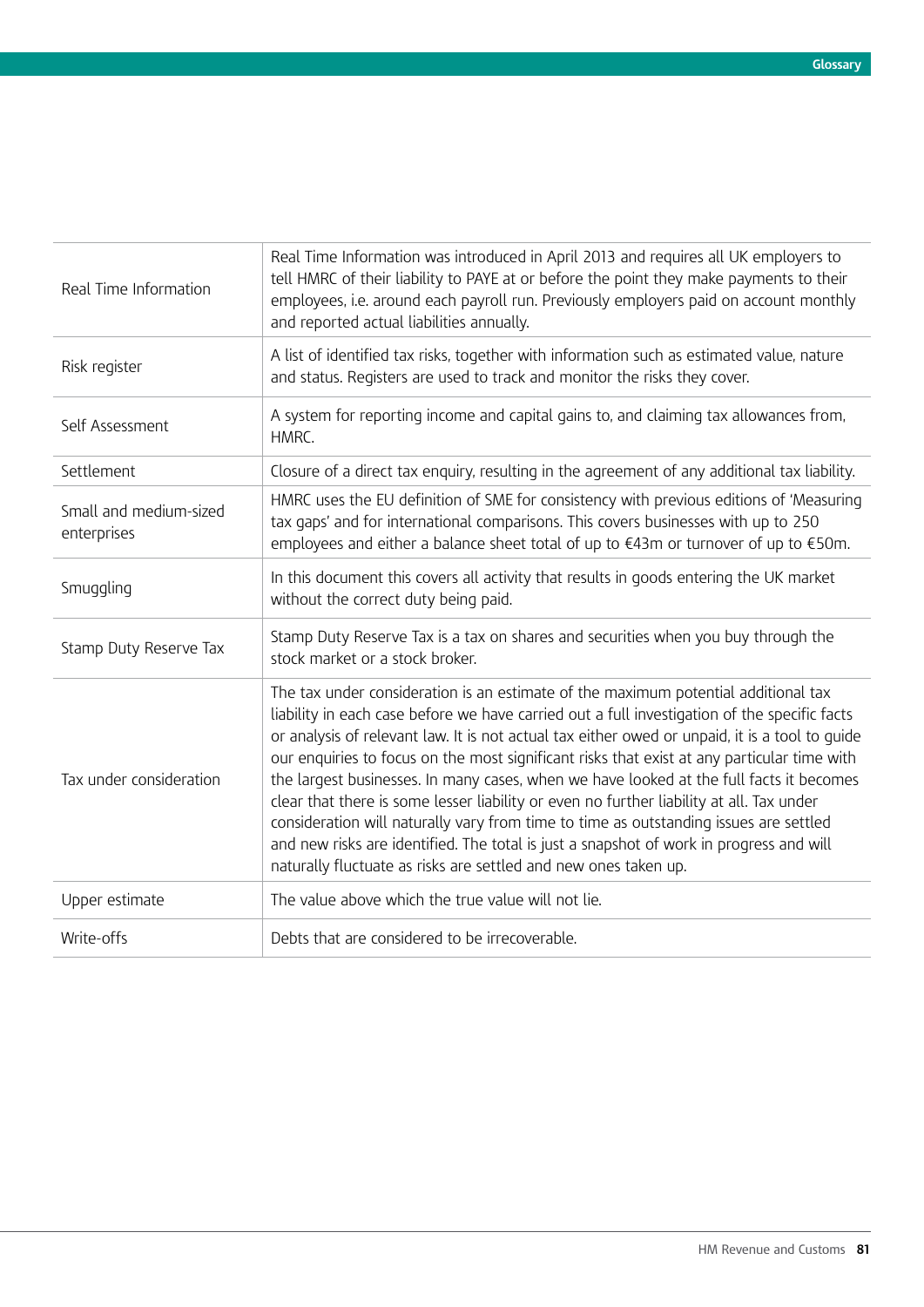# **Abbreviations**

| AP          | Accounting period                           |
|-------------|---------------------------------------------|
| <b>BEPS</b> | Base erosion and profit shifting            |
| CGT         | Capital Gains Tax                           |
| <b>CT</b>   | Corporation Tax                             |
| EC          | Employer compliance                         |
| ESA10       | European System of Accounts                 |
| EU          | European Union                              |
| GB          | Great Britain                               |
| GDP         | Gross Domestic Product                      |
| <b>HMRC</b> | Her Majesty's Revenue & Customs             |
| <b>ISA</b>  | Individual Savings Account                  |
| <b>IRS</b>  | Internal Revenue Service (United<br>States) |
| IT          | Income Tax                                  |
| L&C         | Large and Complex                           |
| <b>LBRT</b> | Large Business Risk Task Force              |
| LBS         | Large Business Service                      |
| LCF         | Living Costs and Food Survey                |

| <b>MTIC</b> | Missing trader intra-community fraud                     |
|-------------|----------------------------------------------------------|
| ΝI          | Northern Ireland                                         |
| <b>NICs</b> | National Insurance Contributions                         |
| OECD        | Organisation for Economic<br>Cooperation and Development |
| ONS         | Office for National Statistics                           |
| <b>PAYF</b> | Pay As You Earn                                          |
| <b>PRT</b>  | Petroleum Revenue Tax                                    |
| <b>RFP</b>  | Random enquiry programme                                 |
| Rol         | Republic of Ireland                                      |
| RTI         | Real Time Information                                    |
| SΑ          | Self Assessment                                          |
| <b>SDLT</b> | Stamp Duty Land Tax                                      |
| <b>SDRT</b> | Stamp Duty Reserve Tax                                   |
| <b>SME</b>  | Small and medium-sized enterprise                        |
| UK          | United Kingdom                                           |
| <b>VAT</b>  | Value Added Tax                                          |
| VTTI        | VAT total theoretical liability                          |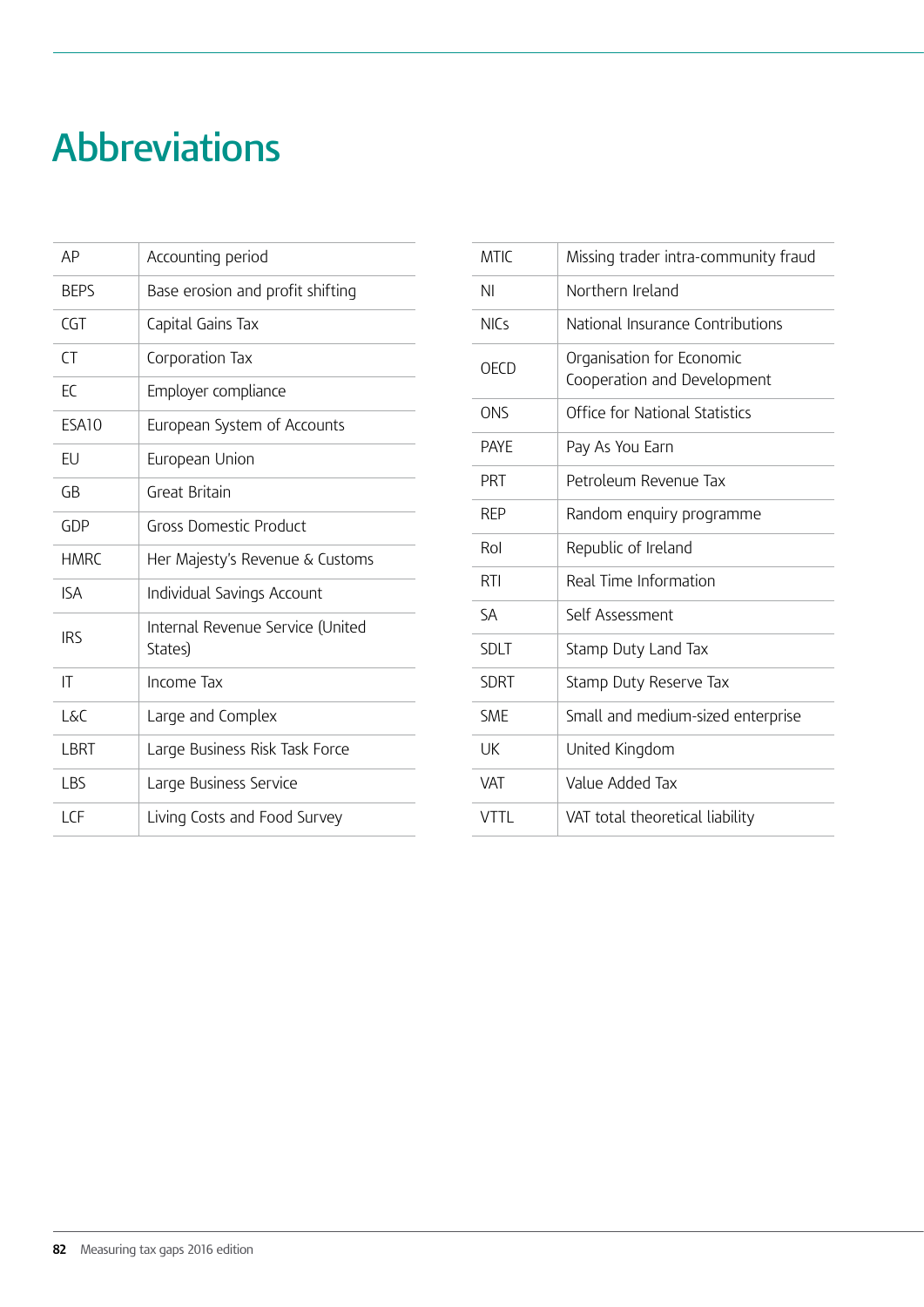# **Index of tables and figures**

- [Figure 1.1: Tax gap as a percentage of theoretical tax liabilities](#page-6-0)
- [Figure 1.2: Tax gap by type of tax value and share of tax gap, 2014-15](#page-7-0)
- [Figure 1.3 Tax gaps relative to tax due, 2014-15](#page-7-0)
- [Figure 1.4: Tax gap as a percentage of theoretical tax liabilities, 2005-06 to 2014-15](#page-8-0)
- [Figure 1.5: Tax gap by customer group value and share of tax gap, 2013-14 and 2014-15](#page-9-0)
- [Figure 1.6: Tax gap by behaviour value and share of tax gap, 2014-15](#page-10-0)
- [Figure 1.7: Avoidance tax gap by type of tax, 2014-15 \(£ billion\)](#page-11-0)
- [Figure 1.8: Tax gap by type of methodology, 2014-15 \(£ billion\)](#page-13-0)
- [Figure 1.9: Revisions to the tax gap as a percentage of theoretical liabilities compared to previous editions](#page-14-0)
- [Table 1.1: Tax gap components](#page-15-0)
- [Table 1.2: Percentage tax gap by type of tax](#page-16-0)
- [Table 1.3: Tax gap \(cash figure\) by type of tax](#page-17-0)
- [Table 1.4: Tax gap time series by customer group, percentage of total theoretical tax liabilities](#page-18-0)
- 19 Table 1.5: Tax gap time series by behaviour, percentage of total theoretical liabilities and  $E$  billion
- [Table 1.6: Avoidance tax gap by type of tax \(£ billion\)](#page-18-0)
- [Table 1.7: Description of behaviours](#page-19-0)
- [Table 1.8: Revisions to estimates since 2015 edition of 'Measuring tax gaps'](#page-20-0)
- [Table 1.9: Description of revisions since last edition](#page-21-0)
- [Table 2.1: Estimated VAT gap \(£ billion\)](#page-24-0)
- [Figure 2.1: Time series of the VAT gap, including and excluding debt](#page-25-0)
- [Figure 2.2: Time series of VAT debt](#page-25-0)
- [Figure 2.3: Components of the VTTL in 2014-15](#page-26-0)
- [Figure 2.4: Composition of VAT-able expenditure for the household sector in 2014-15](#page-27-0)
- [Figure 2.5: Revisions to the VAT gap estimates compared to the previous edition](#page-30-0)
- [Figure 2.6: Revisions to the VAT gap as a percentage of theoretical tax liabilities compared to previous editions](#page-31-0)
- [Figure 3.0.1 Excise duty tax gaps as a percentage of theoretical tax liabilities by sector 2007-08 to 2014-15](#page-33-0)
- [Figure 3.0.2 Excise tax gap \(Duty and VAT combined\) by sector \(£ million\) 2007-08 to 2014-15](#page-33-0)
- [Figure 3.1.1 Alcohol tax gap \(duty and VAT combined\) \(£ million\) 2007-08 to 2014-15](#page-34-0)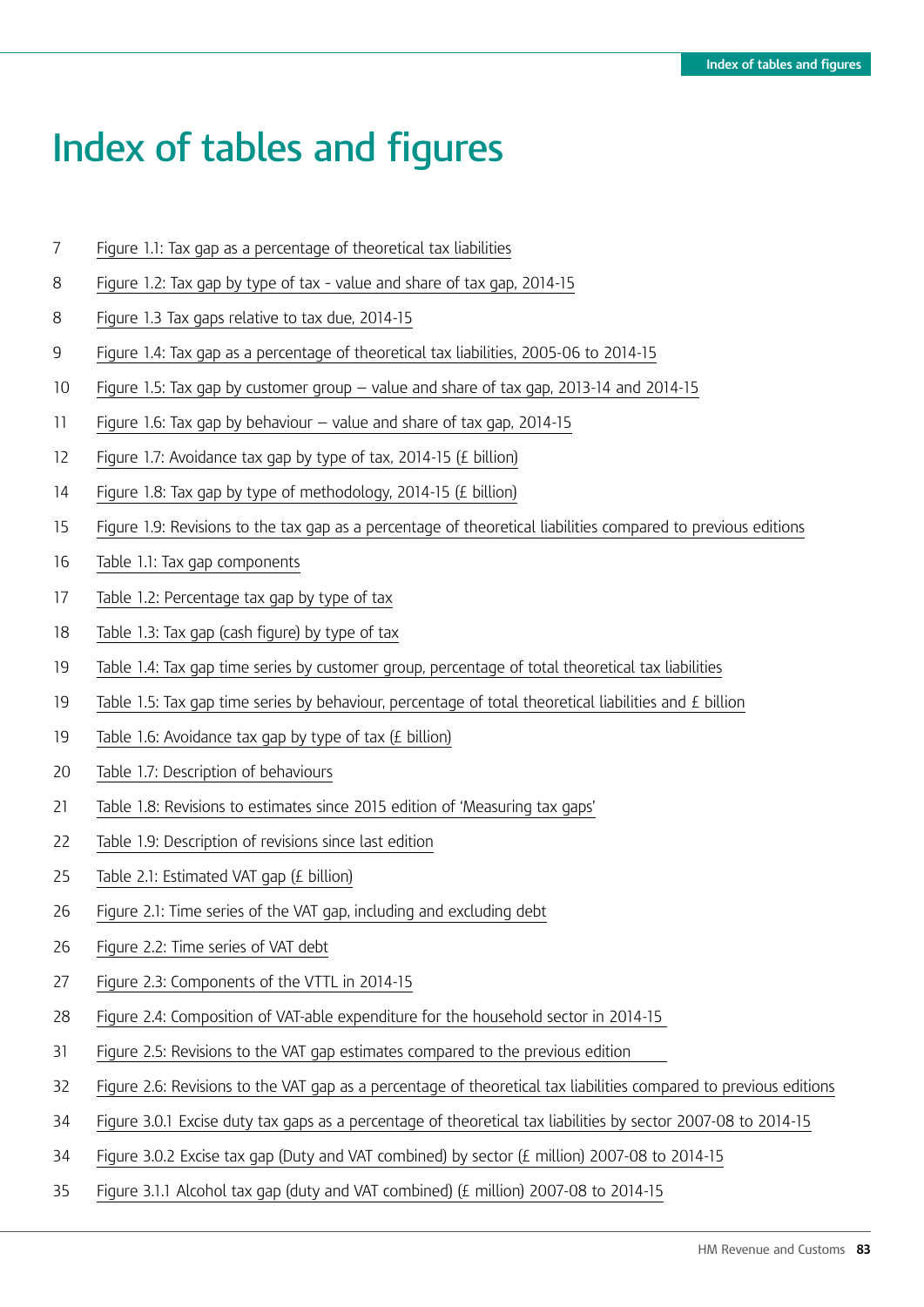- [Table 3.1.1 Beer: Illicit market share and tax gap](#page-35-0)
- [Table 3.1.2 Spirits: Illicit market share and tax gap](#page-36-0)
- [Table 3.1.3: Wine: Illicit market share and tax gap](#page-37-0)
- [Table 3.2: Tobacco Tax Gap \(£ million\)](#page-38-0)
- [Figure 3.2.1: Cigarette central estimate for illicit market and UK tax paid consumption \(billion cigarettes\)](#page-39-0)
- [Table 3.2.1: Cigarettes: Illicit market share and breakdown of volumes \(billion cigarettes\)](#page-40-0)
- [Figure 3.2.2: Hand-rolling tobacco central estimate for illicit market and UK tax paid consumption \(thousand kg\)](#page-41-0)
- [Table 3.2.2: Hand-rolling tobacco: Illicit market share and breakdown of volumes \(thousand kg\)](#page-41-0)
- [Table 3.3.1: GB diesel: Illicit market share and tax gap](#page-42-0)
- [Table 3.3.2: NI diesel: Illicit market share and tax gap](#page-43-0)
- [Table 3.4: Other Excise Tax Gap \(£ million\)](#page-44-0)
- [Figure 4.1: SA individuals and small partnerships, SA large partnerships, SME employers and large employers tax](#page-51-0)  [gaps as a proportion of theoretical tax liabilities](#page-51-0)
- [Table 4.1: SA tax gap \(excluding large partnerships\) \(£ billion\)](#page-52-0)
- [Table 4.2: SA tax gap by type of taxpayer \(£ billion\)](#page-52-0)
- [Table 4.3: Proportion of SA returns with under-declared tax liability](#page-53-0)
- [Table 4.4: Business taxpayers: Proportion of SA returns with under-declared tax liability](#page-53-0)
- [Table 4.5: Non-business taxpayers: Proportion of SA returns with under-declared tax liability](#page-53-0)
- [Table 4.6: Tax gap for large partnerships in SA \(£ billion\)](#page-54-0)
- [Table 4.7: Tax gap for SME employers \(£ billion\)](#page-55-0)
- [Table 4.8: Proportion of SME employers not meeting their PAYE scheme obligations](#page-55-0)
- [Table 4.9: Estimated tax gap for large employers \(£ billion\)](#page-56-0)
- [Table 4.10: Summary of methods by tax gap estimates](#page-58-0)
- [Figure 4.2: Revisions to SA individuals and small partnerships and SA large partnerships tax gap since 'Measuring](#page-61-0)  [tax gaps 2015 edition'](#page-61-0)
- [Figure 5.1: Corporation Tax gap](#page-65-0)
- [Table 5.1: Estimated Large Business Service Corporation Tax gap \(£ billion\)](#page-66-0)
- [Table 5.2: Corporation Tax risks for Large Business Service groups](#page-67-0)
- [Table 5.3: Estimated Large and Complex Corporation Tax gap \(£ billion\)](#page-67-0)
- [Table 5.4: Estimated small and medium-sized enterprises Corporation Tax gap \(£ billion\)](#page-68-0)
- [Table 5.5: Proportion of SMEs with incorrect Corporation Tax returns where additional liability established](#page-69-0)
- [Figure 5.2: The process for estimating the Corporation Tax gap for LBS groups by category](#page-70-0)
- [Figure 5.3: Revisions to Large Business Service Corporation Tax gap since 'Measuring tax gaps 2015 edition'](#page-73-0)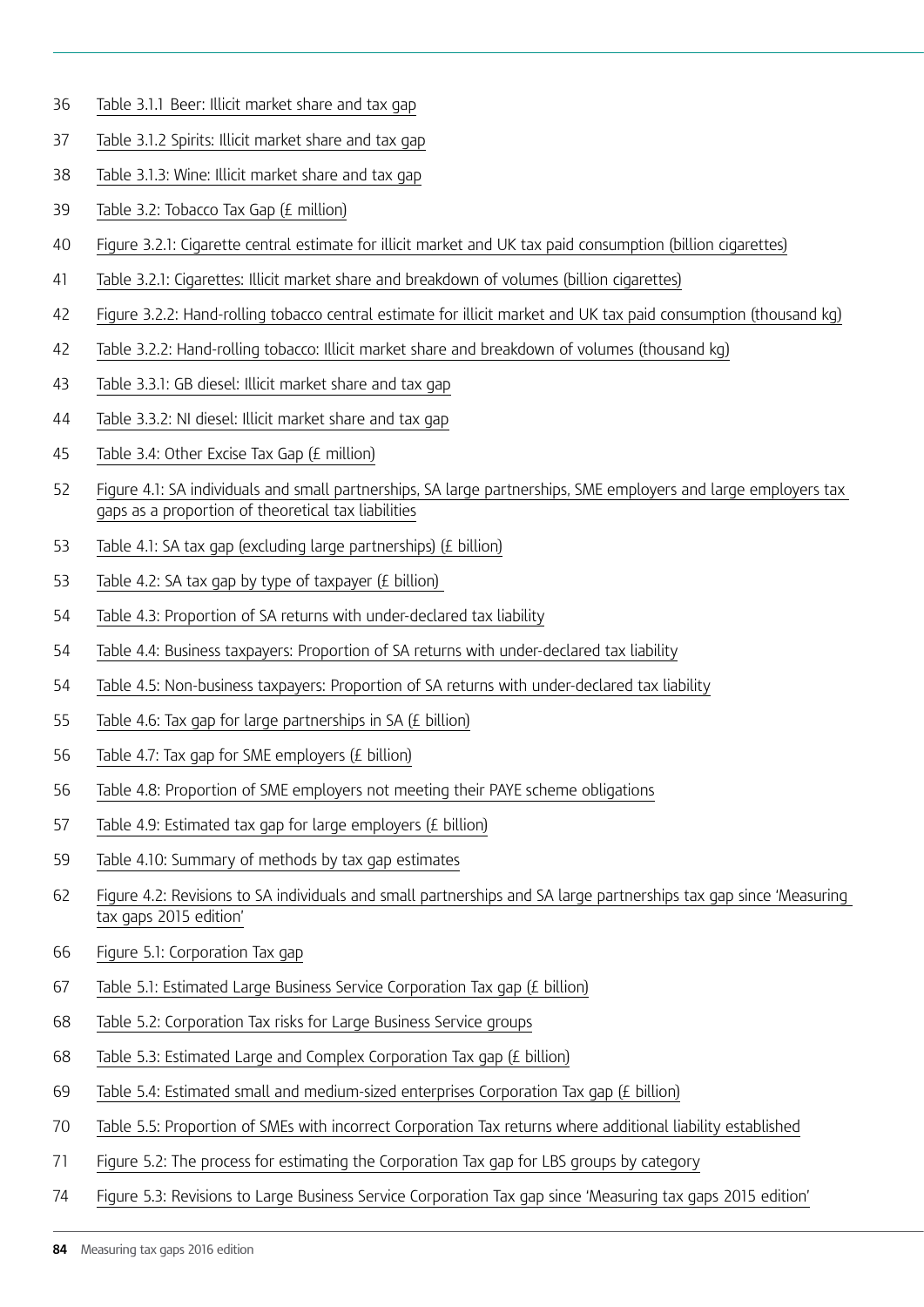- 75 [Figure 5.4: Revisions to small and medium-sized enterprises Corporation Tax gap since 'Measuring tax gaps 2015](#page-74-0)  [edition'](#page-74-0)
- 77 [Table 6.1 Other direct and indirect tax gaps \(£ billion\)](#page-76-0)